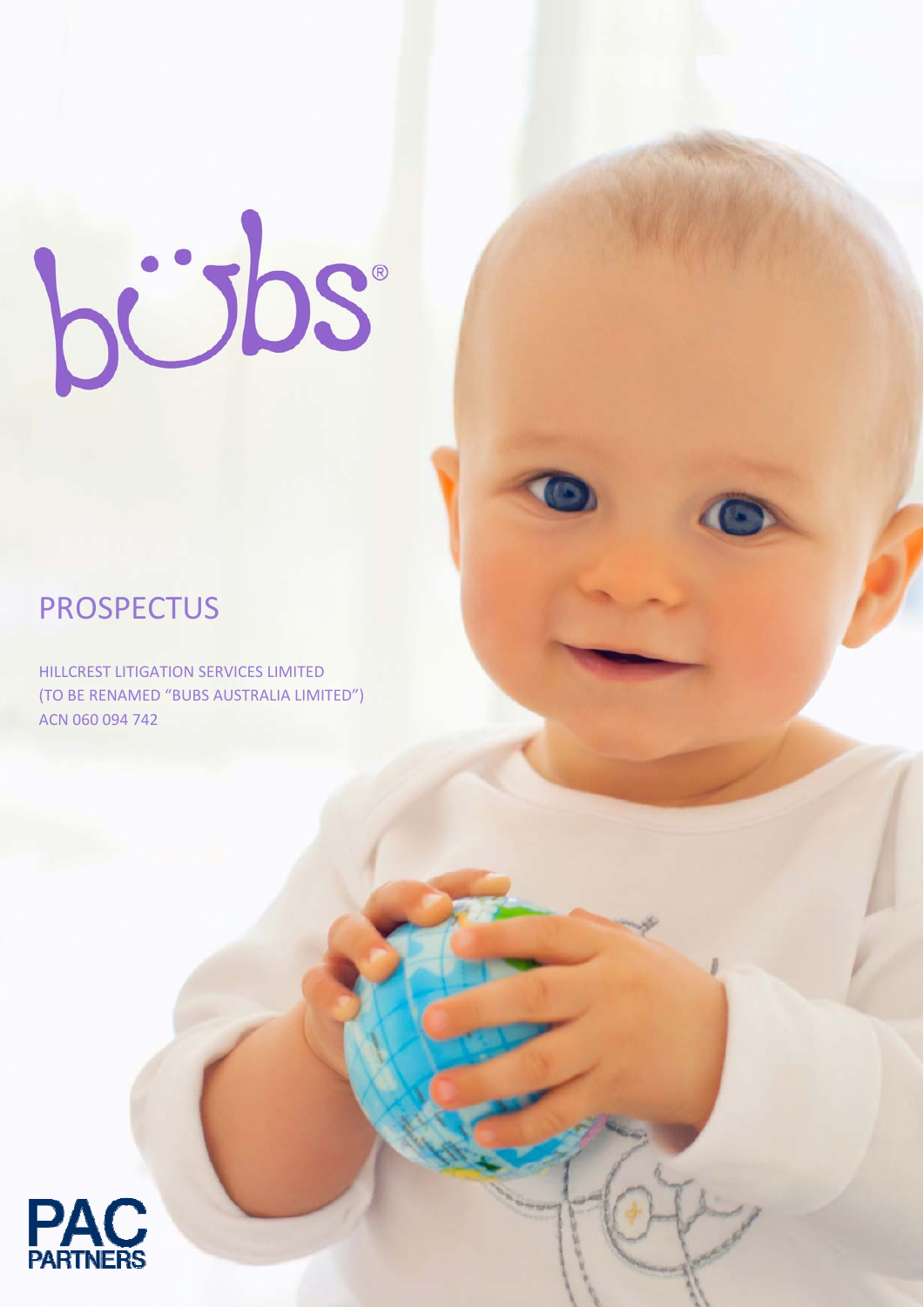For an offer of 51,500,000 Shares at an issue price of \$0.10 per Share to raise \$5,150,000 (**Offer**).

Completion of the Offer is conditional upon satisfaction of the Condition, which is detailed further in Sections 2.5 and 6.6 of this Prospectus. No Shares will be issued pursuant to this Prospectus until such time as the Condition is satisfied.

This Prospectus is a re-compliance prospectus for the purposes of satisfying Chapters 1 and 2 of the ASX Listing Rules and to satisfy ASX requirements for re‐admission to the Official List following a change in nature and scale of the Company's activities.

Unless stated otherwise, all references to Securities in this Prospectus are made on the basis that the Consolidation for which Shareholder approval will be sought at the Annual General Meeting to be held on 8 December 2016, has taken effect.

# **IMPORTANT INFORMATION**

This is an important document that should be read in its entirety. If you do not understand it you should consult your professional advisers without delay.

The Securities offered by this Prospectus should be considered highly speculative.

**LEAD MANAGER**



PAC Partners Pty Ltd ACN 165 738 438 PAC Partners Pty Ltd is a Corporate Authorised Representative of PAC Asset Management Pty Ltd, holder of AFSL 335 374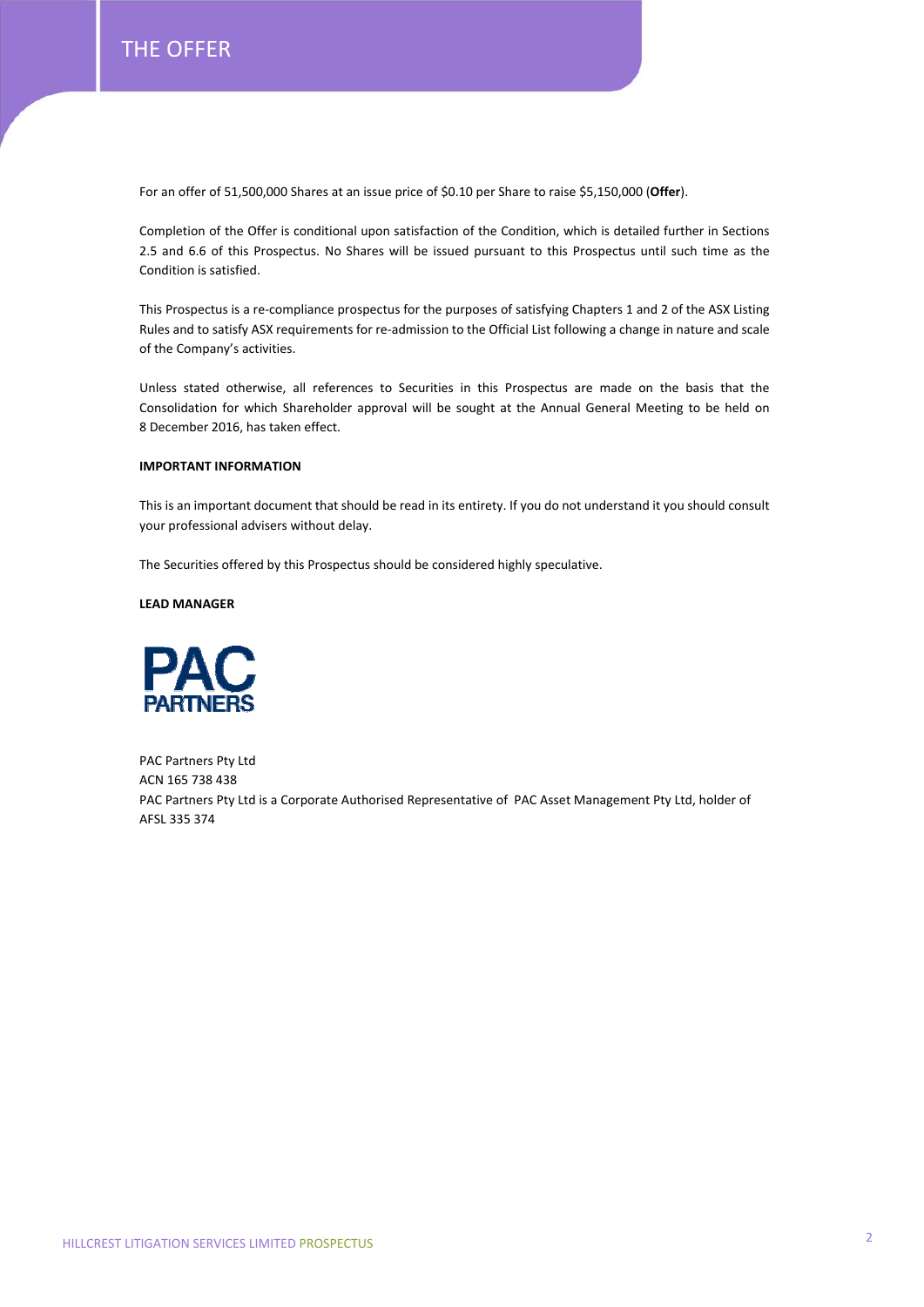| $\mathbf{1}$   | Corporate Directory               | 4  |
|----------------|-----------------------------------|----|
| $\overline{2}$ | Important Information             | 5  |
| 3              | Indicative Timetable              | 8  |
| 4              | Chairman's Letter                 | 9  |
| 5              | <b>Investment Overview</b>        | 10 |
| 6              | <b>Transaction Overview</b>       | 16 |
| $\overline{7}$ | Details of the Offer              | 19 |
| 8              | Company Overview                  | 24 |
|                |                                   |    |
| 9              | <b>Risk Factors</b>               | 32 |
| 10             | Board and Management              | 38 |
| 11             | Investigating Accountant's Report | 42 |
| 12             | Corporate Governance              | 67 |
| 13             | <b>Material Contracts</b>         | 70 |
| 14             | <b>Additional Information</b>     | 74 |
| 15             | Directors' Authorisation          | 82 |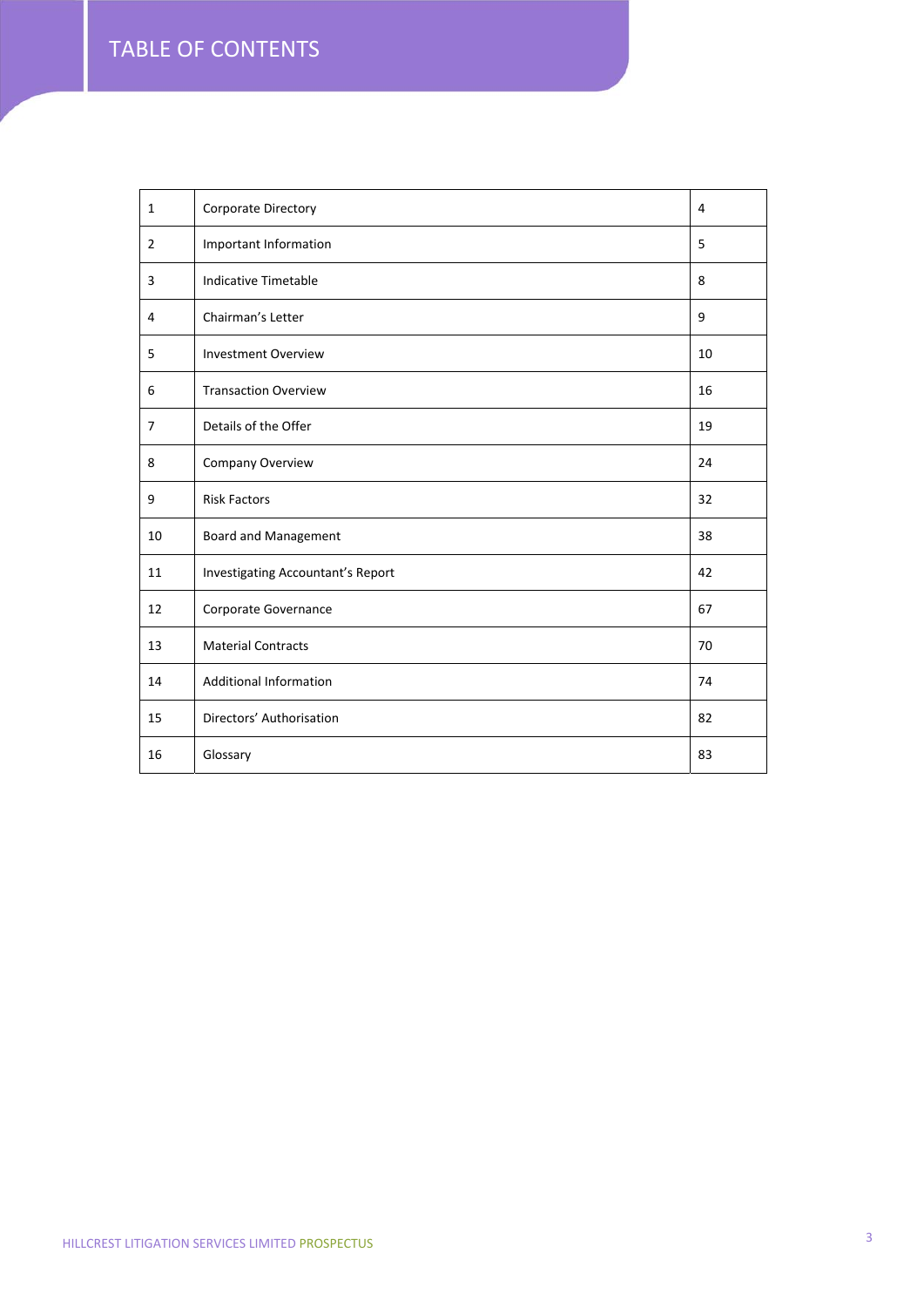#### **Directors**

Alan van Noort *Chairman and Executive Director*

Jay Stephenson<sup>1</sup> *Director*

Angus Middleton1 *Non‐Executive Director* 

# **Proposed Directors**

Kristy‐Lee Newland Carr2 *Proposed Executive Director and CEO*

Matthew Reynolds<sup>2</sup> *Proposed Non‐Executive Director*

Dennis Lin<sup>2</sup> *Proposed Non‐Executive Director*

#### **Company Secretary** Jay Stephenson

# **Current ASX Code** HLS

**Proposed ASX Code** BUB

#### **Share Registry3**

Computershare Investor Services Pty Limited Level 11 172 St George's Terrace Perth WA 6000 Telephone: 1300 850 505

# **Registered Office**

Hillcrest Litigation Services Limited 1 Colin Street West Perth WA 6005

Telephone: (08) 9324 3266

Email: avn@hillcrestlitigation.com.au Website: www.hillcrestlitigation.com.au

The Infant Food Holding Co. Pty Limited 2‐4 / 6 Tilley Lane Frenchs Forest NSW 2086

Email: info@bubsaustralia.com Website: www.bubsaustralia.com

# **Investigating Accountant**

Pendragon Capital Limited 283 Rokeby Road Subiaco WA 6008

#### **Auditor**

Ernst & Young 11 Mounts Bay Road Perth WA 6000

# **Solicitors to the Company**

Steinepreis Paganin Level 4, The Read Buildings 16 Milligan Street Perth WA 6000

#### **Lead Manager**

PAC Partners Pty Ltd Level 10, 330 Collins Street Melbourne VIC 3000

<sup>1</sup> To resign from the Board on Settlement of the Acquisition.

<sup>2</sup> To be appointed, subject to Shareholder approval at the Annual General Meeting, with effect from Settlement of the Acquisition.

<sup>3</sup> This entity has been included for information purposes only. It has not been involved in the preparation of this Prospectus.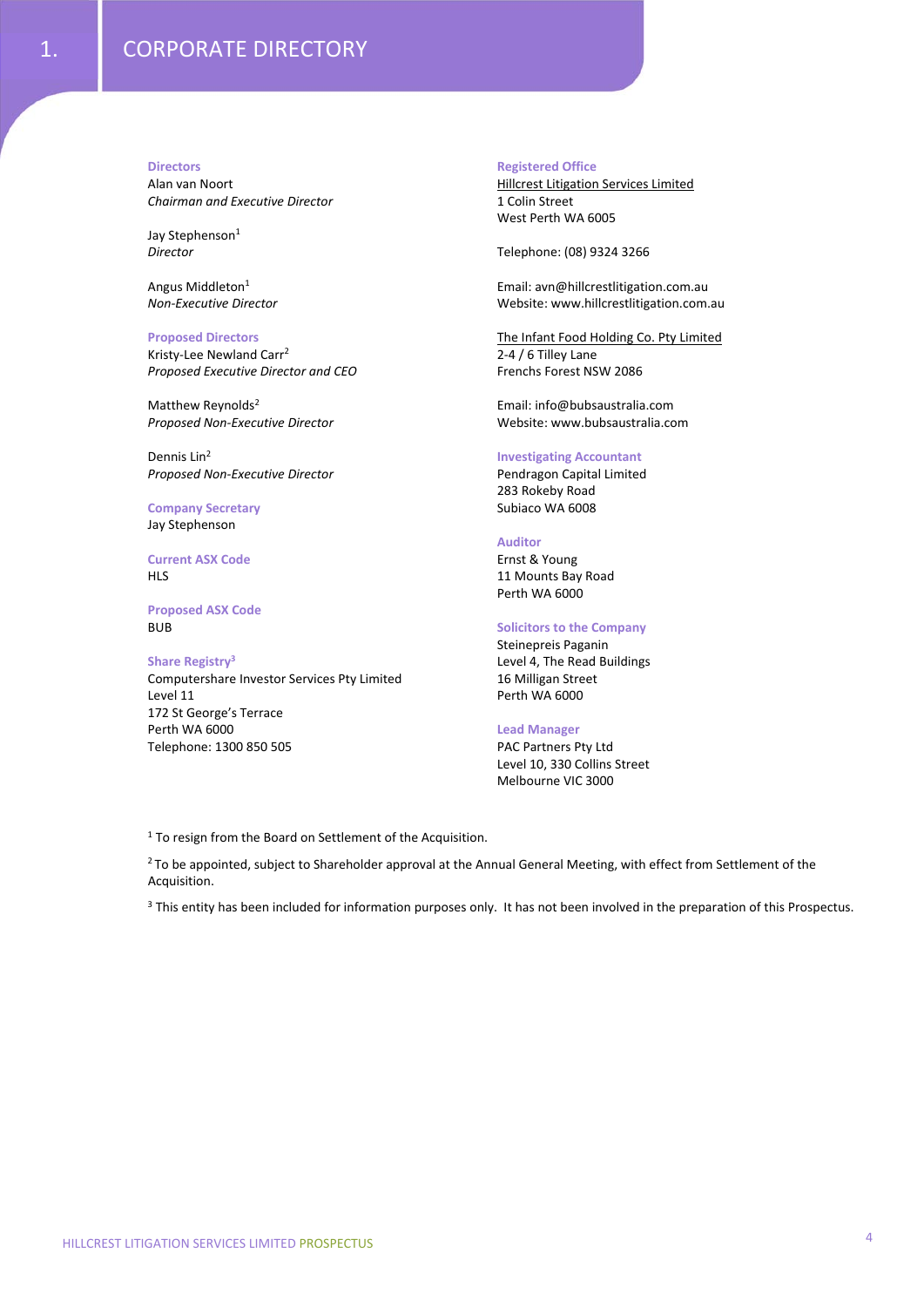# **2.1 Consolidation**

Unless stated otherwise, all references to securities of the Company as set out in this Prospectus assume that the Consolidation (for which approval is being sought at the Annual General Meeting to be held on 8 December 2016) has occurred.

# 2.2 Change in nature and scale of activities and re-compliance with Chapters 1 and 2 of the ASX Listing **Rules**

At the Annual General Meeting to be held on 8 December 2016, the Company is seeking Shareholder approval for a change in nature and scale of its activities.

The Company is required to re-comply with Chapters 1 and 2 of the ASX Listing Rules. This Prospectus is a recompliance prospectus for the purposes of satisfying Chapters 1 and 2 of the ASX Listing Rules and to satisfy the ASX requirements for re‐admission to the Official List following a change in nature and scale of the Company's activities.

Following announcement of the Acquisition on 6 October 2016, the Company's Shares were suspended from trading on ASX and will not be reinstated until satisfaction of the Condition to the Offer and ASX approving the Company's re-compliance with the admission requirements of Chapters 1 and 2 of the ASX Listing Rules.

There is a risk that the Company may not be able to meet the requirements of ASX for re-admission to the Official List. In the event the Condition is not satisfied or the Company does not receive conditional approval for re‐ admission to the Official List then the Company will not proceed with the Offer and Applicants will be reimbursed their Application monies (without interest).

#### **2.3 General**

This Prospectus is dated 14 November 2016 and was lodged with the ASIC on that date. The ASIC and its officers take no responsibility for the contents of this Prospectus orthe merits of the investment to which this Prospectus relates.

No Securities may be issued on the basis of this Prospectuslaterthan 13 months afterthe date of this Prospectus.

No person is authorised to give information or to make any representation in connection with this Prospectus, which is not contained in the Prospectus. Any information or representation not so contained may not be relied on as having been authorised by the Company in connection with this Prospectus.

It is important that you read this Prospectus in its entirety and seek professional advice where necessary. The Securities the subject of this Prospectus should be considered highly speculative.

#### **2.4 Investment Advice**

This Prospectus does not provide investment advice and has been prepared without taking account of your financial objectives, financial situation or particular needs (including financial or taxation issues). You should seek professional investment advice before subscribing for Shares under this Prospectus.

#### **2.5 Conditional Offer**

The Offer is conditional on the Share Sale Agreement becoming unconditional, save for the condition relating to the Offer (**Condition**).

Accordingly, the Offer under this Prospectus is effectively inter‐conditional on the successful completion of each other part of the Acquisition.

In the event that Shareholders do not approve all of the Acquisition Resolutions at the General Meeting, the Offer will not proceed and no Shares will be issued pursuant to this Prospectus. If this occurs, Applicants will be reimbursed their Application monies (without interest).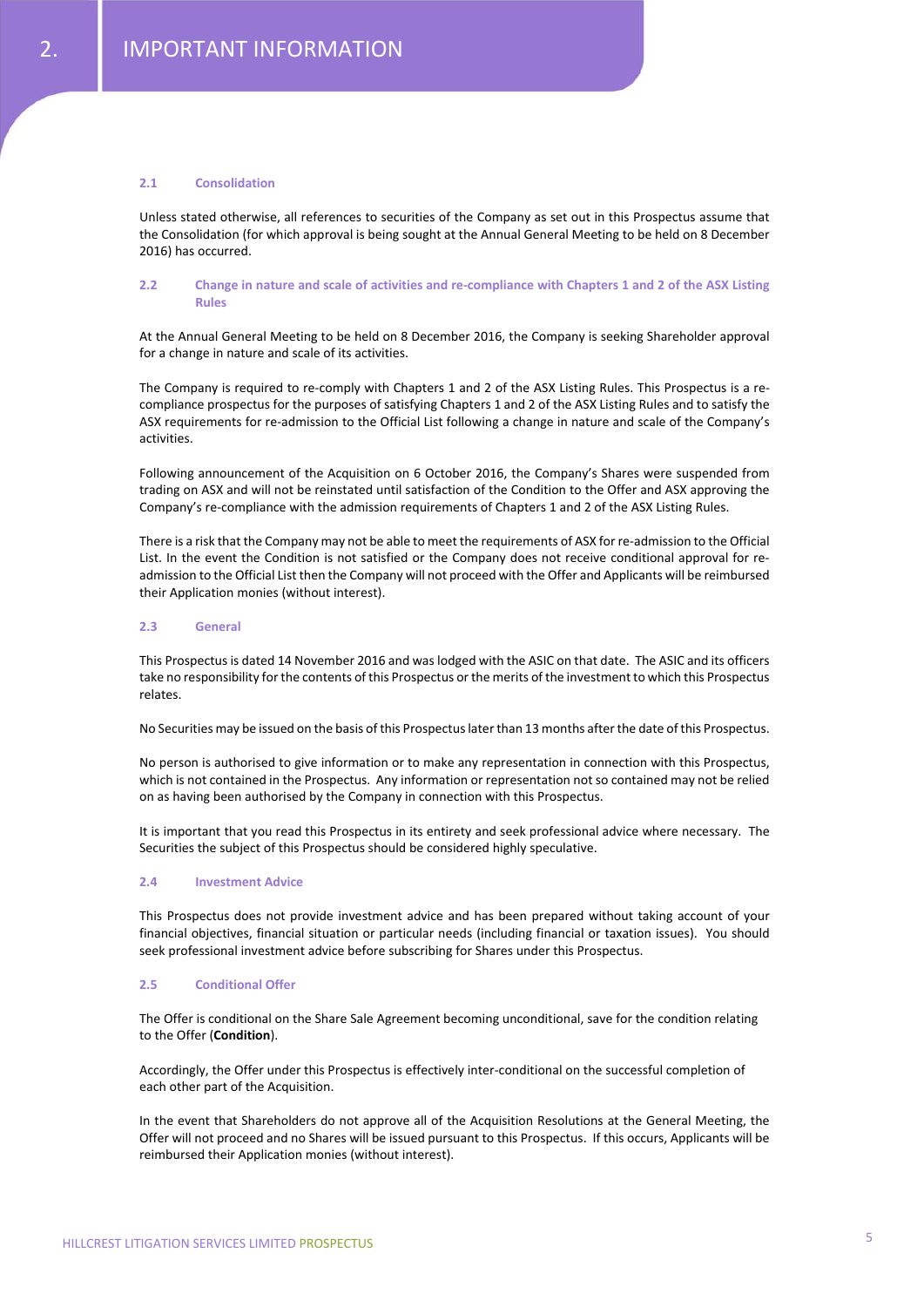#### **2.6 Website – Electronic Prospectus**

A copy of this Prospectus can be downloaded from the website of the Company at www.hillcrestlitigation.com.au. If you are accessing the electronic version of this Prospectus for the purpose of making an investment in the Company, you must be an Australian resident and must only access this Prospectus from within Australia.

There is no facility for the Offer to be accepted electronically or by applying online. Shares will not be issued under the electronic version of the Prospectus. The Corporations Act prohibits any person passing onto another person an Application Form unlessit is attached to a hard copy of this Prospectus or it accompaniesthe complete and unaltered version of this Prospectus. You may obtain a hard copy of this Prospectus free of charge by contacting the Company.

The Company reserves the right not to accept an Application Form from a person if it has reason to believe that when that person was given access to the electronic Application Form, it was not provided together with the electronic Prospectus and any relevant supplementary or replacement prospectus or any of those documents were incomplete or altered.

No document or information included on our website is incorporated by reference into this Prospectus.

#### **2.7 Forwarding‐looking statements**

This Prospectus contains forward-looking statements which are identified by words such as 'may', 'could', 'believes', 'estimates', 'targets', 'expects', or 'intends' and other similar words that involve risks and uncertainties.

These statements are based on an assessment of present economic and operating conditions, and on a number of assumptions regarding future events and actions that, as at the date of this Prospectus, are expected to take place.

Such forward‐looking statements are not guarantees of future performance and involve known and unknown risks, uncertainties, assumptions and other important factors, many of which are beyond the control of the Company, the Directors and our management.

We cannot and do not give any assurance that the results, performance or achievements expressed or implied by the forward‐looking statements contained in this Prospectus will actually occur and investors are cautioned not to place undue reliance on these forward‐looking statements.

We have no intention to update or revise forward-looking statements, or to publish prospective financial information in the future, regardless of whether new information, future events or any other factors affect the information contained in this Prospectus, except where required by law.

These forward looking statements are subject to various risk factors that could cause our actual results to differ materially from the results expressed or anticipated in these statements. These risk factors are set out in Sections 5D and 9 of this Prospectus.

# **2.8 Photographs and Diagrams**

Photographs used in this Prospectus which do not have descriptions are for illustration only and should not be interpreted to mean that any person shown endorses the Prospectus or its contents or that the assets shown in them are owned by the Company. Diagrams used in this Prospectus are illustrative only and may not be drawn to scale.

#### **2.9 Defined terms**

Unless the contrary intention appears or the context otherwise requires, words and phrases contained in this Prospectus have the same meaning and interpretation as given in the Corporations Act and capitalised terms have the meaning given in the Glossary in Section 16 of this Prospectus.

# **2.10 Time**

All references to time in this Prospectus are references to Australian Western Standard Time.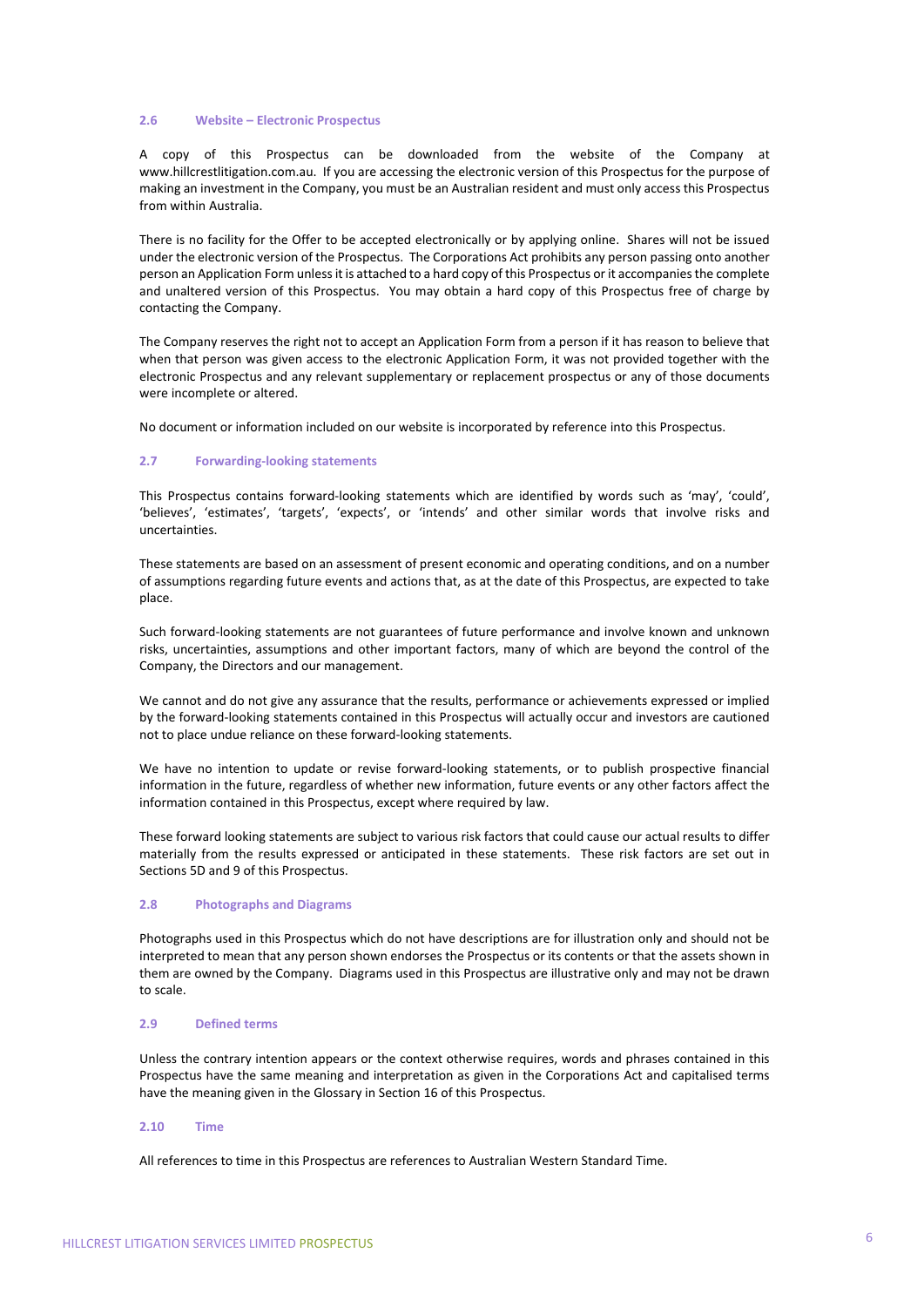### **2.11 Risks**

You should read this document in its entirety and, if in any doubt, consult your professional advisers before deciding whether to apply for Shares. There are risks associated with an investment in the Company and the Shares offered under this Prospectus must be regarded as a speculative investment. The Shares offered under this Prospectus carry no guarantee with respect to return on capital investment, payment of dividends or the future value of the Shares. Refer to Section 9 for details relating to risk factors.

# **2.12 Enquiries**

If you are in any doubt as to how to deal with any of the matters raised in this Prospectus, you should consult your broker or legal, financial or other professional adviser without delay. Should you have any questions about the Offer or how to accept the Offer, please call the Company Secretary, Jay Stephenson, on 08 6141 3500.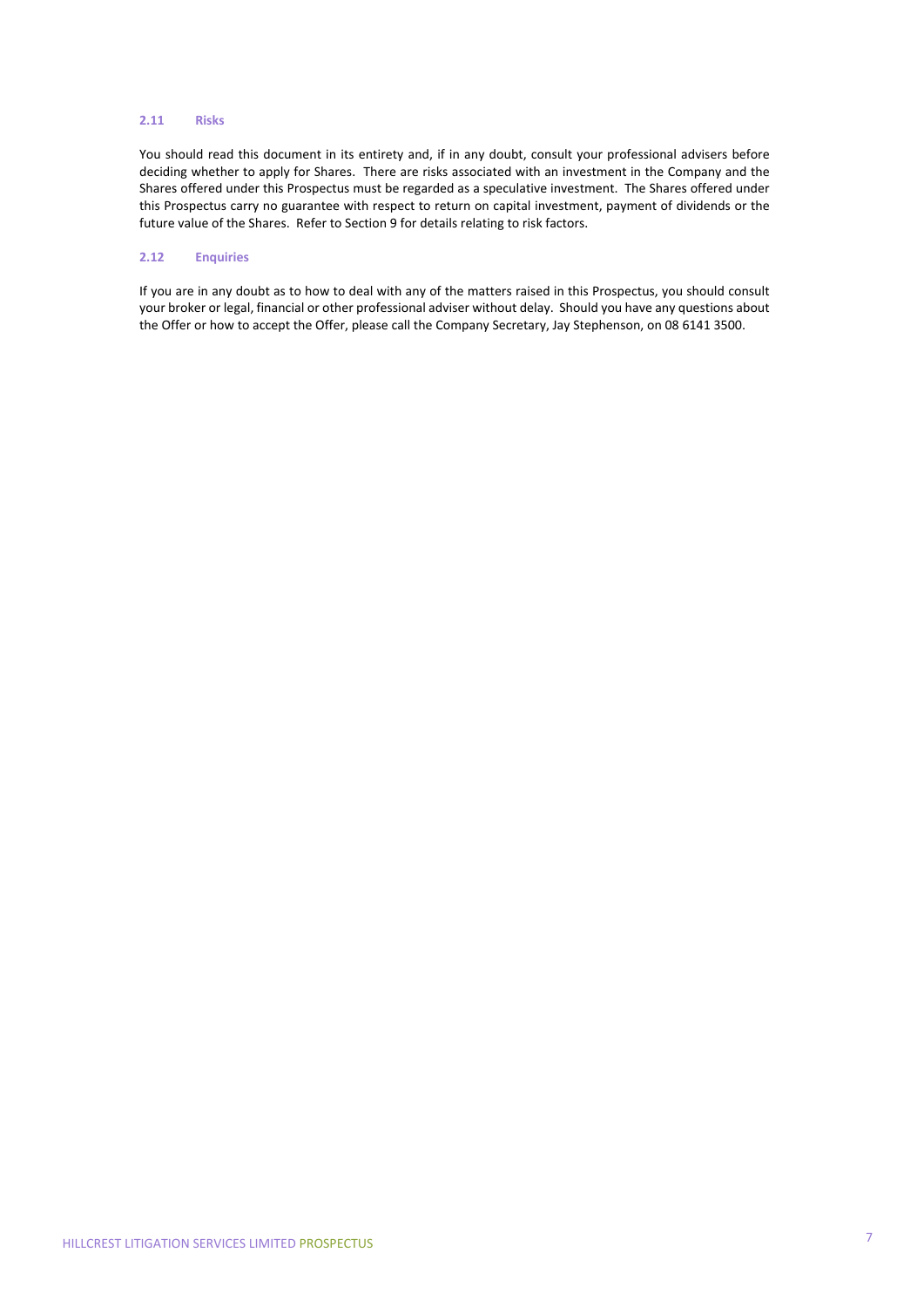The indicative timetable at the date of this Prospectus is as follows<sup>1</sup>:

| Despatch of Notice of Annual General Meeting                                | 10 November 2016 |
|-----------------------------------------------------------------------------|------------------|
| Lodgement of Prospectus with the ASIC                                       | 14 November 2016 |
| Opening Date of the Offer                                                   | 14 November 2016 |
| Annual General Meeting held to approve the Acquisition                      | 8 December 2016  |
| Closing Date for the Offer <sup>2</sup>                                     | 8 December 2016  |
| Issue of Shares under the Offer                                             | 15 December 2016 |
| Settlement of the Acquisition <sup>3</sup>                                  | 15 December 2016 |
| Re-quotation of Securities (including Shares issued under the Offer) on ASX | 23 December 2016 |

# **Notes**

- 1. The above dates are indicative only and may change without notice. The Company reserves the right to extend the Closing Date or close the Offer early without prior notice. The Company also reserves the right not to proceed with any of the Offer at any time before the issue of Shares to Applicants.
- 2. This Prospectus also includes a cleansing offer (refer to Section 7.2) which will remain open (unless closed earlier at the discretion of the Directors) for a period of 3 months from the date of the Company's re‐admission to the Official List.
- 3. The above stated date for Settlement of the Acquisition is only a good faith estimate by the Directors and may have to be extended.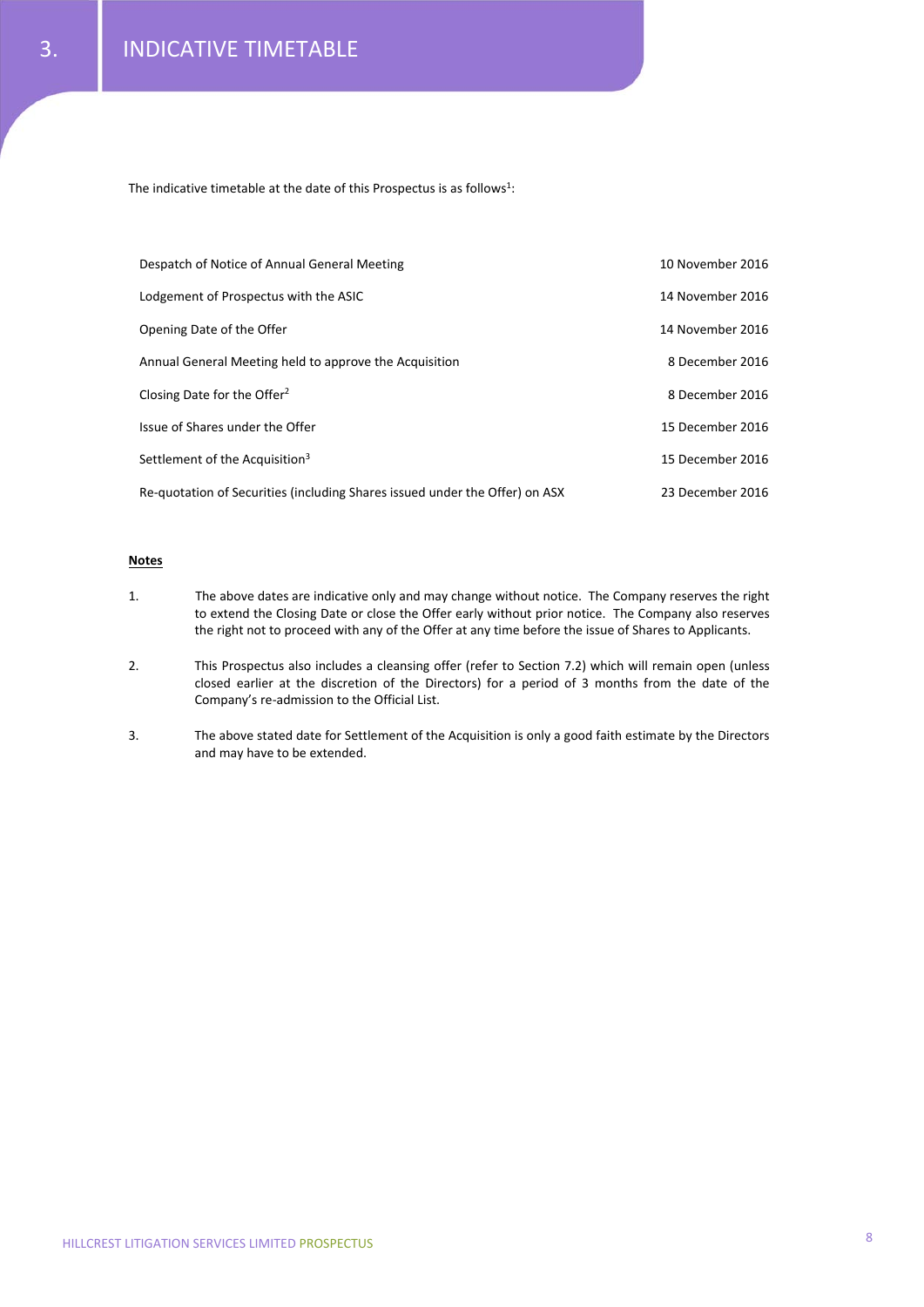#### **Dear Investor**

On behalf of the Board of Directors of Hillcrest Litigation Services Limited (to be renamed "Bubs Australia Limited"), I am pleased to present you with this Prospectus and the opportunity to increase your existing shareholding or to become a new shareholder in the Company as it transitions from its historic focus of litigation funding to the business of production and sale of infant milk formula and organic infant food through its proposed acquisition of The Infant Food Holding Co. Pty Limited (ACN 164 764 676) (**BUBS**).

As announced on 6 October 2016, the Company has entered into the Share Sale Agreement pursuant to which it has conditionally agreed to acquire 100% of the issued shares in BUBS.

Pursuant to the Share Sale Agreement, the Company will issue 163,400,000 Shares to the BUBS Shareholders as consideration for the acquisition of their BUBS Shares. A summary of the Share Sale Agreement and other material agreements to the Acquisition are outlined in Section 13.

Under this Prospectus, the Company is seeking to raise \$5,150,000 through the issue of 51,500,000 Shares at a price of \$0.10 per Share to fund the development of the BUBS brand and business.

The Company will seek Shareholder approval for the acquisition of BUBS (including the resulting change to the nature and scale of the Company's activities and the issue of the Consideration Shares to the BUBS Shareholders), and the issue of Shares under the Offer, at its Annual General Meeting to be held on 8 December 2016.

This Prospectus contains information about the Company, BUBS, the Offer and the proposed Acquisition. I commend the Company and its new direction to you and encourage you to consider the Offer.

Investors should be aware of the potential risks inherent in this investment which are fully detailed in this Prospectus. Before making your decision to invest, I ask that you carefully read this Prospectus and seek professional advice if required.

Yours sincerely

ic/t

Alan van Noort Chairman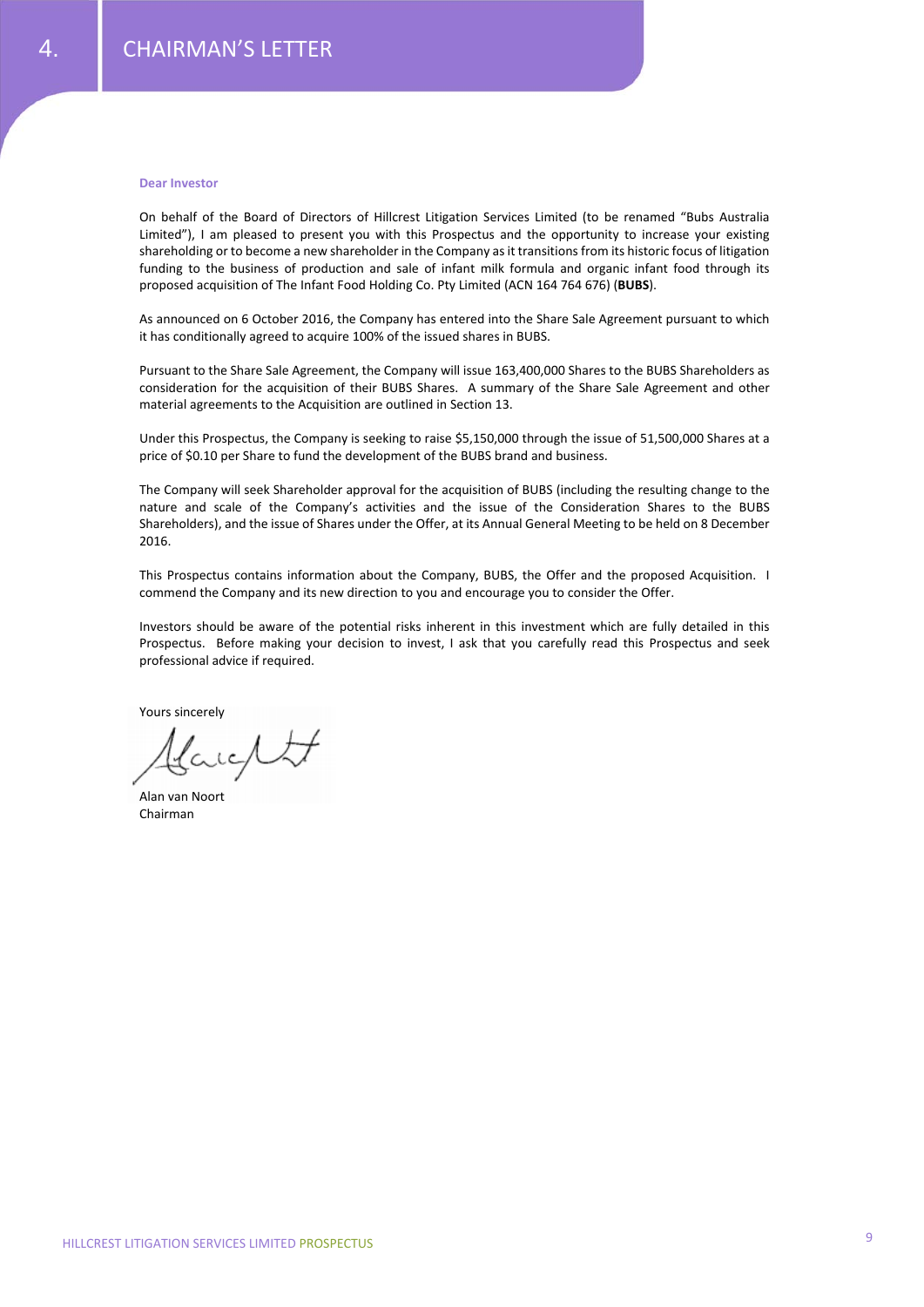This Section is a summary only and is not intended to provide full information for investors intending to apply for Shares offered pursuant to this Prospectus. This Prospectus should be read and considered in its entirety.

| <b>Item</b>                                                | Summary                                                                                                                                                                                                                                                                                                                                       | <b>Further</b><br>information     |  |
|------------------------------------------------------------|-----------------------------------------------------------------------------------------------------------------------------------------------------------------------------------------------------------------------------------------------------------------------------------------------------------------------------------------------|-----------------------------------|--|
| А.<br><b>Company</b>                                       |                                                                                                                                                                                                                                                                                                                                               |                                   |  |
| Who is the issuer of<br>this Prospectus?                   | Hillcrest Litigation Services Limited (ACN 060 094 742) (ASX: HLS).                                                                                                                                                                                                                                                                           |                                   |  |
| Who is Hillcrest<br><b>Litigation Services</b><br>Limited? | Hillcrest Litigation Services Limited listed on the ASX on 5 October<br>1993 and, since 2004, has operated as a litigation funding<br>business focussed on providing funds to enable a party to meet<br>the cost of pursuing a legal claim. In return the litigation funder<br>receives a percentage of the amount recovered under the claim. | Section 6.1                       |  |
|                                                            | For the past 12 months, the Company has also been evaluating<br>alternative corporate opportunities. On 6 October 2016, the<br>Company announced to ASX that it had entered into a conditional<br>agreement to acquire all of the issued shares of The Infant Food<br>Holding Co. Pty Limited.                                                |                                   |  |
| How will the<br>Acquisition be<br>implemented?             | At the Company's Annual General Meeting, to be held on<br>8 December 2016, the Company will seek the approval of its<br>Shareholders to the change in focus from its litigation funding<br>business to developing and operating an infant nutrition business.                                                                                 | Sections 6.2,<br>6.5, 6.6 and 6.7 |  |
|                                                            | At the Annual General Meeting, Shareholders will consider<br>resolutions relating to the change in the nature and scale of the<br>Company's activities, as well as resolutions required for<br>Settlement of the Acquisition and undertaking the Offer.                                                                                       |                                   |  |
|                                                            | The Company proposes to change its name to "Bubs Australia<br>Limited" on Settlement of the Acquisition, which in the Board's<br>opinion will be better suited to the Company's new strategic<br>direction.                                                                                                                                   |                                   |  |
| Who is BUBS?                                               | BUBS is engaged in the business of production and sale of infant<br>milk formula and organic infant food in the infant food category.                                                                                                                                                                                                         | Sections 6.4 and<br>8             |  |
|                                                            | Based in Sydney, BUBS has partnered with leading manufacturers<br>and a team of industry experts to continually innovate and launch<br>infant food products that sit side by side with established<br>multinational brands.                                                                                                                   |                                   |  |
| <b>Business Model</b><br>В.                                |                                                                                                                                                                                                                                                                                                                                               |                                   |  |
| How will BUBS<br>generate income?                          | Following Settlement of the Acquisition, the Company will seek to<br>continue to develop the BUBS Business through the operations of<br>BUBS, its wholly owned subsidiary.                                                                                                                                                                    | Sections 8.6 and<br>8.7           |  |
|                                                            | BUBS has implemented an asset-lean business model to respond<br>quickly and flexibly to market changes. BUBS does not<br>manufacture its own baby food products, instead BUBS and its<br>subsidiaries have relationships with third party manufacturers. In<br>the prepared food sector of the baby food industry, BUBS also has              |                                   |  |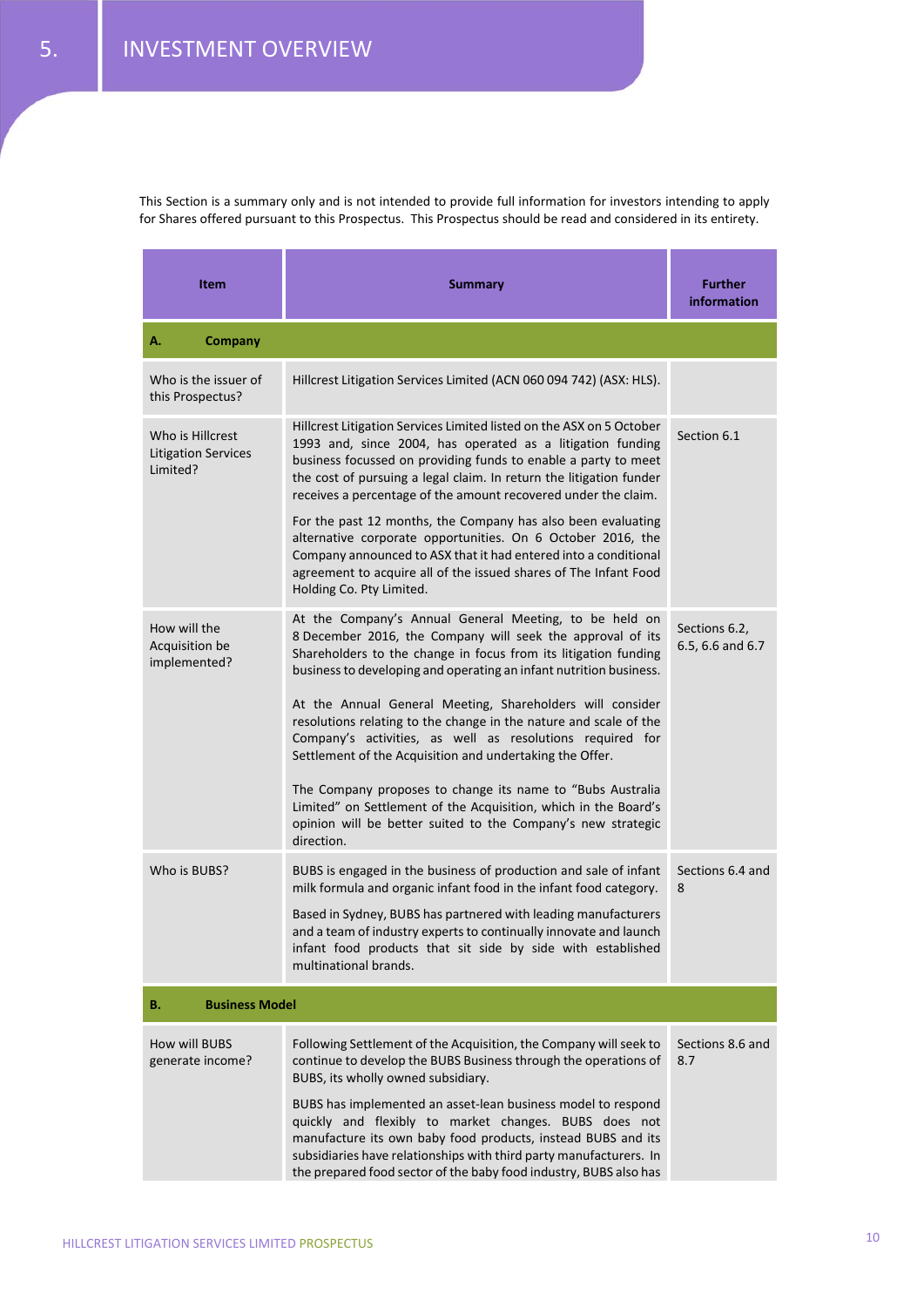| <b>Item</b>                                         | <b>Summary</b>                                                                                                                                                                                                                                                                                                                                                                                                         | <b>Further</b><br>information |  |
|-----------------------------------------------------|------------------------------------------------------------------------------------------------------------------------------------------------------------------------------------------------------------------------------------------------------------------------------------------------------------------------------------------------------------------------------------------------------------------------|-------------------------------|--|
|                                                     | arrangements with a network of organically-certified farmers,<br>suppliers and operators.                                                                                                                                                                                                                                                                                                                              |                               |  |
|                                                     | For the production of infant milk formula, BUBS has multiple key<br>relationships that ensure the product is Australia-made and in<br>compliance with the strict regulatory requirements of the Food<br>Standards Australia New Zealand (FSANZ) code.                                                                                                                                                                  |                               |  |
|                                                     | BUBS sells its products in both the Australian and certain<br>international markets. The diversity of BUBS' customer base<br>reduces the financial risks to BUBS in the event of a delisting by<br>any particular distributor. BUBS is focussed on expanding its<br>distribution footprint to further mitigate this risk, as well as to<br>benefit from margin accretive opportunities available outside<br>Australia. |                               |  |
| What are the key<br>business strategies of<br>BUBS? | Upon Settlement of the Acquisition, the Company will further<br>develop the BUBS Business by focussing on its new business<br>strategies.                                                                                                                                                                                                                                                                              | Section 8.7                   |  |
|                                                     | These key business strategies will be to:                                                                                                                                                                                                                                                                                                                                                                              |                               |  |
|                                                     | (a)<br>increase market penetration, both within Australia and<br>internationally;                                                                                                                                                                                                                                                                                                                                      |                               |  |
|                                                     | (b)<br>build brand awareness and impact at point of purchase;                                                                                                                                                                                                                                                                                                                                                          |                               |  |
|                                                     | (c)<br>continuous innovation and product development; and                                                                                                                                                                                                                                                                                                                                                              |                               |  |
|                                                     | (d)<br>develop an enhanced international focus.                                                                                                                                                                                                                                                                                                                                                                        |                               |  |
| What are the key<br>dependencies of the             | The key factors that the Company will depend on to meet its<br>objectives are:                                                                                                                                                                                                                                                                                                                                         | Section 8.8                   |  |
| Company's business<br>model?                        | continued safe and stable supply of raw materials and<br>(a)<br>ingredients;                                                                                                                                                                                                                                                                                                                                           |                               |  |
|                                                     | (b)<br>production agreements with reliable, qualified industry<br>partners; and                                                                                                                                                                                                                                                                                                                                        |                               |  |
|                                                     | (c)<br>ongoing senior management expertise.                                                                                                                                                                                                                                                                                                                                                                            |                               |  |
| C.<br><b>Key Investment Highlights</b>              |                                                                                                                                                                                                                                                                                                                                                                                                                        |                               |  |
| What are the key<br>investment<br>highlights?       | The Directors and Proposed Directors are of the view that an<br>investment in the Company provides the following non-<br>exhaustive list of key highlights:                                                                                                                                                                                                                                                            | Section 6.3                   |  |
|                                                     | (a)<br>BUBS offers an established brand with growing revenue<br>streams;                                                                                                                                                                                                                                                                                                                                               |                               |  |
|                                                     | (b)<br>the infant food category in which BUBS operates is<br>benefitting from increased demand in Australia and<br>Asia;                                                                                                                                                                                                                                                                                               |                               |  |
|                                                     | (c)<br>the senior management in BUBS have many years of<br>experience in the infant food industry; and                                                                                                                                                                                                                                                                                                                 |                               |  |
|                                                     | (d)<br>if successful in achieving its business objectives, BUBS<br>may create and deliver significant shareholder value.                                                                                                                                                                                                                                                                                               |                               |  |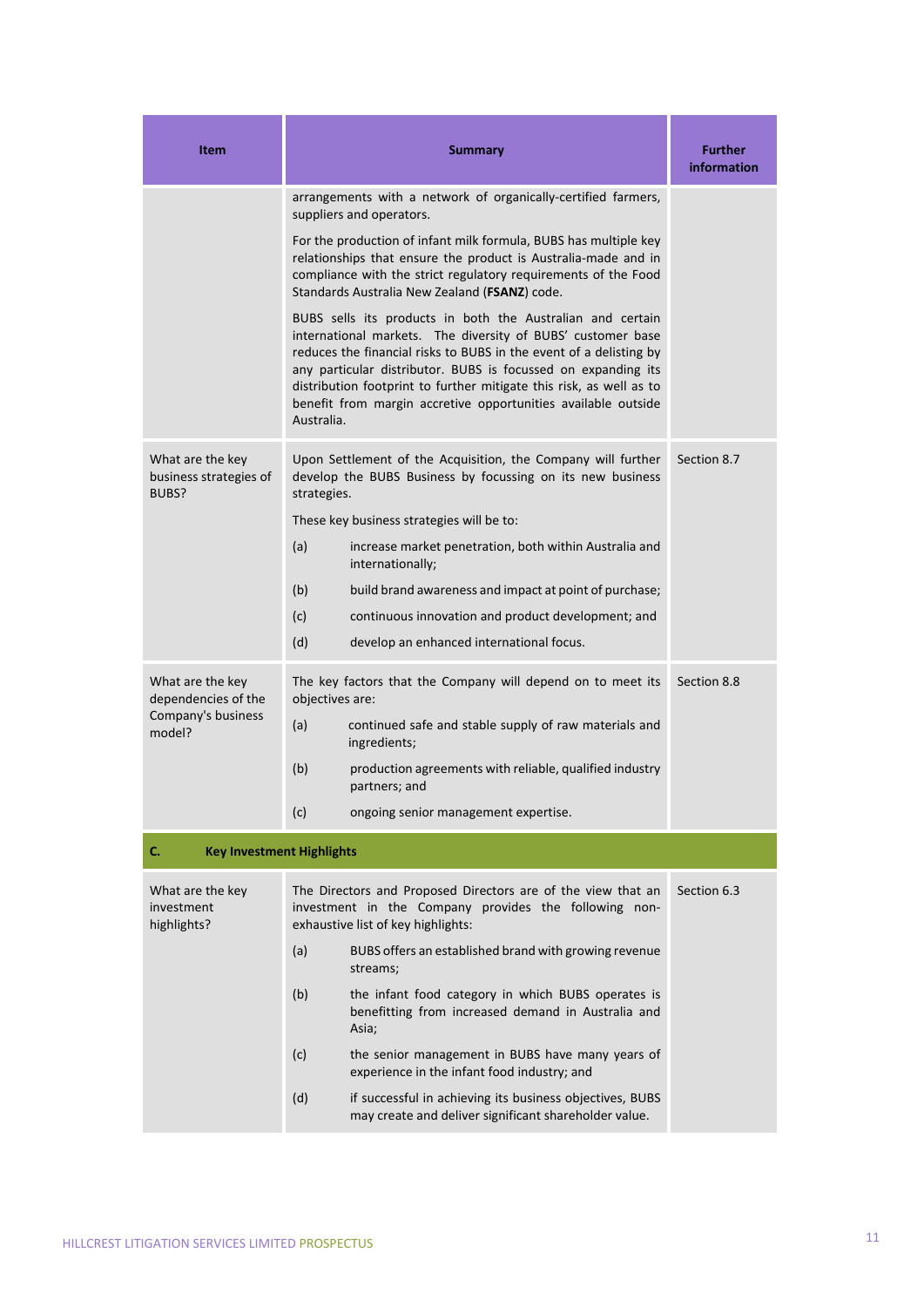| <b>Item</b>                                                   | <b>Summary</b>       |                                                                                                                                                                                                                                                                                                                                             | <b>Further</b><br>information |
|---------------------------------------------------------------|----------------------|---------------------------------------------------------------------------------------------------------------------------------------------------------------------------------------------------------------------------------------------------------------------------------------------------------------------------------------------|-------------------------------|
| <b>Key Risks</b><br>D.                                        |                      |                                                                                                                                                                                                                                                                                                                                             |                               |
| What are the key risks<br>of an investment in<br>the Company? | Company.             | The business, assets and operations of the Company, including<br>after Settlement of the Acquisition, are subject to certain risk<br>factors that have the potential to influence the operating and<br>financial performance of the Company in the future. These risks<br>can impact on the value of an investment in the Securities of the | Section 9                     |
|                                                               |                      | The Board aims to manage these risks by carefully planning its<br>activities and implementing risk mitigation measures. Some of<br>the risks are, however, highly unpredictable and the extent to<br>which the Board can effectively manage them is limited.                                                                                |                               |
|                                                               |                      | Based on the information available, a non-exhaustive list of the<br>key risk factors affecting the Company are as follows:                                                                                                                                                                                                                  |                               |
|                                                               |                      | Risks relating to the Change in Nature and Scale of Activities                                                                                                                                                                                                                                                                              | Section 9.1                   |
|                                                               | (a)                  | The Company may not be able to meet the<br>requirements for re-quotation of Shares on the ASX.                                                                                                                                                                                                                                              |                               |
|                                                               | (b)                  | There will be dilution effects from the Acquisition, the<br>Offer and the granting of Options, and Shareholders<br>may face further dilution risk in future.                                                                                                                                                                                |                               |
|                                                               | (c)                  | Counterparties to the Acquisition may fail to perform<br>as agreed and contractual remedies could be costly.                                                                                                                                                                                                                                |                               |
|                                                               | (d)                  | The ASX has placed sale restrictions on the Shares being<br>issued to the BUBS Shareholders, so the Shares risk<br>being illiquid for some time after Settlement.                                                                                                                                                                           |                               |
|                                                               |                      | <b>Risks specific to the BUBS Business</b>                                                                                                                                                                                                                                                                                                  | Section 9.2                   |
|                                                               | (a)                  | BUBS operates in the infant food industry and business-<br>specific risks could impact on its value and<br>performance through brand and reputational damage,<br>regulation, competition, a loss of key personnel or<br>failures by outside parties.                                                                                        |                               |
|                                                               | (b)                  | If the funds raised are insufficient, BUBS could require<br>additional capital in the form of debt or equity.                                                                                                                                                                                                                               |                               |
|                                                               | (c)                  | Unforeseen expenditures relating to the Acquisition or<br>the Offer could affect the financial performance of the<br>Company.                                                                                                                                                                                                               |                               |
|                                                               | (d)                  | Failure to properly manage the implementation of the<br>Company's strategies for further growth.                                                                                                                                                                                                                                            |                               |
|                                                               | <b>General risks</b> |                                                                                                                                                                                                                                                                                                                                             | Section 9.3                   |
|                                                               | (a)                  | Regulatory changes to taxes, laws or accounting<br>practice.                                                                                                                                                                                                                                                                                |                               |
|                                                               | (b)                  | General market conditions may adversely affect the<br>Company's value.                                                                                                                                                                                                                                                                      |                               |
|                                                               | (c)                  | Force majeure, beyond the Company's control, could<br>impact the Company and its projects.                                                                                                                                                                                                                                                  |                               |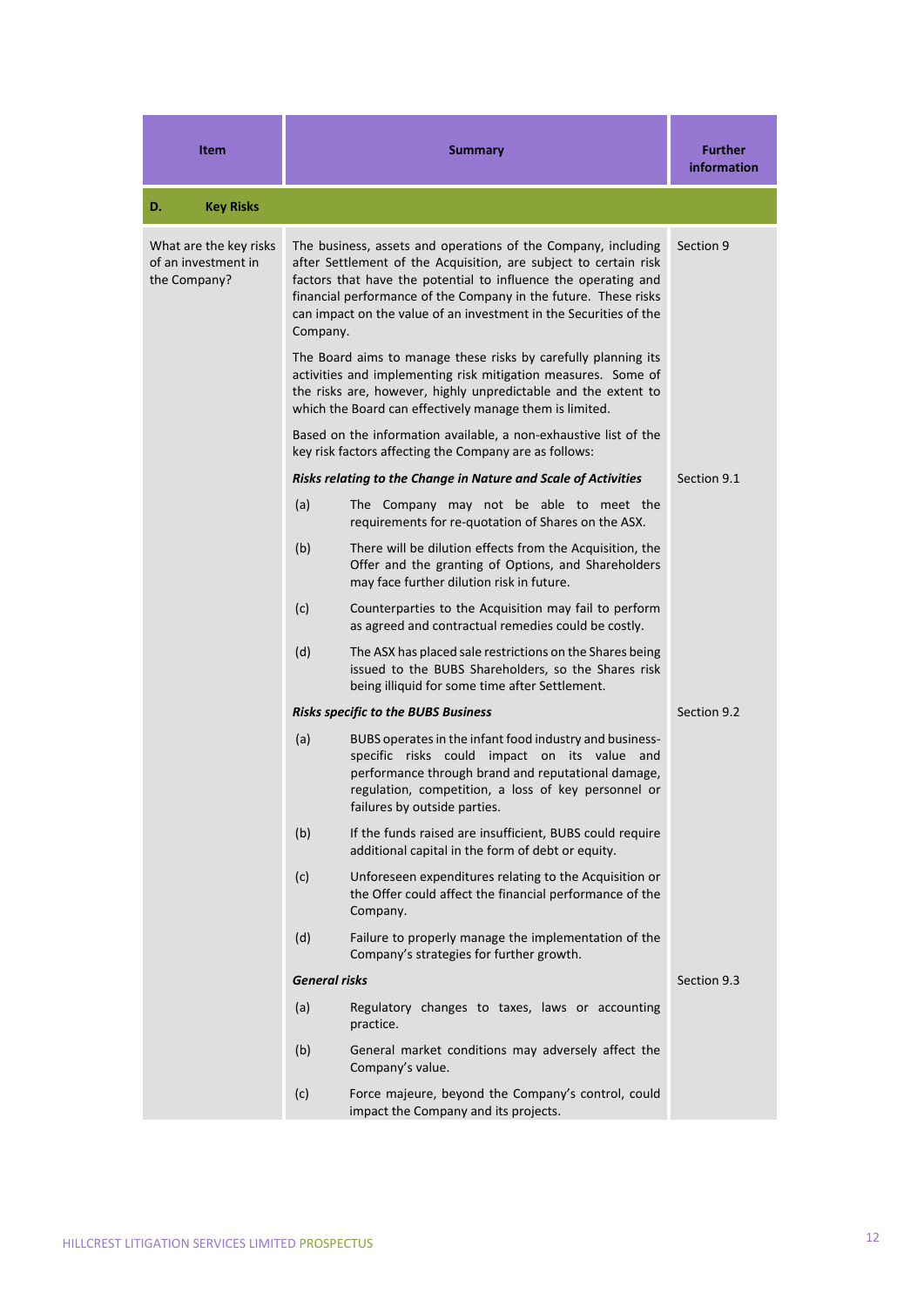| <b>Item</b>                                                      | <b>Summary</b>                                                                                                                                                                                                                                                                                                                                                                                                                                                                                                                                                                                                                                                                                                                                                                                                                       | <b>Further</b><br>information |
|------------------------------------------------------------------|--------------------------------------------------------------------------------------------------------------------------------------------------------------------------------------------------------------------------------------------------------------------------------------------------------------------------------------------------------------------------------------------------------------------------------------------------------------------------------------------------------------------------------------------------------------------------------------------------------------------------------------------------------------------------------------------------------------------------------------------------------------------------------------------------------------------------------------|-------------------------------|
| Е.                                                               | <b>Directors and Key Management Personnel</b>                                                                                                                                                                                                                                                                                                                                                                                                                                                                                                                                                                                                                                                                                                                                                                                        |                               |
| Who are the Directors<br>and Proposed<br>Directors?              | It is proposed that upon Settlement of the Acquisition:<br>(a)<br>Kristy-Lee Newland Carr, Matthew Reynolds and<br>Dennis Lin will be appointed to the Board;<br>(b)<br>Alan van Noort will remain on the Board; and<br>(c)<br>Jay Stephenson and Angus Middleton will resign from<br>the Board.<br>The profiles of each of the Directors and Proposed Directors are<br>set out in Sections 10.2 and 10.3. Details of the personal<br>interests of each of the above individuals are set out in Section<br>10.6.                                                                                                                                                                                                                                                                                                                     | Section 10                    |
| F.<br><b>Financial Information</b>                               |                                                                                                                                                                                                                                                                                                                                                                                                                                                                                                                                                                                                                                                                                                                                                                                                                                      |                               |
| How has the<br>Company been<br>performing?                       | The Company is currently listed on the ASX and its financial<br>history, including its 2014, 2015 and 2016 annual reports can be<br>found on the Company's ASX announcements platform (ASX: HLS)<br>on www.asx.com.au.<br>The audited statement of financial position for the Company as at<br>30 June 2016 and the audited financial information for BUBS for<br>financial years 2014, 2015 and 2016 are set out in the<br>Investigating Accountant's Report in Section 11.                                                                                                                                                                                                                                                                                                                                                         | Section 11                    |
| What is the financial<br>outlook for the<br>Company?             | The reviewed pro-forma statement of financial position for the<br>Company as at 30 June 2016 (which assumes Settlement of the<br>Acquisition and completion of the Offer) is set out in the<br>Investigating Accountant's Report in Section 11.                                                                                                                                                                                                                                                                                                                                                                                                                                                                                                                                                                                      | Section 11                    |
| Does the Company<br>have sufficient funds<br>for its activities? | The funding for the Company's short to medium term activities<br>will be generated from a combination of the money raised under<br>the Offer and existing cash reserves.                                                                                                                                                                                                                                                                                                                                                                                                                                                                                                                                                                                                                                                             | Section 7.4                   |
| <b>Offer</b><br>G.                                               |                                                                                                                                                                                                                                                                                                                                                                                                                                                                                                                                                                                                                                                                                                                                                                                                                                      |                               |
| What is the purpose<br>of the Offer?                             | The purpose of the Offer is to position the Company to seek to<br>achieve the objectives set out below in Section 7.3 and to meet<br>the requirements of the ASX and satisfy Chapters 1 and 2 of the<br><b>ASX Listing Rules.</b><br>The satisfaction of Chapters 1 and 2 of the ASX Listing Rules is<br>sought for the purpose of seeking ASX's approval for<br>reinstatement of the Company's Shares to quotation.<br>The purpose of the Offer is also to provide sufficient working<br>capital to meet the Company's objectives stated in this<br>Prospectus.<br>On completion of the Offer, the Board believes the Company will<br>have sufficient working capital to achieve these objectives.<br>The Company intends to apply funds raised from the Offer,<br>together with existing cash reserves, following reinstatement of | Section 7.3                   |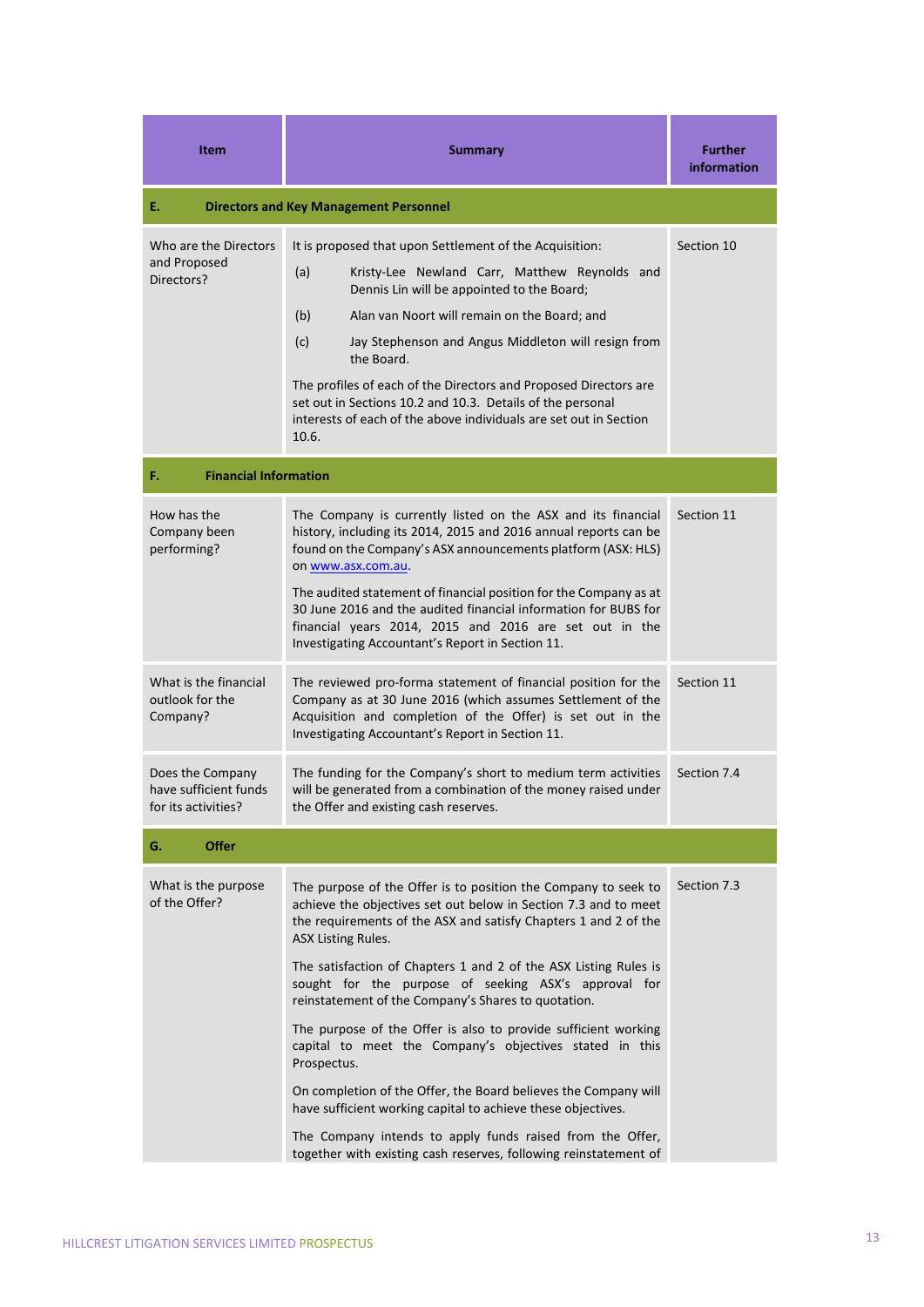| <b>Item</b>                                                                                                           | <b>Summary</b>                                                                                                                                                                                                                                                                                                                                                                                                                                                                                                                                     | <b>Further</b><br>information |
|-----------------------------------------------------------------------------------------------------------------------|----------------------------------------------------------------------------------------------------------------------------------------------------------------------------------------------------------------------------------------------------------------------------------------------------------------------------------------------------------------------------------------------------------------------------------------------------------------------------------------------------------------------------------------------------|-------------------------------|
|                                                                                                                       | the Company to quotation on the official list of ASX in the manner<br>set out in the table in Section 7.4.                                                                                                                                                                                                                                                                                                                                                                                                                                         |                               |
| Is the Offer<br>underwritten?                                                                                         | The Offer is not underwritten.                                                                                                                                                                                                                                                                                                                                                                                                                                                                                                                     | Section 7.1(a)                |
| What is being offered<br>and who is entitled to<br>participate in the<br>Offer?                                       | The Company is offering 51,500,000 Shares at an issue price of<br>\$0.10 per Share to raise \$5,150,000.<br>Only residents of Australia and New Zealand may participate in<br>the Offer.                                                                                                                                                                                                                                                                                                                                                           | Sections 7, 7.10<br>and 7.11  |
| What will the<br>Company's capital<br>structure look like<br>after completion of<br>the Offer and the<br>Acquisition? | Refer to Section 8.12 for a pro forma capital structure following<br>Settlement of the Acquisition.                                                                                                                                                                                                                                                                                                                                                                                                                                                | Section 8.12                  |
| Will I be guaranteed a<br>minimum allocation<br>under the Offer?                                                      | No, the Company is not in a position to guarantee a minimum<br>allocation of Shares under the Offer.                                                                                                                                                                                                                                                                                                                                                                                                                                               | Section 7.7                   |
| What are the terms of<br>the Shares offered<br>under the Offer?                                                       | A summary of the material rights and liabilities attaching to the<br>Shares offered under the Offer are set out in Section 14.2.                                                                                                                                                                                                                                                                                                                                                                                                                   | Section 14.2                  |
| Will any Securities be<br>subject to escrow?                                                                          | Subject to the Company re-complying with Chapters 1 and 2 of<br>the ASX Listing Rules and completing the Offer, certain Securities<br>on issue may be classified by ASX as restricted securities and will<br>be required to be held in escrow for up to 24 months from the<br>date of Official Quotation.<br>During the period in which these Securities are prohibited from<br>being transferred, trading in Shares may be less liquid which may<br>impact on the ability of a Shareholder to dispose of his or her<br>Shares in a timely manner. | Section 8.14                  |
| Will the Shares be<br>quoted?                                                                                         | Application for quotation of all Shares to be issued under the<br>Offer will be made to ASX no later than 7 days after the date of<br>this Prospectus.                                                                                                                                                                                                                                                                                                                                                                                             | Section 7.8                   |
| What are the key<br>dates of the Offer?                                                                               | The key dates of the Offer are set out in the indicative timetable<br>in Section 3.                                                                                                                                                                                                                                                                                                                                                                                                                                                                | Section 3                     |
| What is the minimum<br>investment size under<br>the Offer?                                                            | Applications under the Offer must be for a minimum of \$2000<br>worth of Shares (20,000 Shares) and thereafter, in multiples of<br>\$100 worth of Shares (1,000 Shares).                                                                                                                                                                                                                                                                                                                                                                           | Section 7.1(b)                |
| Are there any<br>conditions to the<br>Offer?                                                                          | The Offer is conditional on the Share Sale Agreement becoming<br>unconditional, save for the condition relating to the Offer.<br>If the Condition is not satisfied, the Acquisition and the Offer will<br>not proceed.                                                                                                                                                                                                                                                                                                                             | Section 2.5                   |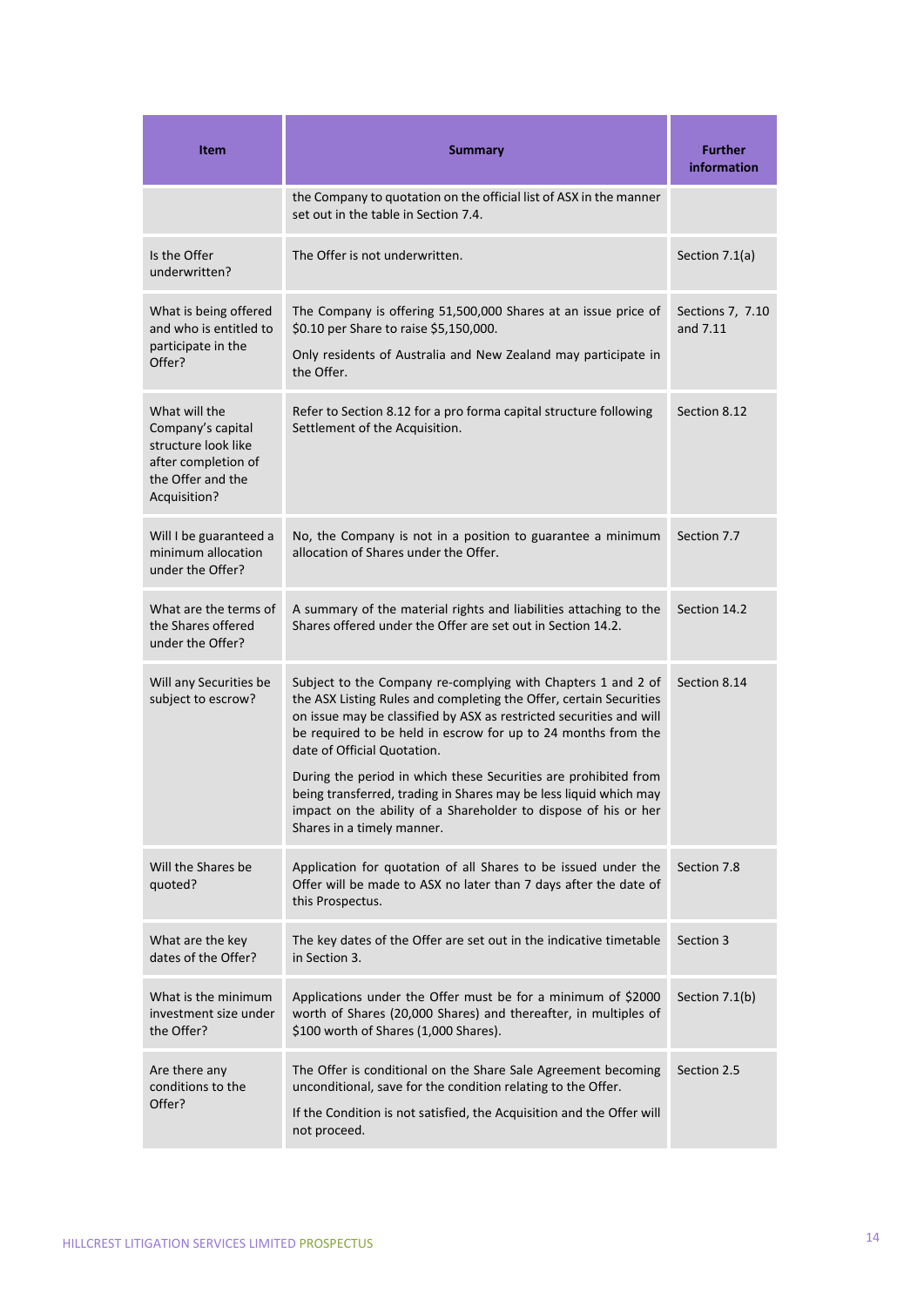| <b>Item</b>                                                                   | <b>Summary</b>                                                                                                                                                                                                                                                                                                                                                                                                                                                                                                                                                                                                                                                                                                                                                                                                                                                                                                                       | <b>Further</b><br><b>information</b> |
|-------------------------------------------------------------------------------|--------------------------------------------------------------------------------------------------------------------------------------------------------------------------------------------------------------------------------------------------------------------------------------------------------------------------------------------------------------------------------------------------------------------------------------------------------------------------------------------------------------------------------------------------------------------------------------------------------------------------------------------------------------------------------------------------------------------------------------------------------------------------------------------------------------------------------------------------------------------------------------------------------------------------------------|--------------------------------------|
| н.<br><b>Use of proceeds</b>                                                  |                                                                                                                                                                                                                                                                                                                                                                                                                                                                                                                                                                                                                                                                                                                                                                                                                                                                                                                                      |                                      |
| How will the<br>proceeds of the Offer<br>be used?                             | The Offer proceeds will be used to:<br>cover expenses of the Offer;<br>$\bullet$<br>repay existing Company creditors, some of whom are<br>$\bullet$<br>Directors of the Company;<br>secure market penetration of domestic and overseas<br>$\bullet$<br>markets with marketing investment that supports the<br>growth ambition;<br>improve operational and financial agility for business<br>$\bullet$<br>growth, finance and information technology infrastructure;<br>build on existing supply chain capabilities to increase<br>$\bullet$<br>competitiveness;<br>recruit and deploy appropriate human resources;<br>$\bullet$<br>manage increased trading partner costs based on top-line<br>$\bullet$<br>growth; and<br>fund working capital and corporate administration expenses<br>$\bullet$<br>of the Company.<br>A detailed table setting out the proposed use of funds raised<br>under the Offer is set out in Section 7.4. | Section 7.4 and<br>14.8              |
| <b>Additional information</b><br>ı.                                           |                                                                                                                                                                                                                                                                                                                                                                                                                                                                                                                                                                                                                                                                                                                                                                                                                                                                                                                                      |                                      |
| Is there any<br>brokerage,<br>commission or duty<br>payable by<br>applicants? | No brokerage, commission or duty is payable by Applicants on the<br>acquisition of Shares under the Offer.                                                                                                                                                                                                                                                                                                                                                                                                                                                                                                                                                                                                                                                                                                                                                                                                                           |                                      |
| What are the tax<br>implications of<br>investing in Shares?                   | Holders of Shares may be subject to Australian tax on dividends<br>and possibly capital gains tax on a future disposal of Shares<br>subscribed for under this Prospectus.<br>The tax consequences of any investment in Shares will depend<br>upon an investor's particular circumstances. Applicants should<br>obtain their own tax advice prior to deciding whether to subscribe<br>for Shares offered under this Prospectus.                                                                                                                                                                                                                                                                                                                                                                                                                                                                                                       |                                      |
| Where can I find<br>more information?                                         | By speaking to your sharebroker, solicitor, accountant or<br>$\bullet$<br>other independent professional adviser;<br>By reviewing the Company's public announcements, which<br>$\bullet$<br>are accessible from ASX's website at www.asx.com.au under<br>the ASX code "HLS";<br>Company's<br>website<br>visiting<br>the<br>By<br>at<br>www.hillcrestlitigation.com.au;<br>By visiting the BUBS website at www.bubsaustralia.com;<br>$\bullet$<br>By contacting Jay Stephenson, the Company Secretary, on<br>(08) 6141 3500; and<br>By contacting the Share Registry on 1300 850 505.<br>$\bullet$                                                                                                                                                                                                                                                                                                                                    |                                      |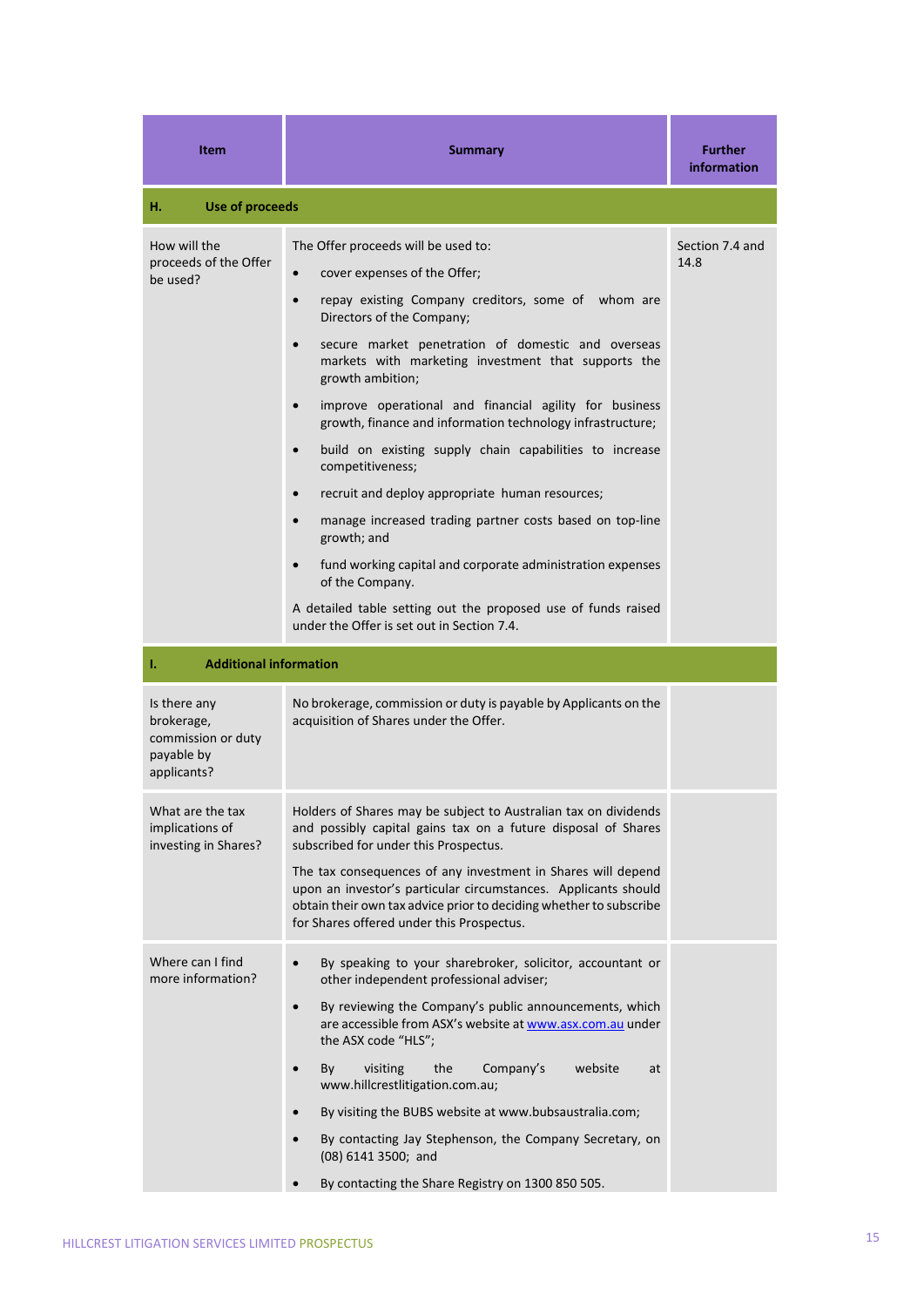#### **6.1 The Company**

The Company is an Australian public company listed on the official list of ASX (ASX code: HLS). The Company was incorporated on 28 May 1993 in Western Australia and was admitted to the Official List of the ASX on 5 October 1993.

In addition to its principal business activities, the Company has been actively investigating and assessing new opportunities as announced to the ASX Market Announcements Platform.

Since 2004, the Company has predominantly operated as a litigation funding business focussed on providing funds to enable a party to meet the cost of pursuing a legal claim. In return the litigation funder receives a percentage of the amount recovered under the claim.

Pursuant to its continuous disclosure obligations, the Company has kept the market fully informed and updated in relation to its projects. Details of these projects and the work done to date are available on the Company's ASX announcements platform. Details of the Company's most recent activities in these areas are set out in the Company Annual Report lodged with ASX on 31 August 2016.

# **6.2 The Acquisition**

On 6 October 2016, the Company announced to ASX that it had entered into the Share Sale Agreement to acquire 100% of the issued shares of BUBS, an Australian specialist in the infant food and formula categories. Upon successful Settlement of the Acquisition, the Company will focus on developing and operating the BUBS **Business** 

A more detailed summary of BUBS and the proposed business of the Company following Settlement is set out in Section 8.

# **6.3 Key investment highlights**

The Directors and Proposed Directors are of the view that an investment in the Company provides the following non‐exhaustive list of key highlights:

- (a) the BUBS brand is an established business with over a decade of history in Australia's FMCG market and with growing revenue streams;
- (b) the BUBS Business is focussed on the infant food category, which is currently benefitting from increased demand both in Australia and internationally;
- (c) BUBS' senior management have many years of experience in the infant food industry to implement the new development strategies and growth plans for the business; and
- (d) if successful, BUBS may create and deliver significant Shareholder value with its branded infant food strategy.

#### **6.4 About BUBS**

"Organic Bubs" branded products have been sold in Australia since 2006.

Following a restructure, BUBS was incorporated in 2013 (for further details please refer to BUBS Corporate Structure in Section 8.3) as a privately owned business based in Sydney. BUBS' business is the production and sale of infant milk formula and organic infant food in the infant food category.

Please refer to Section 8 for a more detailed summary of BUBS and the Company's proposed business following Settlement of the Acquisition.

#### **6.5 Suspension and Re‐admission to ASX**

As the Company is currently focussed on litigation funding, the Acquisition, if successfully completed, will represent a significant change in the nature and scale of the Company's operations to an infant food company focussed on developing the BUBS Business.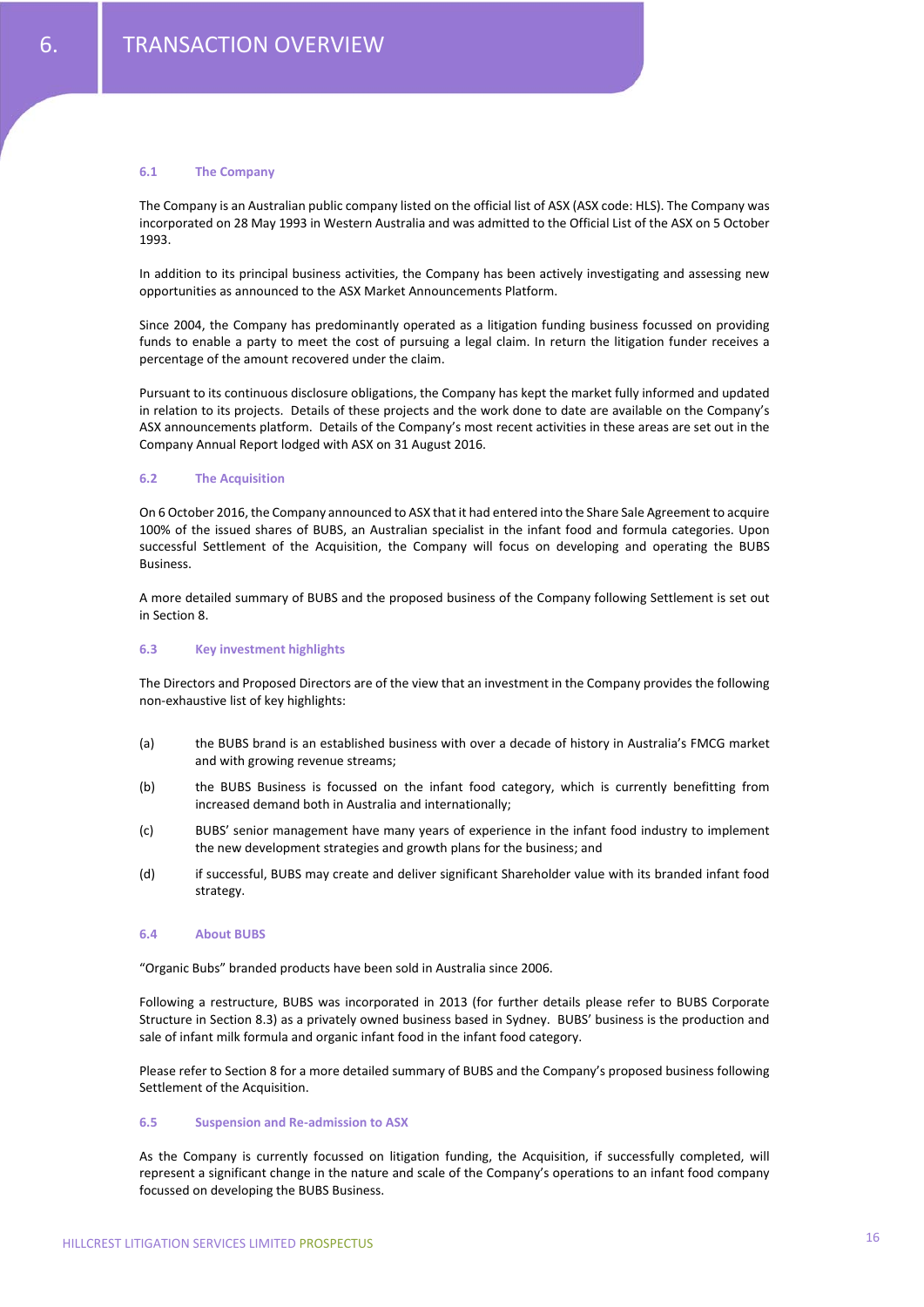ASX has indicated that this change in the nature and scale of the Company's activities will require:

- (a) the approval of Shareholders; and
- (b) the Company to re‐comply with the admission requirements set out in Chapters 1 and 2 of the ASX Listing Rules.

In accordance with ASX guidelines, the Company has been suspended from trading since it announced the Acquisition on 6 October 2016.

If Shareholder approval to the change in nature and scale of the Company's activities as a result of the Acquisition is obtained, then subject to the passing of each other Acquisition Resolution (see Section 6.6 below for further details), the Company will not be reinstated to Official Quotation until the Company has re‐complied with Chapters 1 and 2 of the ASX Listing Rules and is re‐instated to trading.

Some of the key requirements of Chapters 1 and 2 of the Listing Rules are:

- (a) the Company must satisfy the shareholder spread requirements relating to the minimum number of Shareholders and the minimum value of the shareholdings of those Shareholders; and
- (b) the Company must satisfy the "assets test" as set out in ASX Listing Rule 1.3. It is expected that the conduct of the Offer pursuant to this Prospectus will enable the Company to satisfy the above requirements.

Applicants should be aware that ASX will not re‐instate the Company to Official Quotation until the Company re‐ complies with Chapters 1 and 2 of the Listing Rules and is re-admitted by ASX to the Official List. In the event that the Company does not receive conditional approval for re‐admission to the Official List, the Company will not proceed with the Offer and will repay all application monies received by it in connection with this Prospectus (without interest).

If Shareholder approval to the change in nature and scale of the Company's activitiesis not obtained, the trading halt will end after the results of the Annual General Meeting have been announced to the market and trading in Shares will thereupon re‐commence.

# **6.6 Shareholder Approval of Acquisition Resolutions**

At the Company's Annual General Meeting the Company will seek the approval of Shareholders to a number of resolutions required to implement the Acquisition.

It is a condition to Settlement of the Acquisition, that each of the following resolutions is approved by Shareholders:

- (a) the significant change in the nature or scale of the Company's activities to become an infant food company, for which Shareholder approval is required under ASX Listing Rule 11.1.2;
- (b) the disposal of the Company's Current Assets to Lit-One Pty Ltd, for which Shareholder approval is required under ASX Listing Rules 10.1 and 11.2;
- (c) the consolidation of the Company's capital on a 1:16.666667 basis;
- (d) the issue of 163,400,000 Shares to the BUBS Shareholders;
- (e) the issue of 5,844,242 PAC Options;
- (f) the issue of 3,578,108 Employee Options;
- (g) the issue of 51,500,000 Shares under the Offer;
- (h) the issue of 1,375,000 Shares to creditors of the Company, some of whom are Directors;
- (i) the appointment of Kristy‐Lee Newland Carr, Matthew Reynolds and Dennis Lin as Directors of the Company on and from Settlement; and
- (j) the change of the Company's name to "Bubs Australia Limited",

(each, an **Acquisition Resolution**).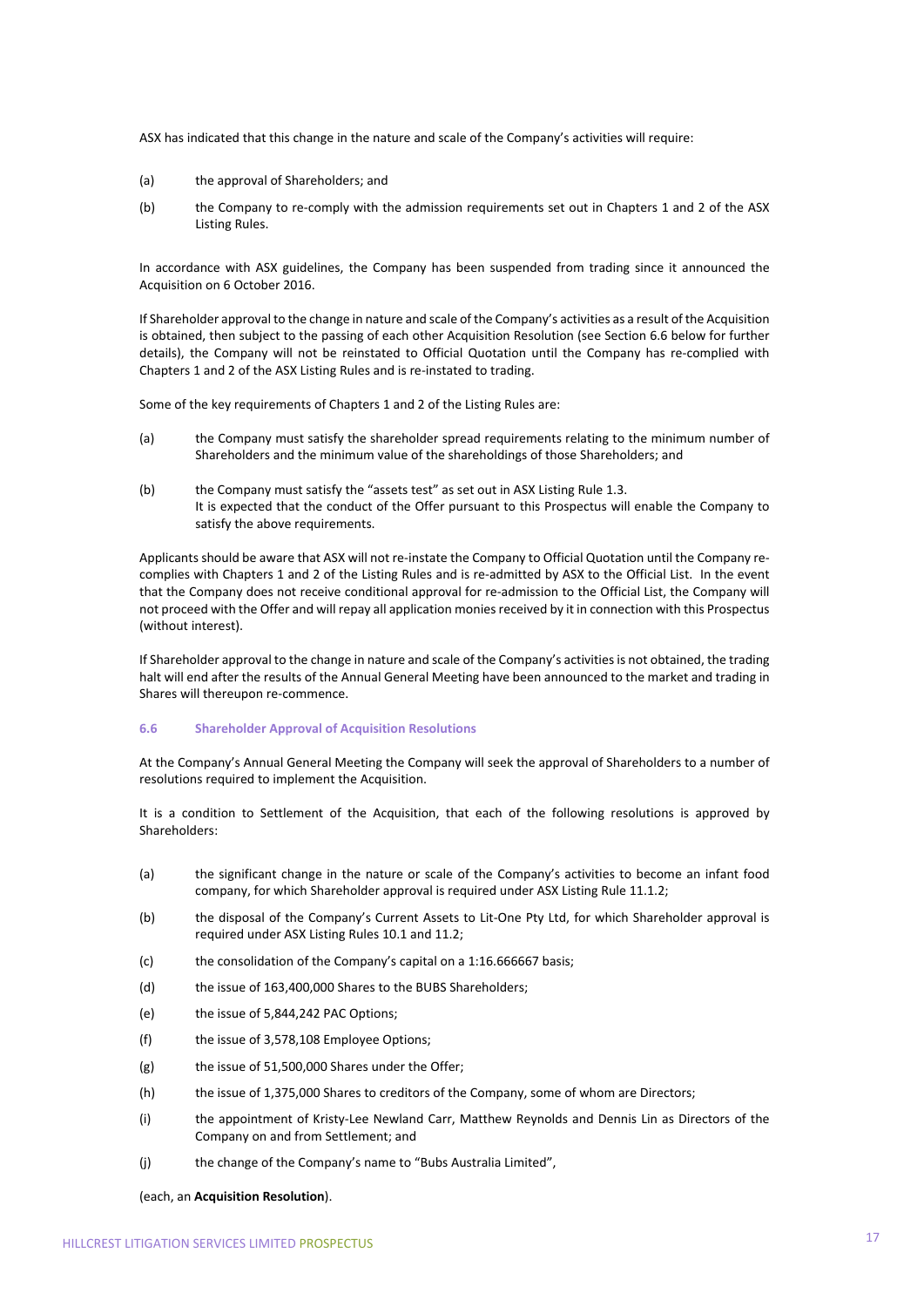If any of the Acquisition Resolutions are not approved by Shareholders the Acquisition (including the Offer under this Prospectus) will not be completed.

# **6.7 Change of Name**

Subject to Shareholder approval being obtained, the Company will change its name to "Bubs Australia Limited" on Settlement of the Acquisition, which in the Company's opinion will be better suited to the Company's new strategic direction.

An overview of the Company's business following Settlement of the Acquisition is set out in Section 8.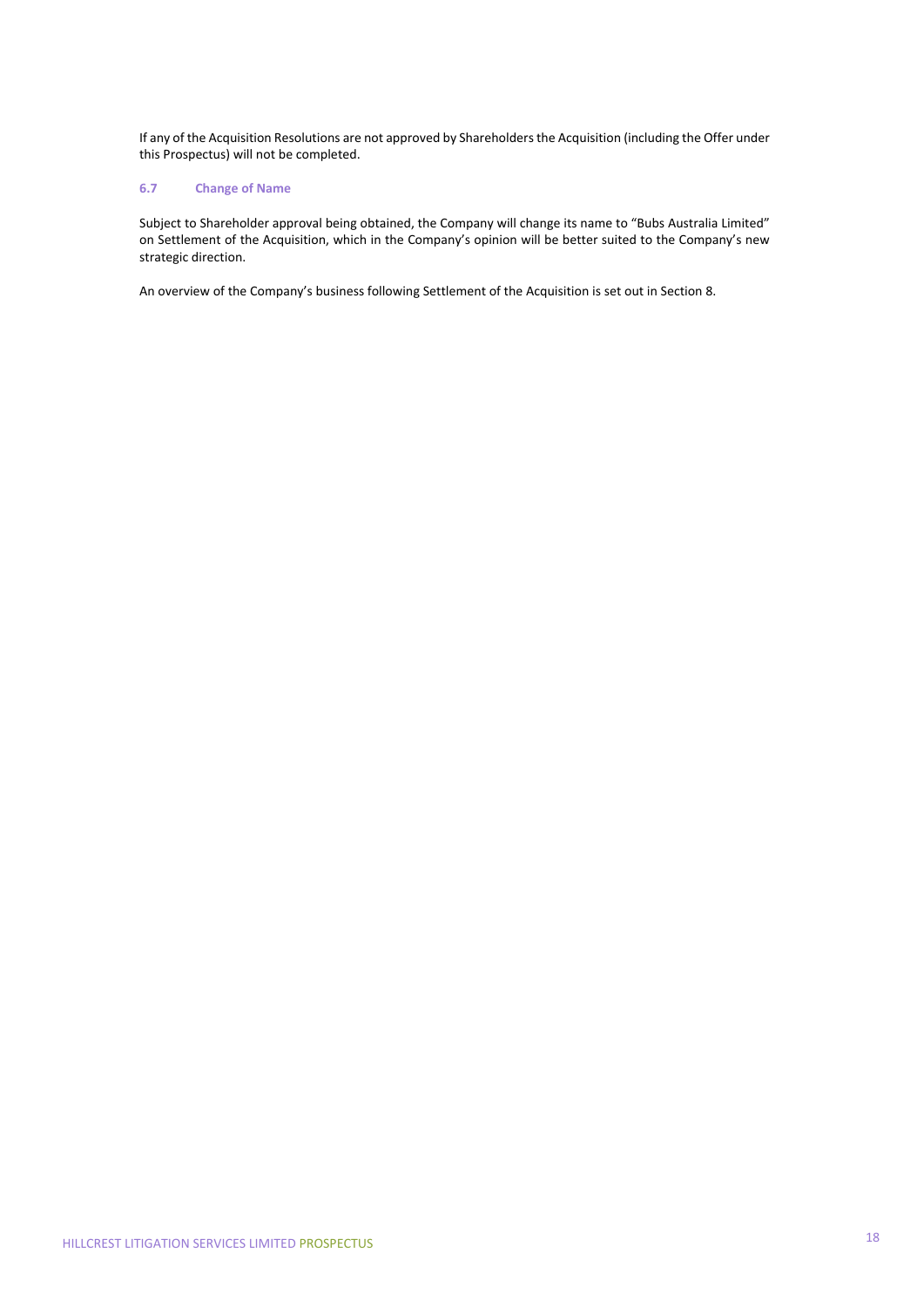# 7.1 The Offer

Pursuant to this Prospectus, the Company will be offering 51,500,000 Shares at an issue price of \$0.10 per Share to raise \$5,150,000.

The Shares offered under the Offer will rank equally with the existing Shares on issue. Refer to Section 14.2 for a summary of the terms of Shares.

### (a) Not underwritten

The Offer is not underwritten.

# (b) Minimum application amount

Applications under the Offer must be for a minimum of \$2,000 worth of Shares (20,000 Shares) and thereafter, in multiples of \$100 worth of Shares (1,000 Shares).

# (c) Eligible participants

To participate in the Offer you must be a resident of Australia or New Zealand. See Section 7.10 for further details.

Accordingly, the Company is not in a position to guarantee a minimum application of Shares under the Offer.

#### (d) Quotation and trading

Application for quotation of the Shares issued under the Offer will be made to ASX no later than 7 days after the date of this Prospectus. See Section 7.8 for further details.

No Shares issued pursuant to the Offer will be subject to any escrow requirement by the ASX.

# 7.2 Cleansing Offer

This Prospectus also includes an offer of one Share, which shall remain open (unless closed earlier at the discretion of the Directors) for a period of 3 months from the date of the Company's re‐admission to the Official List (**Cleansing Offer**).

The Company does not currently intend to issue Shares under the Cleansing Offer and will therefore not provide an Application Form for the Cleansing Offer.

The purpose of the Cleansing Offer is to remove any trading restrictionsthat may have attached to Sharesissued by the Company between the date of this Prospectus and the date that is 3 months afterthe date of re‐admission to the Official List.

# 7.3 Purpose of the Offer

The primary purpose of the Offer is to:

- (a) assist the Company to meet the re‐admission requirements of ASX under Chapters 1 and 2 of the ASX Listing Rules (see Section 6.5 for further details); and
- (b) to provide the Company with additional funding to progress the development and marketing of the BUBS Business, to provide the Company with sufficient working capital to enable sustainable growth and to meet its anticipated overhead and administrative expenses as set out in this Prospectus.

The Company intends on applying the funds raised under the Offer along with its current cash reserves in the manner detailed in Section 7.4.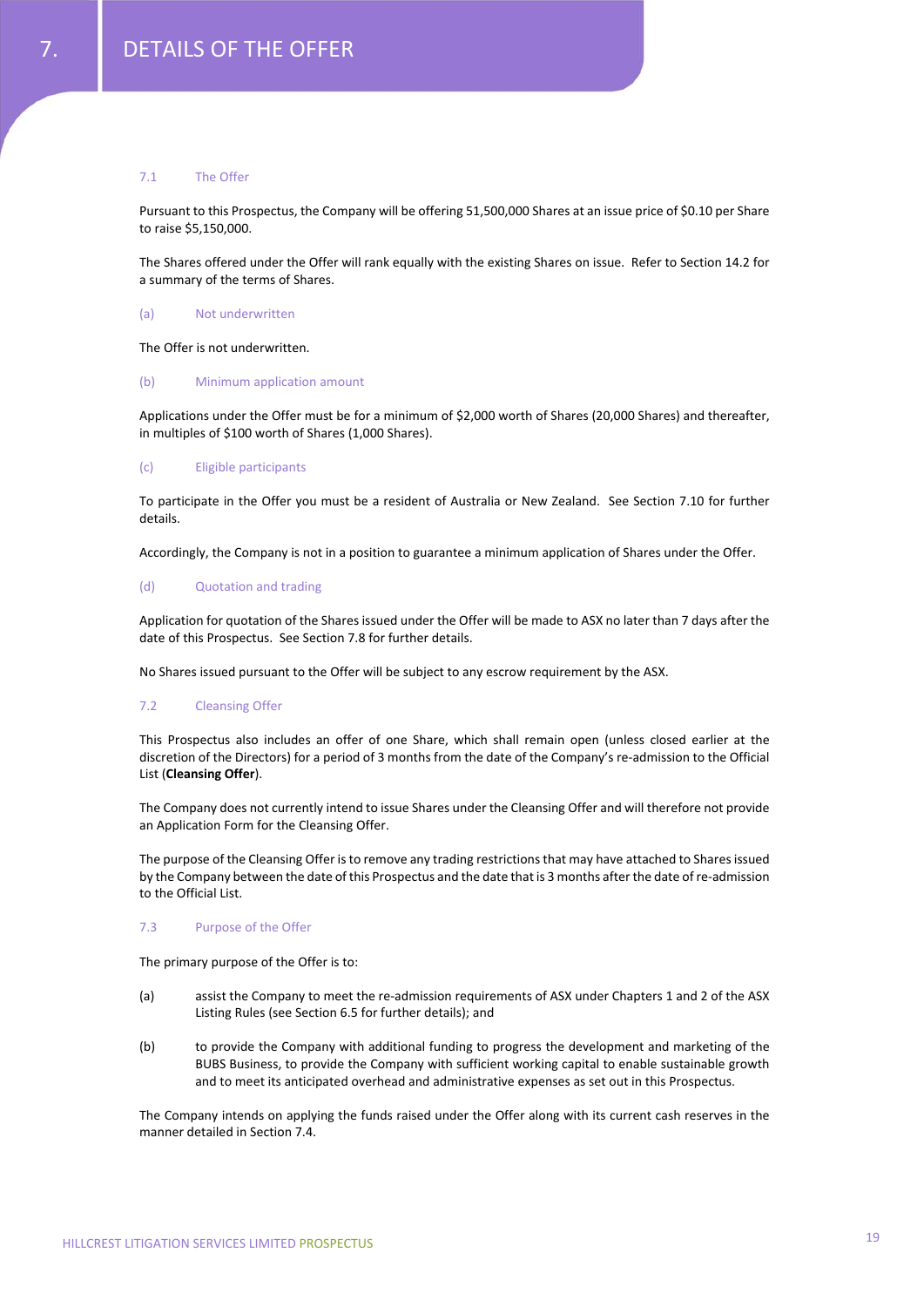# 7.4 Use of Funds

The Company intends to apply funds raised from the Offer, together with existing cash reserves, following readmission to the Official List of the ASX (for the purpose of satisfying ASX's requirements for re‐listing following a significant change to the nature and scale of the Company's activities) as follows:

|                                                                   | <b>Funds to be raised</b><br>under the Offer<br>( \$5,150,000] | <b>Percentage of</b><br><b>Funds</b> |
|-------------------------------------------------------------------|----------------------------------------------------------------|--------------------------------------|
| Existing cash reserves <sup>1</sup>                               | \$330,000                                                      | 6.0%                                 |
| Funds raised from the Offer                                       | \$5,150,000                                                    | 94.0%                                |
| <b>TOTAL</b>                                                      | \$5,480,000                                                    | 100%                                 |
| Expenses of the Offer <sup>2</sup>                                | \$400,000                                                      | 7.3%                                 |
| Payments of amounts owing to existing creditors of<br>the Company | \$202,000                                                      | 3.7%                                 |
| Marketing and brand development costs <sup>3</sup>                | \$1,137,000                                                    | 20.7%                                |
| Business development and expansion <sup>4</sup>                   | \$850,000                                                      | 15.5%                                |
| Trading partner costs <sup>5</sup>                                | \$800,000                                                      | 14.6%                                |
| Working capital and corporate administration <sup>6</sup>         | \$2,091,000                                                    | 38.2%                                |
| <b>TOTAL</b>                                                      | \$5,480,000                                                    | 100%                                 |

#### **Notes:**

- 1. Refer to the Investigating Accountant's Report set out in Section 11 of this Prospectus for further details.
- 2. Refer to Section 14.8 of this Prospectus for further details in relation to the expenses of the Offer.
- 3. This amount will cover the costs anticipated for BUBS to implement its market penetration strategies, including marketing, consumer research and new product development.
- 4. This expenditure is to be applied towards growing domestic sales and expanding BUBS from an Australian‐ focussed brand to a global brand, including setting up new infrastructure and resources in China, Hong Kong and elsewhere in south east Asia.
- 5. This amount is to cover upfront and ongoing expenditure as BUBS broadens and deepens its distribution channels, cementing key retail and distribution partnerships, and upgrading its online presence.
- 6. Working capital expenditure is to be applied towards meeting the funding needs of a growing business, particularly inventory costs, and towards administration costs associated with BUBS. These costs include costs for head office, occupancy charges, professional consultants' fees, compliance and reporting costs associated with running an ASX listed company, as well as other typical administration costs.

The above table is a statement of current intentions as of the date of lodgement of this Prospectus with the ASIC. As with any budget, intervening events and new circumstances have the potential to affect the ultimate way funds will be applied. The Board reserves the right to alter the way funds are applied on this basis.

Actual expenditure may differ significantly from the above estimates due to a change in market conditions, the development of new opportunities and other factors (including the risk factors outlined in Section 9).

The Board believes that the funds raised from the Offer, combined with existing funds, will provide the Company with sufficient working capital at anticipated expenditure levels to achieve its objectives set out in this Prospectus.

# 7.5 Taxation

The acquisition and disposal of Shares will have tax consequences, which will differ depending on the individual financial affairs of each investor.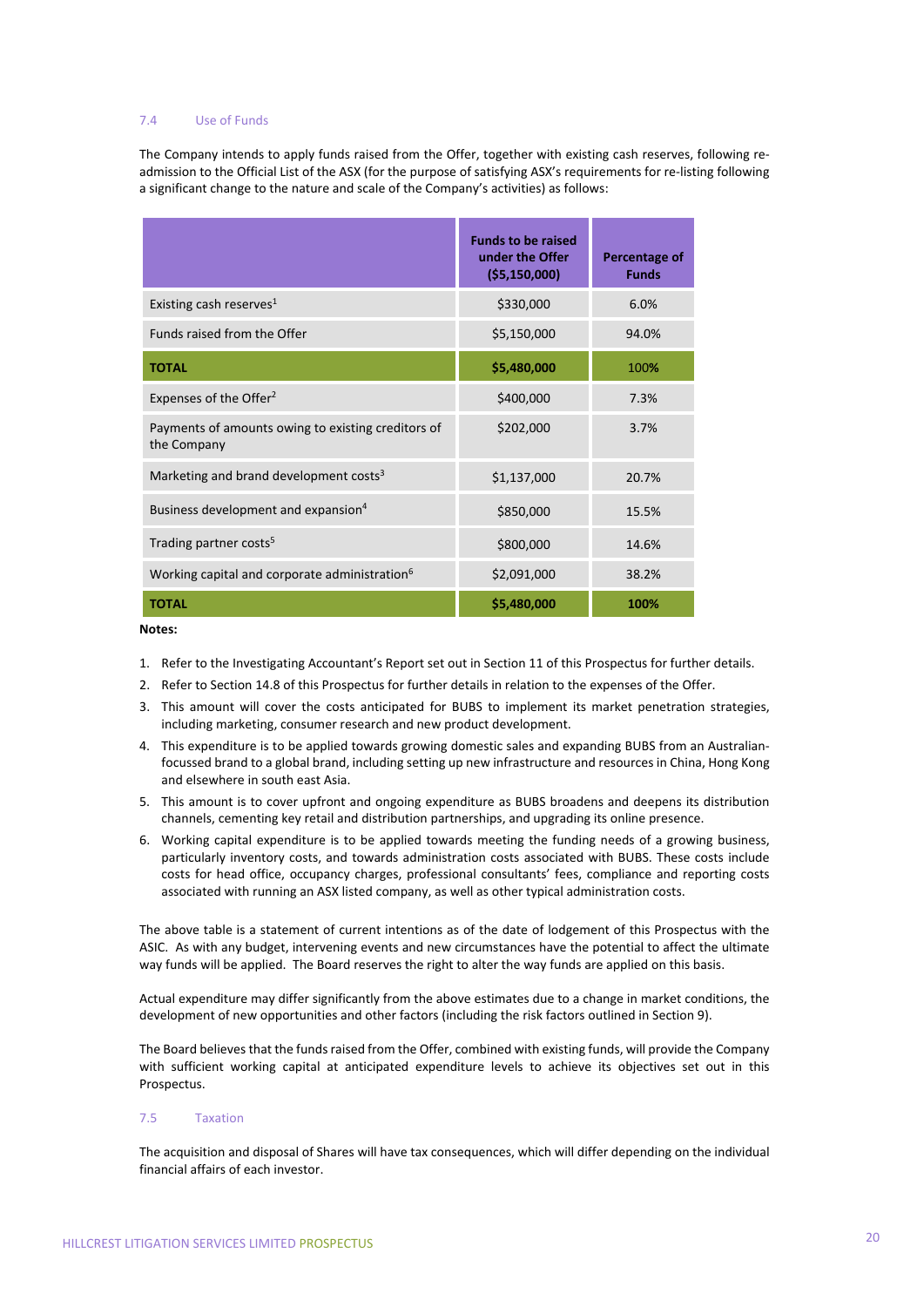It is not possible to provide a comprehensive summary of the possible taxation positions of all potential applicants. As such, all potential investors in the Company are urged to obtain independent financial advice about the consequences of acquiring Shares from a taxation viewpoint and generally.

To the maximum extent permitted by law, the Company, its officers and each of their respective advisors accept no liability and responsibility with respect to the taxation consequences of subscribing for Shares under this Prospectus.

# 7.6 Applications

Applications for Shares under the Offer must be made using the relevant Application Form. By completing an Application Form, you will be taken to have declared that all details and statements made by you are complete and accurate and that you have personally received the Application Form together with a complete and unaltered copy of the Prospectus.

Completed Application Forms must be mailed or delivered to the address set out on the Application Form, with sufficient time to be received by or on behalf of the Company by no later than 5.00pm (WST) on the Offer Closing Date, which is currently scheduled to occur on 8 December 2016.

Applications under the Offer must be accompanied by payment in full in Australian currency by cheque in accordance with the instructions set out in the Application Form.

The Company reserves the right to extend the Closing Date or close the Offer early.

If you require assistance in completing an Application Form, please contact the Share Registry on 1300 850 505.

# **7.7 Issue of Shares and Allocation Policy**

# (a) General

Subject to the satisfaction of the Condition (see Section 2.5), the issue of Shares offered by this Prospectus will take place as soon as practicable after the Closing Date and in accordance with the timetable set out in Section 3.

# (b) Offer

The allocation of Shares under the Offer will be determined by the Board in its absolute discretion.

There is no guaranteed allocation of Shares under the Offer.

The Board reserves the right to reject any application or to allocate any applicant fewer Shares than the number applied for. Where the number of Shares issued is less than the number applied for, or where no issue is made, surplus application monies will be refunded (without interest) to the Applicant as soon as practicable after the Offer Closing Date.

The Company's decision on the number of Shares to be allocated to an applicant will be final.

# **(c) Defects in applications**

If an Application Form is not completed correctly or if the accompanying payment is the wrong amount, the Company may, in its discretion, still treat the Application Form to be valid. The Company's decision to treat an application as valid, or how to construe, amend or complete it, will be final.

# **(d) Interest**

Pending the issue of the Shares or payment of refunds pursuant to this Prospectus, all application monies will be held by the Company in trust for Applicants in a separate bank account as required by the Corporations Act. The Company, however, will be entitled to retain all interest that accrues on the bank account and each applicant waives the right to claim interest.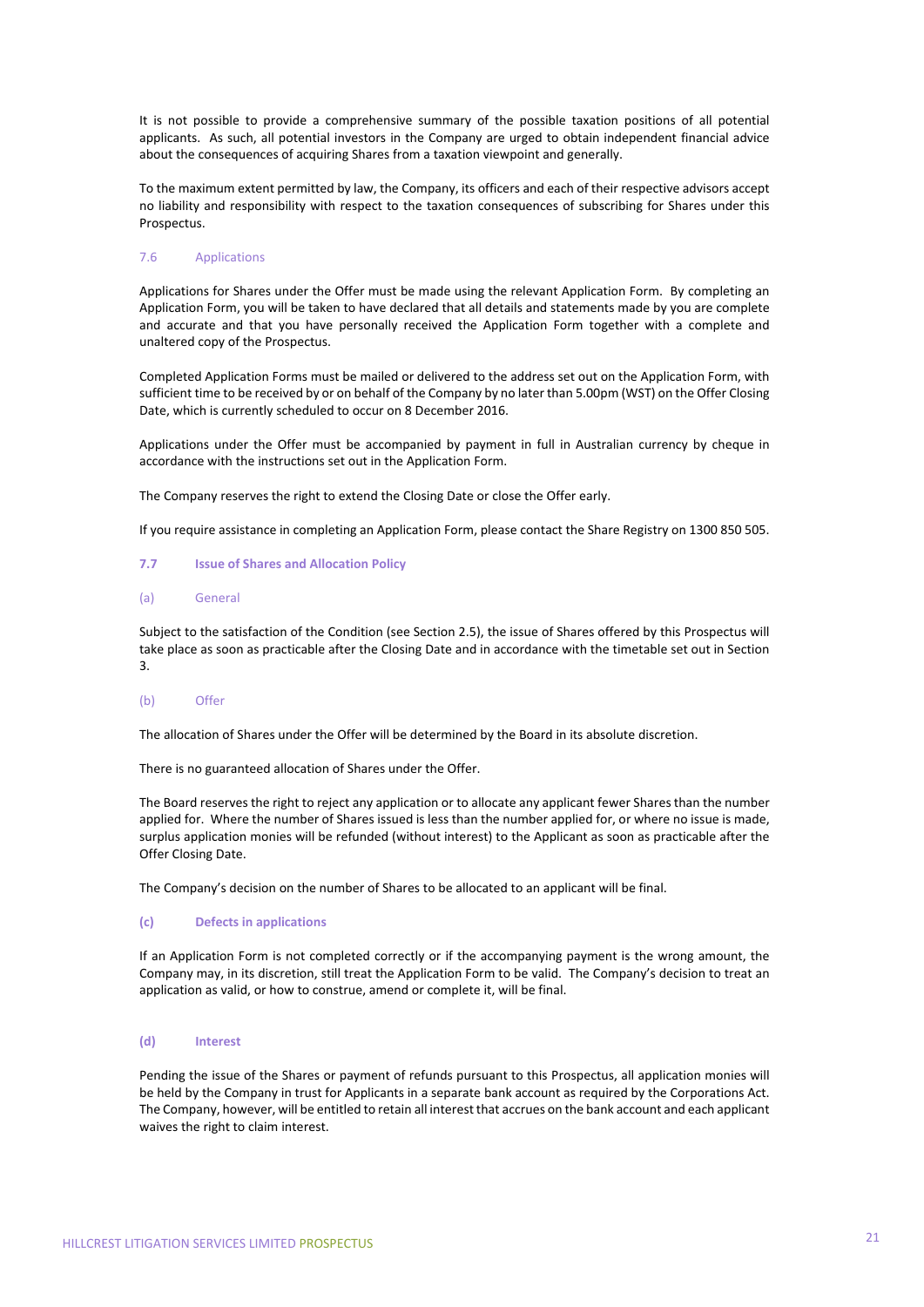# **7.8 ASX listing**

The Company will apply for Official Quotation of all Shares issued under this Prospectus within 7 days after the date of this Prospectus. However, applicants should be aware that ASX will not commence Official Quotation of any Shares until the Company has re‐complied with Chapters 1 and 2 of the ASX Listing Rules and has received the approval of ASX to be re-admitted to the Official List (see Section 6.5). As such, the Shares may not be able to be traded for some time after the close of the Offer.

If the Shares are not admitted to Official Quotation by ASX before the expiration of 3 months after the date of this Prospectus, or such period as varied by the ASIC, or if ASX otherwise rejects the Company's application for re‐admission to the Official List (see Section 6.5), the Company will not issue any Shares and will repay all application monies for the Shares within the time prescribed under the Corporations Act, without interest. In those circumstances the Company will not proceed with the Acquisition.

The fact that ASX may grant Official Quotation to the Shares is not to be taken in any way as an indication of the merits of the Company or the Shares now offered for subscription.

# **7.9 Clearing House Electronic Sub‐Register System and Issuer Sponsorship**

The Company participates in the Clearing House Electronic Sub-register System (CHESS). ASX Settlement Pty Ltd, a wholly owned subsidiary of ASX, operates CHESS. Investors who do not wish to participate through CHESS will be issuer sponsored by the Company.

Electronic sub-registers mean that the Company will not be issuing certificates to investors. Instead, investors will be provided with holding statements (similar to a bank account statement) that set out the number of Shares issued to them under this Prospectus. The holding statements will also advise holders of their Holder Identification Number (if the holder is broker sponsored) or Security Holder Reference Number (if the holder is issuer sponsored) and explain, for future reference, the sale and purchase procedures under CHESS and issuer sponsorship.

Electronic sub‐registers also mean ownership of Shares can be transferred without having to rely upon paper documentation. Further, monthly statements will be provided to holdersif there have been any changesin their security holding in the Company during the preceding month. Shareholders may request a holding statement at any other time, however a charge may be made for such additional statements.

#### **7.10 Applicants outside Australia and New Zealand – general information**

This Prospectus does not, and is not intended to, constitute an offer of, or invitation to apply for, Shares in any place or jurisdiction, or to any person to whom, it would not be lawful to make such an offer or invitation. The distribution of this Prospectus in jurisdictions outside Australia and New Zealand may be restricted by law and persons who come into possession of this Prospectus should seek advice on and observe any of these restrictions. Any failure to comply with such restrictions may constitute a violation of applicable securities laws.

No action has been taken to register or qualify the Shares or otherwise permit a public offering of the Shares the subject of this Prospectusin any jurisdiction outside Australia and New Zealand. Applicants who are resident in countries other than Australia and New Zealand should consult their professional advisers as to whether any governmental or other consents are required or whether any other formalities need to be considered and followed in order to accept the Offer.

If you are outside Australia and New Zealand, it is your responsibility to ensure compliance with all laws of any country relevant to, and obtain all necessary approvals for, the issue of the Shares pursuant to this Prospectus. The return of a completed Application Form will be taken by the Company to constitute a representation and warranty by you that there has been no breach of any such laws and all relevant approvals have been obtained.

Where this Prospectus has been dispatched to persons in jurisdictions outside of Australia and New Zealand, in which the securities legislation or regulation requires registration or any analogous treatment, this Prospectus is provided for information purposes only. This Prospectus has not been and will not be registered under any such legislation or regulation or in any such jurisdiction.

The Offer does not and will not constitute an offer of Shares in the United States of America (US). Furthermore, no person ordinarily resident in the US is or will become permitted to submit an Application Form. If the Company believes that any Applicant is ordinarily resident in the US, or is acting on behalf of a person or entity that is ordinarily a resident of the US, the Company will reject that applicant's application.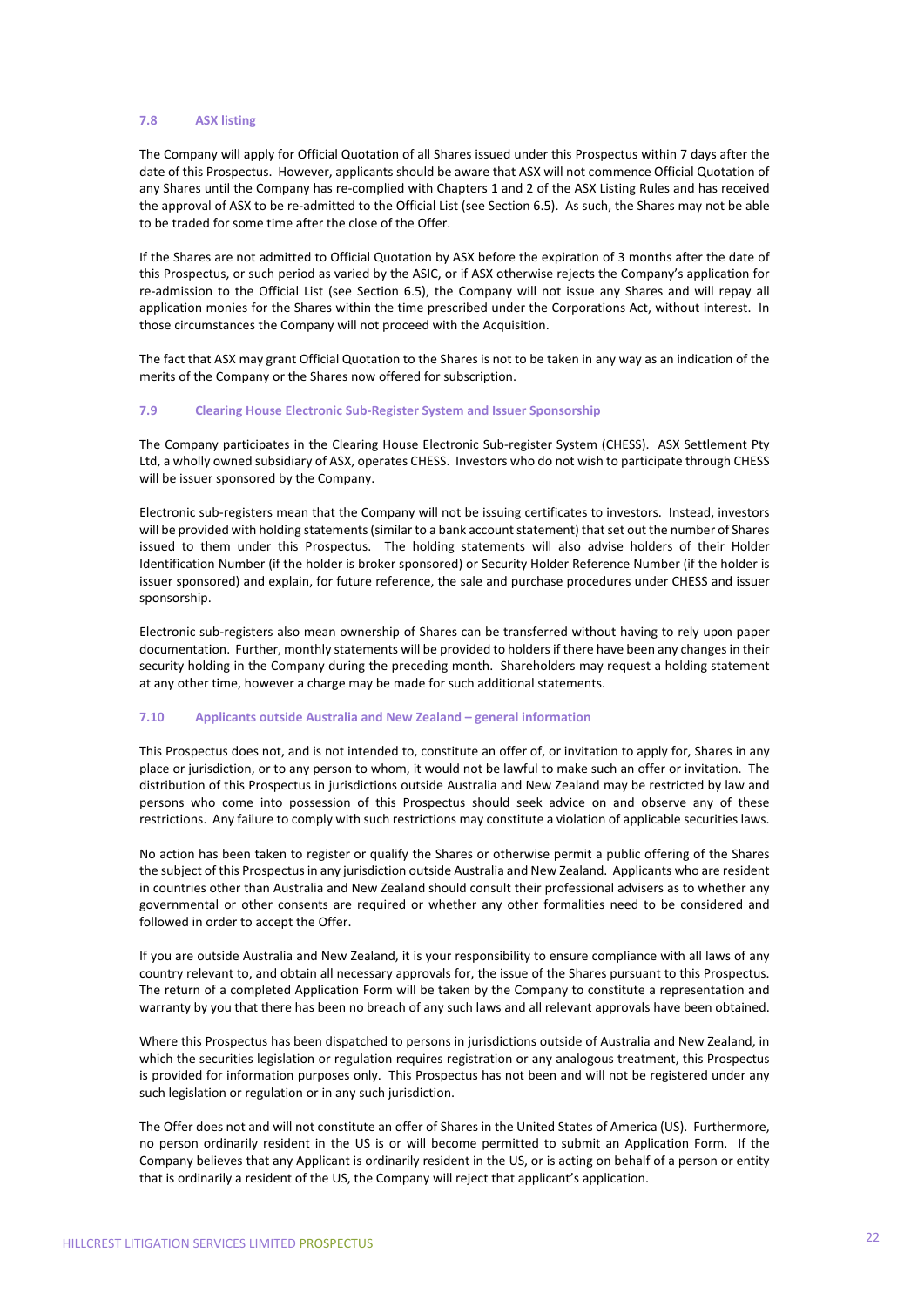#### **7.11 New Zealand**

The Offer to New Zealand investors is a regulated offer made under Australian and New Zealand law. In Australia, this is Chapter 8 of the Corporations Act 2001 and Regulations. In New Zealand, this is Part 5 of the Securities Act 1978 and the Securities (Mutual Recognition of Securities Offerings ‐ Australia) Regulations 2008. The Offer and the content of this Prospectus is principally governed by Australian rather than New Zealand law.

In the main, the Corporations Act 2001 and Regulations (Australia) set out how the Offer must be made. There are differences in how securities are regulated under Australian law. For example, the disclosure of fees for collective investment schemes is different under the Australian regime.

The rights, remedies, and compensation arrangements available to New Zealand investors in Australian securities may differ from the rights, remedies, and compensation arrangements for New Zealand securities.

Both the Australian and New Zealand securities regulators have enforcement responsibilities in relation to these Offer. If you need to make a complaint about an Offer, please contact the Financial Markets Authority, Wellington, New Zealand. The Australian and New Zealand regulators will work together to settle your complaint.

The taxation treatment of Australian securitiesis not the same asfor New Zealand securities. If you are uncertain about whether this investment is appropriate for you, you should seek the advice of an appropriately qualified financial adviser.

The Offer may involve a currency exchange risk. The currency for the securities is not New Zealand dollars. The value of the securities will go up or down according to changes in the exchange rate between that currency and New Zealand dollars. These changes may be significant.

If you expect the securities to pay any amounts in a currency that is not New Zealand dollars, you may incur significant fees in having the funds credited to a bank account in New Zealand in New Zealand dollars.

If the securities are able to be traded on a securities market and you wish to trade the securities through that market, you will have to make arrangementsfor a participant in that market to sell the securities on your behalf. If the securities market does not operate in New Zealand, the way in which the market operates, the regulation of participants in that market, and the information available to you about the securities and trading may differ from securities markets that operate in New Zealand.

#### **7.12 Enquiries**

If you have any queries in relation to the Offer, please contact Jay Stephenson, the Company Secretary, on (08) 6141 3500.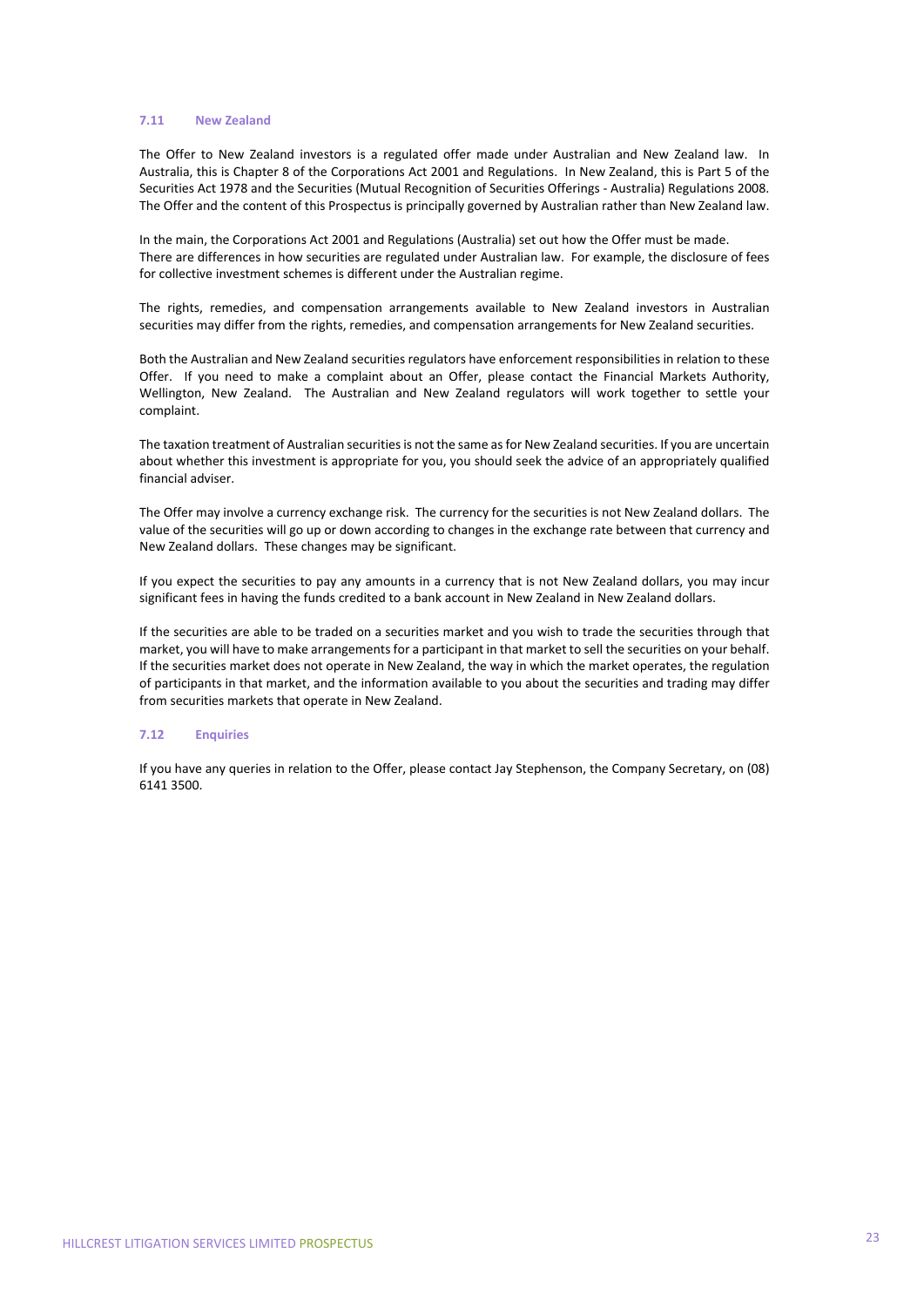#### **8.1 Business Overview and Future Direction of the Company**

As detailed in Section 6.1, the Company has most recently focussed on litigation funding. Further information can be found on the Company's website, www.hillcrestlitigation.com.au.

As announced on 6 October 2016, the Company has entered into the Share Sale Agreement to acquire 100% of the issued shares of BUBS, an entity engaged in the business of production and sale of infant milk formula and organic infant food in the infant food category **(BUBS Business**).

Upon Settlement of the Acquisition, the Company's focus will shift from managing its litigation funding business to development of the BUBS Business.

The Company has entered into a deed of novation and variation with Lit-One Pty Ltd. Mervyn John Kitay as Liquidator of Computer Accounting & Tax Pty Ltd (In Liquidation) and Computer Accounting & Tax Pty Ltd (In Liquidation) for the transfer and novation of its Current Assets (**Deed of Novation and Variation**).

A summary of the material terms of the Deed of Novation and Variation is set out in Section 13.2.

#### **8.2 Background on BUBS**

BUBS wasfounded in 2005 by Kristy‐Lee Newland Carr and Anthony Gualdi who wanted to offer a quality organic alternative to conventional baby food. Based in Sydney, BUBS has partnered with leading Australian manufacturers and a team of industry experts to continually innovate and launch infant food products that sit side by side with established multinational brands.

BUBS produces Australian-made, certified organic infant food products under the BUBS brand. The awardwinning range includes first and second stage fruit and vegetable purees, protein meals, cereals and healthy toddler snacks. The recipes are based on organic ingredients, such as blueberries, banana and pumpkin, with an allergy-friendly menu including gluten-free ancient grains, such as quinoa and amaranth, to cater to the rise in food intolerances in children.

BUBS also produces BUBS ADVANCED PLUS+ Goat Milk formula, which is made in Australia and available in 3 stages from infant to toddler. It blends goat whey protein with a balanced daily intake of essential fatty acids, vitamins, amino acids and prebiotics, including Omega‐3 DHA & Omega‐6 ARA, and Prebiotics GOS & FOS.

BUBS products are now sold Australia‐wide in over a thousand retail outlets, including major and independent supermarkets, department stores, organic and health food stores and pharmacies. The products are also sold on leading Chinese cross‐border e‐commerce platforms including JD.com, Tmall Global, VIP and Kaola.com, and are exported to South‐East Asian and Middle East markets, including Singapore, Hong Kong and the United Arab Emirates.

In the 2016 financial year, sales of BUBS products outside of Australia represented less than 40% of total sales.

Further information on BUBS' business model is set out below.

# **8.3 BUBS Corporate Structure**

The corporate structure of BUBS is set out below.



The Infant Food Holding Co. Pty Limited (ACN 164 764 676) (**BUBS**) is a holding company that holds financing for the subsidiary entities and is not involved in trading and operations.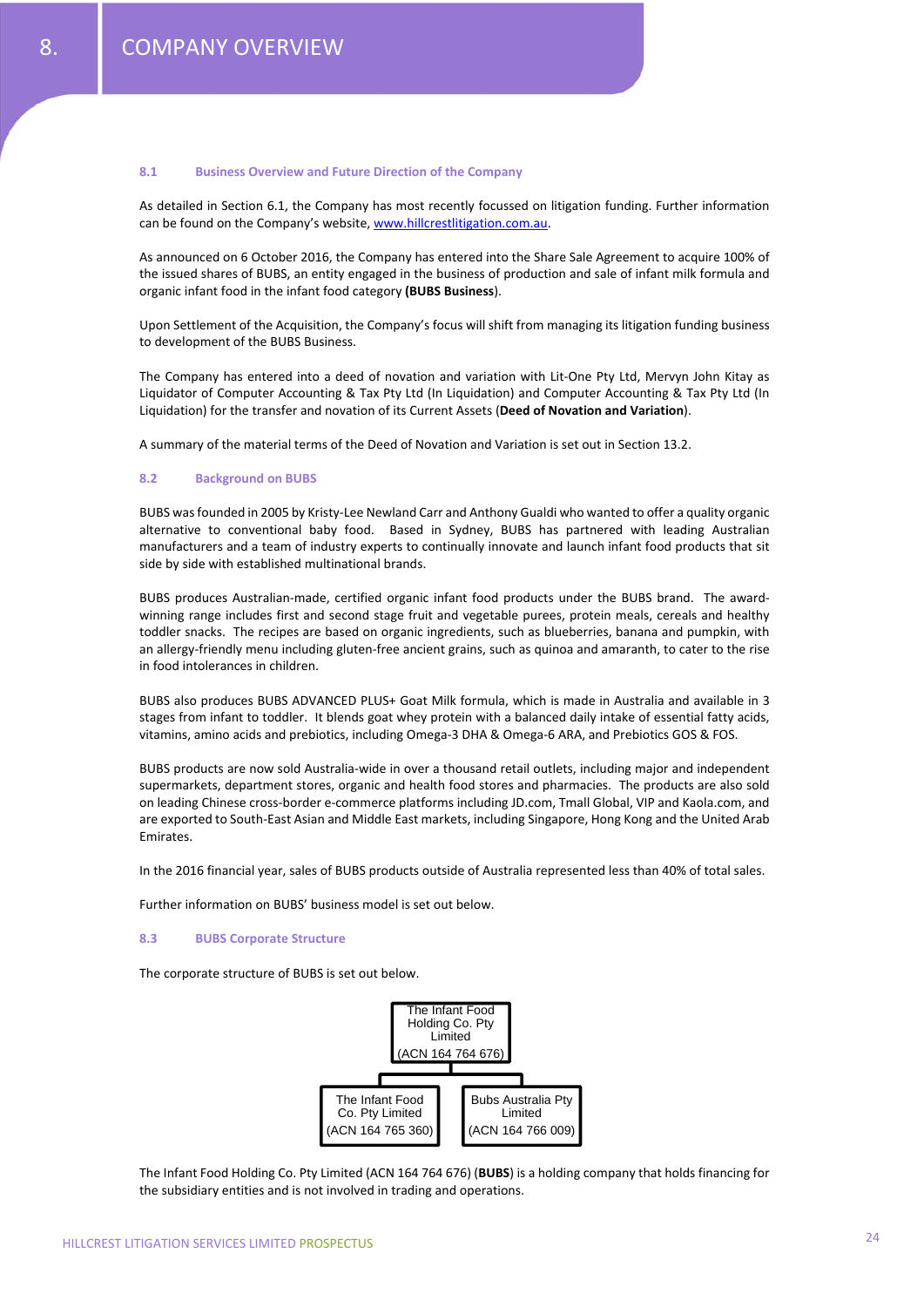The Infant Food Co. Pty Limited (ACN 164 765 360) is the main trading and operating company in the BUBS group.

Bubs Australia Pty Limited (ACN 164 766 009) holds the group's intellectual property such as registered trademarks. This entity's name will be amended post‐Acquisition.

# **8.4 Industry in which BUBS operates**

BUBS operates in the fast‐moving consumer goods (**FMCG**) industry, focussing on the infant food and formula markets. Industry reports note that the global infant food and formula market is worth over \$70 billion and is expected to grow particularly rapidly in Asia.<sup>2</sup>

Globally, infant milk formula accounts for almost 67% of the infant food and formula category by sales value, over half of which comes from the Asia Pacific region.<sup>1</sup> The growth in the global industry is driven by demand from the rapidly developing countries in Asia, mainly thanks to socio-demographic factors and high rates of female participation in the workforce.<sup>2</sup> Brand loyalty and a willingness to pay a premium for trusted foreign brands are understood as consequences of repeated contamination scares from local Chinese products and the reliable supply of goods through ubiquitous sales channels.<sup>2</sup>

In the prepared infant food segment, the industry's global pouch sales increased 28% by value between 2013 and 2014<sup>3</sup>, primarily supported by richer, developed markets where declining birth rates and older mothers demand and can afford more premium food products for their children.<sup>4</sup> Over time, the Company considers that the growth trend may affect developing markets too as levels of disposable income increase.

An important sub-segment of the premium infant food category is the organic sector, which has also experienced strong growth in the global market. The industry's global sales value increased 26% over the past two years, while non-organic products declined 6% as consumer awareness grew about the health benefits of reduced pesticide residues in food products.4

# **8.5 Regulatory environment**

While different standards apply to different products within the BUBS range (particularly with regards to infant milk formula), BUBS' manufacturing complies with the appropriate standards, conforming to the Australian ordinances, requirements, laws, by‐laws, and regulations for the sale of food products, food processing, and packaging.

The premises from which the products are manufactured and the equipment used in the manufacture of the products are maintained in a clean and hygienic condition in accordance with Australian Good Manufacturing Practice, including supporting programs such as pest control and environmental pathogen surveillance.

BUBS' manufacturing quality management systems are compliant to ISO 9001 or higher standards, certified on site product safety program (HACCP) with maintenance of the appropriate dairy manufacturing licences and regulations through Dairy Food Safety Victoria and the Australian Quarantine and Inspection Service.

BUBS infant milk formula and organic infant food is manufactured in Australia and sold in domestic and international markets. BUBS complies with and conforms to the FSANZ code of manufacturing as summarised below.

# *FSANZ code*

- (a) Although breastfeeding is the recommended way to feed a baby, the Australian National Health and Medical Research Council and the New Zealand Ministry of Health both recommend that commercial infant milk formulas should be used as a substitute for babies who are not breastfed.
- (b) BUBS infant milk formula products are regulated under Standard 2.9.1 Infant Formula Products in Australia and New Zealand Food Standard Code.

 

<sup>1</sup> Allied Market Research (2015), "World Baby Food ‐ Market Opportunities and Forecasts, 2014 ‐ 2020"

<sup>&</sup>lt;sup>2</sup> Zenith International (2014), "7% growth for [US]\$50 Billion global infant nutrition market"

<sup>3</sup> Nielsen (2015), "Nielsen Global Baby Care Survey"

<sup>4</sup> Technavio Research (2016), "Global Organic Baby Food Market 2016‐2020"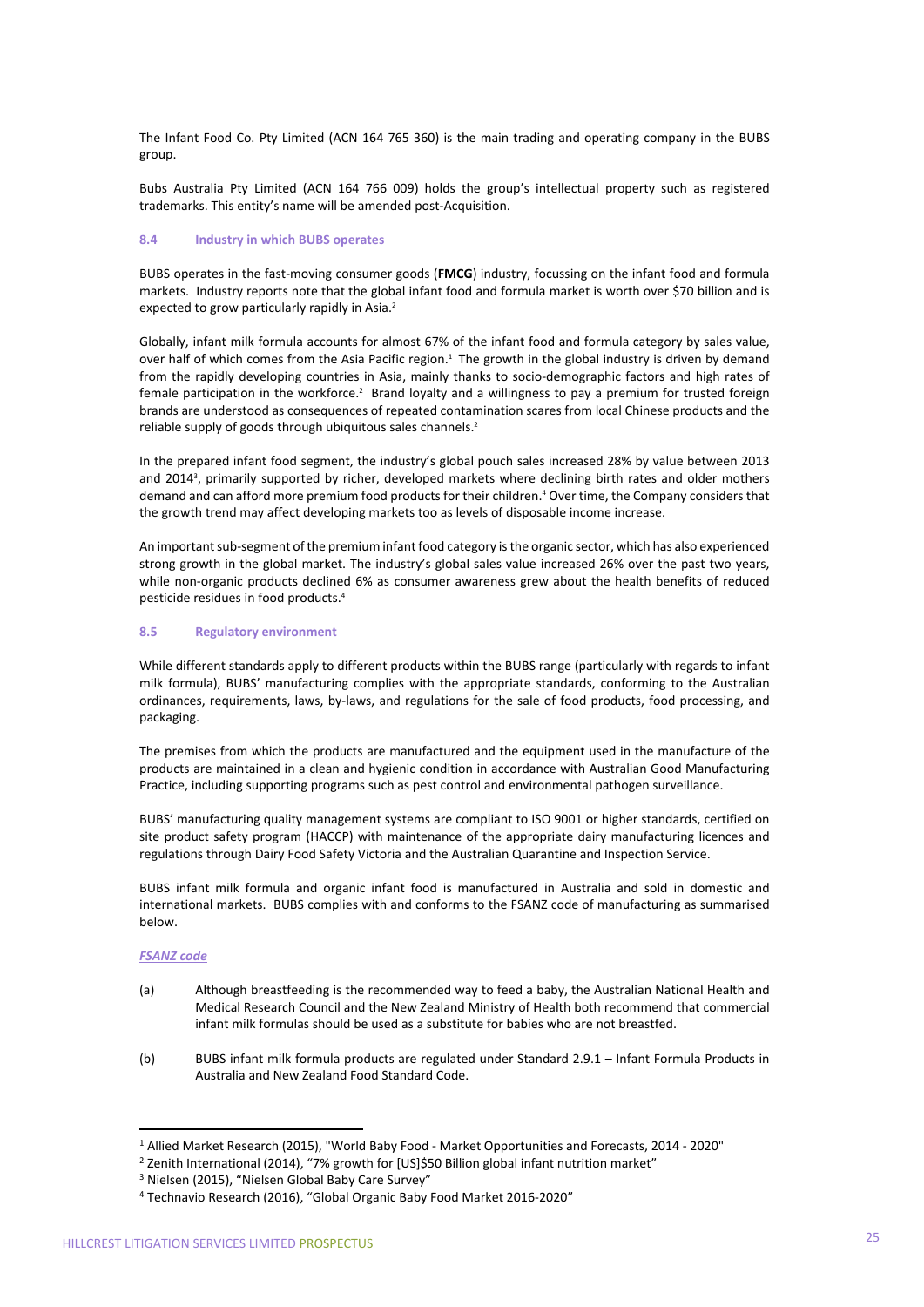- (c) BUBS complies with and anticipates that it will continue to comply with the composition and safety requirements outlined in the FSANZ code.
- (d) Standard 2.9.1 specifies the mandatory nutrient content for BUBS infant formula and follow‐on formula to ensure the nutrition requirements of infants aged to 12 months are met.
- (e) Standard 2.9.1 also includes labelling requirements for BUBS infant milk formula products and specifically prohibits some types of claims, images, and symbols on product labels.

#### **8.6 BUBS Business Model**

The BUBS business model is an asset‐light, flexible production model that allows it to outsource supply and manufacturing to key partners whose expertise and facilities, management believes, is "best in class". The brand value, formulations, recipes, specifications and other intellectual property relating to the products allows BUBS to generate revenues from the sale of those products.

BUBS' key strength is managing the complex relationships between suppliers, manufacturers, distributors and consumers. Senior management are skilled in identifying demand trends for new infant food and products, sourcing appropriately certified raw materials and ingredients, ensuring that partners in the manufacturing and packaging sector produce to exacting specifications, and then selling those products through the appropriate distribution channels to satisfy consumer demand.

#### (a) BUBS certifications

BUBS infant food and infant milk formula is all Australian‐made to the highest quality assurance standards and certified by the following organisations:

- (i) 'Made in Australia'; and
- (ii) Australian Certified Organic (ACO): Organic accreditation for prepared food pouch range.

BUBS is also a Member of the Infant Nutrition Council (INC) and signatory to the Marketing in Australia of Infant Formulas (MAIF) agreement.

#### (b) Key partners in manufacturing and supply

BUBS has secured manufacturing associates in Australia that allow a lean business model to respond quickly and flexibly to market changes. BUBS products are produced to BUBS standards and delivered to BUBS as completed goods, ready for sale.

In the prepared food pouch segment, BUBS works strategically with a network of organically‐certified farmers, suppliers and operators. For the production of infant milk formula, BUBS has multiple key relationships that ensure the product is Australia‐made and in compliance with the strict regulatory requirements of Australia's FSANZ code. Further detail is provided in Section 8.8 below.

# (c) Retailers and distributors

BUBS sells its products in both the Australian and international markets and generates its revenue from these sales. BUBS is sold in over a thousand retail outlets, including major and independent supermarkets, department stores, organic and health food stores and pharmacies. BUBS also sells on Chinese cross‐border e‐commerce platforms including JD.com, Tmall Global, VIP and Kaola.com.

The diversity of BUBS customer base reduces the financial risks to BUBS in the event of a delisting by any particular distributor. BUBS is focussed on expanding its distribution footprint to further mitigate this risk, as well as to benefit from margins accretive opportunities available outside Australia. Further detail is provided in Section 8.7 below.

# **8.7 The future of BUBS**

Whilst retaining an Australian focus, BUBS is implementing a number of strategic priorities to increase penetration in both the Australian domestic and Asian markets, broadening its availability to consumers.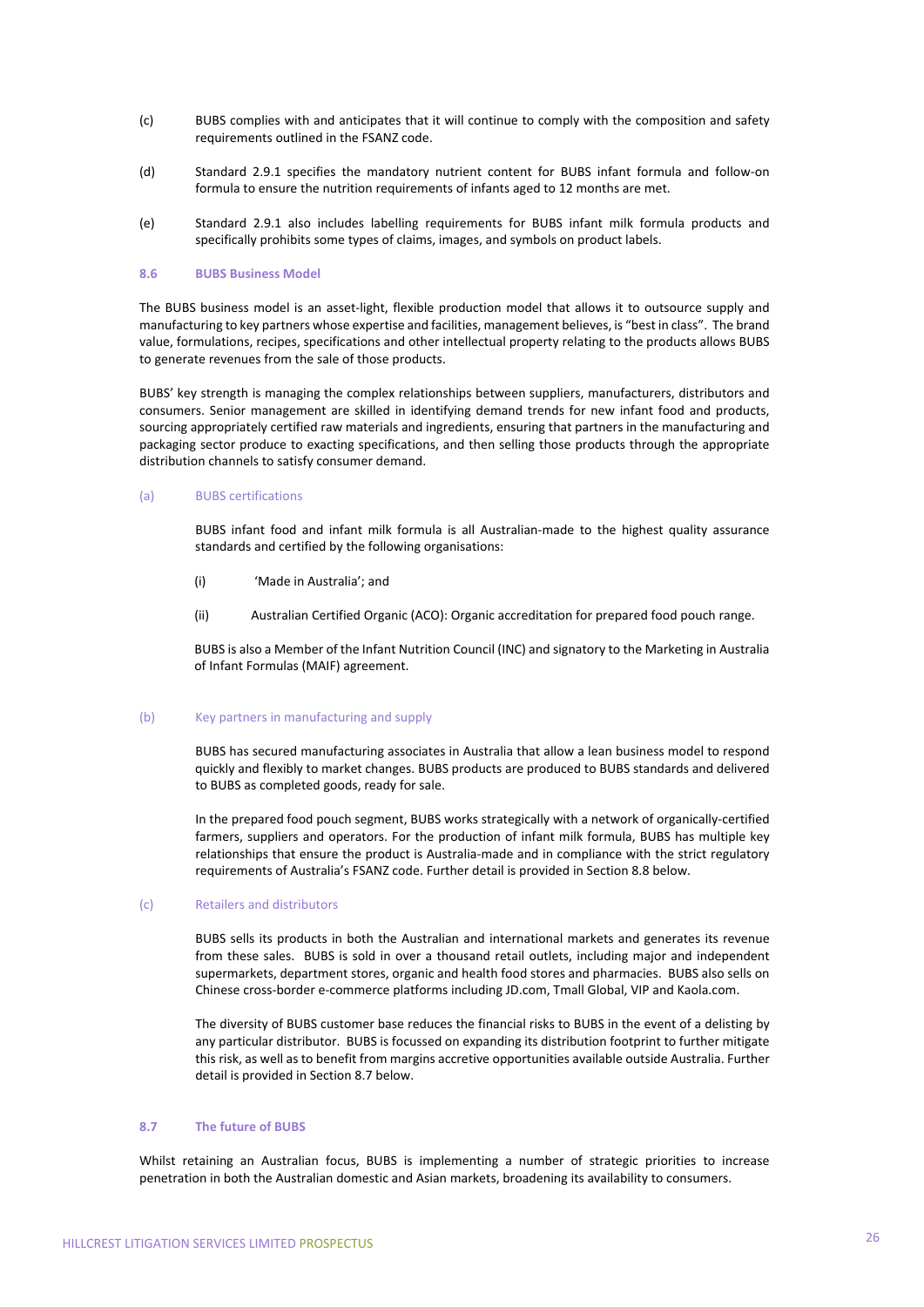BUBS intends to leverage the demand for Australian provenance foodstuffs and dedicate resources to grow sales both domestically and internationally. A significant sales channel which BUBS will seek to exploit is the growing e‐commerce category purchases throughout Northern and South East Asia.

Funds will be deployed towards the increased working capital anticipated to enable sustainable growth. BUBS is also upgrading and simplifying its finance and information technology infrastructure to allow real-time visibility of the business activities that can assist its decision making and enable it to compete more effectively with local and global brands in the industry. This process includes building upon existing supply chain capabilities to increase competitiveness, and focussing marketing investment to support BUBS' growth ambitions by securing market engagement.

Four key factors are critical to delivering the future growth of the business:

# (a) Increasing market penetration

BUBS products are widely available throughout Australia and select international markets. Distribution opportunities to grow the products' accessibility at key retail touch points, in supermarkets, pharmacy, specialty organic and health food outlets as well as e-commerce channels are being explored.

Furthermore, BUBS will seek to optimise the brand's promotional effectiveness to build the rate of sale, particularly in the infant milk formula market. BUBS also intends to play an active role championing the benefits of "organic" in the infant food category.

#### (b) Brand awareness and impact at point of purchase

BUBS will seek to undertake a brand refresh to re‐establish its core brand credentials and drive consumer awareness. This may assist in increased demand for the products and BUBS brand proposition.

To date, BUBS' marketing has been driven by word‐of‐mouth, with encouraging peer referrals. BUBS will seek to engage existing and new consumers via digital and direct marketing strategies and invest in communications and content that will further resonate with consumers.

The increase in marketing investment will support BUBS' growth ambitions and aim to secure both consumer and retailer engagement with the brand, the existing product portfolio, and new product development.

# (c) Innovation and product development

BUBS will look to expand itsshare of the infant category through innovation and product development.

The brand will drive growth by looking to participate in higher value product segments and seeking to disrupt the existing categories.

BUBS will continue to develop infant and toddler products for every stage of a baby's development, ensuring the business is commercially agile to identify and exploit new opportunities in the industry.

In the infant food category, BUBS has over a decade of organic supply chain experience and relationships. BUBS will seek to leverage the trust and experience it has built to increase relevance in both domestic and international markets. Taking advantage of existing partnerships will assist BUBS to increase market penetration.

# (d) An enhanced international focus

There is a recognised demand internationally for organic and Australian infant food and formula.

Current sales platforms in China, South East Asia and the United Arab Emirates emerged due to BUBS' Australian provenance and may be enhanced with resources dedicated towards growth. Expanding the international business strategy capabilities will be a focus of BUBS following Settlement.

BUBS already has relationships with retail and e‐commerce operators such as Dairy Farm, NTUC FairPrice, Tmall Global and JD.com. By scaling up operations, these channels may provide potentially significant growth opportunities and ready access to new markets beyond China's largest cities.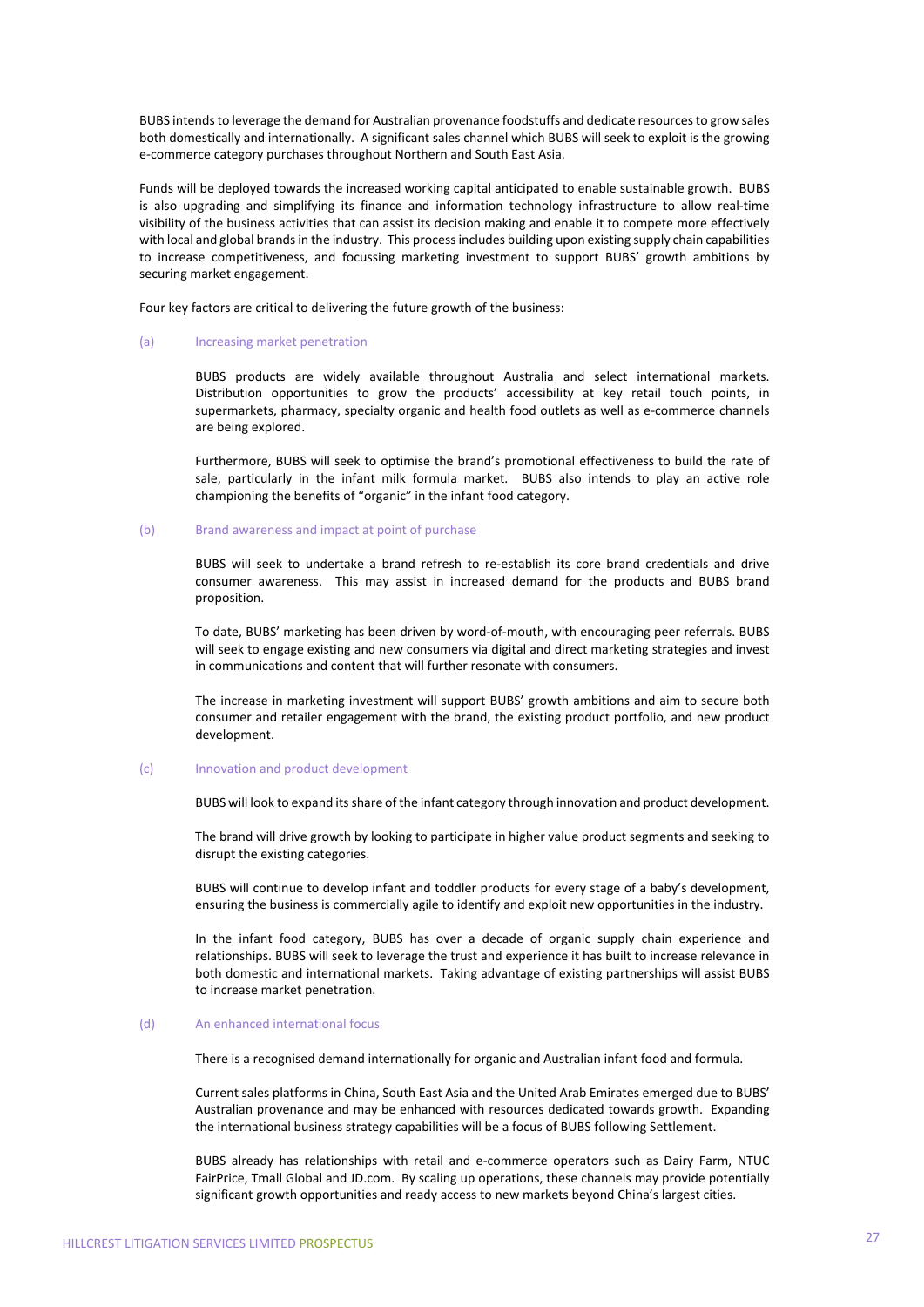#### **8.8 Key Dependencies of the Business Model**

The key factors that the Company will depend on to meet its objectives are:

#### (a) Raw materials and ingredient supply

Being in the infant food industry means the health and safety of consumers is a prime concern of all at BUBS. To ensure that BUBS' Australian-made products continue to attain the high standards set by FSANZ, Australian Certified Organic, and other bodies as appropriate, BUBS works closely with its suppliers at all stages of production. BUBS' has worked for many years to secure a broad network of trusted suppliers, from large multinationals to small family‐owned farms, who reliably source, grow, manufacture, test, pack and deliver our products.

#### (b) Production agreements

BUBS' operating model relies on outsourced production to improve operational efficiencies and allow for an asset‐light, streamlined business. BUBS develops the necessary intellectual property to produce its products (including the trademarks, artwork, product formulations, recipes and specifications), then works with the key partners to deliver the finished goods to market.

Stable and ongoing production agreements with long-term manufacturers have promoted efficiency and reduced costs, however BUBS regularly investigates the market to review pricing, quality and overall service levels. BUBS manages outsourcing risks by:

- (i) ensuring that counterparties are financially sound with a good reputation;
- (ii) reviewing counterparty proposals for the requisite authorisations and approvals from certifying bodies; and
- (iii) maintaining close working relationships with senior staff and production teams at all stages of the manufacturing process.

#### (c) Management expertise

The senior management and directors of BUBS have years of experience in aspects crucial to BUBS' success (see Sections 10.3 and 10.4 for full details). Kristy-Lee Newland Carr and Anthony Gualdi, having founded the business over a decade ago, are still active managers in its day-to-day running, managing operations, staffing, branding, supply and sales. Nicholas Simms, Commercial Director of Infant Milk Formula, has over 20 years of FMCG experience in dairy, infant food and related products.

# **8.9 Funding**

The funding for the Company for the short to medium term following re-admission to the Official List of ASX will be met by the offer of Shares pursuant to the Offer under this Prospectus and by the Company's existing cash reserves(see Section 7.4 for further details). As and when further funds are required, either for existing or future developments, the Company will consider both raising additional capital from the issue of securities and/or from debt funding.

#### **8.10 Financial Information**

#### (a) Historical financial information

The Investigating Accountant's Report contained in Section 11 of this Prospectus sets out:

- (i) the audited Statement of Financial Position of the Company as at 30 June 2016;
- (ii) the audited Statement of Financial Position of BUBS as at 30 June 2016;
- (iii) the audited financial information for BUBS for financial years ending 30 June 2014 and 30 June 2015; and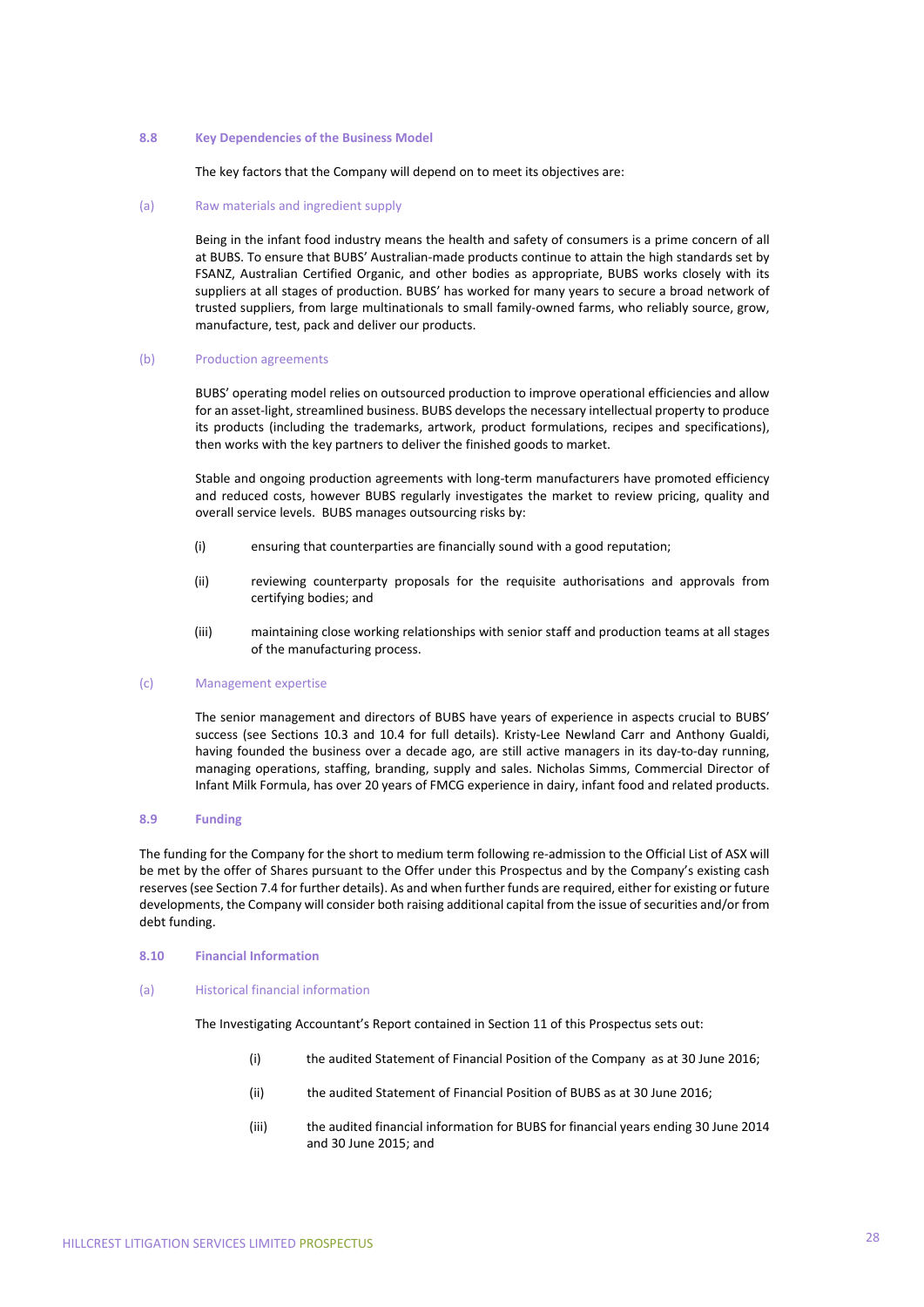(iv) the reviewed pro‐forma Statement of Financial Position of the consolidated entities (after Settlement of the Acquisition and Settlement of the Acquisition) as at 30 June 2016.

Investors are urged to read the Investigating Accountant's Report in full.

The full financial statements for the Company for its financial year ended 30 June 2016, which includes the notes to the financial statements, can be found on the Company's ASX announcements platform (ASX: HLS) on www.asx.com.au.

# (b) Forecast

The Directors have considered the matters set out in ASIC Regulatory Guide 170 and believe that they do not have a reasonable basis to forecast future earnings on the basis that the operations of BUBS are inherently uncertain. Any forecast or projection information would contain such a broad range of potential outcomes and possibilities that it is not possible to prepare a reliable best estimate forecast or projection.

# **8.11 Dividend Policy**

It is anticipated that, post-Settlement of the Acquisition, the Company will focus on the development of the BUBS Business. This will likely require significant funding. Accordingly the Company does not expect to declare any dividends during this period.

Any future determination as to the payment of dividends by the Company will be at the discretion of the Board and will depend on the availability of distributable earnings, the operating results and financial condition of the Company, future capital requirements and general business, and other factors considered relevant by the Board. No assurance in relation to the payment of dividends or franking credits attaching to dividends can be given by the Company.

# **8.12 Capital Structure**

The expected capital structure of the Company following completion of the Offer and all related matters (assuming no Options are exercised) will be as follows:

| <b>SHARES</b>                                                                              | <b>Number</b> |
|--------------------------------------------------------------------------------------------|---------------|
| Shares currently on issue (pre-Consolidation)                                              | 371,170,963   |
| <b>Post Consolidation Shares on issue</b>                                                  | 22,270,258    |
| Consideration Shares to be issued to BUBS Shareholders at settlement of the<br>Acquisition | 163,400,000   |
| Shares to be issued pursuant to the Offer                                                  | 51,500,000    |
| Shares to be issued to creditors, including some Directors, of the Company <sup>1</sup>    | 1,370,250     |
| <b>TOTAL SHARES</b>                                                                        | 238,540,508   |

# **Notes:**

1. Assumes liabilities of \$137,025 are extinguished via the issue of Shares at \$0.10 per Share.

| <b>OPTIONS</b>                                                        | <b>Number</b> |
|-----------------------------------------------------------------------|---------------|
| Options currently on issue (pre-Consolidation)                        | Nil           |
| <b>Post Consolidation Options on issue</b>                            | Nil           |
| Options to be issued to PAC Partners Pty Ltd (or its nominees) $1$    | 5,844,242     |
| Options to be issued to Nicholas Simms (or his nominees) <sup>2</sup> | 3,578,108     |
| <b>TOTAL OPTIONS</b>                                                  | 9,422,350     |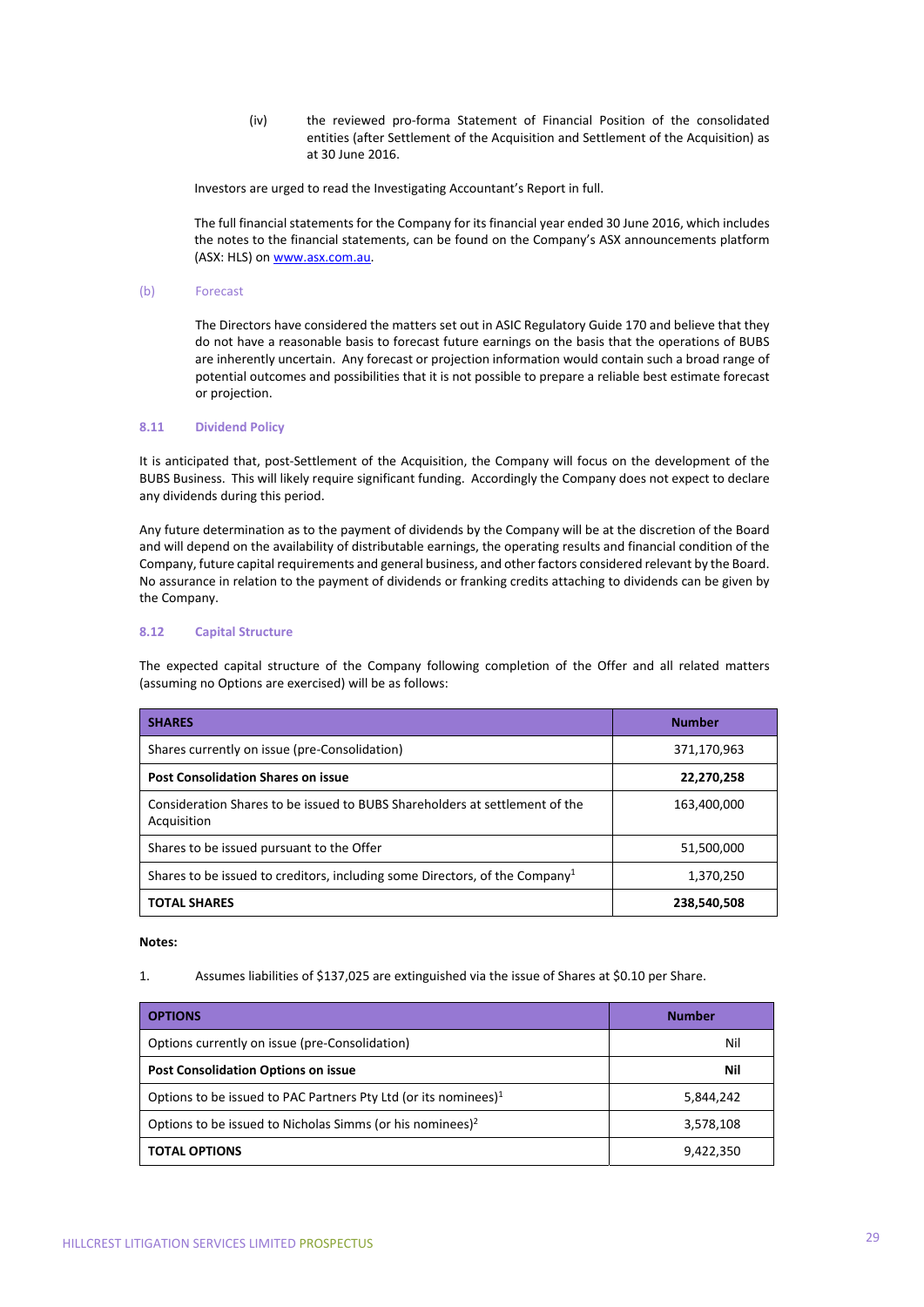# **Notes:**

- 1. Post‐Consolidation unquoted options exercisable at \$0.10 on or before that date which is three (3) years after their date of issue, subject to the vesting condition (the Share price equalling \$0.125) being met.
- 2. Post-Consolidation unquoted options exercisable at \$0.10 on or before the earlier of:
	- a. the date which is 3 years after their date of issue; and
	- b. the date Nicholas Simms ceases to be an employee of BUBS as a result of being terminated in certain adverse circumstances.

This is a statement of current intentions as at the date of this Prospectus. Intervening events may alter how the Company funds the Acquisition which may impact the proposed capital structure.

# 8.13 Substantial Shareholders

As at the date of this Prospectus, the following Shareholders hold 5% or more of the total number of Shares on issue:

| <b>Shareholder</b>                                               | <b>Shares</b> | %     |
|------------------------------------------------------------------|---------------|-------|
| Lomp Pty Ltd <sup>1</sup>                                        | 83,475,471    | 22.5% |
| Mial Enterprises Pty Ltd <dashian a="" c="" family=""></dashian> | 37,870,389    | 10.2% |
| Lanzarac Nominees Pty Ltd                                        | 31,749,366    | 8.5%  |

# **Notes:**

1. Lomp Pty Ltd is an entity controlled by Director Alan van Noort.

On Settlement of the Acquisition and the Offer, the following Shareholders are expected to hold 5% or more of the total number of Shares on issue:

| <b>Shareholder</b>                                                                                 | <b>Shares</b> | %     |
|----------------------------------------------------------------------------------------------------|---------------|-------|
| Next Step Global Limited                                                                           | 41,176,800    | 17.3% |
| Ellerston Capital Limited (ACN 110 397 674) atf Ellerston Special<br><b>Opportunities Platform</b> | 32,680,000    | 13.7% |
| Carr Family Pty Limited (ACN 120 287 854) atf Carr Family Trust <sup>1</sup>                       | 20,261,600    | 8.5%  |
| Infant Food Business Pty Limited (ACN 164 761 442) atf Bubs<br>Australia Trust                     | 20.261.600    | 8.5%  |
| WF Investment Holdings Pty Ltd (ACN 606 658 511) atf WF<br><b>Investment Trust</b>                 | 19,869,440    | 8.3%  |

# **Notes:**

1. Carr Family Pty Limited (ACN 120 287 854) atf Carr Family Trust is an entity controlled by Proposed Director Kristy‐Lee Newland Carr.

# 8.14 Restricted Securities

Subject to the Company re‐complying with Chapters 1 and 2 of the ASX Listing Rules and completing the Offer, certain Securities on issue (including a proportion of the Consideration Shares and Options) may be classified by ASX as restricted securities and may be required to be held in escrow for up to 24 months from the date of Official Quotation.

During the period in which these Securities are prohibited from being transferred, trading in Shares may be less liquid which may impact on the ability of a Shareholder to dispose of his or her Shares in a timely manner.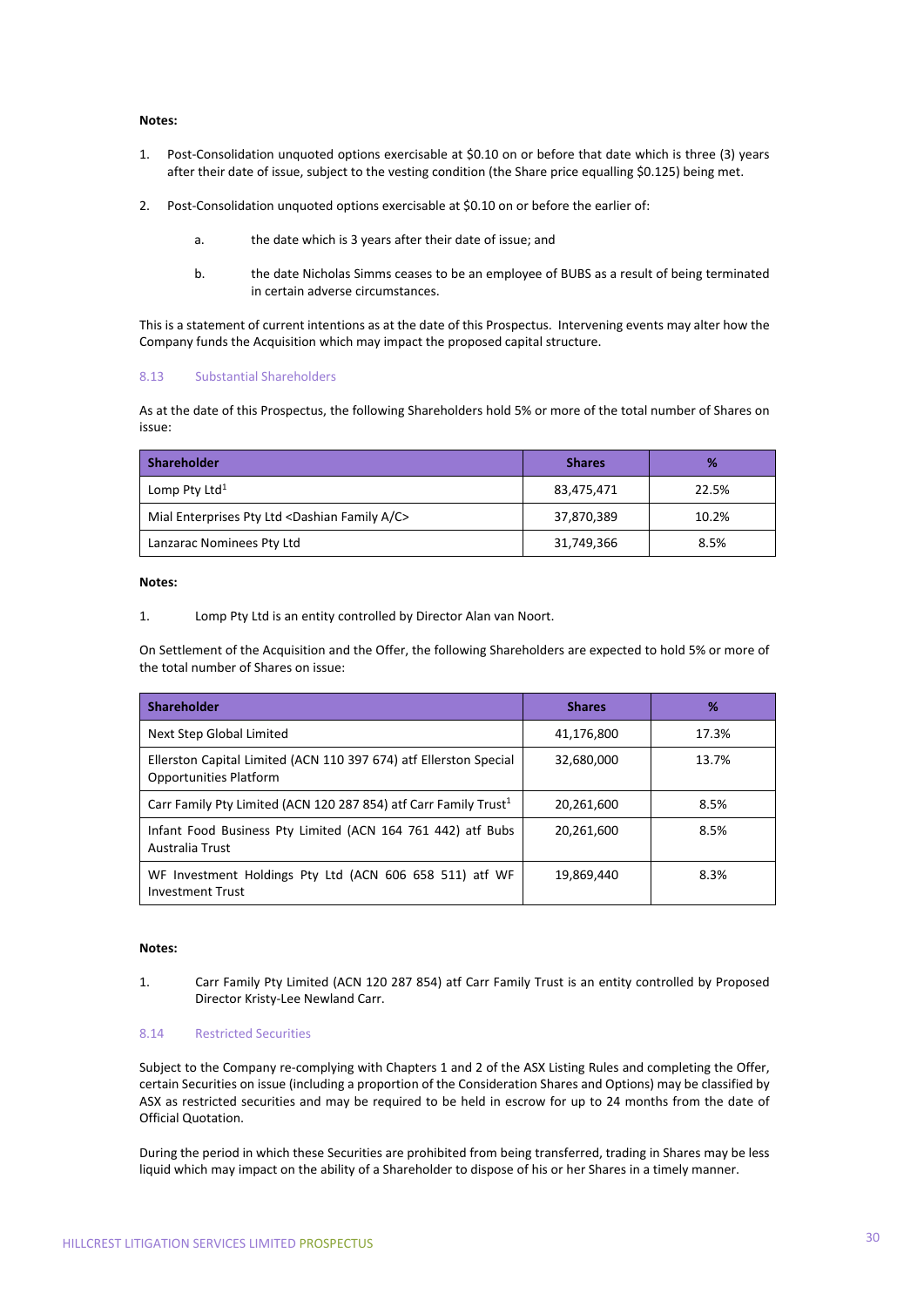The Company has applied to the ASX for a waiver from certain restriction requirements that might otherwise apply to Consideration Shares on the basis that a majority of the BUBS Shareholders:

- (a) paid cash for their BUBS Shares; and
- (b) have held their BUBS Shares for a substantial period of time prior to the Acquisition of BUBS by the Company.

Subject to this waiver, a proportion of the Consideration Shares may be restricted from trading for a period of up to 24 months after the date of re‐admission of the Company to the Official List. The Company will announce to the ASX full details (quantity and duration) of the Securities required to be held in escrow prior to the Company'slisted securities being reinstated to trading on ASX (which reinstatement issubject to ASX's discretion and approval).

# 8.15 Top 20 Shareholders

The Company will announce to the ASX details of its top 20 Shareholders following completion of the Offer and prior to the Securities re‐commencing trading on ASX.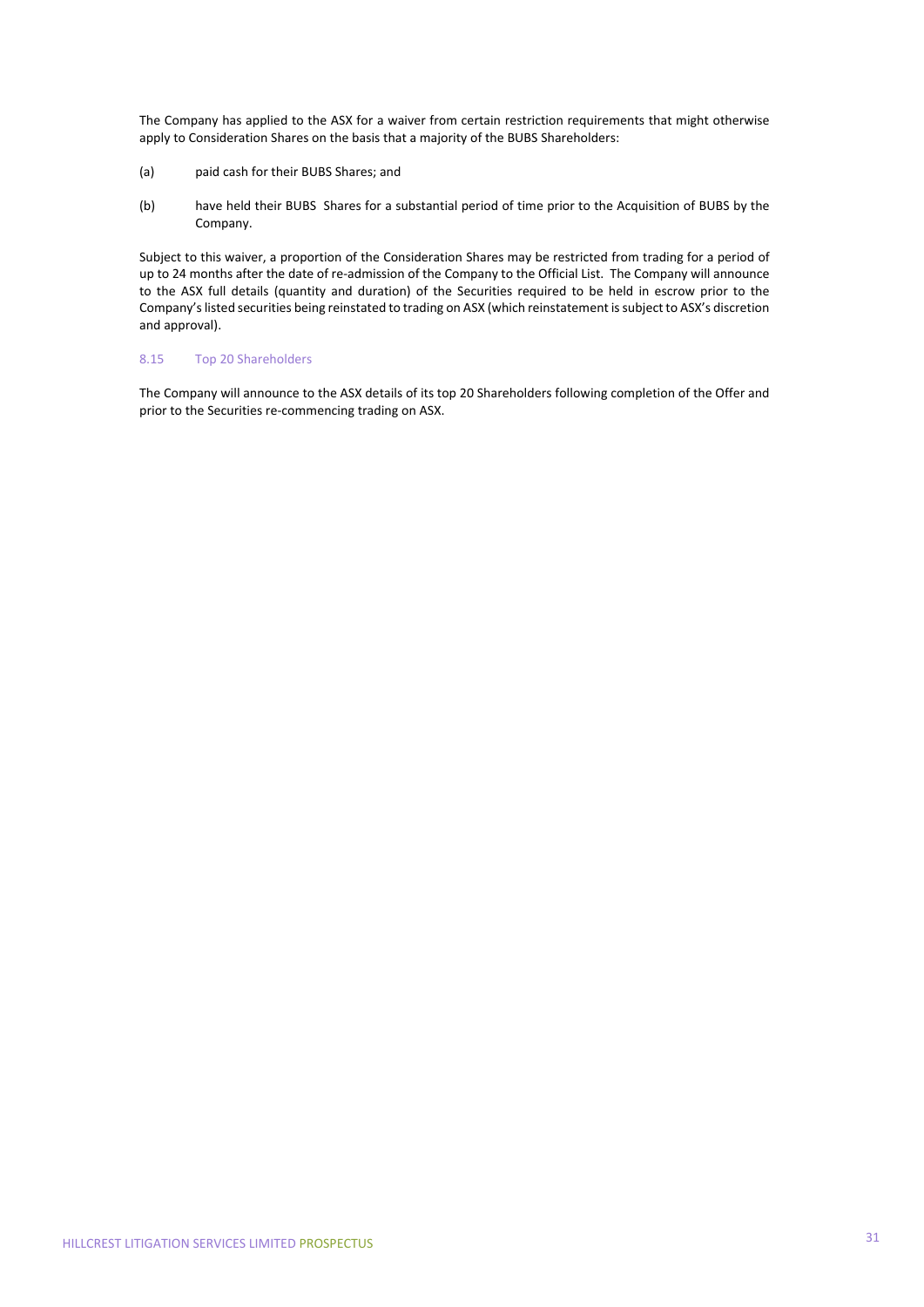The business, assets and operations of the Company, including after completion of the Acquisition, are subject to certain risk factors that have the potential to influence the operating and financial performance of the Company in the future. These risks can impact on the value of an investment in the securities of the Company. The Company's Securities comprise a speculative investment, particularly as it is proposed for the Company's business after the Acquisition to comprise participation in the infant food sector and its associated business.

The Board aimsto manage these risks by carefully planning its activities and implementing risk control measures. Some of the risks are, however, highly unpredictable and the extent to which the Board can effectively manage them is limited.

Set out below are specific risks that the Company is exposed to.

Shareholders should be aware that if the Acquisition is approved and completed, the Company will be changing the nature and scale of its activities and will be subject to additional or increased risks arising from BUBS, parties contracted to or associated with BUBS, and the Share Sale Agreement and other agreements, including, but not limited to, those summarised in this Prospectus.

The risks and uncertainties described below are not intended to be exhaustive and this Prospectus does not take into account the personal circumstances, financial position or investment requirements of any particular person. There may be additional risks and uncertainties that the Company is unaware of or that the Company currently considers to be immaterial, which may affect the Company, BUBS and their related entities and consequently Applicants. Based on the information available, a non‐exhaustive list of risk factors for the Company associated with the Company's proposal to acquire all BUBS Shares is as follows.

### **9.1 Risks relating to the Change in Nature and Scale of Activities**

#### (a) Re‐quotation of Shares on ASX

The acquisition of BUBS constitutes a significant change in the nature and scale of the Company's activities and the Company needs to re‐comply with Chapters 1 and 2 of the ASX Listing Rules as if it were seeking admission to the official list of ASX.

There is a risk that the Company may not be able to meet the requirements of the ASX for re-quotation of its Shares on the ASX. Should this occur, the Shares will not be able to be traded on the ASX until such time as those requirements can be met, if at all. Shareholders may be prevented from trading their Shares should the Company be suspended until such time as it does re‐comply with the ASX Listing Rules.

# (b) Dilution risk

The Company has 371,170,963 pre‐Consolidation Shares on issue. On completion of the Consolidation the Company will have 22,270,258 Shares on issue. On completion of the Consolidation and Settlement, the Company proposes to issue 163,400,000 Consideration Shares, 51,500,000 Shares at \$0.10 per Share to raise \$5,150,000 as part of the Offer and 1,370,250 Shares to creditors of the Company.

On Settlement, the existing Shareholders will retain approximately 9.34% of the issued capital of the Company, with the BUBS Shareholders holding 68.50%, the investors under the Offer holding 21.59% and the creditors of the Company holding 0.57% of the issued capital of the Company respectively.

In the event the PAC Options and the Employee Options are exercised, 9,442,350 Shares will be issued and Shareholders will be diluted by a further 3.8%. This assumes no additional Shares are issued before such exercise.

There is also a risk that the interests of Shareholders will be further diluted as a result of future capital raisings required in order to fund the development of the BUBS Business.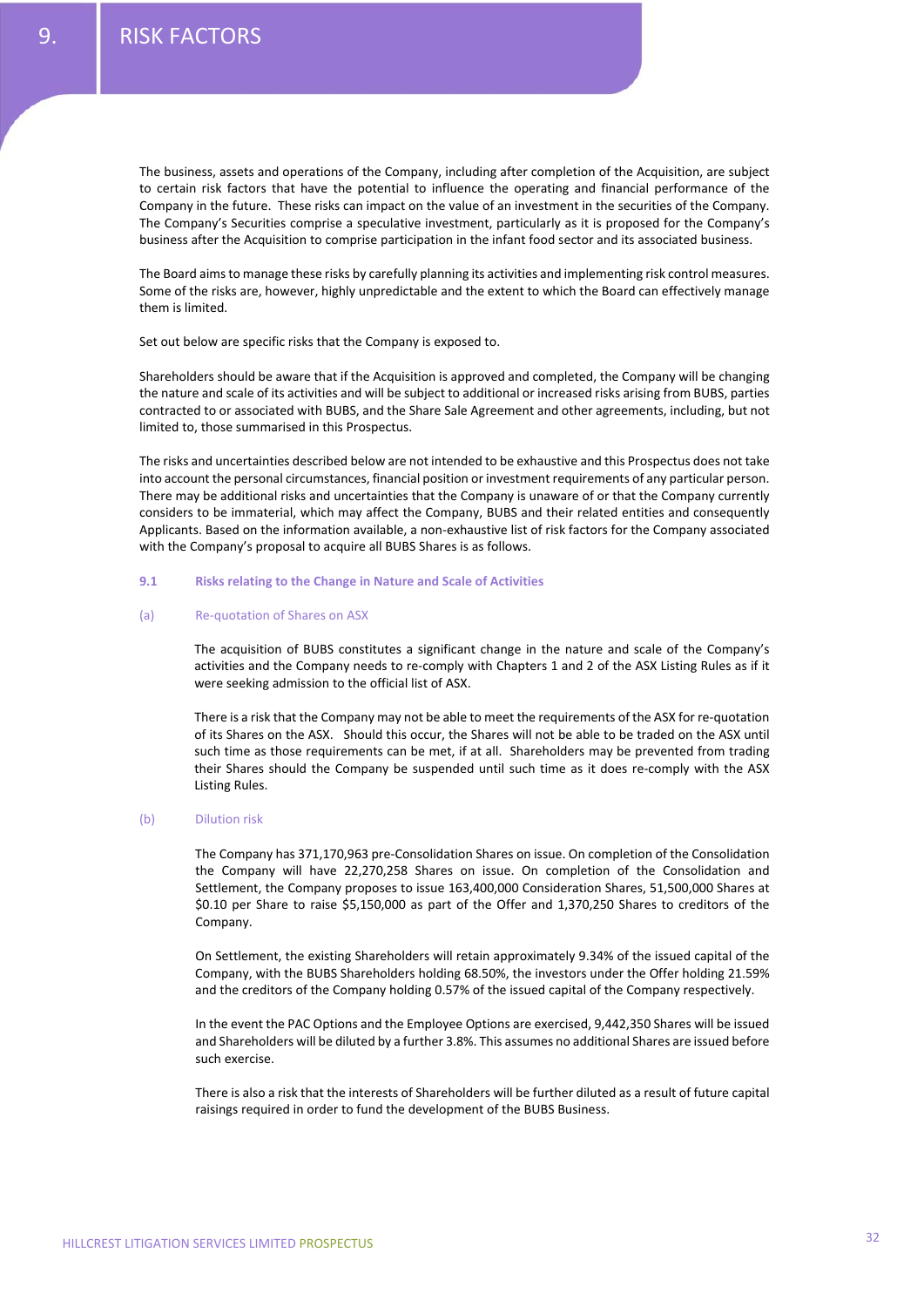#### (c) Counterparty and contractual risk

Pursuant to the Share Sale Agreement the Company has agreed to acquire 100% of the issued share capital of BUBS subject to the fulfilment of certain conditions precedent. The ability of the Company to achieve its stated objectives will depend on the performance by the parties of their obligations under the Share Sale Agreement. If any party defaults in the performance of their obligations, it may be necessary for the Company to approach a court to seek a legal remedy, which can be costly.

#### (d) Liquidity risk

On Settlement, the Company proposes to issue 163,400,000 Consideration Shares to the BUBS Shareholders. These securities will be subject to escrow restrictions in accordance with Chapter 9 of the ASX Listing Rules. Based on the post-offer capital structure (and assuming no further Shares are issued), the Consideration Shares will equate to approximately 68.50% of the post‐Acquisition issued Share capital. This could be considered an increased liquidity risk as a large portion of issued capital may not be able to be traded freely for a period of time.

# **9.2 Risks specific to BUBS' business**

#### (a) Acquisition of BUBS

There are a number of specific risks involved for the Company, and consequently its Shareholders, in the acquisition of BUBS, including risks specific to the business and assets of BUBS, which include the following non‐exhaustive list:

#### (i) Brand and reputation

BUBS' key business assets include brand names and related intellectual property of the business. A number of factors may adversely affect these key business assets, including:

- (A) potential disputes or litigation with suppliers, customers, employees or other third parties;
- (B) adverse media coverage (including social media);
- (C) failure to deliver products which meet customer expectations; and
- (D) other risks to BUBS brand names and intellectual property which are beyond BUBS' control.

These factors can erode BUBS' public reputation and adversely affect BUBS' supply streams by decreasing demand for BUBS' products and causing interference with key supply relationships, distributors and employees. Cumulatively this could detrimentally affect the value associated with BUBS' key business assets.

# (ii) Change in regulation

There is a continuing risk for BUBS that local laws and/or regulations in jurisdictions in which BUBS conducts business could unpredictably and radically change.

As BUBS conducts business across multiple jurisdictions and sources its ingredients internationally, there is a risk that changes to the regulatory environment may materially detrimentally affect the manner in which BUBS currently operates (including obligations altering the manufacturing processes, ingredients, shelf life, marketing and export/import processes).

The potential detrimental flow on effects from these regulatory changes could significantly affect the sale or production of BUBS' products as a result of:

(A) regulatory changes which restrict or entirely prevent accessto particular markets (amendments to importation or exportation regulations);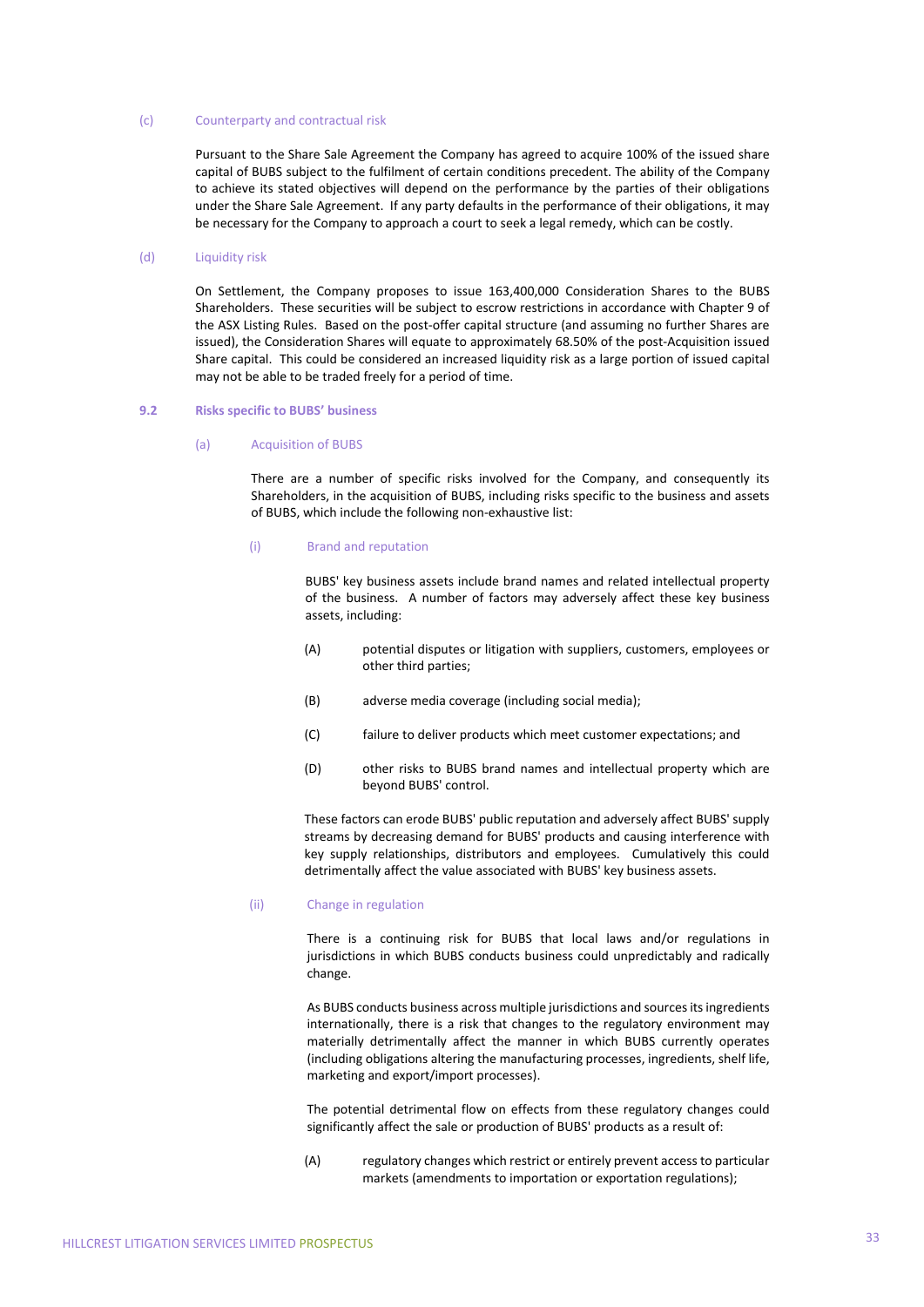- (B) regulatory changes which change the product packaging requirements and disclosure obligations (including labelling requirements containing minimum dietary disclosures); or
- (C) the introduction of taxation measures which specifically reference food items.

In addition to the above, BUBS subscribes to various voluntary codes of conduct, including those relating to being certified "organic", "kosher" and "halal". The standards of these codes are independently regulated by those bodies which provide the certification and can be overlayed by local laws. Changes to these codes could significantly alter BUBS' market and therefore affects its revenues and/or costs.

BUBS is not aware of any current issues or any impending regulatory changes in Australia which may affect its supply, manufacture and distribution networks. However, there is a continuing residual risk from potential regulatory changes, particularly in China, which may materially alter BUBS' revenues and/or increase its costs which could diminish BUBS' financial performance.

### (iii) Competition

BUBS' future financial performance and overall success in the market will rest upon the successful implementation of strategies to compete with highly competitive global businesses. Some of these global competitors have advantageous access to capital and resources, while others are subsidiaries of, or are in relationships with, large scale supermarket chains. Those competitors are given both financial and marketing assistance due to their relations.

BUBS' strategies may be adversely impacted by the number and size of its competitors who may participate in the market with a more aggressive pricing structure, innovative technologies and/or agile supply and distribution networks more adept than those of BUBS.

# (iv) Manufacturing

BUBS' utilises a number of manufacturers acrossits product range. Risksin respect of manufacturing hinges upon BUBS' reliance on a concentration of manufacturers, particularly with Blend and Pack Pty Ltd, in relation to infant milk formula production.

A disruption to this supply chain, or if this manufacturer chooses to discontinue production, would adversely affect BUBS' ability to meet consumer needs and ultimately be of detriment to the business's financial performance and future prospects. Given that there are a number of alternative manufacturers within Australia that the Company could seek production from, the Company considers that it can mitigate this risk.

#### (v) Certified organic risks

The "organic" certification is a key factor in BUBS' success. Gaining the certification relies upon the raw materials and product ingredients meeting the requirements specified by the relevant certifying bodies. Should quality control issues arise in respect of raw materials and product ingredients which result in the finished products falling short of the requirements for organic certification, this could have a materially adverse effect on the BUBS brand and consequently BUBS' financial performance and its future prospects.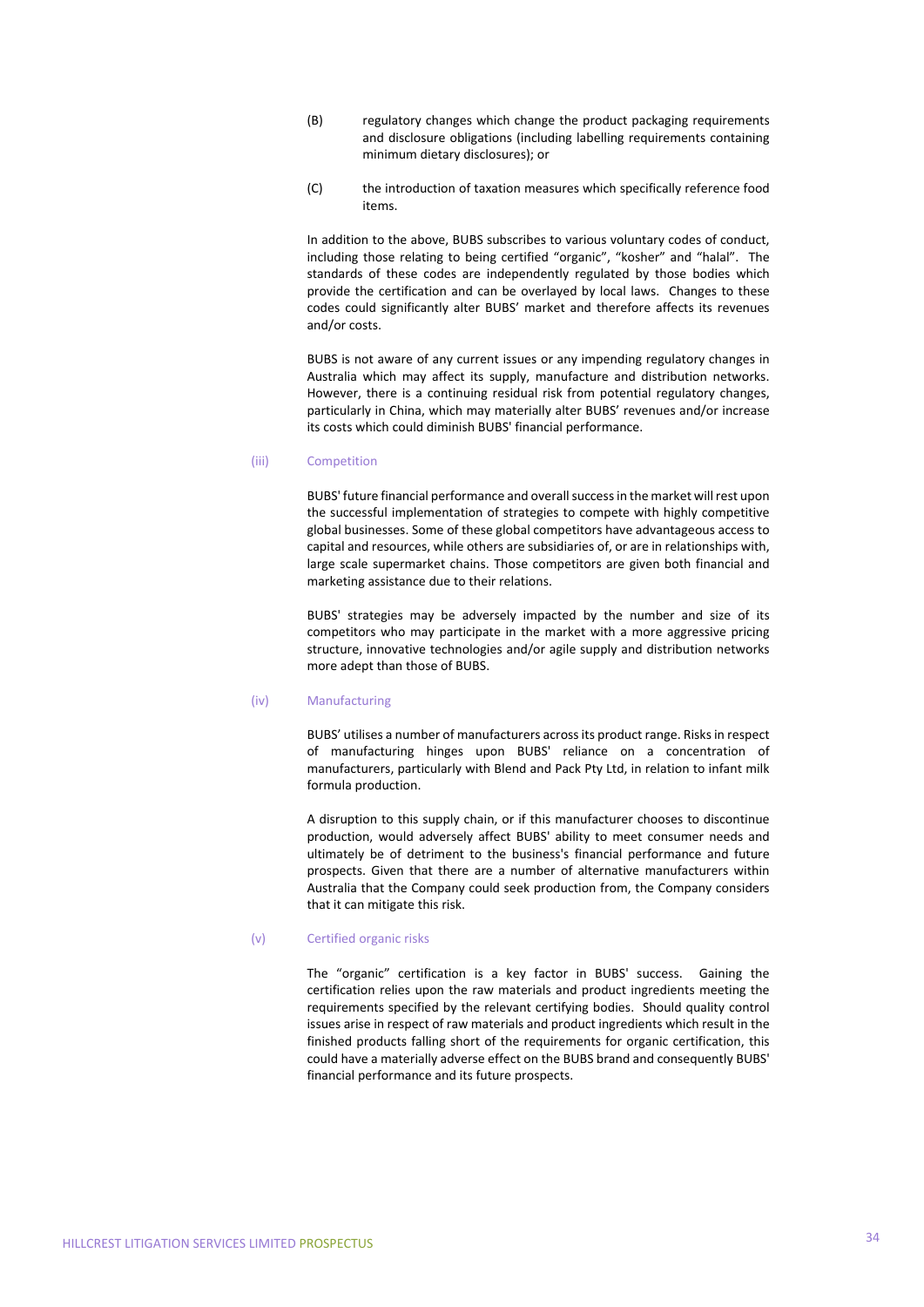#### (vi) Failure to grow

The success and potential growth of BUBS is dependent on its ability to produce and offer a range of new products to the market. If BUBS is unable to do so, the result could be a reduced or negative rate of growth.

There is a secondary risk of unprofitability stemming from BUBS' new products incurring operating costs earlier or greater than forecast, greater waste operating costs than anticipated and/or impacts on existing product profitability due to the release of new products. BUBS' may also fail to grow as a result of inadequate marketing or insufficient consumer interest.

# (vii) Reliance on key personnel

BUBS' success depends to a significant extent on its key personnel, in particular Kristy-Lee Newland Carr, Anthony Gualdi and Nicholas Simms. They have extensive experience in, and knowledge of, BUBS' business and the market in which they operate. Any losses to key management personnel, or any delay in their replacement could have a significant adverse effect on the management of BUBS, and in turn have negative ramifications on its financial performance and future prospects.

#### (viii) Dependence on outside parties

BUBS may pursue a strategy that forms strategic business relationships with other organisations in relation to current and potential products, distribution channels and points of sale. There can be no assurance that the Company will be able to attract and retain such organisations and to negotiate appropriate terms and conditions with these organisations or that any potential agreements with such organisations will be complied with.

Given the highly concentrated nature of Australia's FMCG retail market, disruption by any of the major retailers in the Coles‐Wesfarmers or Woolworths Group could have a material adverse impact on BUBS' financial performance. The diversity of BUBS customer base reduces the financial risks to BUBS in the event of a delisting by any particular distributor. BUBS is focussed on expanding its distribution footprint to further mitigate this risk, as well as to benefit from margin accretive opportunities available outside Australia.

### (ix) Product contamination and recall

Being a producer of food products, BUBS is subject to a risk of product contamination and/or product recall that could have a material adverse effect on the BUBS brand and thereby its financial performance and future prospects.

#### (b) Additional requirements for capital

The funds raised under the Offer are considered sufficient to meet the immediate BUBS Business objectives. Additional funding may be required in the event costs exceed the Company's estimates and also to effectively implement its business and operations plans in the future (particularly in relation to BUBS), to take advantage of opportunities for acquisitions, joint ventures or other business opportunities and to meet any unanticipated liabilities or expenses which the Company may incur.

The Company may seek to raise further funds through equity or debt financing joint ventures, licensing arrangements, production sharing arrangements or other means. Failure to obtain sufficient financing for the Company's activities and future projects may result in delay and indefinite postponement of their activities and potential research and development. There can be no assurance that additional finance will be available when needed or, if available, the terms of the financing might not be favourable to the Company and might involve substantial dilution to Shareholders.

Loan agreements and other financing rearrangements such as debt facilities, convertible note issues and finance leases (and any related guarantee and security) that may be entered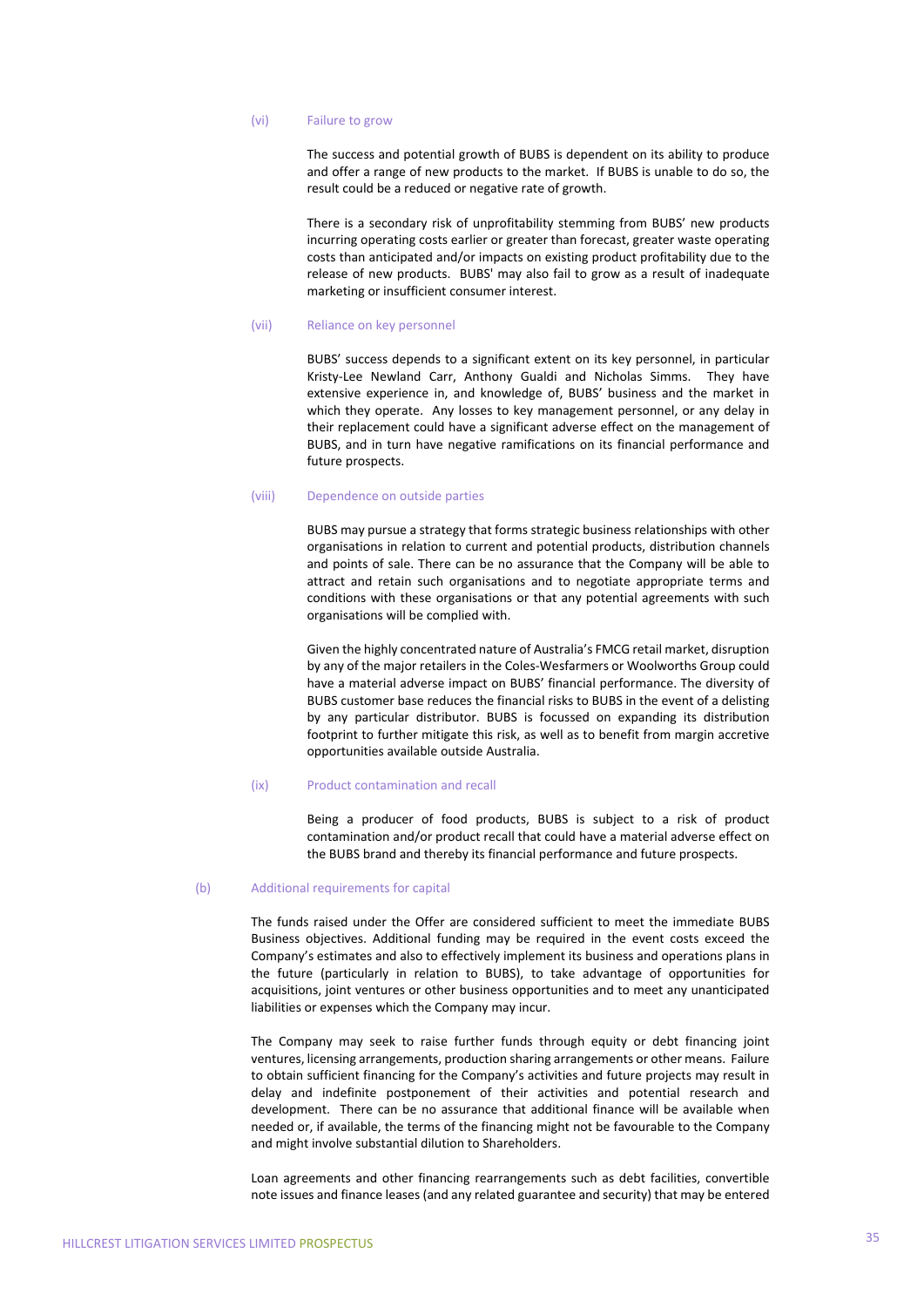into by the Company may contain covenants, undertakings and other provisions which, if breached, may entitle lenders to accelerate repayment of loans and there is no assurance that the Company would be able to repay such loans in the event of an acceleration. Enforcement of any security granted by the Company or default under a finance lease could also result in the loss of assets.

#### (c) Unforeseen expenditure risk

Expenditure may need to be incurred that has not been taken into account in the planning of the Acquisition and the Offer. Although the Company is not aware of any such additional expenditure requirements, if such expenditure is subsequently incurred, this may adversely affect the financial performance of the Company.

#### (d) Management of growth

There is a risk that management of the Company will not be able to implement its growth strategy after completion of the Acquisition. The capacity of the Company's management to properly implement the strategic direction of the Group may affect the Company's financial performance.

As part of its business strategy, the Company may make acquisitions of, or significant investments in, additional complementary companies or prospects (although no such acquisitions or investments are currently planned, other than the Acquisition). Any such transactions will be accompanied by risks commonly encountered in making such acquisitions.

# **9.3 General risks**

#### (a) Regulatory risk

Changes in relevant taxes, legal and administration regimes, accounting practice and government policies may adversely affect the financial performance of the Company.

#### (b) Market conditions

Share market conditions may affect the value of the Company's quoted Shares regardless of the Company's operating performance. Share market conditions are affected by many factors such as:

- (i) general economic and political outlook;
- (ii) introduction of tax reform or other new legislation;
- (iii) interest rates and inflation rates;
- (iv) changes in investor sentiment toward particular market sectors;
- (v) the demand for, and supply of, capital; and
- (vi) terrorism or other hostilities.

The market price of securities can fall as well as rise and may be subject to varied and unpredictable influences on the market for equitiesin general and FMCG stocksin particular. Neither the Company nor the Directors warrant the future performance of the Company or any return on an investment in the Company.

# (c) Force Majeure

The Company and its projects, now or in the future may be adversely affected by risks outside the control of the Company including labour unrest, civil disorder, war, subversive activities or sabotage, extreme weather conditions, fires, floods, explosions or other catastrophes, epidemics or quarantine restrictions.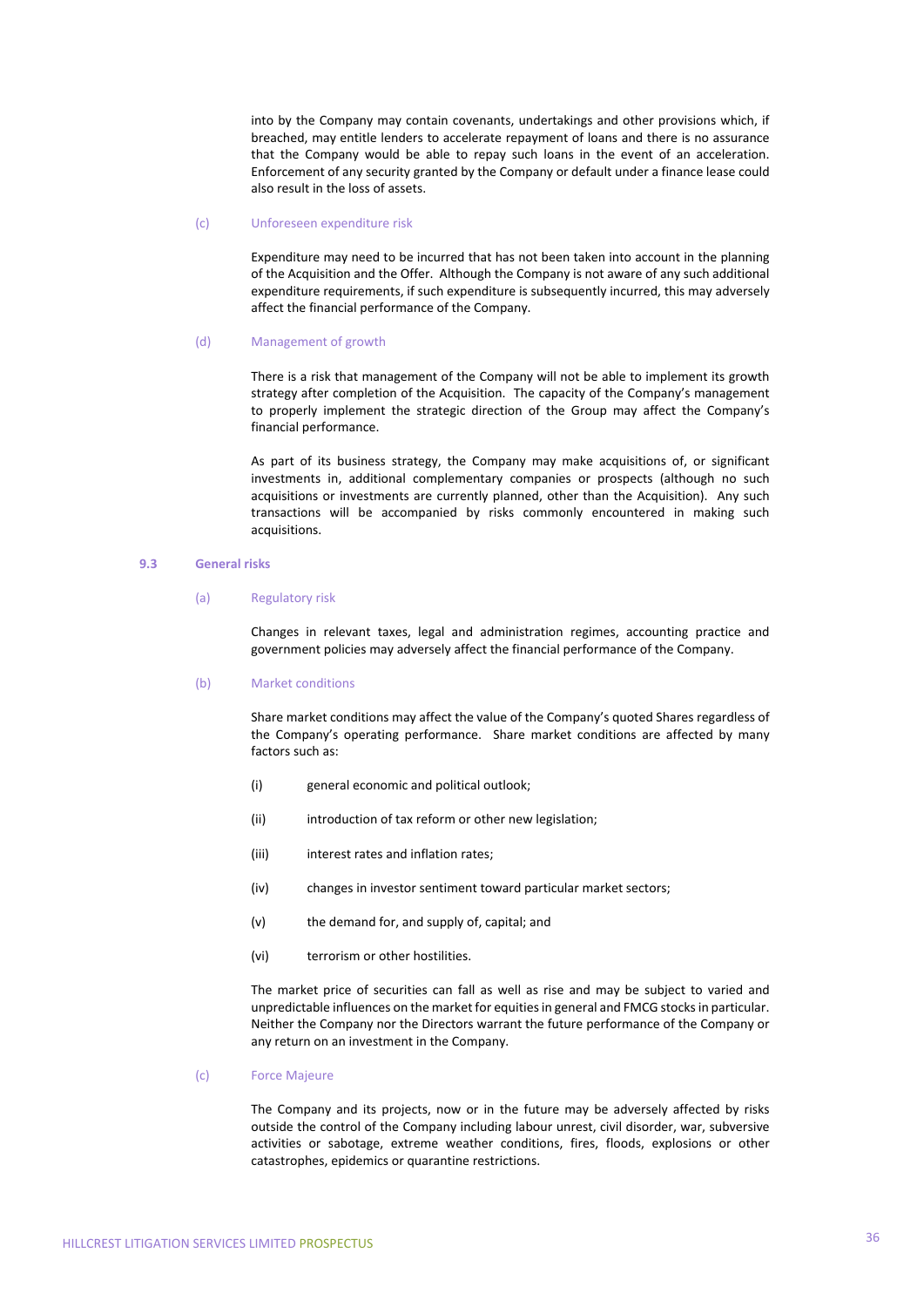## **9.4 Investment speculative**

The above list of risk factors ought not to be taken as exhaustive of the risks faced by the Company or by investors in the Company. The above factors, and others not specifically referred to above may, in the future, materially affect the financial performance of the Company and the value of the Company's securities.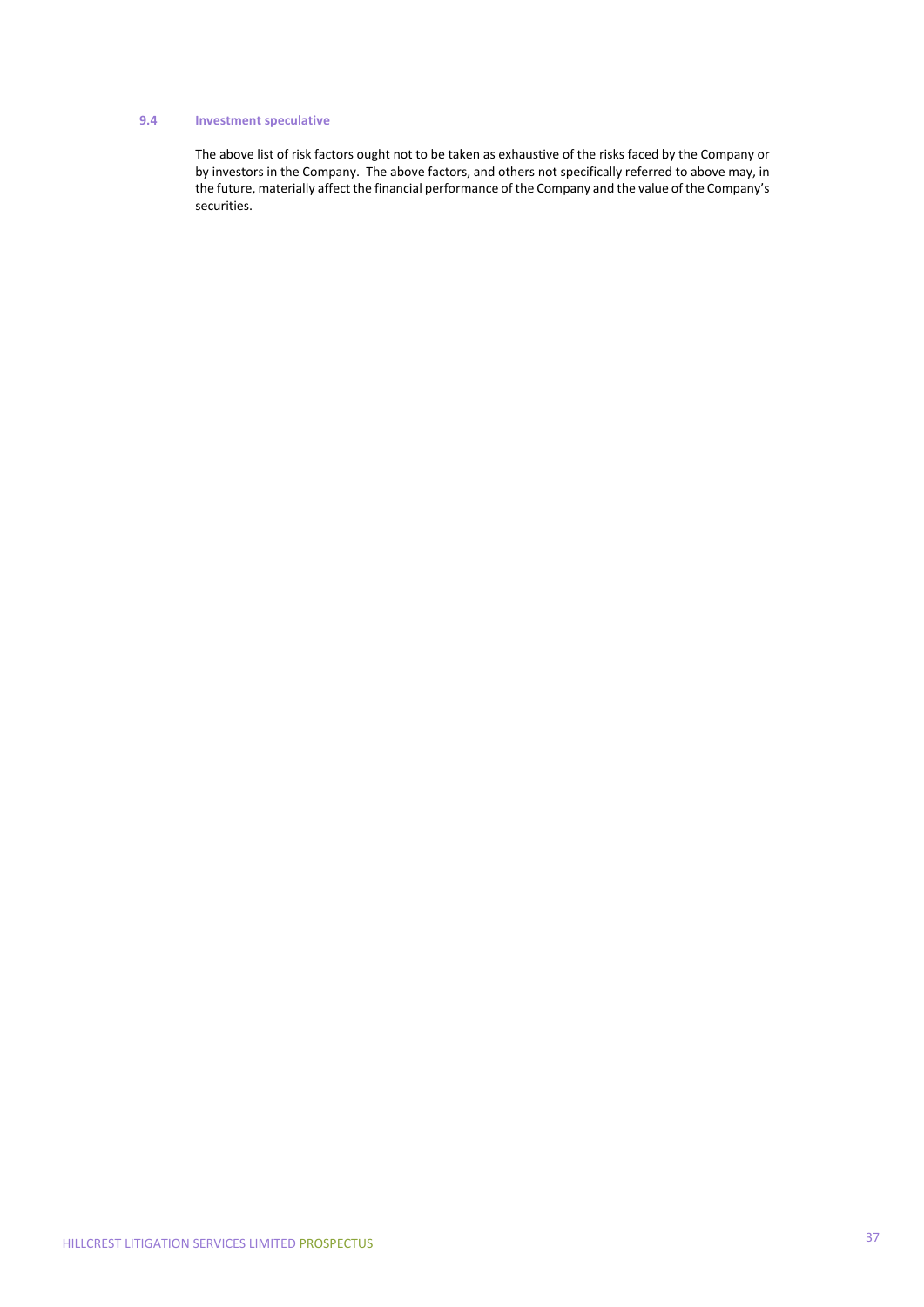### **10.1 Directors and key personnel of the Company**

As at the date of this Prospectus, the Board comprises of:

- (a) Mr Alan van Noort Chairman and Executive Director;
- (b) Mr Angus Middleton Non‐executive Director; and
- (c) Mr Jay Stephenson Non‐executive Director and Company Secretary.

It is proposed that upon Settlement of the Acquisition:

- (a) Ms Kristy‐Lee Newland Carr will join the Board as the Executive Director and CEO;
- (b) Mr Matthew Reynolds and Mr Dennis Lin will join the Board as Non‐executive, independent Directors;
- (c) Mr Alan van Noort will remain on the Board as a Non‐executive Director;
- (d) Mr Jay Stephenson will resign from the Board but will continue his current role as Company Secretary; and
- (e) Mr Angus Middleton will resign.

The Company is aware of the need to have sufficient management to properly manage the BUBS Business and the Board will continually monitor the management roles in the Company. The Board may look to appoint additional management and/or consultants when and where appropriate to ensure proper management of the Company and BUBS.

### **10.2 Current Directors of the Company**

The profiles of each of the current Directors are set out below:

### Mr Alan van Noort – Chairman and Executive Director

Mr Alan van Noort (appointed 1998) is a Barrister and Solicitor who was admitted to practice in the Supreme Court of Western Australia in 1979. From 1979 to 1991, Mr van Noort practised law in Perth, Western Australia, specialising in the areas of mining law, public company law, mergers and acquisitions and shareholders' rights. Since 1991, Mr van Noort has been involved in the management and administration of publicly listed companies. Mr van Noort has not held any other directorships in publicly listed companies in the last 3 years.

#### Mr Angus Middleton – Non‐executive Director

Mr Angus Middleton is a fund manager and former stockbroker who has extensive experience in the capital markets sector in Australia. He is currently a director of SA Capital Pty Ltd, a corporate advisory firm specialising in equity raisings and underwriting, and the managing director of SA Capital Funds Management Limited, an Adelaide based investment fund.

#### Mr Jay Stephenson – Non‐executive Director and Company Secretary

Mr Stephenson has been involved in business development for over 25 years including approximately 21 years as Director, Chief Financial Officer and Company Secretary for various listed and unlisted entities in resources, IT, manufacturing, wine, hotels and property. He has been involved in business acquisitions, mergers, initial public offerings, capital raisings, business restructuring as well managing all areas of finance for companies.

Mr Stephenson holds a Master of Business Administration, is a Fellow of the Certified Practising Accountants (Australia), a Chartered Professional Accountant (Canada), a Certified Management Accountant (Canada), a Fellow of the Governance Institute of Australia and a Member of the Australian Institute of Company Directors.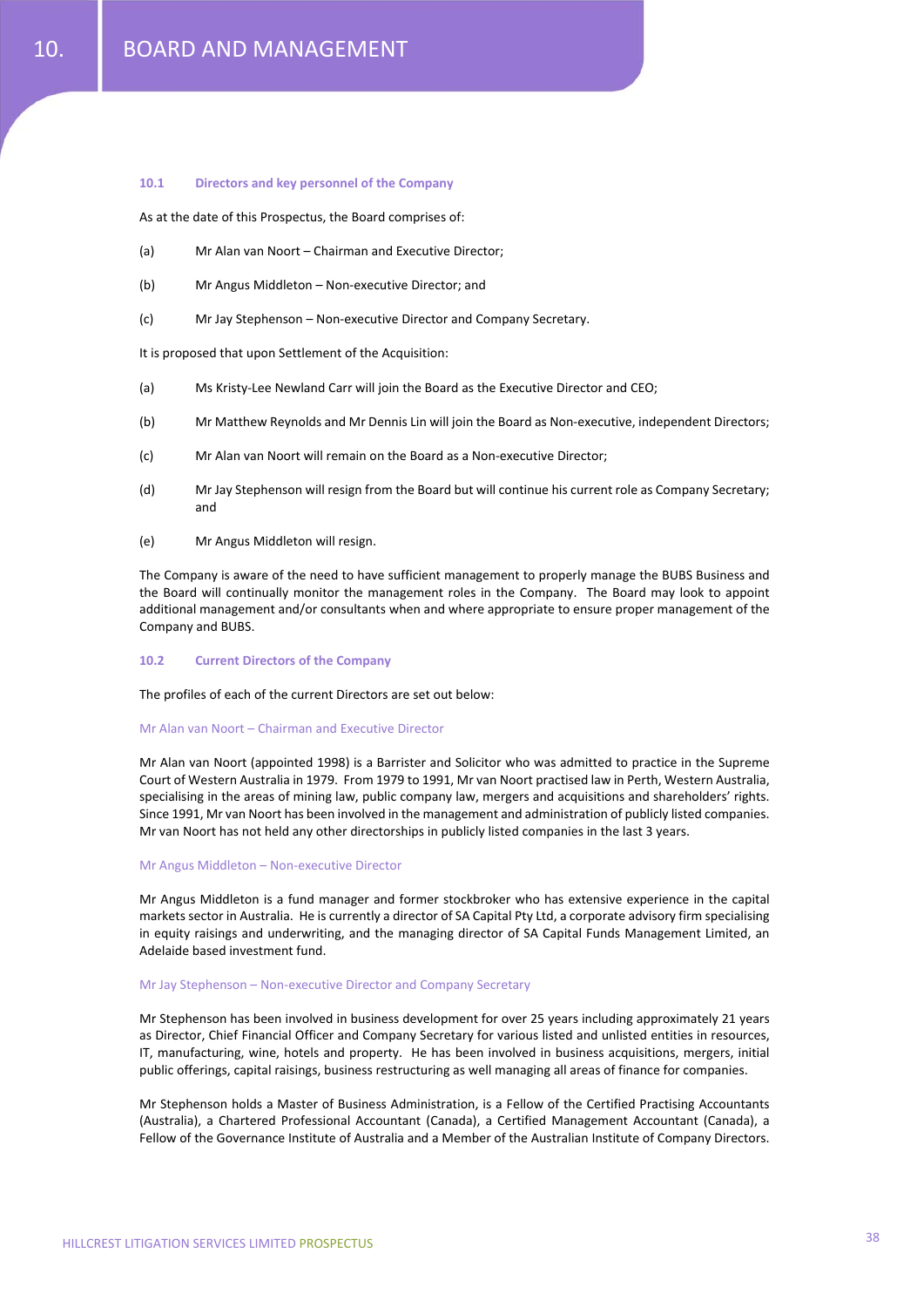### **10.3 Proposed Directors**

### The profiles of each of the Proposed Directors are set out below:

### Ms Kristy‐Lee Newland Carr – Proposed Executive Director and CEO

Ms Carr is currently the Managing Director of BUBS, has a Bachelor of Business Degree (Queensland University of Technology) and was co‐founder of the BUBS brand and product range. She has an in‐depth knowledge of all facets of the infant category, and she oversees the company's business development, marketing, and retail industry relations. Prior to co-founding the BUBS brand of products, Ms Carr was International Communications Strategist for Cathay Pacific in Hong Kong. Having lived in Asia and travelled extensively throughout China for over a decade, she has a deep understanding of BUBS' target market in Asia. As a mother of three, Ms Carr has first-hand experience when it comes to new product development and mum-to-mum insight.

The Board has considered Ms Carr's independence and considers that she will not be an independent Director.

#### Mr Matthew Reynolds – Proposed Non‐Executive Director

Mr Reynolds is a Partner at HWL Ebsworth lawyers who specialises in capital markets (retail and wholesale), debt capital markets (wholesale) and mergers and acquisitions (public and private) including private equity. He holds a Bachelor of Political Science & Economics (Hons) and a Bachelor of Laws (Hons) and is a member of both the Queensland Law Society and Company Law Committee, Queensland Law Society. Mr Reynolds is currently a director on the ASX listed G8 Education Limited (ASX: GEM), and holds directorships in unlisted companies including local subsidiaries of Thai‐listed Minor International PLC, Ignite Energy Limited.

The Board has considered Mr Reynolds' independence and considers that he will be an independent Director.

Mr Reynolds was a director of Folamh Australia Pty Ltd (**Folamh**) from 11 November 2009 to 16 June 2011. In November 2011, external administrators were appointed to Folamh. The Directors have considered the circumstances around Mr Reynolds' involvement as a director of Folamh, including the fact the he was a non‐ executive director and did not hold any shares in Folamh, and are of the view that his previous involvement with Folamh in no way impacts his ability to conduct himself as a director of the Company following Settlement of the Acquisition.

#### Dennis Lin – Proposed Non‐Executive Director

Mr Lin is a Partner of BDO in Australia and the firm's China Advisory Services national leader. He advises on commercial aspects of transactions and acts as the lead advisor to foreign entrepreneurial investors on merger and acquisition and capital markets activities, with particular interests in food and agribusiness, and technology sectors. His focus is in facilitating the growth of businesses as they become public, particularly in relation to corporate level reporting and governance. Mr Lin was previously a specialist tax practitioner for over 10 years with Mallesons, PricewaterhouseCoopers and Deloitte. He speaks fluent Chinese Mandarin, and is a Chartered Accountant and Solicitor of the Supreme Court of Queensland and remains a current practitioner of both professions. He is a director of BDO (Qld) Pty Ltd.

The Board has considered Mr Lin's independence and considers that he will be an independent Director.

### **10.4 BUBS Senior Management**

The profiles of the senior management in BUBS who are key personnel are set out below:

## Mr Anthony Gualdi – Operations Director (BUBS)

Prior to co-founding BUBS, Mr Gualdi founded Shakespeare's Pies, which he grew from one store to an international portfolio of 80 stores. Mr Gualdi's experience in the infant food business comes with over 25 years in the industry, and studies in Natural Medicine and Nutrition. Mr Gualdi is focussed on continuing to provide healthy, nutritious, and convenient food for children, working closely with food technologists, nutritionists, and other industry experts in order to ensure the best quality products under the BUBS brand.

#### Mr Nicholas Simms – Commercial Director Infant Milk Formula (BUBS)

Mr Simms is an FMCG specialist with a proven record in strategically applying insights, consumer technology, innovative thinking, financial rigour and strong communication. Mr Simms was previously the General Manager International at PZ Cussons following its acquisition of Five:am Organics, the market leading producer of organic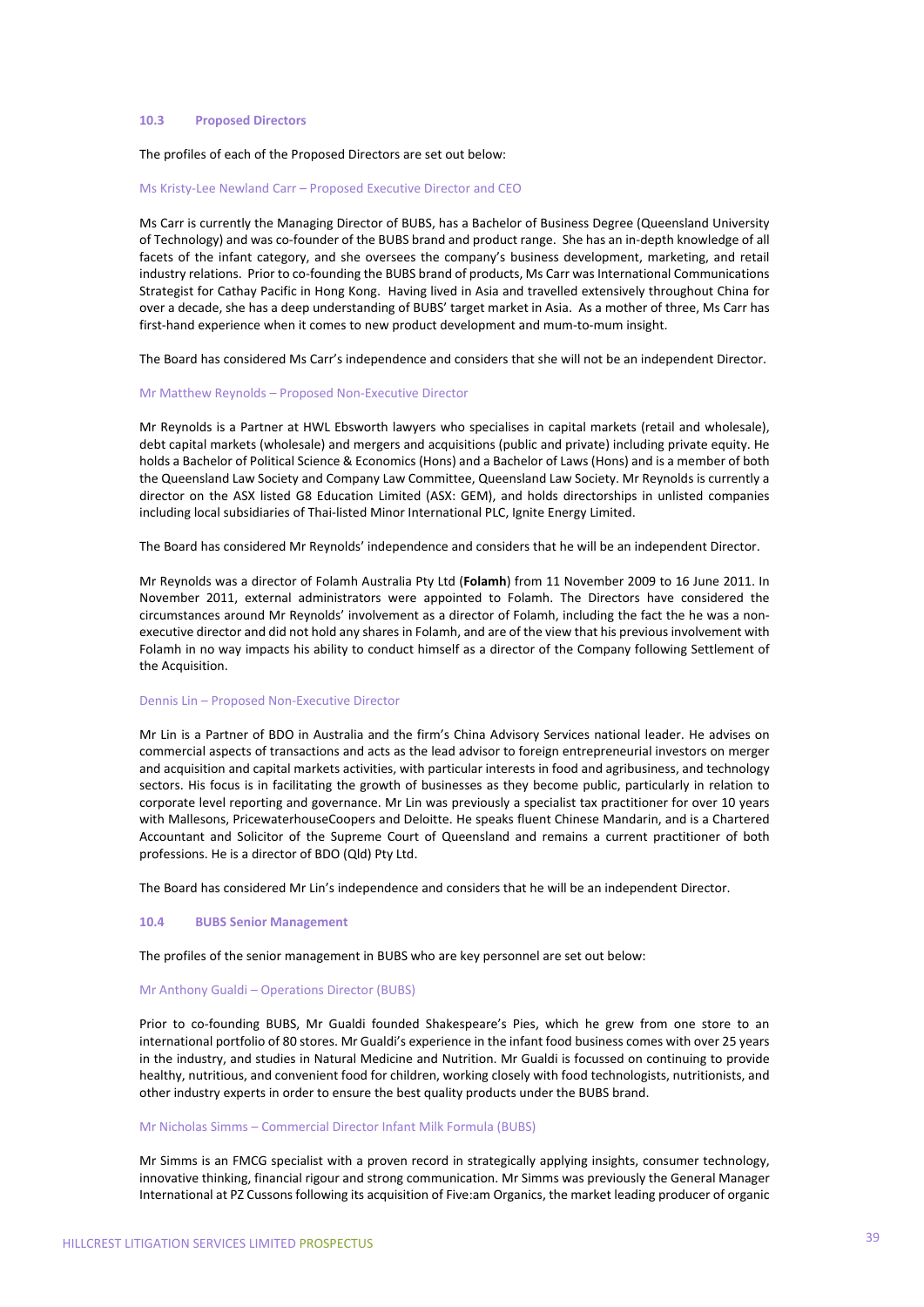yoghurt and cereals. He brings over two decades of experience in management positions within leading Australian FMCG companies including Mars Inc, Golden Circle and HJ Heinz. Mr Simms has been honoured with multiple awards in the food industry, both as an advisor and for product innovation.

### **10.5 Current Directors of BUBS**

Kristy‐Lee Newland Carr – Director and co‐CEO

#### Please refer to Ms Carr's biography in Section 10.3 above.

Anthony Gualdi – Director and co‐CEO

Please refer to Mr Gualdi's biography in Section 10.4 above.

#### Albert Tse – Director

Mr Tse is a specialist in Chinese outbound investments across many different sectors and the founder of Wattle Hill RHC Funds, a private equity fund investing in Australian and New Zealand companies that benefit from China's growth. Mr Tse was the former Legal Representative of Macquarie Group in Beijing and led transactions including the historic \$22.1bn Hong Kong and Shanghai IPO of the Agricultural Bank of China in 2010. Mr Tse is a Director of SGSP (Australia) Assets Pty Ltd (Jemena), one of Australia's largest energy utilities. Prior to working in China, Mr Tse worked in London for Macquarie Capital and at PricewaterhouseCoopers in Australia where he qualified as a Chartered Accountant. Mr Tse also holds admission as a Solicitor of the Supreme Court of Queensland.

### Zetian Zhang – Director

Ms Zhang (also known as Nancy Zhang) is a seasoned investor and the co-founder of Tianqiang Investment Fund in China. Ms Zhang is actively involved in the China Children and Teenagers' Foundation (CCTF) and is an Honorary Director of the JD Charity Foundation. Ms Zhang was born in China and graduated from Tsinghua University with a Bachelor of Arts.

#### Hugh Robertson – Director

Mr Robertson is an Associate Director at Bell Potter Securities in Melbourne focussing on capital markets. Prior to that he was a Senior Agribusiness Relationship Manager of the National Australia Bank in Victoria, Tasmania and South Australia. Mr Robertson graduated with a Bachelor of Agricultural Science and a Bachelor of Business with Honours in Agricultural Science from La Trobe University and is currently a director of a number of private companies.

### Lisa Fang – Director

Ms Fang is a Hong Kong based private equity investor, currently a partner at Wattle Hill RHC Funds. Ms Fang has over 10 years of experience in the investment, legal and capital market advisory fields in China and Australia. Prior to joining Wattle Hill RHC Funds, she worked with Goldman Sachs and Freshfields Bruckhaus Deringer in Hong Kong. Ms Fang graduated from the University of New South Wales with a double degree in Commerce and Law. Ms Fang is also a qualified solicitor in Hong Kong and Sydney.

#### **10.6 Personal Interests of Directors**

Directors are not required under the Company's Constitution to hold any Shares to be eligible to act as a director.

Details of the Directors' and Proposed Directors' remuneration and relevant interest in the Securities of the Company upon completion of the Offer (and on a post‐Consolidation basis) and Settlement of the Acquisition are set out in the table below: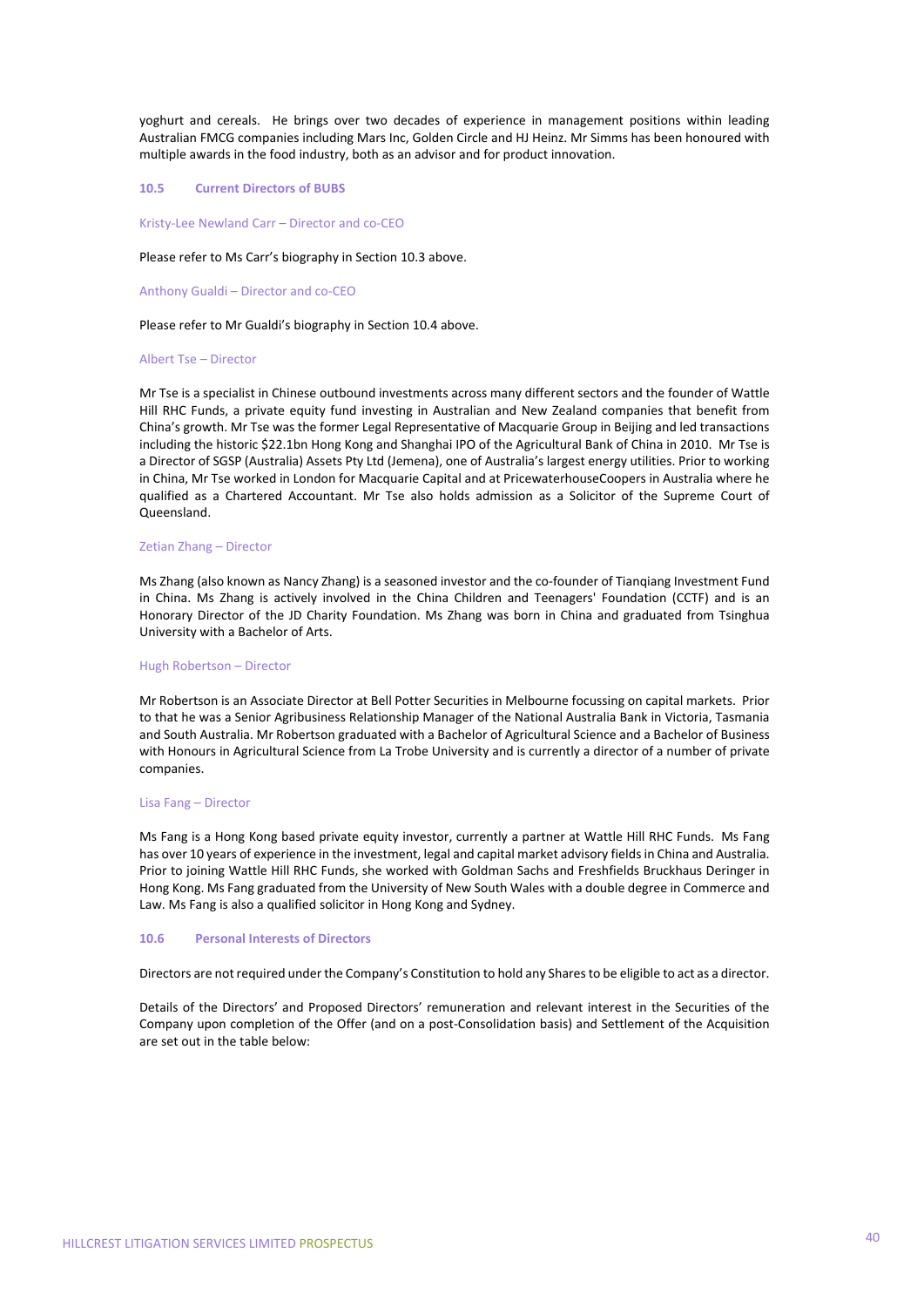| <b>Director</b>            | <b>Remuneration for</b><br>year ended<br>30 June 2016 | <b>Remuneration for</b><br>year ended<br>30 June 2015 | <b>Proposed</b><br>remuneration for<br>current financial<br>vear | <b>Shares</b>           | <b>Options</b> |
|----------------------------|-------------------------------------------------------|-------------------------------------------------------|------------------------------------------------------------------|-------------------------|----------------|
|                            |                                                       | <b>Existing Directors</b>                             |                                                                  |                         |                |
| Alan van Noort             | \$263,963                                             | \$341,596                                             | \$131,981                                                        | 5,008,5281              | Nil            |
| Angus<br>Middleton         | \$41,313                                              | \$47,223                                              | \$20,656                                                         | 1,277,829 <sup>2</sup>  | Nil            |
| Jay Stephenson             | \$59,428                                              |                                                       | \$30,000                                                         | $411,525^3$             | Nil            |
| <b>Proposed Directors</b>  |                                                       |                                                       |                                                                  |                         |                |
| Kristy-Lee<br>Newland Carr |                                                       |                                                       | \$200,000                                                        | 22,261,600 <sup>4</sup> | Nil            |
| Matthew<br>Reynolds        |                                                       |                                                       | \$30,000                                                         | Nil                     | Nil            |
| Dennis Lin                 |                                                       |                                                       | \$30,000                                                         | Nil                     | Nil            |

### **Notes:**

- 1. Held by Lomp Pty Ltd, a company controlled by Mr van Noort.
- 2. Held by Tornado Nominees Pty Ltd <Angus Middleton S/F A/C> an entity controlled by Mr Middleton. Mr Middleton will hold 785,079 post‐Consolidation Shares. Subject to Shareholder approval at the Annual General Meeting, Mr Middleton will be issued a further 492,750 post‐Consolidation Shares in lieu of outstanding director's fees and superannuation owed to Mr Middleton.
- 3. Jay Stephenson will hold 900 post‐Consolidation Shares. Subject to Shareholder approval at the Annual General Meeting, Mr Stephenson will be issued a further 410,625 post‐Consolidation Shares in lieu of outstanding director's fees and superannuation owed to Mr Stephenson.
- 4. Consideration Shares to be issued to Carr Family Pty Limited ACN 120 287 854 as trustee for the Carr Family Trust, a company controlled by Ms Carr. At the Annual General Meeting the Company is also seeking Shareholder approval for Ms Carr (or her nominees) to participate in the Offer by applying for up to 2,000,000 Shares. If Shareholder approval is obtained and Ms Carr takes up the entire 2,000,000 Shares under the Offer, her relevant interest in Securities in the Company upon completion of the Offer (and on a post Consolidation basis) and Settlement of the Acquisition will be 22,261,600.

The Company's Constitution provides that the remuneration of Non-executive Directors will be not more than the aggregate fixed sum determined by a general meeting. The Shareholders have approved the payment of fees to the Non-Executive Directors which in aggregate cannot exceed \$300,000 per annum, although this may be varied by ordinary resolution of the Shareholders in general meeting. The remuneration of any executive director that may be appointed to the Board will be fixed by the Board and may be paid by way of fixed salary or consultancy fee.

## **10.7 Director participation in the Offer**

Other than Kristy‐Lee Newland Carr, none of the Directors or Proposed Directors intend on participating in the Offer.

### **10.8 Agreements with Directors**

The agreements the Company has entered into with Directors and Proposed Directors are contained in Section 13.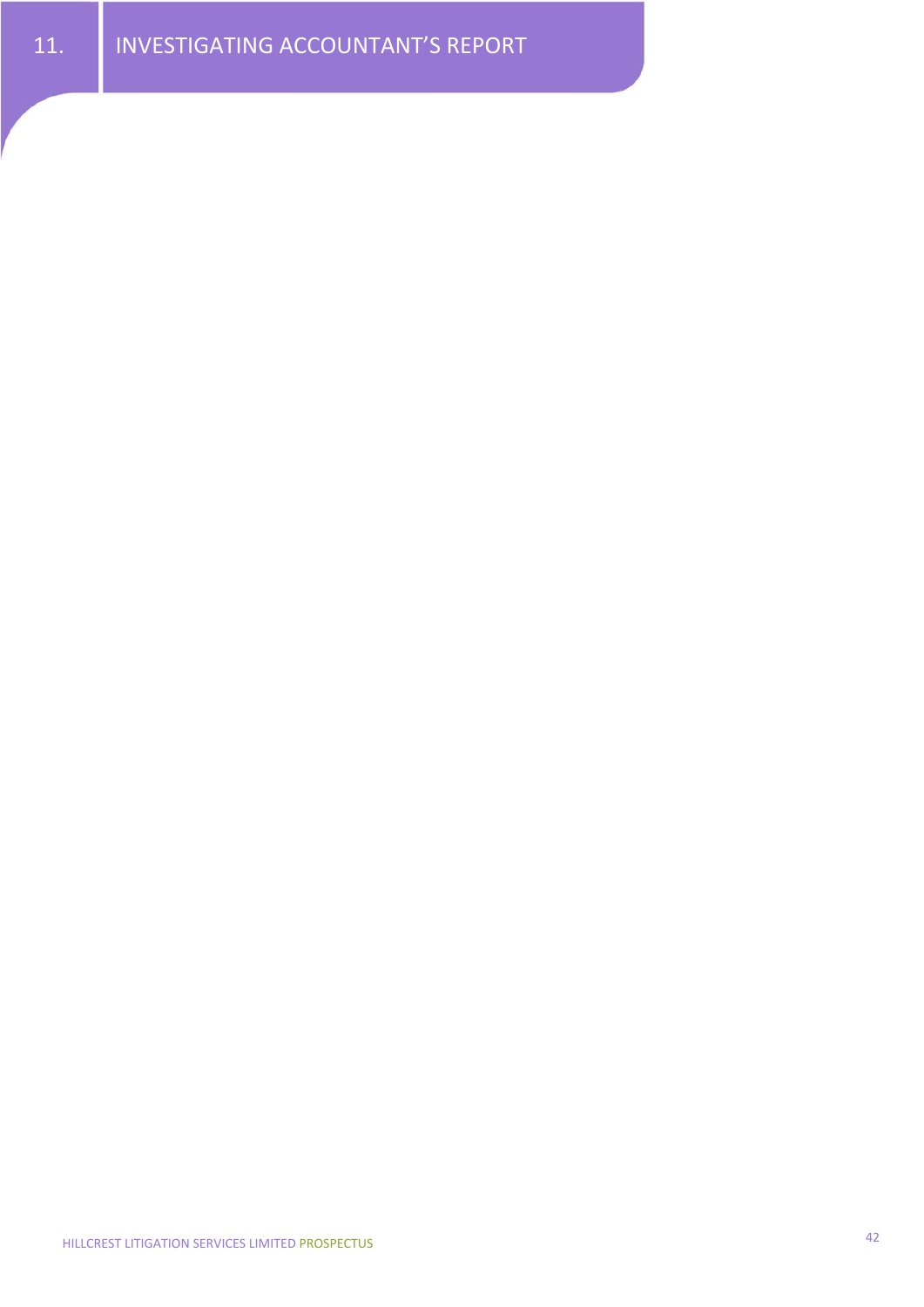

Australian Financial Services Licence Number 237 549

14 November 2016

The Directors Hillcrest Litigation Services Limited C/- Wolfstar Group Pty Ltd Suite 12, Level 1 11 Ventnor Avenue WEST PERTH WA 6005

Dear Sirs

# **Investigating Accountant's Report – Hillcrest Litigation Services Limited**

# **1. Introduction**

This Investigating Accountant's Report ("Report") has been prepared at the request of the directors of Hillcrest Litigation Services Limited ACN 060 094 742 ("Hillcrest", "HLS" or "the Company"). The Report has been prepared based on the historical financial information of the Company and of The Infant Food Holding Co Pty Limited ("BUBS") for inclusion in a Prospectus dated on or around 14 November 2016 inviting participation in the issue of 51,500,000 ordinary shares at an issue price of 10 cents per share to raise \$5,150,000 ("Subscription"). The capital raising is conditional upon the share sale agreement between the Company, BUBS and the shareholders of BUBS ("Share Sale Agreement") becoming unconditional, other than the condition relating to the Subscription.

All amounts are expressed in Australian Dollars unless otherwise stated. Unless otherwise stated, terms have the same meaning as in the Prospectus.

# **2. Background**

The Company listed on the ASX on 5 October 1993. Since 2004 Hillcrest has operated as a litigation funding business. The essential nature of a litigation funding business is that the litigation funder provides funds to enable a party to meet the costs of pursuing a legal claim and in return for assuming the funding obligations, the litigation funder becomes entitled to receive a percentage of the amount ultimately recovered under the claim, whether by way of court judgement or an earlier agreed settlement.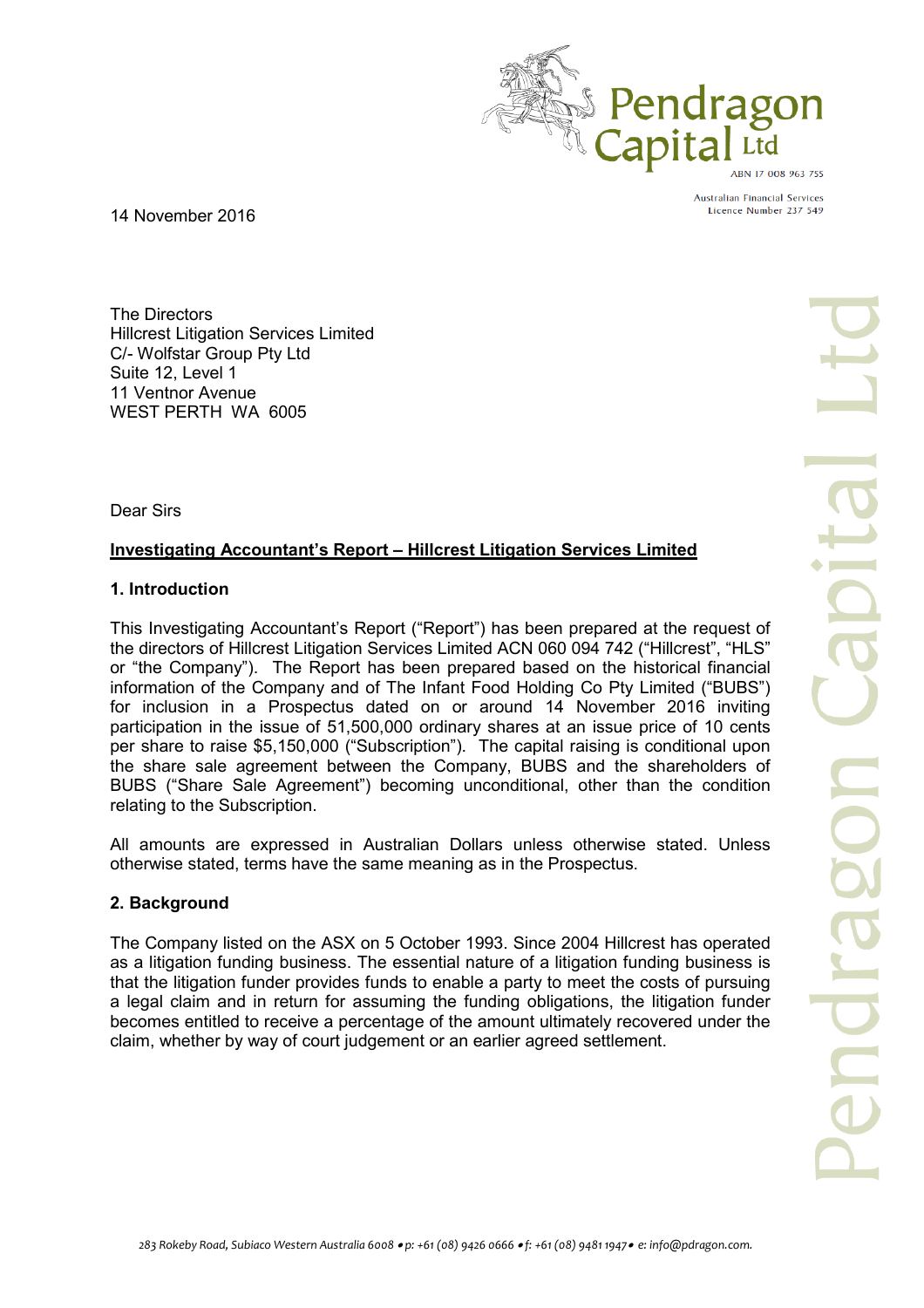Former names of the company:

| <b>Names</b>                                 | <b>From</b>           | To                    |
|----------------------------------------------|-----------------------|-----------------------|
| <b>Hillcrest Litigation Services Limited</b> | 14/12/2004            |                       |
| <b>Hillcrest Resources Limited</b>           |                       | 15/11/2000 14/12/2004 |
| <b>Hillcrest Resources NL</b>                | 02/12/1996 15/11/2000 |                       |
| <b>Aurifex Minerals NL</b>                   |                       | 02/12/1996            |

On 6 October 2016, Hillcrest announced that it had executed a binding and conditional Share Sale Agreement to acquire 100% of the issued share capital in BUBS.

BUBS was founded in 2005. The business of BUBS is the production and sale of infant nutrition products and infant milk formula.

The historical audited financial information for BUBS has been included as follows:

- financial period between 11 July 2013 and 30 June 2014 (Appendix 2); and
- financial year ended 30 June 2015 (Appendix 2).

On 27 August 2013, BUBS entered into a business sale agreement to acquire the business conducted by The Organic Bubs Unit Trust in relation to the manufacture, distribution and sale of organic baby food products. The historical audited financial information for Organic Bubs Unit Trust for the year ended 30 June 2014 has been included at Appendix 3.

For detailed information in respect to BUBS, refer to Section 8 of this Prospectus.

Information on the Hillcrest activities can also be found in this Prospectus.

In consideration for the 100% acquisition of BUBS, Hillcrest will issue to the shareholders of BUBS:

| <b>Share category</b>              | <b>Number of Shares</b> |
|------------------------------------|-------------------------|
| Ordinary shares post-consolidation | 163,400,000             |

# *PAC Options*

The Company has agreed to issue 5,844,242 PAC Options to PAC Partners Pty Ltd in consideration for PAC Partners Pty Ltd facilitation of the acquisition. The PAC Options have the following conditions:

- exercise price of \$0.10
- the PAC Options will not vest until such time as the Hillcrest share price is \$0.125.
- the PAC Options will expire on that date which is three years after their date of issue.

# *Employee Options*

The Company has agreed to issue 3,578,108 Employee Options to Nicholas Simms a key employee of BUBS. The Employee Options have the following conditions:

- Exercise price of \$0.10
- The Employee Options will expire on the earlier of:
	- o the date which is 3 years after their date of issue; and
	- o the date Nicholas Simms ceases to be an employee of BUBS.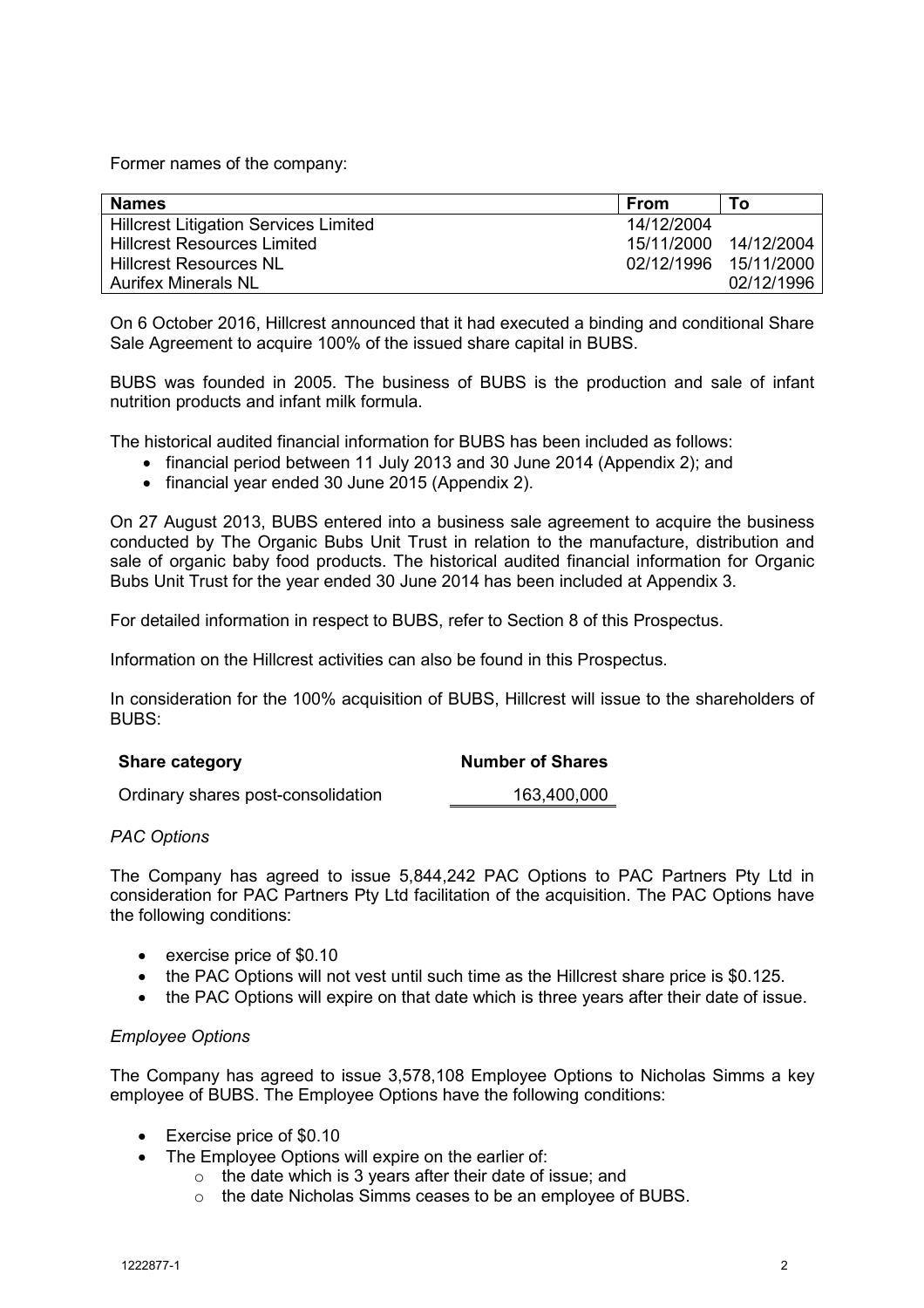# **3. Capital Structure**

The expected capital structure of the Company following the completion of the capital raising is as follows:

|                                                                                                                     | <b>Subscription of</b><br>\$5,150,000 |
|---------------------------------------------------------------------------------------------------------------------|---------------------------------------|
| <b>Shares</b>                                                                                                       |                                       |
| Existing shares in Hillcrest prior to lodgement of the Prospectus<br>Less effect of proposed Consolidation at 100:6 | 371,170,963<br>(348,900,705)          |
| Issued as consideration for acquisition of 100% of BUBS' issued<br>capital                                          | 163,400,000                           |
| Shares issued to related party creditors of the Company<br>Shares pursuant to this Offer – issued at \$0.10         | 1,370,250<br>51,500,000               |
| <b>Total shares</b>                                                                                                 | 238,540,508                           |
| <b>Options</b>                                                                                                      |                                       |
| <b>PAC Options</b>                                                                                                  | 5,844,242                             |
| <b>Employee Options</b>                                                                                             | 3,578,108                             |
| <b>Total Options</b>                                                                                                | 9,422,350                             |

## **4. Basis of Preparation**

This Report has been included in this Prospectus to provide investors and their financial advisors with information on the pro forma financial statements of Hillcrest as set out in Appendix 1. The pro forma financial information is presented in a summarised form and does not reflect all the disclosure requirements of financial statements prepared using Australian Accounting Standards in accordance with the Corporations Act 2001. This report does not address the rights attaching to the shares to be issued in accordance with the Prospectus, nor the risks associated with the investment. Pendragon Capital Limited ("Pendragon") has not been engaged to report on the prospects of Hillcrest, the pricing of shares or the benefits and risks of becoming a shareholder in the Company. Risk factors are set out in Section 9 of the Prospectus. Pendragon bears no responsibility for those matters or for any matter or omission in the Prospectus, other than responsibility for this Report.

# **5. Scope**

Pendragon has been requested to prepare a report covering the following financial information:

- Pro forma Unaudited Statement of Financial Position;
- Pro forma Unaudited Statement of Changes in Equity: and
- Notes to and forming part of the pro forma financial statements.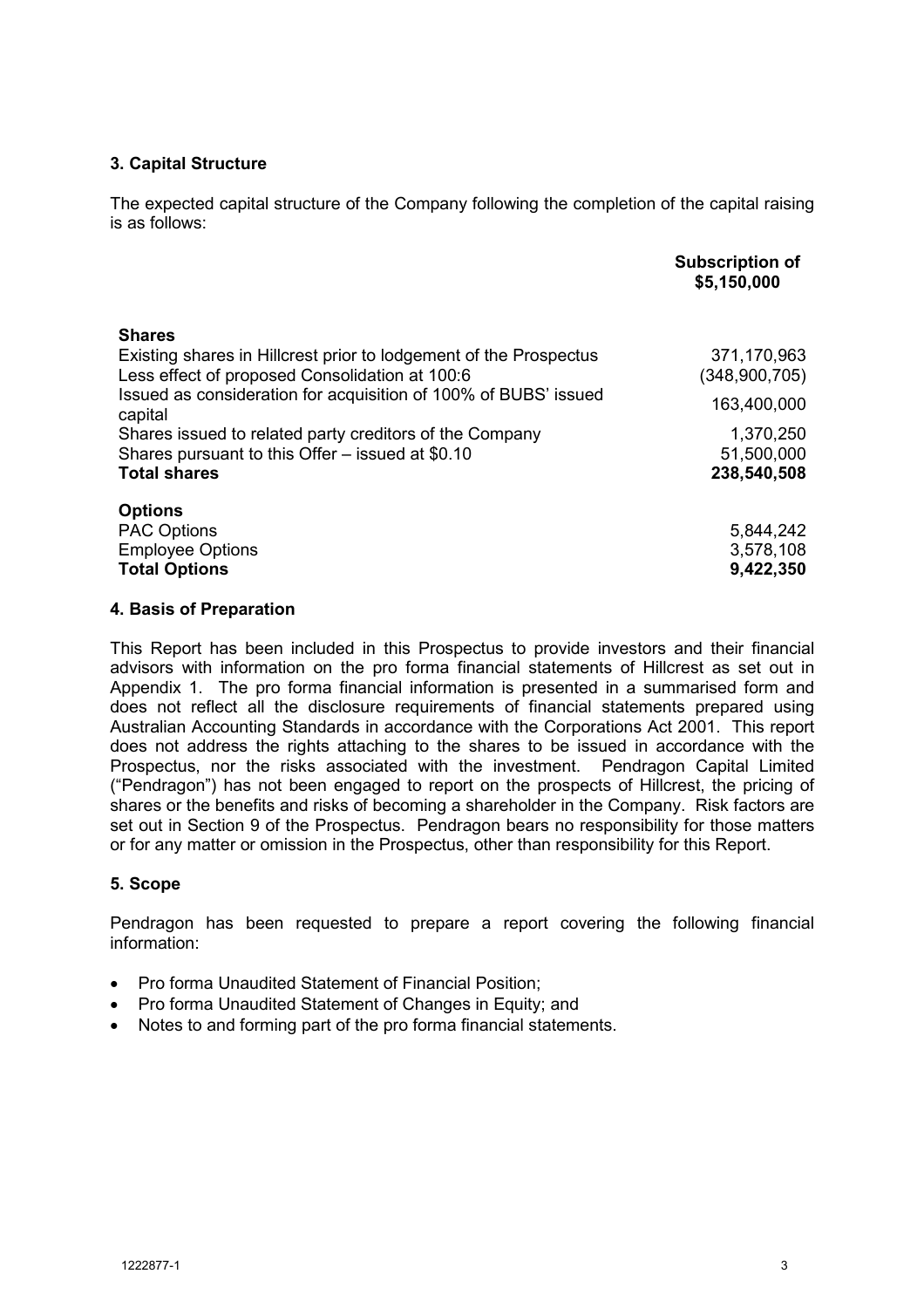The pro forma unaudited financial information has been derived from historical financial information as at 30 June 2016 after adjusting for the following transactions as if they had occurred at the date of acquisition:

- the consolidation of Hillcrest and BUBS historical financial information:
- for accounting purposes, the acquirer has been identified as BUBS and the business combination referred to as a reverse acquisition. Accordingly, the pro-forma balance sheet incorporates the assets and liabilities of the Company and of BUBS as if the group was headed by BUBS. At acquisition date the assets and liabilities of BUBS are recorded at their book value and assets and liabilities of the Company are recorded at fair value. Components of equity including retained earnings and other reserves reflect the balances of the accounting acquirer, BUBS;
- the issue of 163,400,000 fully paid ordinary shares ("Consideration Shares") to shareholders of BUBS ;
- the issue of 51,500,000 fully paid ordinary shares at an issue price of \$0.10 each to raise \$5,150,000;
- the issue of 5,844,242 PAC Options valued at \$328,455 using the Black Scholes method:
- the issue of 3,578,108 Employee Options valued at \$201,095 using the Black Scholes method;
- the issue of a total of 330,000 shares to Wolfstar Group Pty Ltd or its nominee, for nil cash consideration, as payment for \$33,000 of an outstanding creditor owed to the entity by the Company;
- the issue of a total of 492,750 shares to A Middleton or his nominee, for nil cash consideration, as payment for \$49,275 of outstanding director fees and superannuation owed to him by the Company;
- the issue of a total of 410,625 shares to J Stephenson or his nominee, for nil cash consideration, as payment for \$41,062.50 of outstanding director fees and superannuation owed to him by the Company;
- the issue of a total of 136,875 shares to I Allen or his nominee, for nil cash consideration, as payment for \$13,687.50 of outstanding director fees and superannuation owed to him by the Company;
- the Creditor Cash Payment to A van Noort of \$201,747.43 for outstanding salary, directors fees and superannuation owed to him by the Company;
- the novation of the litigation funding agreement between Hillcrest and Mervyn Jonathan Kitay as liquidator for Computer Accounting & Tax Pty Ltd (In Liquidation) ("Litigation Asset") to Lit-One Pty Ltd ("Lit-One") for the consideration as follows:
	- Hillcrest to pay Lit-One \$250,000 as consideration for Lit-One assuming Hillcrest's obligations to meet any Adverse Costs Order under the Principal **Agreement**
	- Lit-One will pay to Hillcrest \$264,776.54 in consideration for the assigned rights, title, interest and benefits under the Principal Agreement.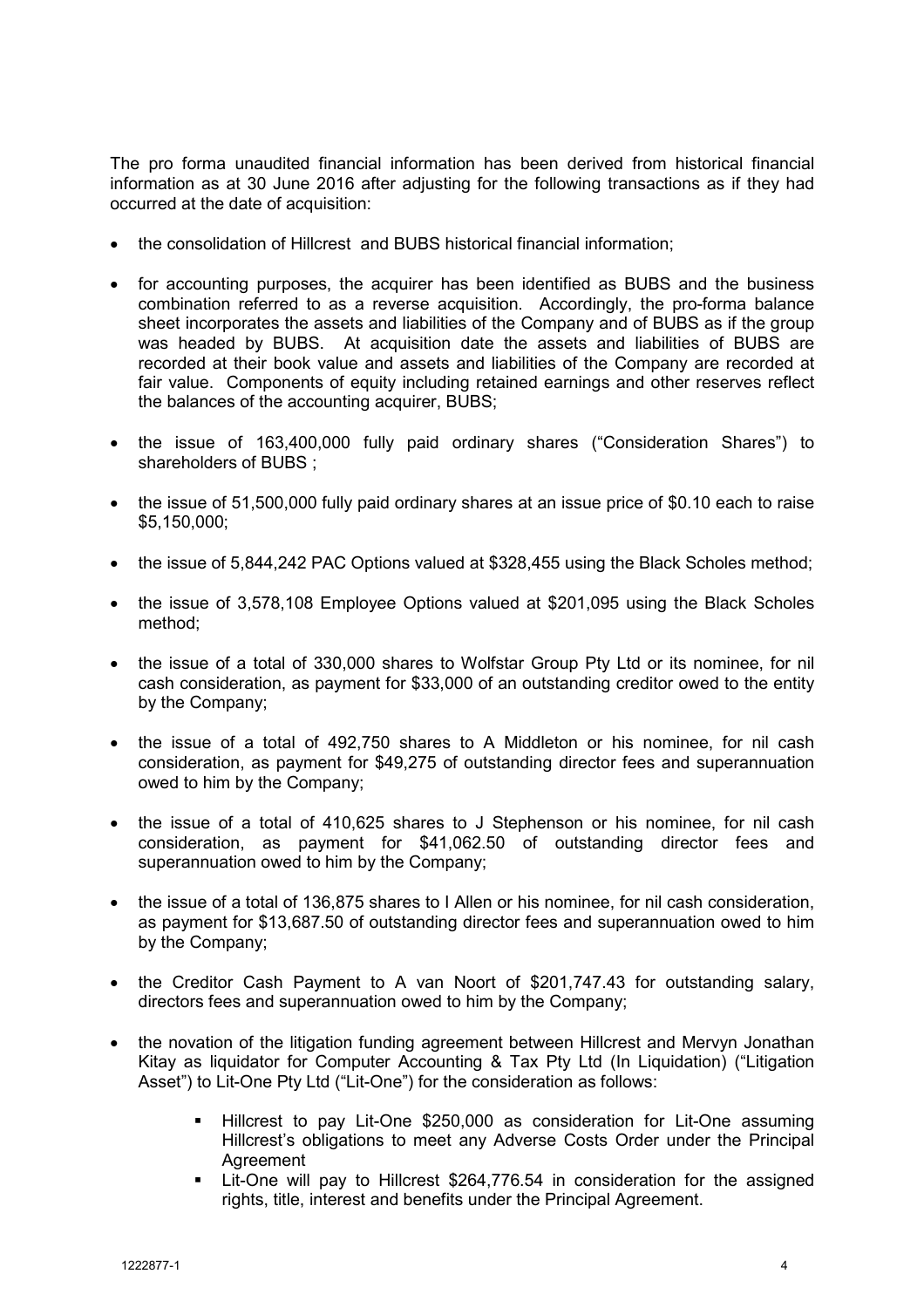- The security deposit of \$100,000 will be released to Hillcrest after the novation of the litigation funding agreement.
- the Entitlement Issue A 1 for 5 non-renounceable entitlement issue of Shares at an issue price of \$0.005, which raised \$309,309. The directors estimated the costs of the Entitlement Issue to be \$28,560 and the estimated costs have been deducted from the Entitlement Issue proceeds of \$309,309; and
- payment of estimated costs of the Offer of \$400,000.

The financial information for Hillcrest is set out in Appendix 1 to this report.

## **6. Review**

Pendragon has conducted an independent review of the financial information listed above as set out in Appendix 1 to this report. The review has been conducted in accordance with auditing and assurance standard ASAE 3450 "Assurance engagement involving corporate fundraisings and/or prospective financial information".

Our review was limited primarily to the following procedures performed as our professional judgement considered reasonable in the circumstances:

- review of the audited annual report for Hillcrest for the year ended 30 June 2016;
- review of the audited annual report for BUBS for the year ended 30 June 2016;
- review of the Notice of Meeting dated 8 November 2016;
- review of the draft prospectus;
- comparison of consistency in application of accounting standards and policies adopted by the Company; and
- enquiry of Company officeholders and other relevant employees or consultants.

These procedures do not provide all the evidence that would be required in an audit and, therefore, the level of assurance provided is less than that given in an audit. As we have not performed any audit activity, we do not express an audit opinion.

The Directors of Hillcrest are responsible for the preparation and presentation of financial information that has formed the basis of our review.

Pendragon disclaims any responsibility for any reliance on this report or the financial information on which it is based for any purpose other than for which it was prepared.

## **7. Review Statement**

Based on our review, which was not an audit, nothing has come to our attention which causes us to believe that the historical and pro forma financial information set out in Appendix 1 is not presented fairly, in accordance with the measurement and recognition requirements (but not the disclosure requirements) of applicable Accounting Standards and other mandatory professional reporting requirements in Australia and the accounting policies adopted by Hillcrest as disclosed in Note 1 of Appendix 1.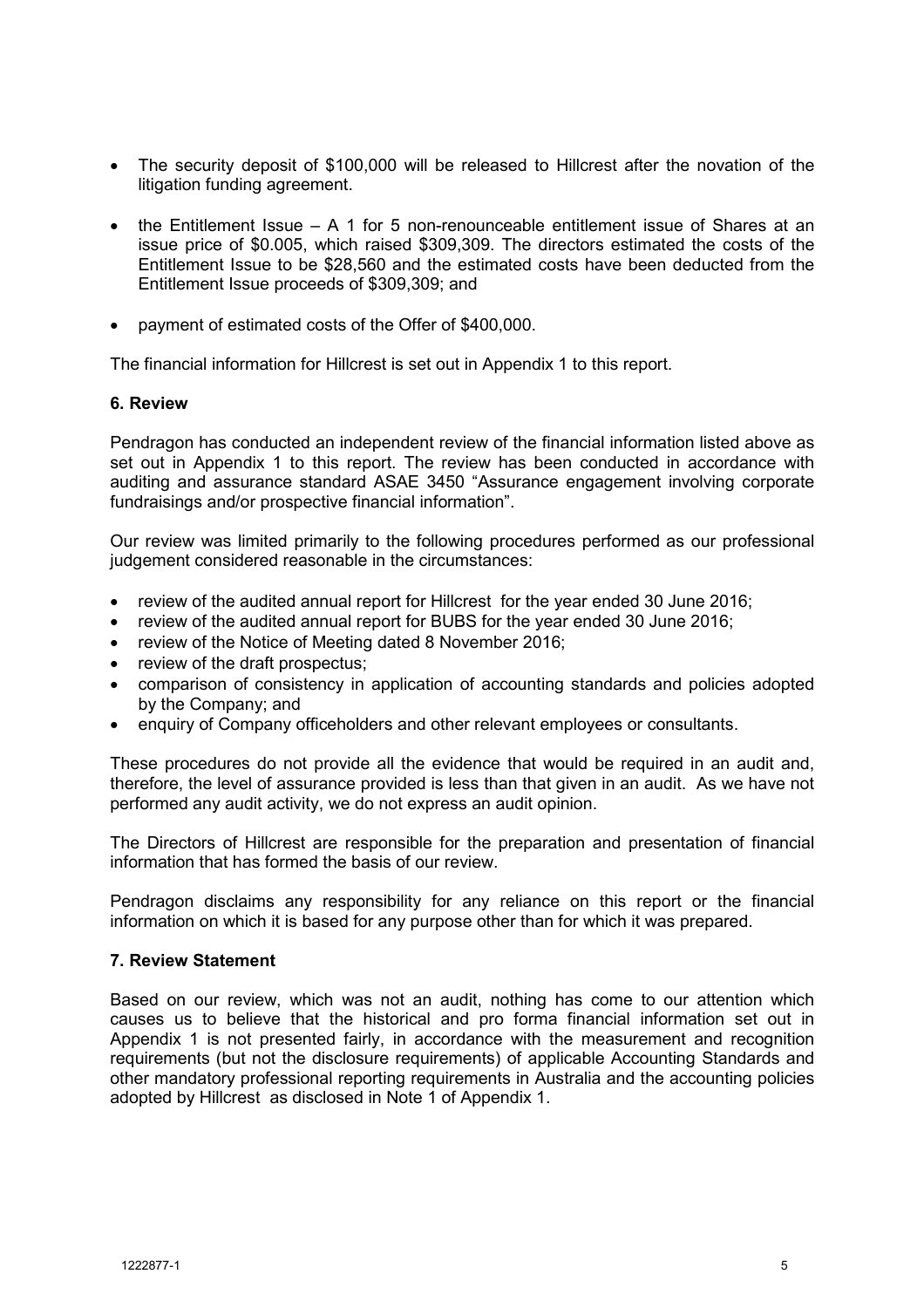## **8. Subsequent Events**

To the best of our knowledge and belief, there have been no other material items, transactions or events outside the Company's ordinary business subsequent to 30 June 2016 that require comment or adjustment to our report or that would cause such information to be misleading or deceptive.

## **9. Declarations and Disclosures**

i) Pendragon is the holder of an Australian Financial Services Licence (number 237 549).

ii) Pendragon will be paid a fee based upon normal charge out rates for professional time incurred in the preparation and compilation of this Report.

iii) Pendragon has not been involved in any other aspect of the preparation of the Prospectus. Pendragon has issued its consent to include this report in the Prospectus.

iv) This Report has been prepared to provide general advice to investors only and does not take into account the specific financial needs, objectives and situation of individual investors. The giving of consent to include this Report in the Prospectus should not be taken as an endorsement by Pendragon of Hillcrest or the offer.

v) The Financial Services Guide from Pendragon is available to investors upon request.

Yours sincerely

Motorda.

**Rick Hopkins Director**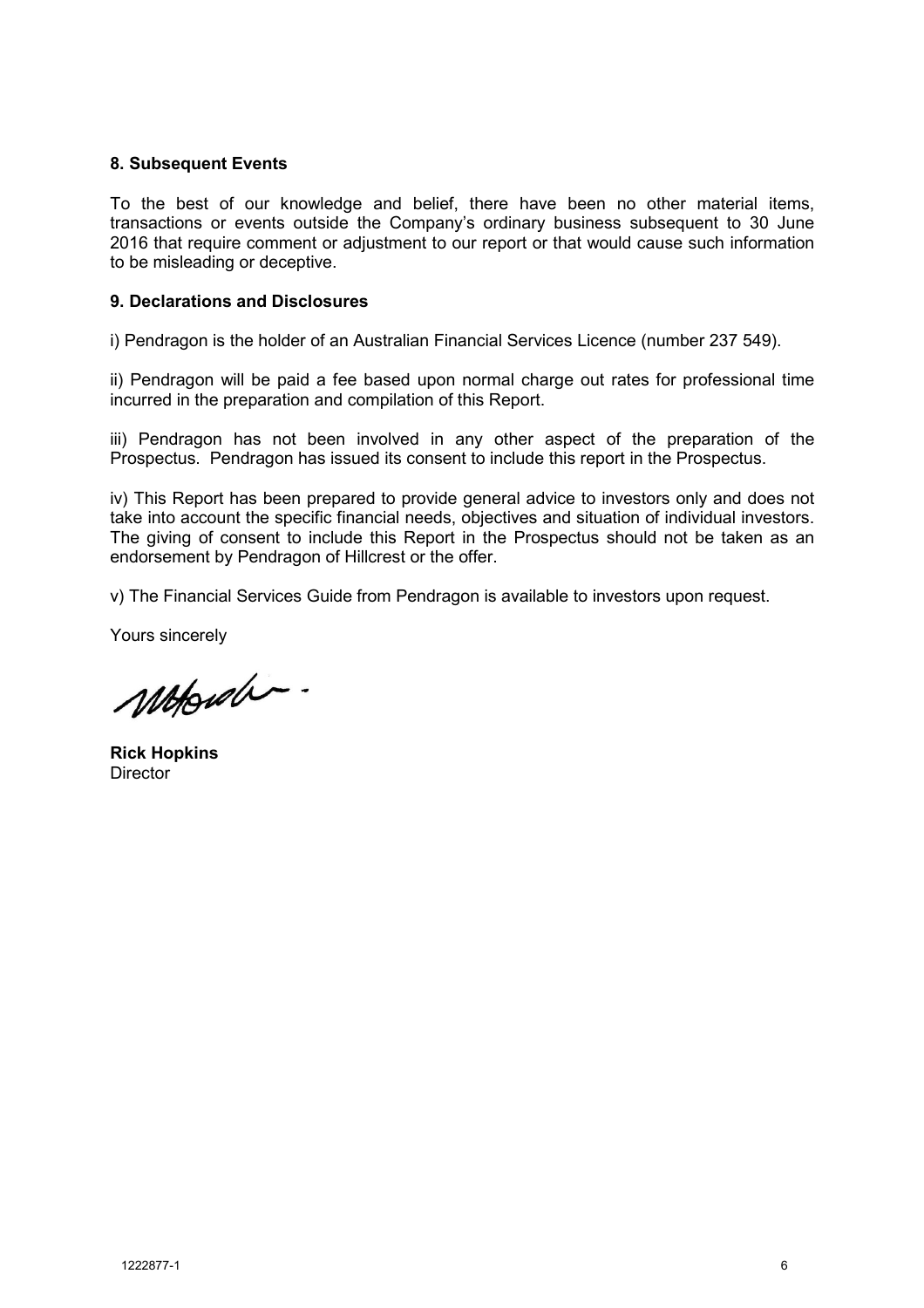# **APPENDIX 1 HILLCREST LITIGATION SERVICES LIMITED STATEMENT OF FINANCIAL POSITION**

|                                                     | <b>Hillcrest</b>                     | <b>BUBS</b>                          | Pro Forma                           |
|-----------------------------------------------------|--------------------------------------|--------------------------------------|-------------------------------------|
|                                                     | <b>Audited</b><br>30 June 2016<br>\$ | <b>Audited</b><br>30 June 2016<br>\$ | <b>Unaudited</b><br>(Note 1i)<br>\$ |
| <b>Current Assets</b>                               |                                      |                                      |                                     |
| $\overline{2}$<br>Cash and cash equivalents         | 21,419                               | 2,081,606                            | 7,188,060                           |
| Security deposit                                    | 100,000                              |                                      |                                     |
| Trade and other receivables<br>Litigation contracts | 2,591<br>264,777                     | 753,342                              | 755,933                             |
| Inventories                                         |                                      | 2,467,174                            | 2,467,174                           |
| Other assets and receivables                        | 249                                  |                                      | 249                                 |
| <b>Total Current Assets</b>                         | 389,036                              | 5,302,122                            | 10,411,416                          |
|                                                     |                                      |                                      |                                     |
| <b>Non-Current Assets</b>                           |                                      |                                      |                                     |
| Property, plant and equipment<br>Intangible assets  | 3,131                                | 89,475<br>1,349,067                  | 92,606<br>1,349,067                 |
| <b>Total Non-Current Assets</b>                     | 3,131                                | 1,438,542                            | 1,441,673                           |
|                                                     |                                      |                                      |                                     |
| <b>Total Assets</b>                                 | 392,167                              | 6,740,664                            | 11,853,089                          |
| <b>Current Liabilities</b>                          |                                      |                                      |                                     |
| Trade and other payables                            | 277,746                              | 1,120,238                            | 1,120,238                           |
| <b>Borrowings</b>                                   |                                      | 3,557                                | 3,557                               |
| Provisions                                          | 56,221                               | 12,006                               | 12,006                              |
| <b>Total Current Liabilities</b>                    | 333,967                              | 1,135,801                            | 1,135,801                           |
| <b>Non-Current Liabilities</b>                      |                                      |                                      |                                     |
| <b>Borrowings</b>                                   |                                      | 35,958                               | 35,958                              |
| Deferred tax liabilities                            |                                      | 218,146                              | 218,146                             |
| Provisions                                          | 3,650                                | 11,740                               | 11,740                              |
| <b>Total Non-Current Liabilities</b>                | 3,650                                | 265,844                              | 265,844                             |
| <b>Total Liabilities</b>                            | 337,617                              | 1,401,645                            | 1,401,645                           |
|                                                     |                                      |                                      |                                     |
| <b>Net Assets</b>                                   | 54,550                               | 5,339,019                            | 10,451,444                          |
|                                                     |                                      |                                      |                                     |
| <b>Equity</b><br><b>Issued capital</b><br>4         | 21,066,220                           | 8,400,000                            | 15,914,051                          |
| 5<br><b>Reserves</b>                                |                                      |                                      | 201,095                             |
| 7<br><b>Retained profits</b>                        | (21, 011, 670)                       | (3,060,981)                          | (3,262,076)                         |
| Corporate transaction accounting expense 6          |                                      |                                      | (2,401,626)                         |
| <b>Total Equity</b>                                 | 54,550                               | 5,339,019                            | 10,451,444                          |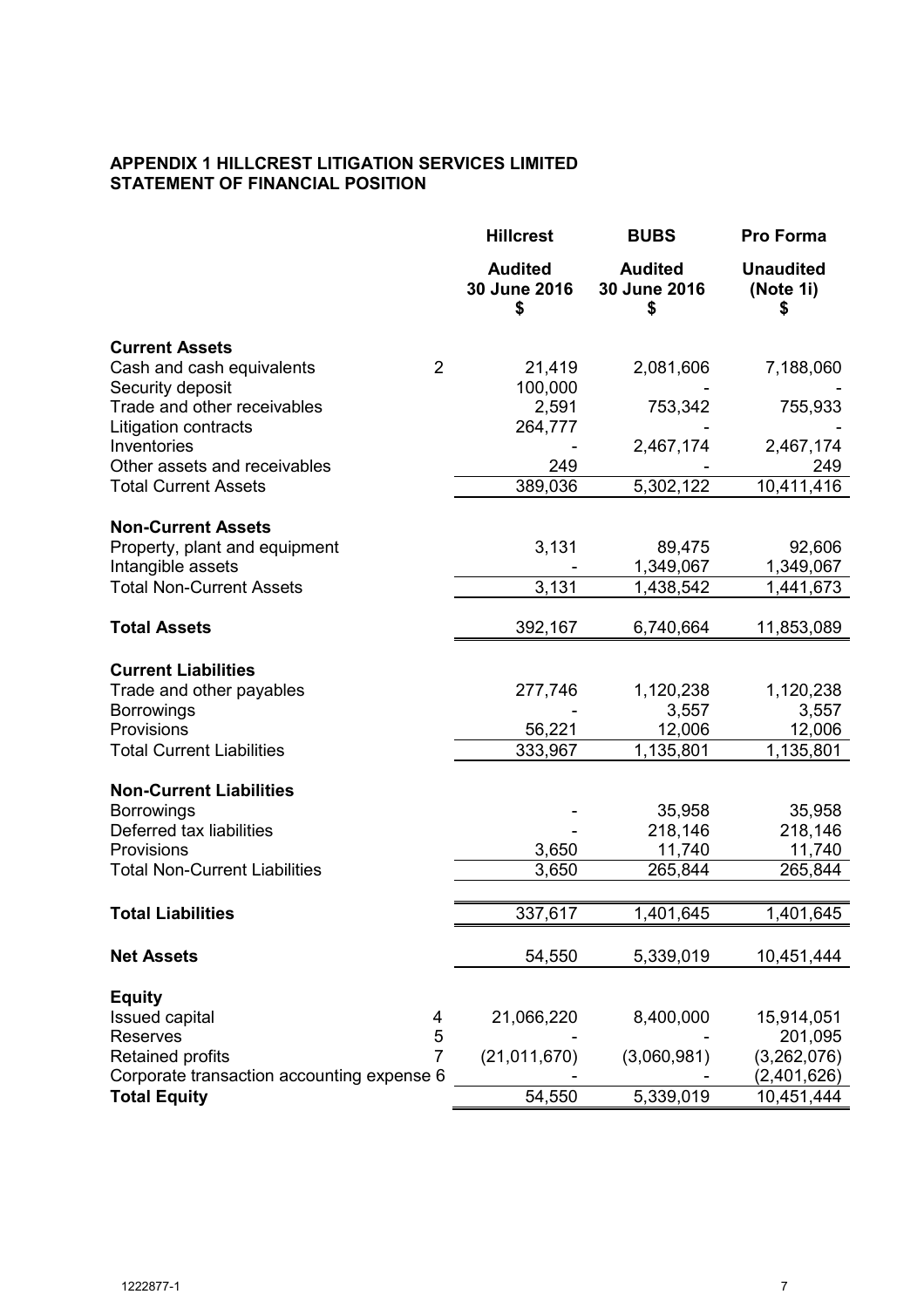# **APPENDIX 1 HILLCREST LITIGATION SERVICES LIMITED STATEMENT OF CHANGES IN EQUITY**

|                                                                                       | <b>Hillcrest</b>               | <b>BUBS</b>                    | Pro-forma<br>adjustments | Pro forma<br>after issue |
|---------------------------------------------------------------------------------------|--------------------------------|--------------------------------|--------------------------|--------------------------|
|                                                                                       | <b>Audited</b><br>30 June 2016 | <b>Audited</b><br>30 June 2016 | (Note 1i)                | (Note 1i)                |
|                                                                                       | \$                             | \$                             | \$                       | \$                       |
| Balance at 1 July 2015                                                                | 462,885                        | 228,268                        |                          | 691,153                  |
| Profit/(loss) attributable to members<br>of the Company                               | (514, 491)                     | (1,289,249)                    | 20,810,575               | 19,006,835               |
| Other comprehensive income                                                            |                                |                                |                          |                          |
| <b>Total comprehensive</b><br>income/(loss) for the period                            | (514, 491)                     | (1, 289, 249)                  | 20,810,575               | 19,006,835               |
| <b>Issue Shares</b>                                                                   |                                |                                |                          |                          |
| Movement in reserves                                                                  |                                |                                | 201,095                  | 201,095                  |
| Corporate transaction accounting<br>expense                                           |                                |                                | (2,401,626)              | (2,401,626)              |
| Transactions with equity holders in<br>their capacity as equity holders (note<br>8(b) | 106,156                        | 6,400,000                      | (13, 552, 169)           | (7,046,013)              |
| <b>Balance</b><br>$1 - 1$                                                             | $54,550^{T}$                   | 5,339,019 <sup>1</sup>         | 5,057,875                | 10,451,444               |

<sup>1</sup>Balance as at 30 June 2016.

The Statement of Changes in Equity is to be read in conjunction with the notes set out in this section.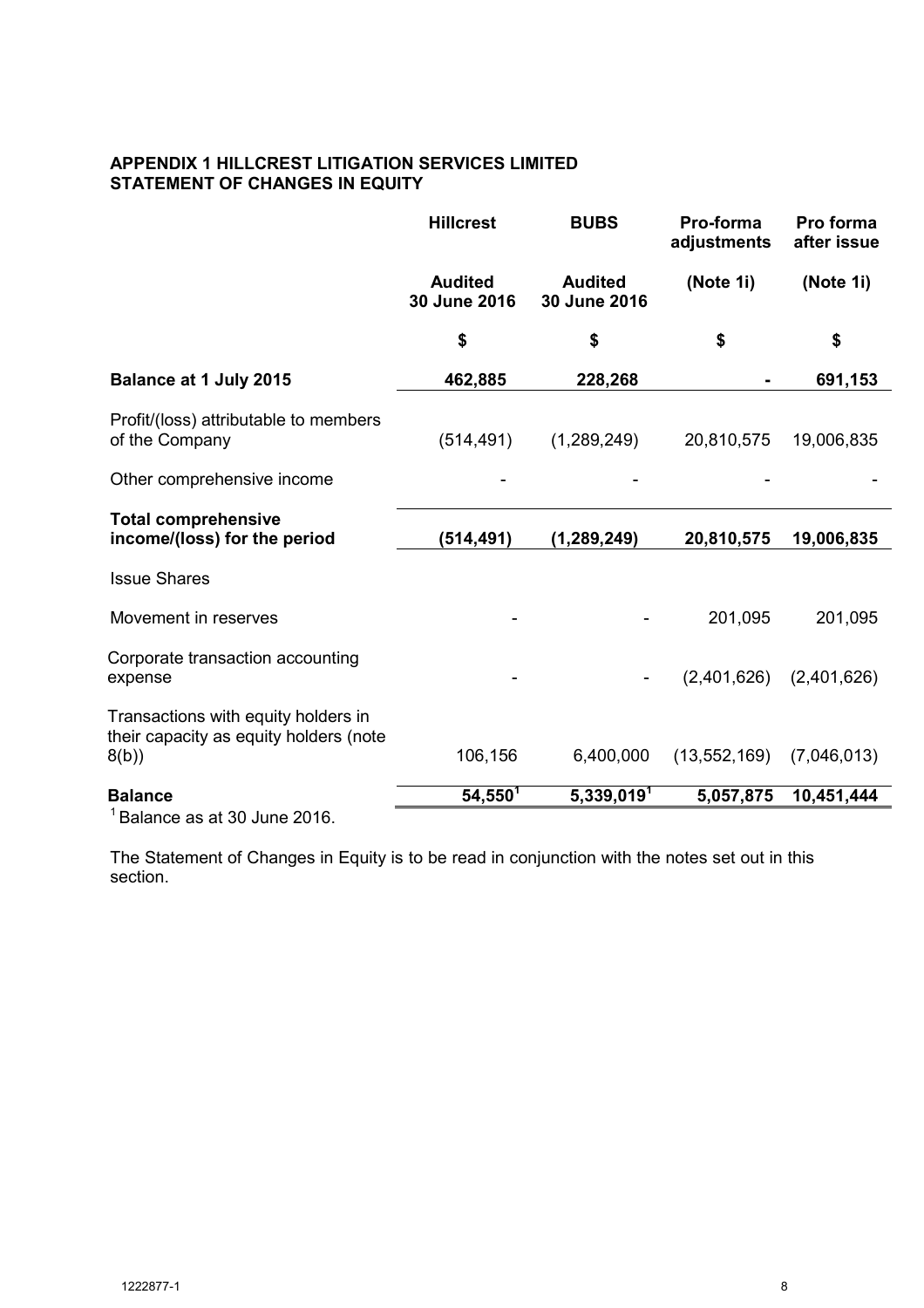## **NOTE 1 – SUMMARY OF SIGNIFICANT ACCOUNTING POLICIES**

The significant policies which have been adopted in the preparation of the historical and pro forma historical financial information (collectively referred to as the "financial statements") are:

# **a) Basis of preparation**

The financial statements are a special purpose financial report which has been prepared in accordance with the recognition and measurement principles prescribed in Australian Accounting Standards, Urgent Issues Group Consensus Views, other authoritative pronouncements of the Australian Standards Board and the Corporations Act 2001.

They have been prepared on the basis of historical costs and do not take into account changing money values, or except when stated, current valuations of non-current assets.

The accounting policies have been consistently applied by the Company unless otherwise stated.

## **b) Income tax**

Income tax on the profit or loss for the year comprises current and deferred tax. Income tax is recognised in the income statement except to the extent that it relates to items recognised directly in equity, in which case it is recognised in equity.

Current tax is the expected tax payable on the taxable income for the year, using tax rates enacted or substantively enacted at the balance sheet date, and any adjustment to tax payable in respect of previous years.

Deferred tax is provided using the balance sheet liability method, providing for temporary differences between the carrying amounts of assets and liabilities for financial reporting purposes and the amounts used for taxation purposes. The following temporary differences are not provided for: initial recognition of goodwill, initial recognition of assets or liabilities that affect neither accounting nor taxable profit, and differences relating to investments in subsidiaries to the extent that they will probably not reverse in the foreseeable future. The amount of deferred tax provided is based on the expected manner of realisation or settlement of the carrying amount of assets and liabilities, using tax rates enacted or substantively enacted at the balance sheet date.

A deferred tax asset is recognised only to the extent that it is probable that future taxable profits will be available against which the asset can be utilised. Deferred tax assets are reduced to the extent that it is no longer probable that the related tax benefit will be realised.

# **c) Payables**

Trade payables and other accounts payables are recognised when the entity becomes obliged to make future payments resulting from the purchase of goods and services.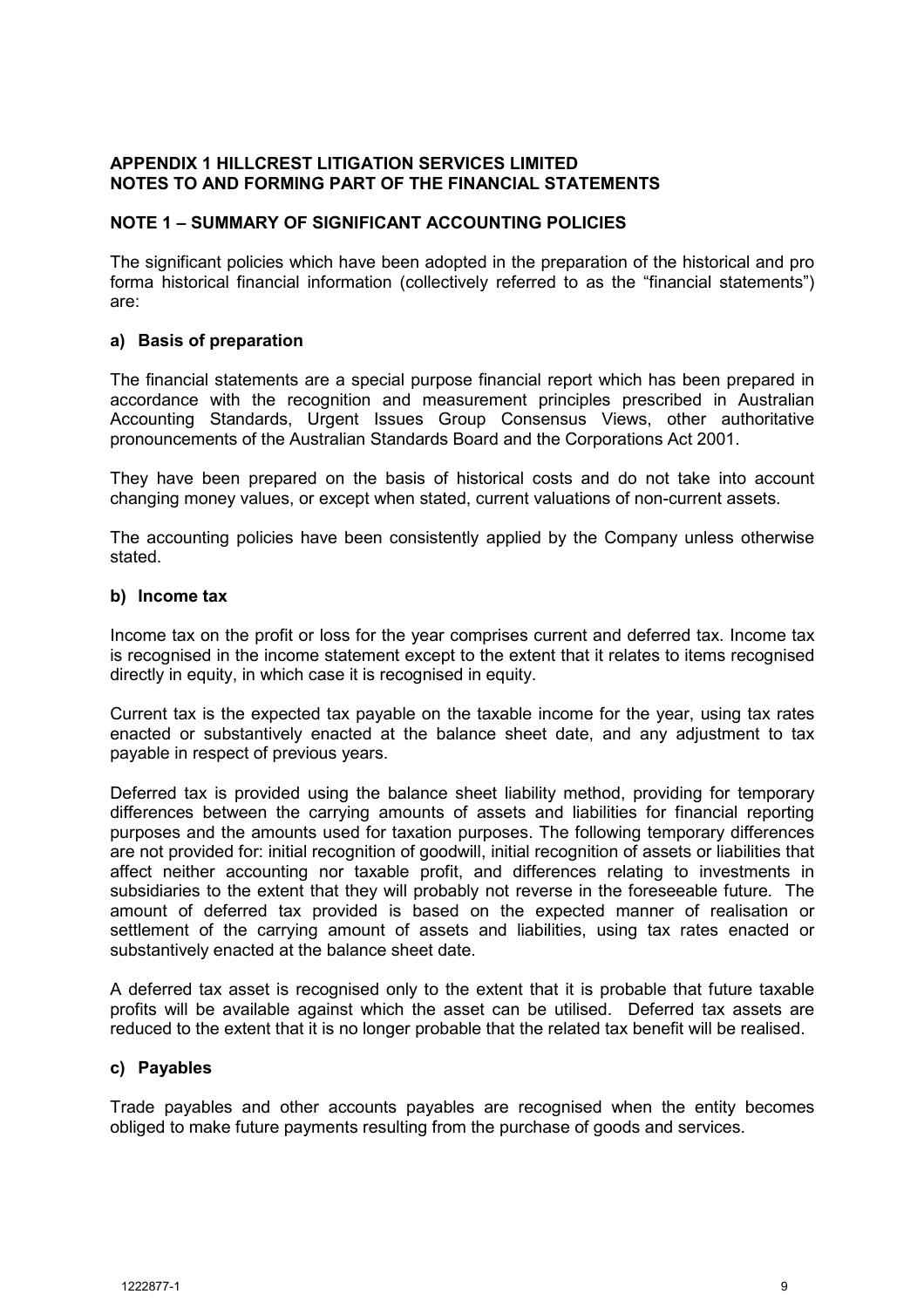# **NOTE 1 – SUMMARY OF SIGNIFICANT ACCOUNTING POLICIES (CONT'D)**

# **d) Receivables**

Receivables are carried at amounts due. The collectability of debts is assessed throughout the year and a specific provision is made for any doubtful accounts.

# **e) Goods and services tax**

Revenues, expenses and assets are recognised net of the amount of goods and services tax ("GST"), except where the amount of GST incurred is not recoverable from the Australian Tax Office ("ATO"). In these circumstances the GST is recognised as part of a cost of acquisition of the asset or as part of an item of the expense.

Receivables and payables are stated with the amount of GST included.

The net amount of GST recoverable from, or payable to, the ATO is included as a current asset or liability in the statement of financial position.

Cash flows are included in the statement of cash flows on a gross basis. The GST components of cash flows arising from investing and financing activities, that are recoverable from, or payable to, the ATO, are classified as operating cash flows.

# **f) Recoverable amount of non-current assets**

The carrying amounts of all non-current assets other than exploration expenditure are reviewed at least annually to determine whether they are in excess of their recoverable amount. If the carrying amount of a non-current asset exceeds the recoverable amount, the asset is written down to the lower value. In assessing recoverable amounts the relevant cash flows have not been discounted to their present value.

# **g) Acquisition of assets**

Assets acquired, other than goodwill, are initially recorded at their costs of acquisition at the date of acquisition, being the fair value of the consideration provided plus the incidental costs directly attributed to the acquisition. When equity instruments comprising share and options are issued as consideration, their market price at the date of acquisition is used to determine a fair value except when the notional price at which they could be placed in the market is a better indication of fair value. Transaction costs arising on the issue of equity instruments are recognised directly in equity subject to the extent of proceeds received unless otherwise expensed.

# **h) Determination of fair values**

A number of the Company's accounting policies and disclosures require the determination of fair value for both financial and non-financial assets and liabilities. Fair values for the business combination have been determined for measurement and/or disclosure purposes based on Note 1i. Valuation techniques are applied to determine the fair value for all unlisted securities, including arm's length transactions, reference to similar instruments and option pricing models.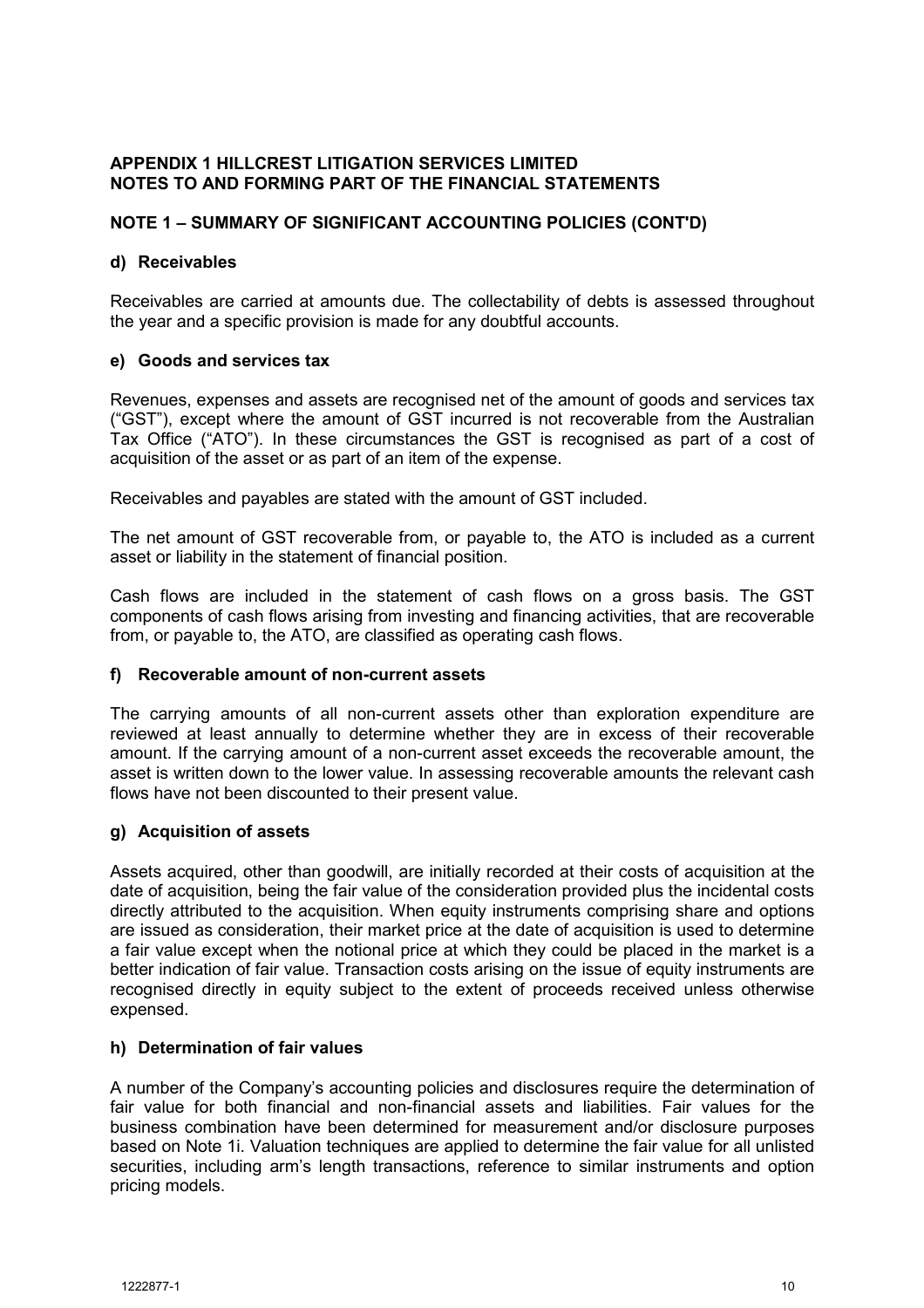# **NOTE 1 – SUMMARY OF SIGNIFICANT ACCOUNTING POLICIES (CONT'D)**

## **i) Business combination**

On 6 October 2016, Hillcrest Litigation Services Limited announced it had entered into a Share Sale Agreement to acquire 100% of the issued share capital of The Infant Food Holding Co Pty Limited. Under the principles of AASB 3 Business Combinations, The Infant Food Holding Co Pty Limited is the accounting acquirer in the business combination. Therefore, the transaction is accounted for under AASB 2 Share Based Payments as a reverse acquisition, whereby The Infant Food Holding Co Pty Limited is deemed to have issued shares to Hillcrest Litigation Services Limited in exchange for the net assets held by Hillcrest Litigation Services Limited. Accordingly, the consolidated financial statements of Hillcrest Litigation Services Limited have been prepared as a continuation of the financial statements of The Infant Food Holding Co Pty Limited. The Infant Food Holding Co Pty Limited, as the acquirer, will account for the acquisition of Hillcrest Litigation Services Limited from 30 June 2016.

The consideration in a reverse acquisition is deemed to have been incurred by the legal subsidiary (The Infant Food Holding Co Pty Limited) in the form of equity instruments issued to the shareholders of the legal parent entity (Hillcrest Litigation Services Limited). The acquisition date fair value of the consideration transferred has been determined by reference to the fair value of the issued shares of Hillcrest Litigation Services Limited immediately prior to the business combination. We have deemed this to be \$7,377,026.

The pre-acquisition equity balance of Hillcrest Litigation Services Limited are eliminated against the fair value increase of share capital and the balance is deemed to be the Corporate Transaction Account Expense, which is the amount paid for the ASX listing status of Hillcrest Litigation Services Limited. See Note 10 for additional details on the Corporate Transaction Accounting Expense.

## *Purchase consideration*

The share price used to determine the consideration for the purchase of The Infant Food Holding Co Pty Limited (\$0.10) is the offer price of Hillcrest Litigation Services Limited shares disclosed in the Prospectus dated on or about 11 November 2016.

|                               | <b>Shares</b> | <b>Price</b> | Consideration |
|-------------------------------|---------------|--------------|---------------|
| Post-consolidation shares     | 22,270,258    | \$0.10       | \$2,227,026   |
| Issued pursuant to Prospectus | 51,500,000    | \$0.10       | \$5,150,000   |
| Total                         | 73,770,258    | \$0.10       | \$7,377,026   |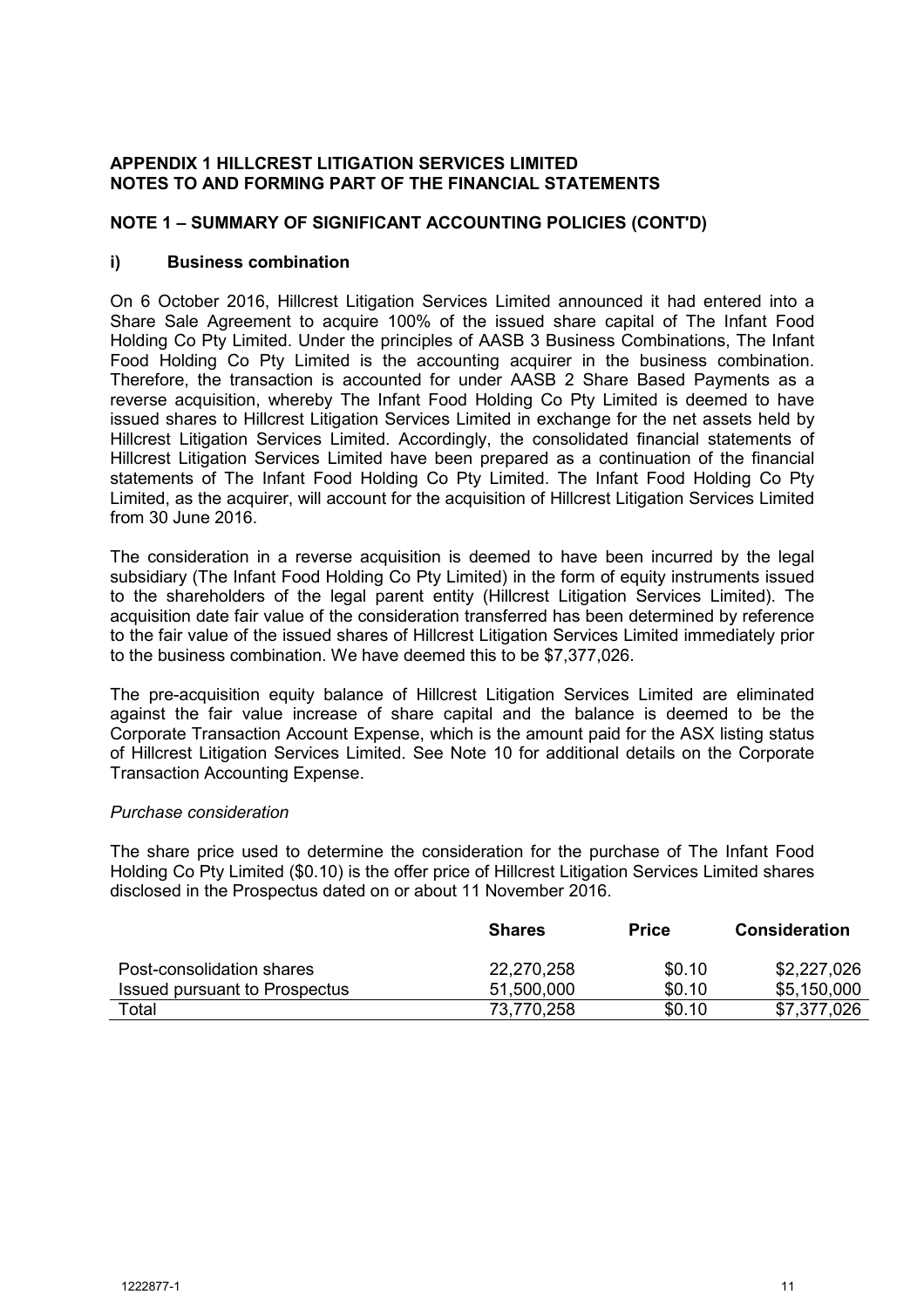# **NOTE 2 – CASH AND CASH EQUIVALENTS**

|                                                                                                 | <b>Hillcrest</b>                   | <b>BUBS</b>                        | <b>Unaudited</b><br><b>Pro Forma</b> |
|-------------------------------------------------------------------------------------------------|------------------------------------|------------------------------------|--------------------------------------|
|                                                                                                 | <b>Audited</b><br>30 June 16<br>\$ | <b>Audited</b><br>30 June 16<br>\$ | \$                                   |
| Cash at bank and on hand                                                                        | 21,419                             | 2,081,606                          | 2,103,025                            |
| Adjustments to the pro forma cash balance<br>are summarised as follows:                         |                                    |                                    |                                      |
| Proceeds from the issue of shares as part<br>of Placement<br>Proceeds from the non-renounceable |                                    |                                    | 200,000                              |
| entitlement issue of shares net of costs<br>Net cash received in respect to the sale of         |                                    |                                    | 280,749                              |
| Litigation Asset to third-party<br>Security Deposit released after sale of                      |                                    |                                    | 14,777                               |
| <b>Litigation Asset</b>                                                                         |                                    |                                    | 100,000                              |
| Payment of estimated capital raising costs<br>Proceeds from the issue of 51,500,000             |                                    |                                    | (400,000)                            |
| shares at \$0.10                                                                                |                                    |                                    | 5,150,000                            |
| Payment of remaining trade creditors after<br>year end                                          |                                    |                                    | (58, 744)                            |
| Payment of creditors and creditor share<br>issue - cash component                               |                                    |                                    | (201, 747)                           |
| Unaudited pro forma cash balance                                                                |                                    |                                    | 7,188,060                            |

# **NOTE 3 – SECURITY DEPOSITS**

| Balance pre-acquisition                                                                | 100,000<br>- | 100,000   |
|----------------------------------------------------------------------------------------|--------------|-----------|
| Security deposit released after sale of<br><b>Litigation Asset</b><br>Total borrowings |              | (100,000) |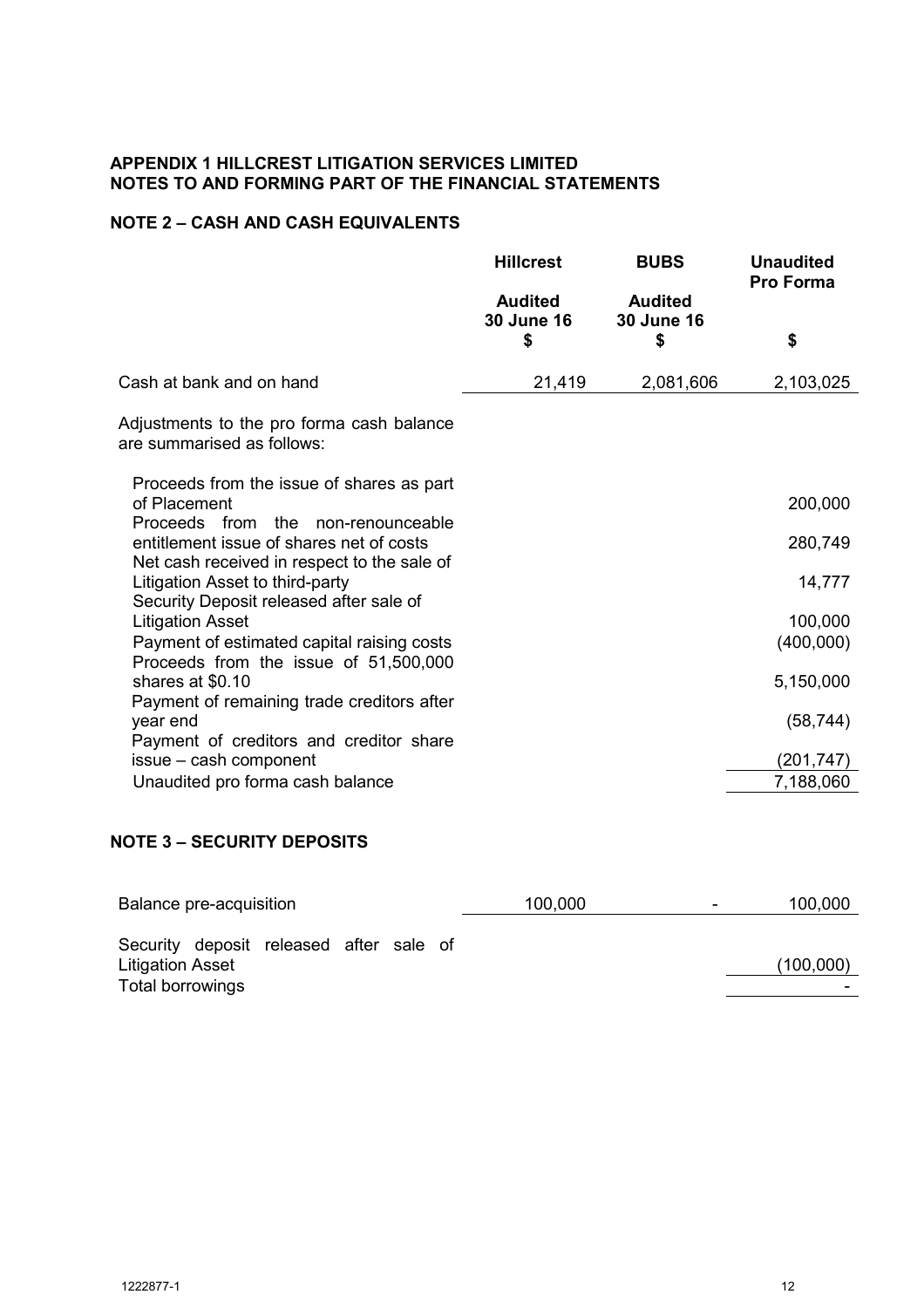# **NOTE 4 – LITIGATION CONTRACTS**

|                                                                     | <b>Hillcrest</b>                     | <b>BUBS</b>                         | <b>Unaudited</b><br>Pro Forma |
|---------------------------------------------------------------------|--------------------------------------|-------------------------------------|-------------------------------|
|                                                                     | <b>Audited</b><br>30 June 2016<br>\$ | <b>Audited</b><br>30 June 2016<br>S | \$                            |
| Balance pre-acquisition                                             | 264,777                              |                                     | 264,777                       |
| Sale of Litigation Asset<br>Total litigation contracts              |                                      |                                     | (264,777)                     |
| <b>NOTE 5 - TRADE AND OTHER PAYABLES</b><br>Balance pre-acquisition | 277,746                              | 1,120,238                           | 1,397,984                     |
| Additional creditors incurred subsequent to<br>year end             |                                      |                                     | 59,899                        |
| Payment of creditors and creditors share<br>issue                   |                                      |                                     | (278, 901)                    |
| Payment of remaining trade creditors after<br>year end              |                                      |                                     | (58,744)                      |
| Total trade and other payables                                      |                                      |                                     | 1,120,238                     |

# **NOTE 6 – PROVISIONS - CURRENT**

| Balance pre-acquisition    | 56,221 | 12,006 | 68,227    |
|----------------------------|--------|--------|-----------|
| Settlement of provisions   |        |        | (56, 221) |
| Total provisions – current |        |        | 12,006    |
|                            |        |        |           |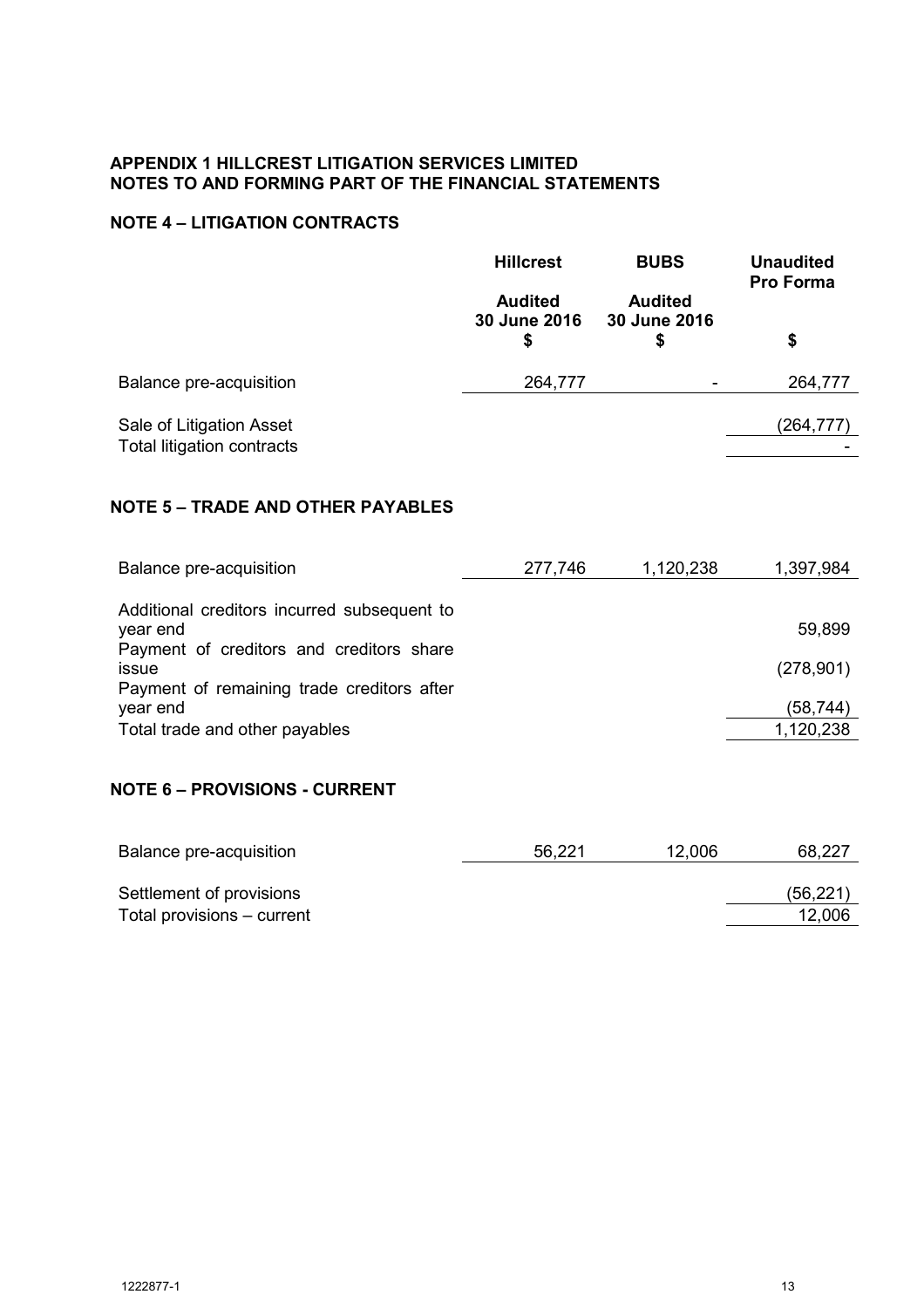# **NOTE 7 – PROVISIONS – NON-CURRENT**

|                                                                                        | <b>Hillcrest</b>                     | <b>BUBS</b>                          | <b>Unaudited</b><br><b>Pro Forma</b> |
|----------------------------------------------------------------------------------------|--------------------------------------|--------------------------------------|--------------------------------------|
|                                                                                        | <b>Audited</b><br>30 June 2016<br>\$ | <b>Audited</b><br>30 June 2016<br>\$ | \$                                   |
| Balance pre-acquisition                                                                | 3,650                                | 11,740                               | 15,390                               |
| Settlement of provisions<br>Total provisions - non current                             |                                      |                                      | (3,650)<br>11,740                    |
| <b>NOTE 8 - ISSUED CAPITAL</b> (net of issue costs)                                    |                                      |                                      |                                      |
| (a) Reconciliation of contributed equity                                               |                                      |                                      |                                      |
| <b>Historical financial information:</b>                                               |                                      |                                      |                                      |
| Balance pre-acquisition                                                                | 21,066,220                           | 8,400,000                            | 29,466,220                           |
| Issued capital                                                                         |                                      |                                      |                                      |
| Issue of Shares as part of placement                                                   |                                      |                                      | 200,000                              |
| Issue of shares as part of entitlement<br>issue                                        |                                      |                                      | 309,309                              |
| Settlement of trade creditors                                                          |                                      |                                      | 137,025                              |
| Purchase consideration for 100% of                                                     |                                      |                                      | 16,340,000                           |
| <b>BUBS</b>                                                                            |                                      |                                      | 5,150,000                            |
| Capital raising<br>Capital raising costs                                               |                                      |                                      |                                      |
| <b>Entitlement issue</b>                                                               |                                      |                                      | (28, 560)                            |
| Capital raising costs                                                                  |                                      |                                      | (400,000)                            |
| Eliminate of existing shares HLS (value)                                               |                                      |                                      | (42, 636, 969)                       |
| Fair value of Hillcrest Shares <sup>1</sup>                                            |                                      |                                      | 7,377,026                            |
| Total                                                                                  |                                      |                                      | 15,914,051                           |
| <sup>1</sup> Note 10 provides the calculation of the fair value of the Company shares. |                                      |                                      |                                      |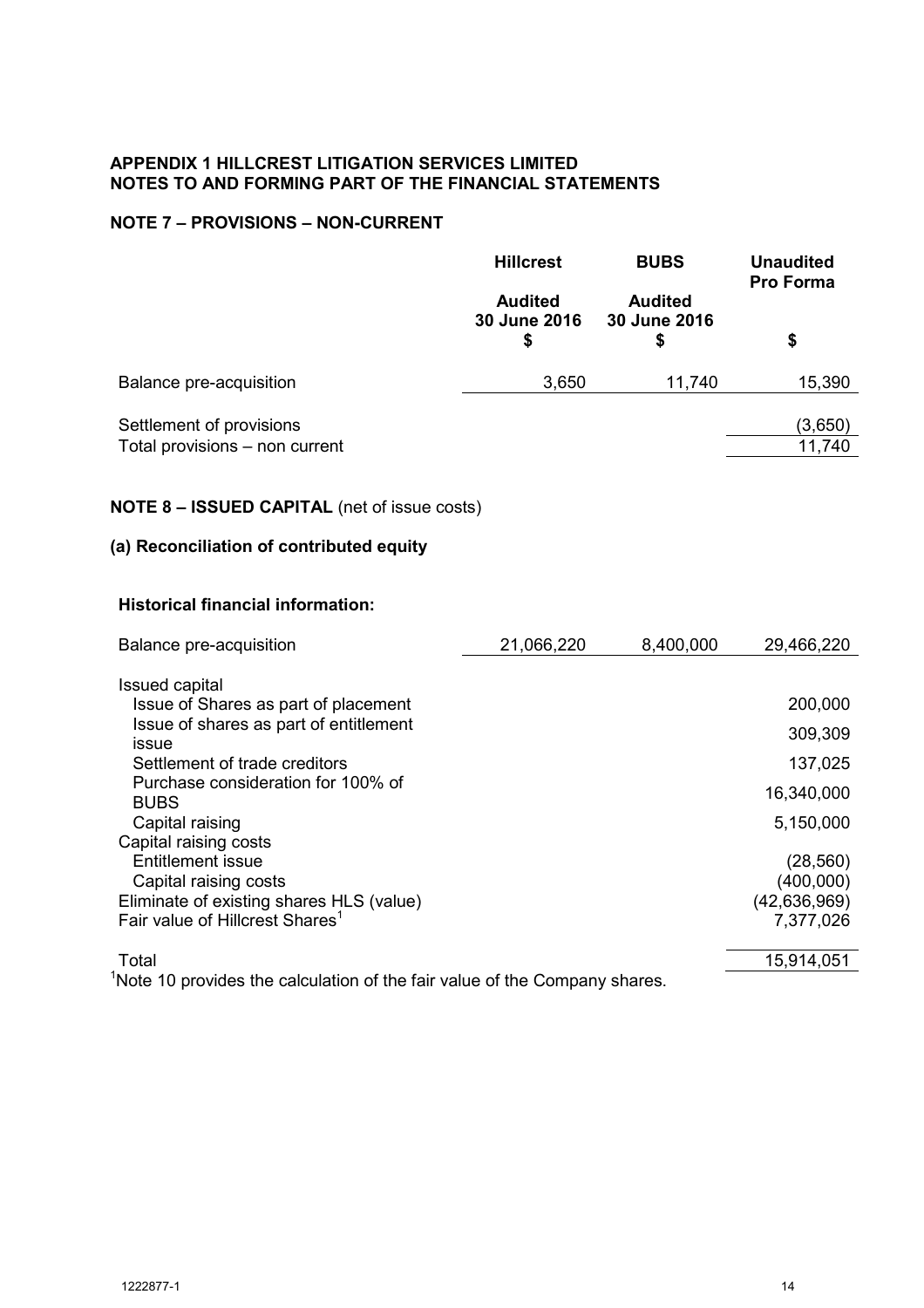## **NOTE 8 – ISSUED CAPITAL** (net of issue costs) (cont'd)

## **(b) Transactions with equity holders in their capacity as equity holders**

|                                                                           | <b>Hillcrest</b>                     | <b>BUBS</b>                          | <b>Unaudited</b><br><b>Pro Forma</b> |
|---------------------------------------------------------------------------|--------------------------------------|--------------------------------------|--------------------------------------|
|                                                                           | <b>Audited</b><br>30 June 2016<br>\$ | <b>Audited</b><br>30 June 2016<br>\$ | \$                                   |
| Balance pre-acquisition                                                   | 106,156                              | 6,400,000                            | 6,506,156                            |
| Issued capital                                                            |                                      |                                      |                                      |
| Issue of Shares as part of placement                                      |                                      |                                      | 200,000                              |
| Issue of Shares as part of entitlement<br>issue                           |                                      |                                      | 309,309                              |
| Settlement of trade creditors                                             |                                      |                                      | 137,025                              |
| Purchase consideration for 100% of<br><b>BUBS</b>                         |                                      |                                      | 16,340,500                           |
| Capital raising                                                           |                                      |                                      | 5,150,000                            |
| Capital raising costs                                                     |                                      |                                      |                                      |
| <b>Entitlement issue</b>                                                  |                                      |                                      | (28, 560)                            |
| Capital raising                                                           |                                      |                                      | (400,000)                            |
| Elimination of book value HLS shares                                      |                                      |                                      | (42, 636, 969)<br>7,377,026          |
| Fair value adjustment for HLS<br>Total                                    |                                      |                                      | (7,046,013)                          |
| Note 10 provides the calculation of the fair value of the Company shares. |                                      |                                      |                                      |
|                                                                           |                                      |                                      |                                      |
| (c) Number of fully paid shares:                                          |                                      |                                      |                                      |
| Original number of fully paid shares in                                   |                                      |                                      |                                      |
| <b>Hillcrest</b>                                                          | 269,309,136                          |                                      | 269,309,136                          |
| Issued share as part of placement                                         |                                      |                                      | 40,000,000                           |
| Issued share as part of entitlement issue                                 |                                      |                                      | 61,861,827                           |

Consolidation of Shares at 100:6 (348,900,705) Shares issued to related party creditors 1,370,250 Purchase consideration for 100% of BUBS 163,400,000 Issued pursuant to Prospectus 51,500,000 Total 238,540,508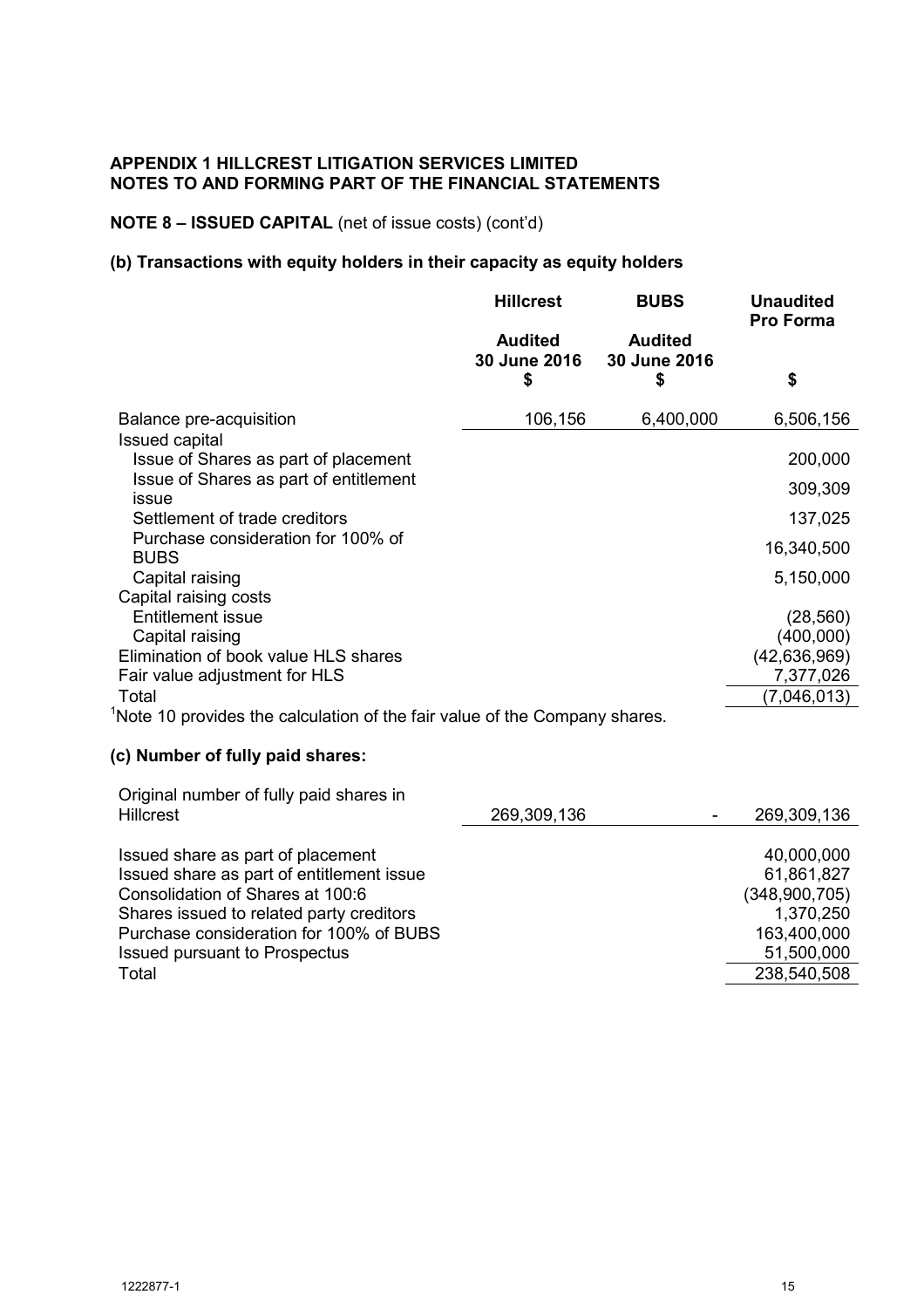# **NOTE 9 – OPTION RESERVE**

|                                                                                                                                  | <b>Hillcrest</b><br><b>Audited</b><br>30 June 2016<br>\$ | <b>BUBS</b><br><b>Audited</b><br>30 June 2016<br>\$ | <b>Unaudited</b><br><b>Pro Forma</b><br>\$ |
|----------------------------------------------------------------------------------------------------------------------------------|----------------------------------------------------------|-----------------------------------------------------|--------------------------------------------|
| Balance pre-acquisition                                                                                                          |                                                          |                                                     |                                            |
| Issue of PAC Options <sup>1</sup><br>Issue of Employee Options <sup>2</sup><br>Elimination of pre-reverse acquisition<br>options |                                                          |                                                     | 328,455<br>201,095<br>(328, 455)           |
| Total                                                                                                                            |                                                          |                                                     | 201,095                                    |

<sup>1</sup>PAC Options have been valued at \$328,455 using the Black Scholes method  $2$ Employee Options have been valued at \$201,095 using the Black Scholes method

# **NOTE 10 – CORPORATE TRANSACTION ACCOUNTING EXPENSE**

## *Hillcrest net asset position*

| Opening net asset position of HLS                                        | 54,550 | 54,550    |
|--------------------------------------------------------------------------|--------|-----------|
| Cash raised from placement<br>Cash raised from entitlement issue (net of |        | 200,000   |
| costs)                                                                   |        | 280,749   |
| Cash payment for Litigation Asset                                        |        | (250,000) |
| Cash payment for trade creditors                                         |        | (59, 899) |
| Cash received from Prospectus (net of                                    |        |           |
| costs)                                                                   |        | 4,750,000 |
| Total value at transaction date                                          |        | 4,975,400 |
| Market value of Hillcrest shares                                         |        |           |

## **Number of Shares Number of Shares Number of Shares** Original number of fully paid Hillcrest shares 269,309,136 - 269,309,136 Shares issued as part of placement 40,000,000 40,000,000 Shares issued as part of entitlement issue<br>
Consolidation of share at 100:6 (348,900,705) Consolidation of share at 100:6 Issued pursuant to Prospectus 51,500,000 Total number of shares 73,770,258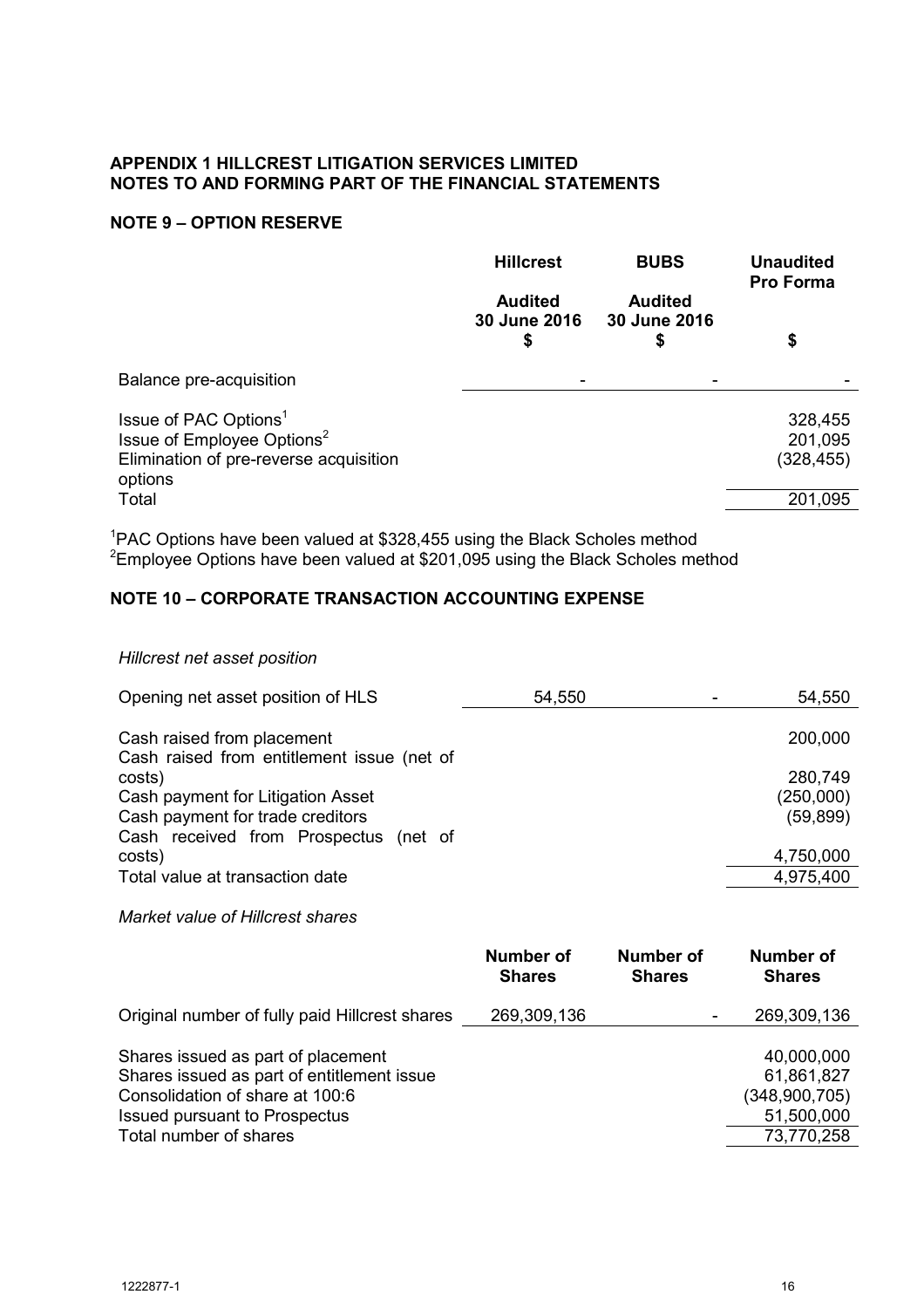# **NOTE 10 – CORPORATE TRANSACTION ACCOUNTING EXPENSE (Cont'd)**

|                                                                                                                                                                                          | <b>Hillcrest</b>                     | <b>BUBS</b>                          | <b>Unaudited</b><br><b>Pro Forma</b>               |
|------------------------------------------------------------------------------------------------------------------------------------------------------------------------------------------|--------------------------------------|--------------------------------------|----------------------------------------------------|
|                                                                                                                                                                                          | <b>Audited</b><br>30 June 2016<br>\$ | <b>Audited</b><br>30 June 2016<br>\$ | \$                                                 |
| Shares valued at Prospectus issue price<br>(\$0.10)                                                                                                                                      |                                      |                                      | 7,377,026                                          |
| <b>Corporate Transaction Accounting Expense</b>                                                                                                                                          |                                      |                                      |                                                    |
| Shares valued at Prospectus issue price<br>(\$0.10)<br>Net asset position of Hillcrest                                                                                                   |                                      |                                      | 7,377,026<br>(4,975,400)                           |
| Total Corporate transaction<br>accounting<br>expense                                                                                                                                     |                                      |                                      | 2,401,626                                          |
| <b>NOTE 11 - RETAINED PROFITS</b>                                                                                                                                                        |                                      |                                      |                                                    |
| Balance at beginning of period                                                                                                                                                           | (21, 011, 670)                       | (3,060,981)                          | (24, 072, 651)                                     |
| Sale of Litigation Asset<br><b>Issue of PAC Options</b><br><b>Issue of Employee Options</b><br>Creditors incurred subsequent to year end<br>Elimination<br>pre-reverse acquisition<br>of |                                      |                                      | (250,000)<br>(328, 455)<br>(201, 095)<br>(59, 899) |
| accumulated losses<br>Total retained profits                                                                                                                                             |                                      |                                      | 21,650,024<br>(3,262,076)                          |

## **NOTE 12 – SUBSEQUENT EVENTS**

Subsequent to 30 June 2016, there has not arisen any item or transaction or event of a material and unusual nature likely, in the opinion of the directors of the Company, to affect significantly the operations of the Company, the results of those operations, or the state of affairs of the Company in future financial years other than those disclosed in and considered by these financial statements.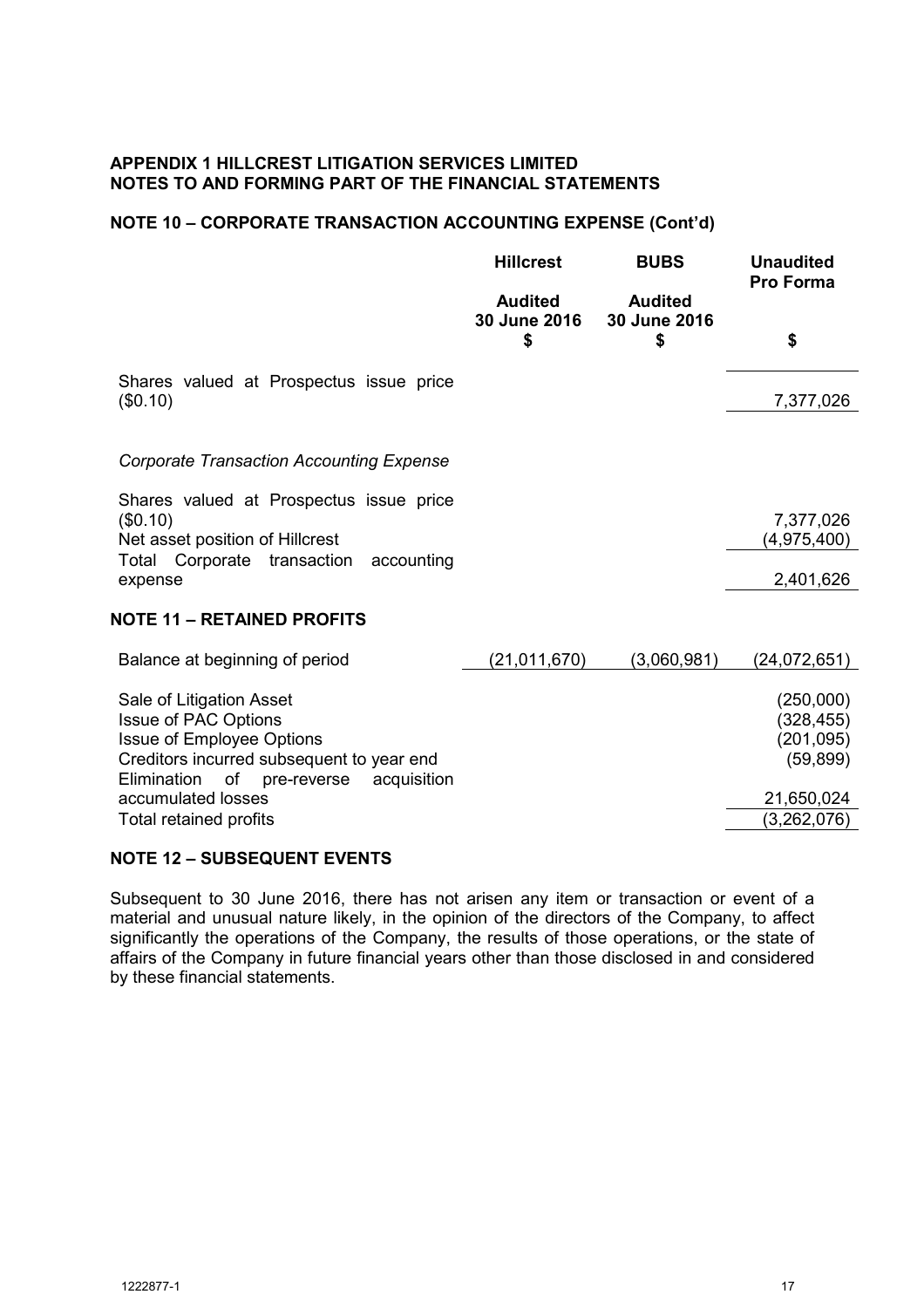# **NOTE 13 - RELATED PARTIES**

# **Directors**

The directors in the office at the date of Prospectus are:

| A van Noort  | <b>Chairman and Executive</b>                |
|--------------|----------------------------------------------|
| J Stephenson | Non-Executive Director and Company Secretary |
| A Middleton  | Non-Executive Director                       |

|             | The directors in the office on completion of the acquisition of all of the shares of BUBS are: |
|-------------|------------------------------------------------------------------------------------------------|
| K Carr      | <b>Executive Director and Chief Executive Officer</b>                                          |
| M Reynolds  | Non-Executive Director                                                                         |
| D I in      | Non-Executive Director                                                                         |
| A van Noort | Non-Executive Director                                                                         |

## **Directors' interests in shares and options**

The aggregate number of shares and options in the Company held by the current directors and their director related entities as at date of the Prospectus on a post-consolidation basis are:

| <b>Director</b> | <b>Shares</b> |
|-----------------|---------------|
| A R van Noort   | 5,008,528     |
| J R Stephenson  | 900           |
| AJL Middleton   | 785.079       |
| Total           | 5,794,507     |

The aggregate number of shares and options in the Company held by the current directors and their director related entities on completion of the acquisition of all of the shares of BUBS are:

| <b>Director</b>            | <b>Shares</b> | <b>Creditor</b><br><b>Shares</b> | Total      |
|----------------------------|---------------|----------------------------------|------------|
| A R van Noort              | 5,008,528     | ۰                                | 5,008,528  |
| J R Stephenson             | 900           | 410,625                          | 411,525    |
| AJL Middleton              | 785,079       | 492,750                          | 1,277,829  |
| K Carr (proposed director) | 22,261,600    | ۰                                | 22,261,600 |
| Total                      | 28,056,107    | 903,375                          | 28,959,482 |
|                            |               |                                  |            |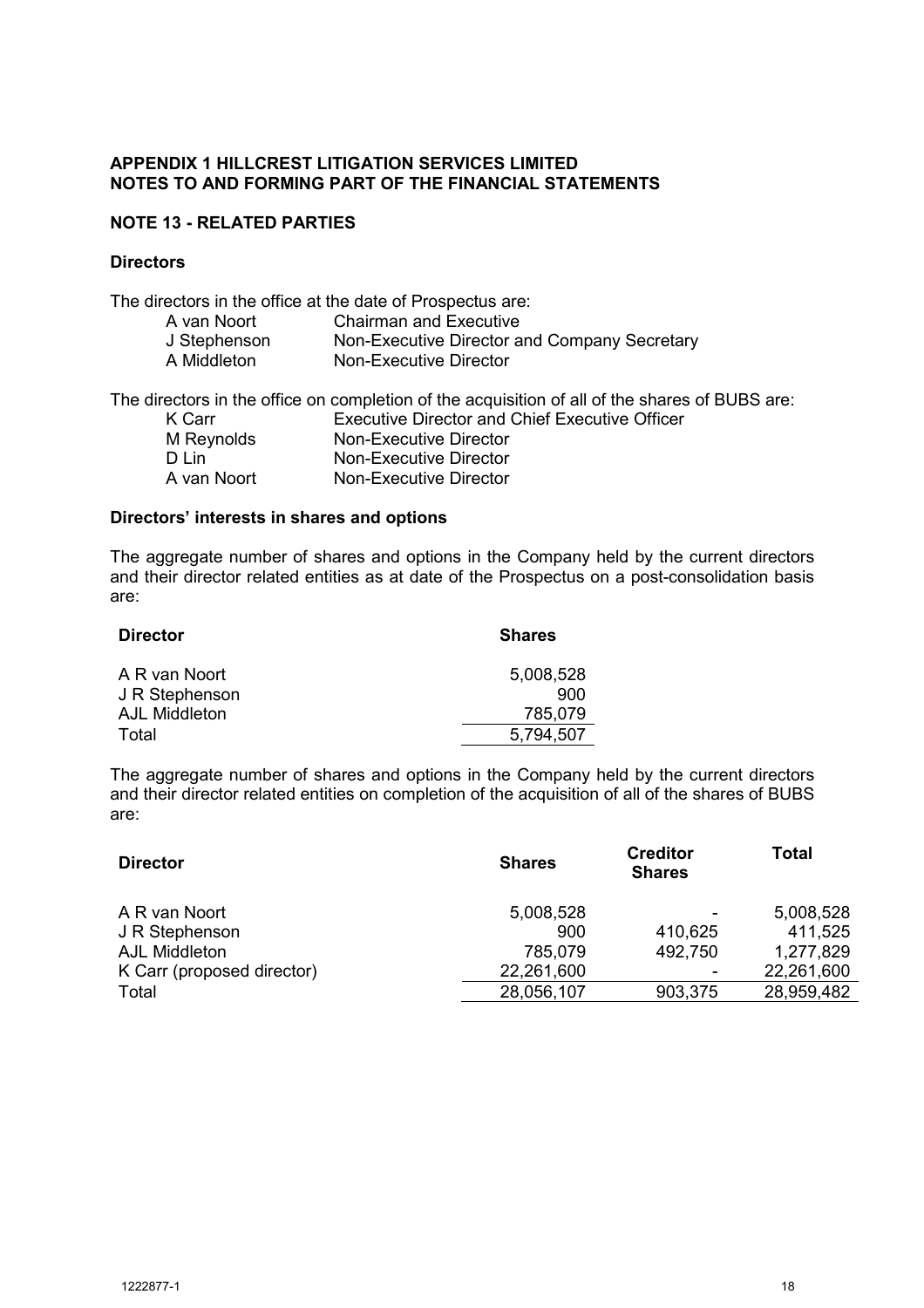# **APPENDIX 2 THE INFANT FOOD HOLDING CO PTY LIMITED CONSOLIDATED STATEMENT OF PROFIT AND LOSS AND OTHER COMPREHENSIVE INCOME**

|                                                | <b>Audited</b>             | <b>Audited</b><br><b>Period</b>    |
|------------------------------------------------|----------------------------|------------------------------------|
|                                                | Year ended<br>30 June 2015 | 11 July 2013<br>to<br>30 June 2014 |
|                                                | \$                         | \$                                 |
| Revenue from continuing operations             |                            |                                    |
| Gross sales                                    | 2,005,787                  | 1,134,091                          |
| <b>Trading rebates</b>                         | (187, 017)                 |                                    |
| <b>Total Revenue</b>                           | 1,818,770                  | 1,134,091                          |
| <b>Costs of Sales</b>                          | (1,449,162)                | (965,628)                          |
| <b>Gross Profit</b>                            | 369,608                    | 168,463                            |
|                                                |                            |                                    |
| Other income                                   | 176,590                    | 43,281                             |
| Distribution and selling costs                 | (225, 400)                 | (89, 761)                          |
| Employee costs                                 | (113, 354)                 | (235, 517)                         |
| Marketing and promotion costs                  | (19, 878)                  | (14, 521)                          |
| Rent                                           | (34, 036)                  | (32, 350)                          |
| Administrative and other costs                 | (320, 680)                 | (294, 945)                         |
| Depreciation, amortisation and impairment      | (81, 241)                  | (969, 096)                         |
| Earnings before net interest and tax           | (248, 391)                 | (1,424,446)                        |
|                                                |                            |                                    |
| Net interest income                            | (133, 471)                 |                                    |
| Loss before tax                                | (381,862)                  | (1,424,446)                        |
| Income tax expense                             | 18,808                     | 15,768                             |
| Loss for the year                              | (363, 054)                 | (1,408,678)                        |
| Other comprehensive income                     |                            |                                    |
| Total comprehensive income for the year period | (363, 054)                 | (1,408,678)                        |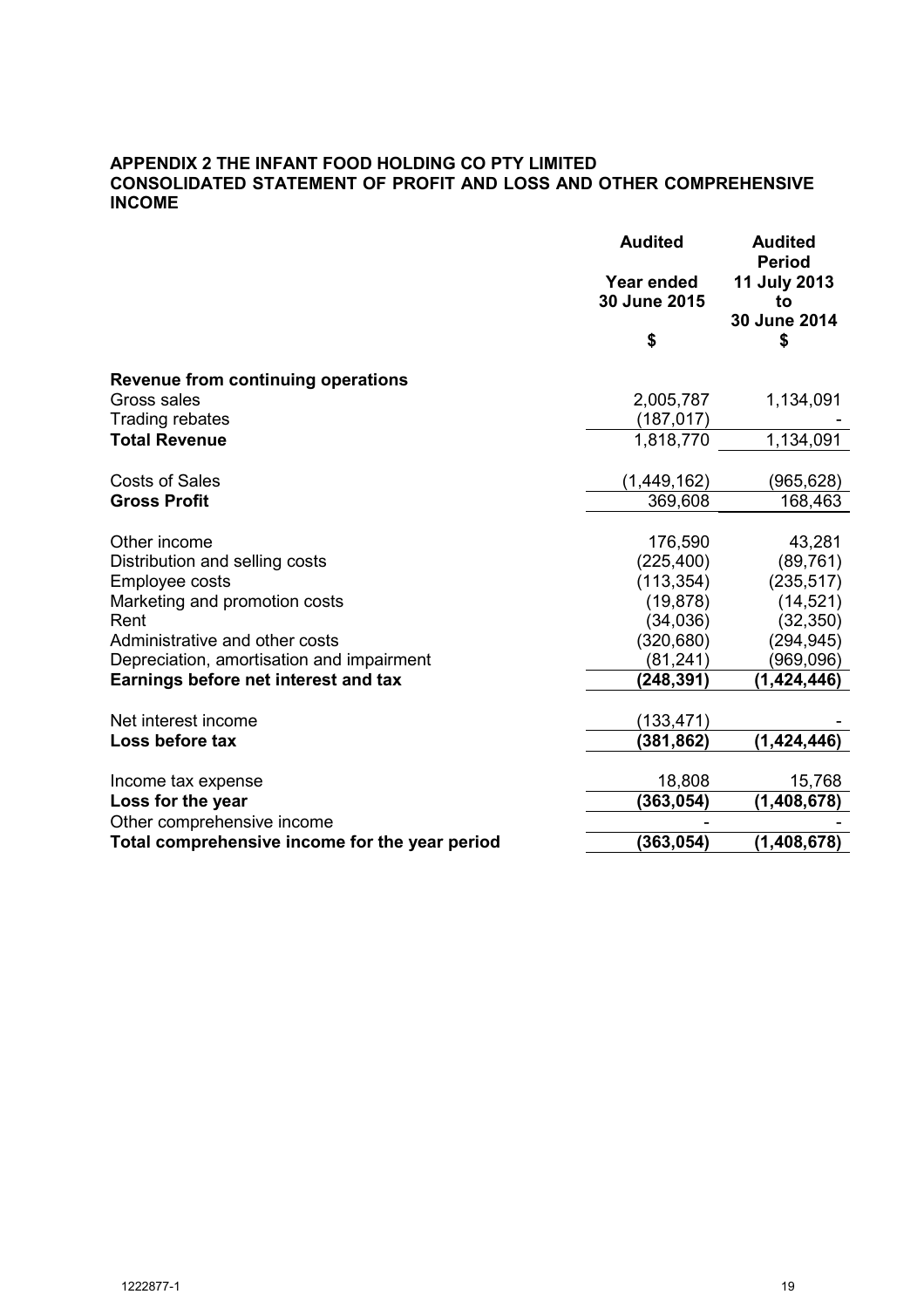# **APPENDIX 2 THE INFANT FOOD HOLDING CO PTY LIMITED STATEMENT OF FINANCIAL POSITION**

|                                      | <b>Audited</b><br>30 June 2015<br>\$ | <b>Audited</b><br>30 June 2014<br>\$ |
|--------------------------------------|--------------------------------------|--------------------------------------|
| <b>Current Assets</b>                |                                      |                                      |
| Cash and cash equivalents            | 12,032                               | 21,589                               |
| Trade and other receivables          | 391,547                              | 662,634                              |
| Inventories                          | 611,738                              | 263,554                              |
| <b>Total Current Assets</b>          | 1,015,317                            | 947,777                              |
| <b>Non-Current Assets</b>            |                                      |                                      |
| Property, plant and equipment        | 39,445                               | 49,018                               |
| Intangible assets                    | 1,369,314                            | 1,429,778                            |
| <b>Total Non-Current Assets</b>      | 1,408,759                            | 1,478,796                            |
|                                      |                                      |                                      |
| <b>Total Assets</b>                  | 2,424,076                            | 2,426,573                            |
| <b>Current Liabilities</b>           |                                      |                                      |
| Trade and other payables             | 700,621                              | 637,148                              |
| <b>Borrowings</b>                    | 1,252,355                            | 942,339                              |
| Provisions                           | 1,855                                |                                      |
| <b>Total Current Liabilities</b>     | 1,954,831                            | 1,579,487                            |
| <b>Non-Current Liabilities</b>       |                                      |                                      |
| Provisions                           | 4,021                                |                                      |
| Deferred tax liabilities             | 236,956                              | 255,764                              |
| <b>Total Non-Current Liabilities</b> | 240,977                              | 255,764                              |
| <b>Total Liabilities</b>             | 2,195,808                            | 1,835,251                            |
|                                      |                                      |                                      |
| <b>Net Assets</b>                    | 228,268                              | 591,322                              |
| <b>Equity</b>                        |                                      |                                      |
| <b>Issued capital</b>                | 2,000,000                            | 2,000,000                            |
| <b>Accumulated losses</b>            | (1,771,732)                          | (1,408,678)                          |
| <b>Total Equity</b>                  | 228,268                              | 591,322                              |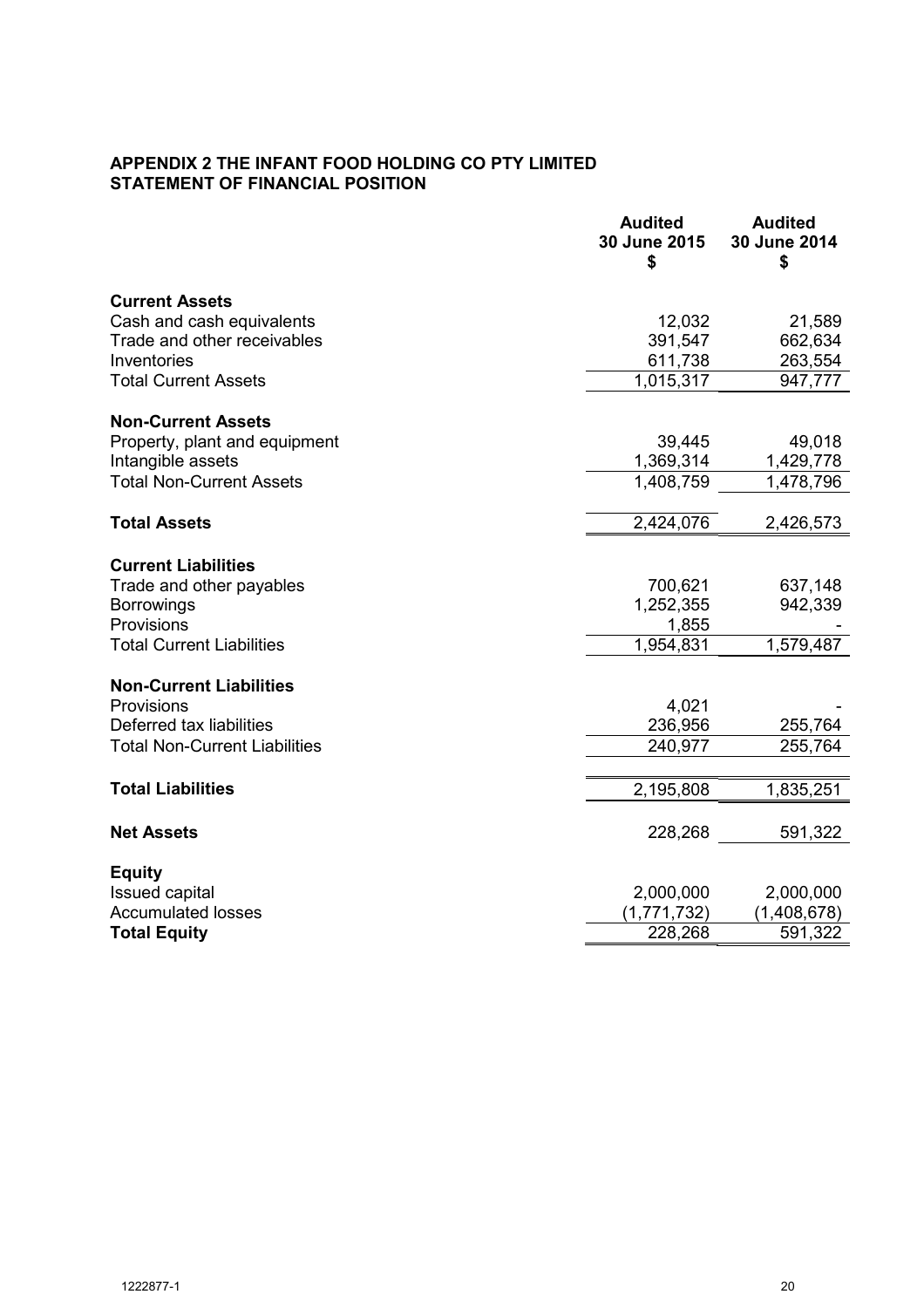# **APPENDIX 2 THE INFANT FOOD HOLDING CO PTY LIMITED STATEMENT OF CHANGES IN EQUITY**

|                                                   | <b>Share Capital</b><br>\$ | <b>Accumulated</b><br><b>losses</b> | <b>Total Equity</b> |
|---------------------------------------------------|----------------------------|-------------------------------------|---------------------|
| Balance at 11 July 2013                           |                            |                                     |                     |
| Comprehensive income<br>Loss for the year         |                            | (1,408,678)                         | (1,408,678)         |
| Total comprehensive income/(loss) for the<br>year |                            | (1,408,678)                         | (1,408,678)         |
| Capital contribution                              | 2,000,000                  |                                     | 2,000,000           |
| Balance as at 30 June 2014                        | 2,000,000                  | (1,408,678)                         | 591,322             |
|                                                   |                            |                                     |                     |
| Balance at 1 July 2014                            | 2,000,000                  | (1,408,678)                         | 591,322             |
| Comprehensive income                              |                            |                                     |                     |
| Loss for the year                                 |                            | (363,055)                           | (363,055)           |
| Total comprehensive income/(loss) for the<br>year |                            | (363, 055)                          | (363,055)           |
| Capital contribution                              |                            |                                     |                     |
| Balance at 30 June 2015                           | 2,000,000                  | (1,771,732)                         | 228,268             |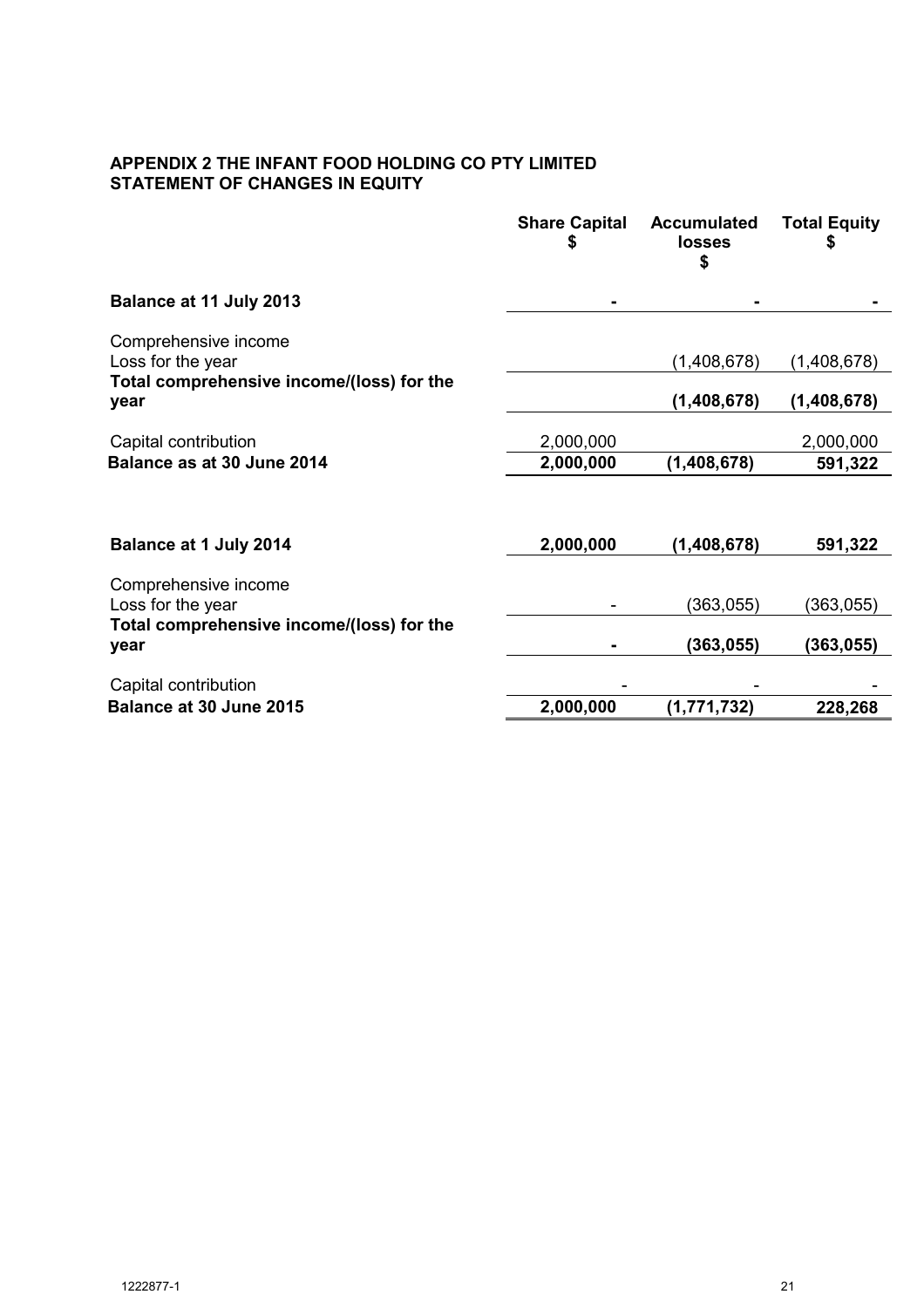# **APPENDIX 3 THE ORGANIC BUBS UNIT TRUST STATEMENT OF PROFIT AND LOSS AND OTHER COMPREHENSIVE INCOME**

|                                                | <b>Audited</b><br><b>Year ended</b><br>30 June 2014<br>\$ |
|------------------------------------------------|-----------------------------------------------------------|
| <b>Revenue from continuing operations</b>      |                                                           |
| Gross sales<br><b>Trading rebates</b>          | 423,785                                                   |
| <b>Total Revenue</b>                           | 423,785                                                   |
| <b>Costs of Sales</b>                          | (327,146)                                                 |
| <b>Gross Profit</b>                            | 96,639                                                    |
| Other income                                   |                                                           |
| Distribution and selling costs                 | 2,108,362                                                 |
| Employee costs                                 | (9,503)                                                   |
| Marketing and promotion costs                  | (6, 399)                                                  |
| Rent                                           | (904)                                                     |
| Administrative and other costs                 | (5,061)                                                   |
| Depreciation, amortisation and impairment      | (19,189)                                                  |
| Earnings before net interest and tax           | 2,162,153                                                 |
| Net interest income                            | (36, 528)                                                 |
| Loss before tax                                | 2,125,625                                                 |
| Income tax expense                             |                                                           |
| Loss for the year                              | 2,125,625                                                 |
| Other comprehensive income                     |                                                           |
| Total comprehensive income for the year period | 2,125,625                                                 |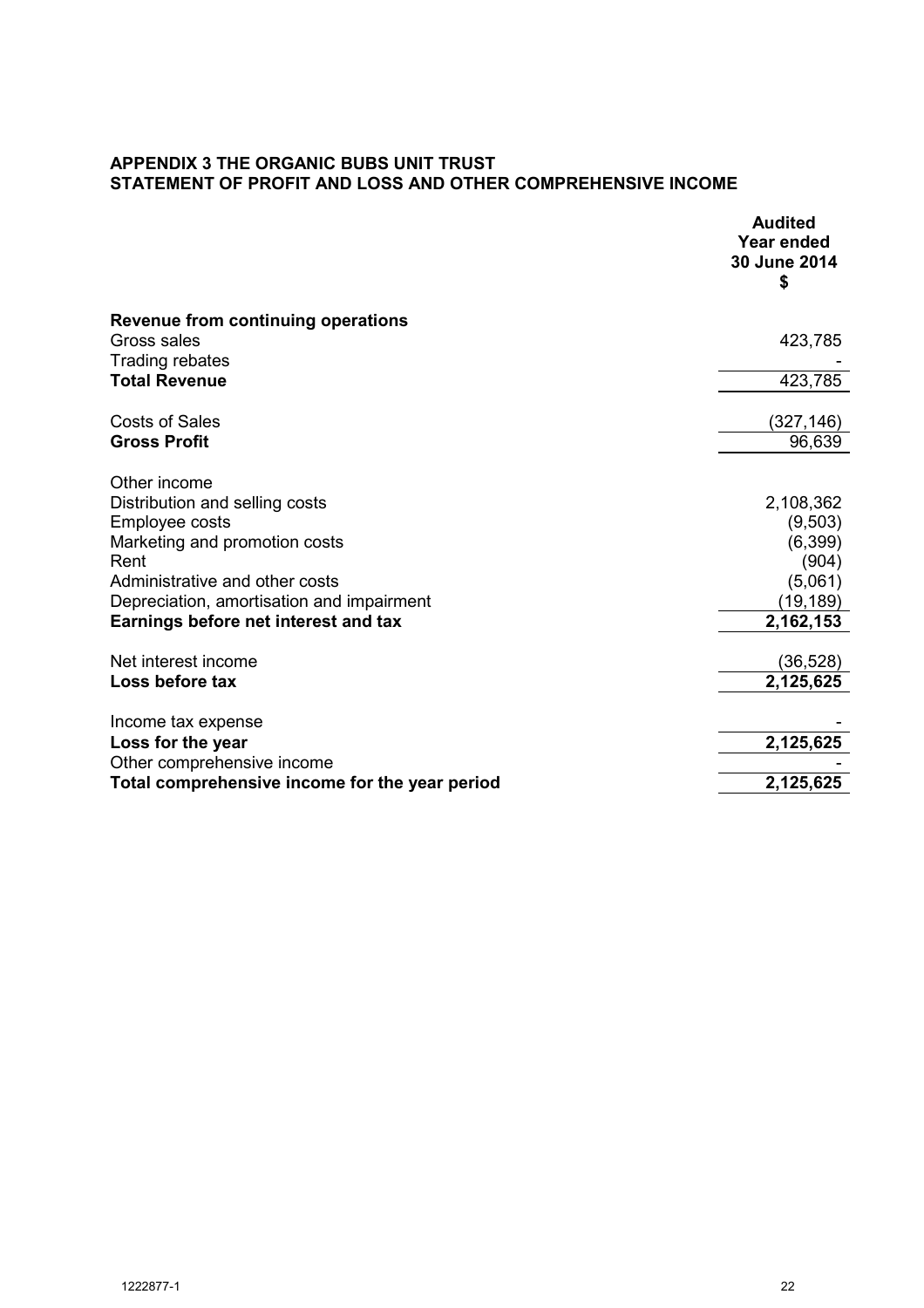# **APPENDIX 3 THE ORGANIC BUBS UNIT TRUST STATEMENT OF FINANCIAL POSITION**

|                                                        | <b>Audited</b><br>30 June 2014<br>\$ |
|--------------------------------------------------------|--------------------------------------|
| <b>Current Assets</b>                                  |                                      |
| Cash and cash equivalents                              | 152                                  |
| Trade and other receivables                            | 3,864                                |
| Inventories                                            | 0                                    |
| Loans receivable<br><b>Total Current Assets</b>        | 344,187<br>348,203                   |
|                                                        |                                      |
| <b>Non-Current Assets</b>                              |                                      |
| Property, plant and equipment                          |                                      |
| Intangible assets                                      |                                      |
| <b>Total Non-Current Assets</b>                        |                                      |
| <b>Total Assets</b>                                    | 348,203                              |
|                                                        |                                      |
| <b>Current Liabilities</b><br>Trade and other payables |                                      |
| <b>Borrowings</b>                                      |                                      |
| Unpaid trust distribution                              | 347,903                              |
| <b>Total Current Liabilities</b>                       | 347,903                              |
|                                                        |                                      |
| <b>Total Liabilities</b>                               | 347,903                              |
| <b>Net Assets</b>                                      | 300                                  |
|                                                        |                                      |
| <b>Equity</b><br><b>Issued Units</b>                   | 300                                  |
| <b>Accumulated losses</b>                              |                                      |
| <b>Total Equity</b>                                    | 300                                  |
|                                                        |                                      |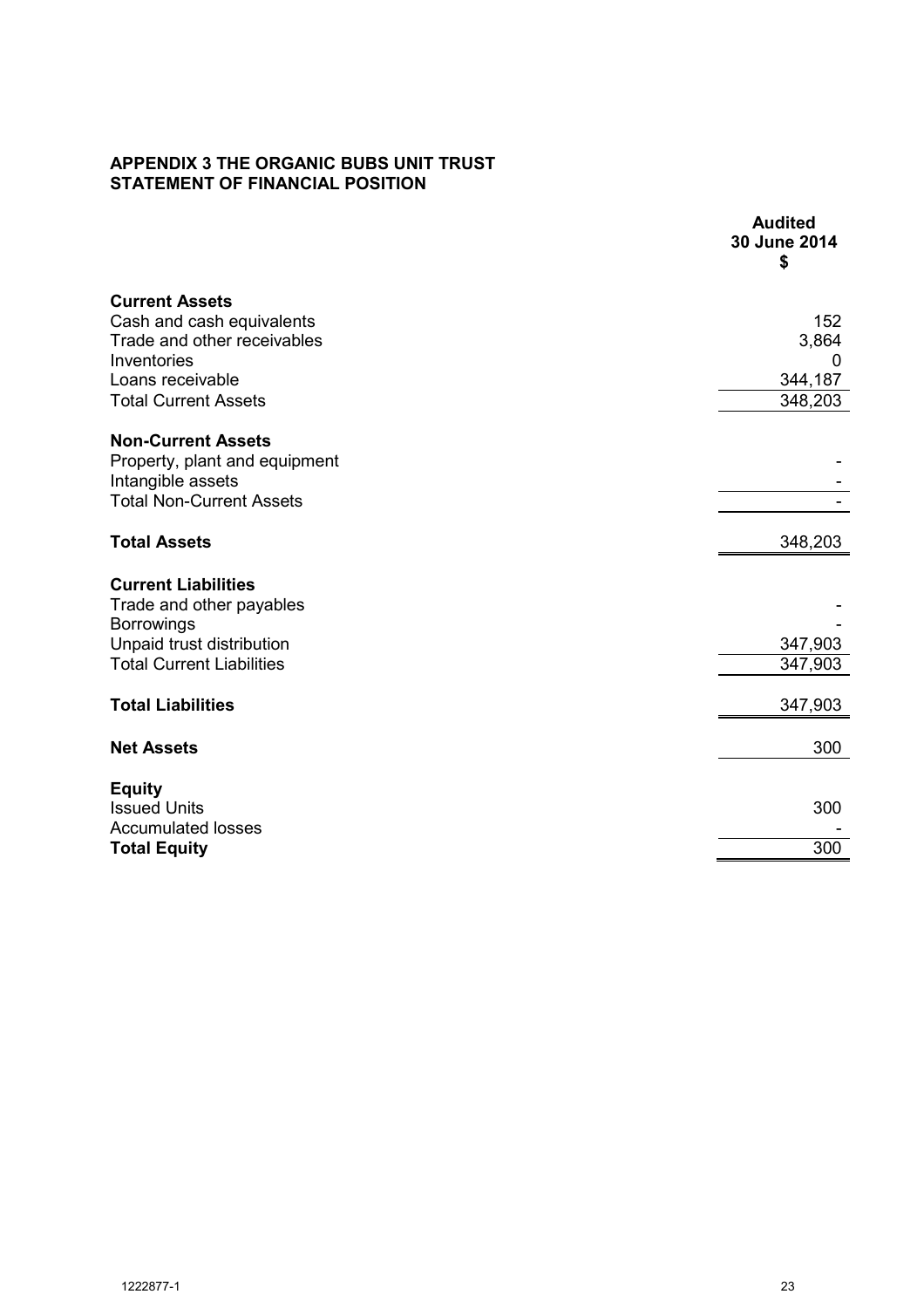# **APPENDIX 3 THE ORGANIC BUBS UNIT TRUST STATEMENT OF CHANGES IN EQUITY**

|                                                   | <b>Units</b><br>\$ | <b>Accumulated</b><br>losses<br>\$ | <b>Total Equity</b> |
|---------------------------------------------------|--------------------|------------------------------------|---------------------|
| <b>Balance at 1 July 2013</b>                     | 300                | (915, 222)                         | (914,822)           |
| Comprehensive income                              |                    |                                    |                     |
| Profit for the year                               |                    | 2,125,625                          | 2,125,625           |
| Total comprehensive income/(loss) for the<br>year |                    | 2,125,625                          | 2,125,625           |
| Distribution to unit-holders                      |                    | (1, 210, 403)                      | (1, 210, 403)       |
| Balance as at 30 June 2014                        | 300                |                                    | 300                 |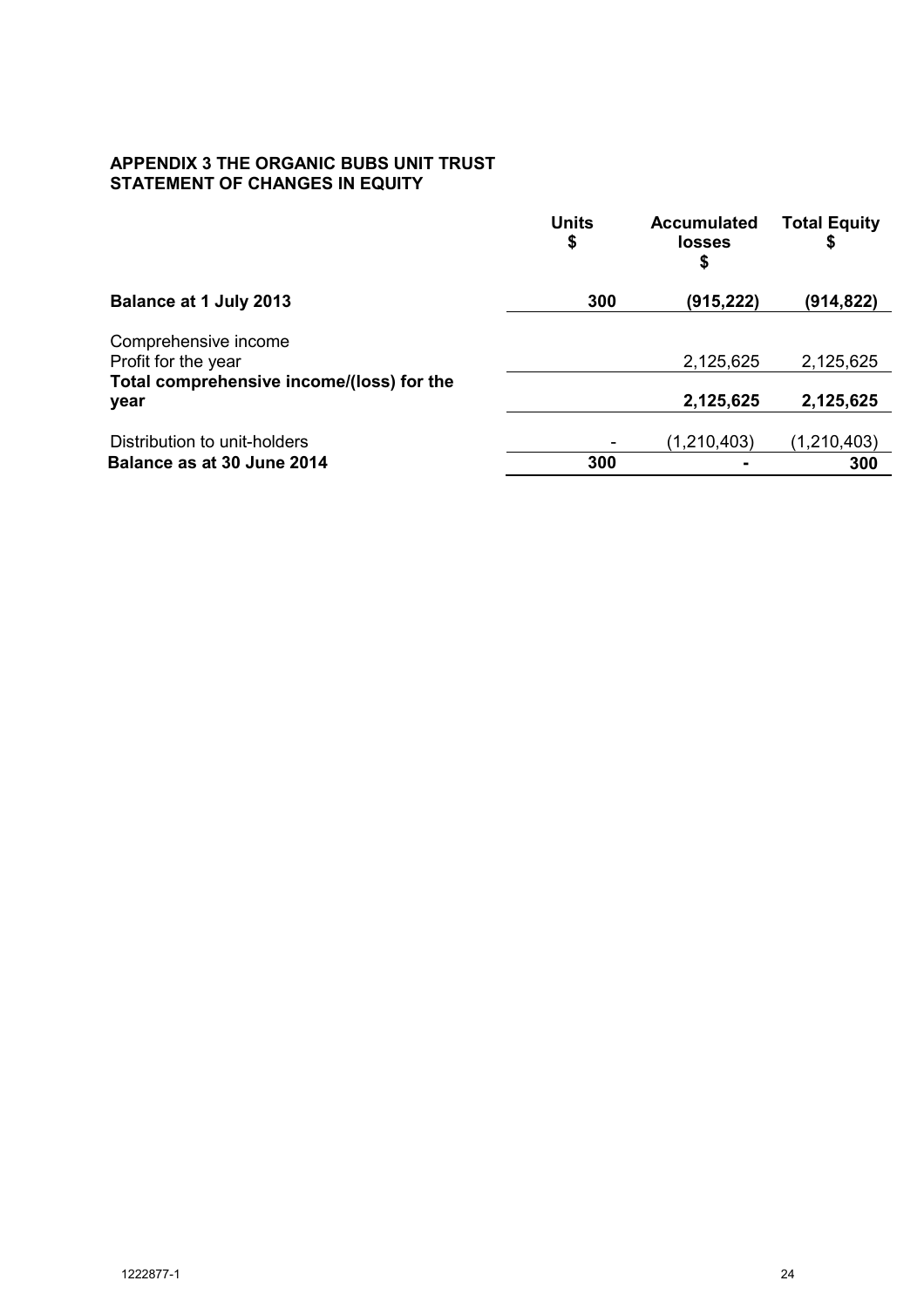## **12.1 ASX Corporate Governance Council Principles and Recommendations**

The Company has adopted comprehensive systems of control and accountability as the basis for the administration of corporate governance. The Board is committed to administering the policies and procedures with openness and integrity, pursuing the true spirit of corporate governance commensurate with the Company's needs.

To the extent applicable, commensurate with the Company's size and nature, the Company has adopted The Corporate Governance Principles and Recommendations (3rd Edition) as published by ASX Corporate Governance Council (**Recommendations**).The Board seeks, where appropriate, to provide accountability levels that meet or exceed the Recommendations.

The Company's main corporate governance policies and practices as at the date of this Prospectus are outlined below and further details on the Company's corporate governance procedures, policies and practices can be obtained from the Company website at www.hillcrestlitigation.com.au.

### **12.2 Board of Directors**

The Board is responsible for corporate governance of the Company. The Board develops strategies for the Company, reviews strategic objectives and monitors performance against those objectives. The goals of the corporate governance processes are to:

- (a) maintain and increase Shareholder value;
- (b) ensure a prudential and ethical basis for the Company's conduct and activities; and
- (c) ensure compliance with the Company's legal and regulatory objectives.

Consistent with these goals, the Board assumes the following responsibilities:

- (a) developing initiatives for profit and asset growth;
- (b) reviewing the corporate, commercial and financial performance of the Company on a regular basis;
- (c) acting on behalf of, and being accountable to, the Shareholders; and
- (d) identifying business risks and implementing actions to manage those risks and corporate systems to assure quality.

The Company is committed to the circulation of relevant materials to Directors in a timely manner to facilitate Directors' participation in the Board discussions on a fully‐informed basis.

In light of the Company's size and nature, the Board considers that the proposed board is a cost effective and practical method of directing and managing the Company. If the Company's activities develop in size, nature and scope, the size of the Board and the implementation of additional corporate governance policies and structures will be reviewed.

## **12.3 Composition of the Board**

Election of Board members is substantially the province of the Shareholders in general meeting. However, subject thereto, the Company is committed to the following principles:

- (a) the Board is to comprise Directors with a blend of skills, experience and attributes appropriate for the Company and its business; and
- (b) the principal criterion for the appointment of new Directors is their ability to add value to the Company and its business.

Following Settlement, the Board is proposed to consist of four members. The Company has adopted a Nominations Committee Charter, but has not formally adopted a nominations committee. The Directors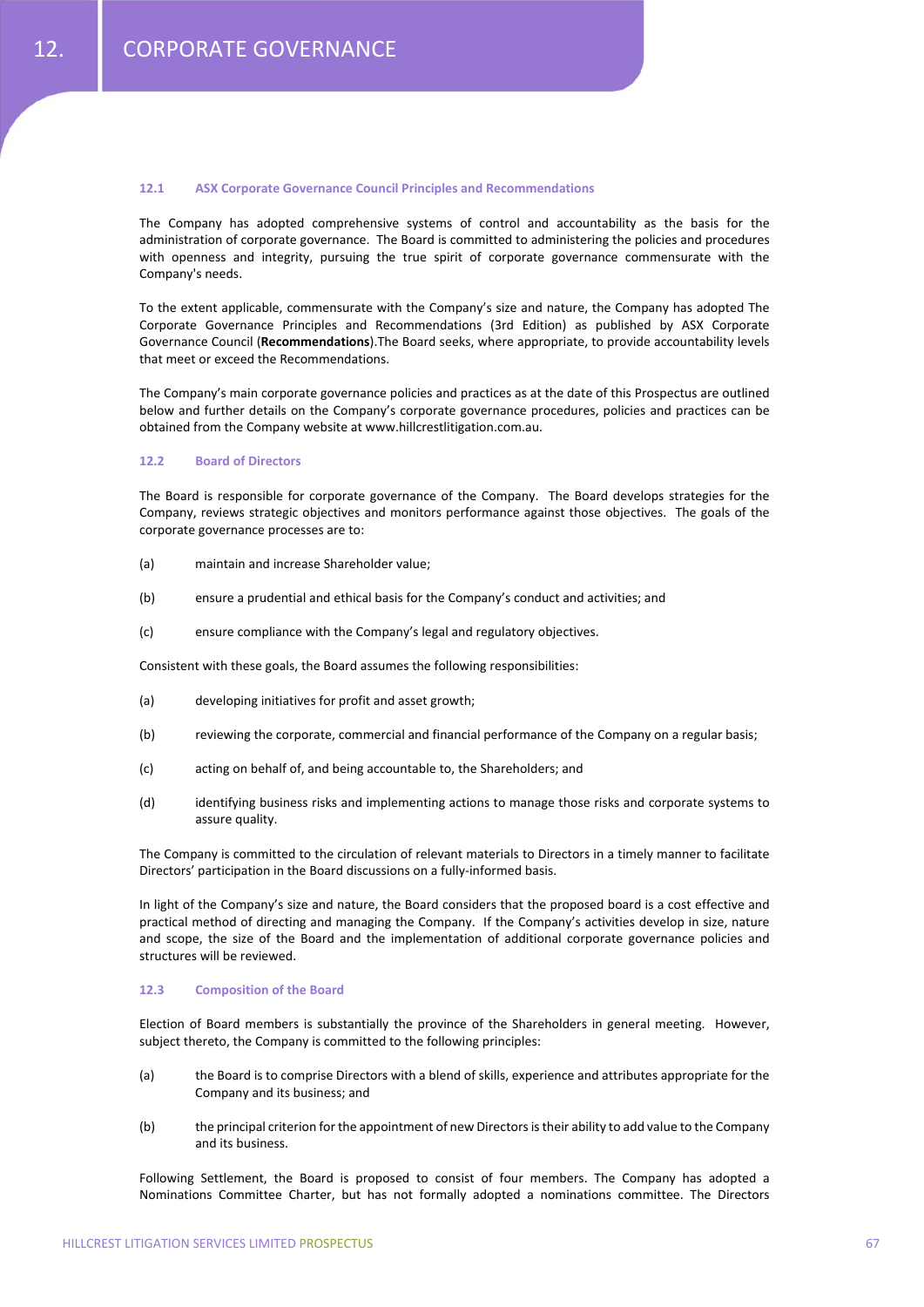consider that the Company is currently not of a size, nor are its affairs of such complexity as to justify the formation of a nominations committee. The responsibilities of a Nomination Committee are currently carried out by the Board.

Where a casual vacancy arises during the year, the Board has procedures to select the most suitable candidate with the appropriate experience and expertise to ensure a balanced and effective Board. Any Director appointed during the year to fill a casual vacancy or as an addition to the current Board, holds office until the next general meeting and is then eligible for re‐election by the Shareholders.

### **12.4 Identification and management of risk**

Due to the size of the Company and the number of Directors, no formal risk management committee has been established. The Board recognises that, due to the Company, all Directors have responsibilities to recognise risks, bring them to the attention of the other Directors and actively apply controls to manage risks.

## **12.5 Ethical standards**

The Board is committed to the establishment and maintenance of appropriate ethical standards.

## **12.6 Independent professional advice**

Subject to the Chairman's approval (not to be unreasonably withheld), the Directors, at the Company's expense, may obtain independent professional advice on issues arising in the course of their duties.

## **12.7 Remuneration arrangements**

The total maximum remuneration of Non-Executive Directors is initially set by the Constitution and subsequent variation is by ordinary resolution of Shareholders in general meeting in accordance with the Constitution, the Corporations Act and the ASX Listing Rules, as applicable. The determination of Non-executive Directors' remuneration within that maximum will be made by the Board having regard to the inputs and value to the Company of the respective contributions by each Non‐Executive Director. The current amount has been set at an amount not to exceed \$300,000 per annum.

Directors are also entitled to be paid reasonable travelling, hotel and other expenses incurred by them respectively in or about the performance of their duties as Directors.

The Board reviews and approves the remuneration policy to enable the Company to attract and retain Directors who will create value for Shareholders having consideration to the amount considered to be commensurate for a company of its size and level of activity as well as the relevant Directors' time, commitment and responsibility.

## **12.8 Trading policy**

The Board has adopted a policy that sets out the guidelines on the sale and purchase of securities in the Company by its key management personnel (i.e. Directors and employees). The policy generally provides that Directors and employees should advise the company secretary, or in his absence, a Director, of any purchase or sale of securities in Hillcrest Litigation Services Limited within 2 business days.

## **12.9 External audit**

The Company in general meetings is responsible for the appointment of the external auditors of the Company, and the Board from time to time will review the scope, performance and fees of those external auditors.

### **12.10 Audit committee**

Due to the size and structure of the Company, the Company has not established a formal audit committee. The Board, having the ability to seek external independent and individual advice at the Company's expense, believes that this facility provides a sufficient mechanism for a Director to gain assurance of the integrity of the financial statements of the Company and the independence and opinion of the external auditor.

### **12.11 Diversity Policy**

The Board has adopted a diversity policy which provides a framework for the Company to achieve, amongst other things, a diverse and skilled workforce, a workplace culture characterised by inclusive practices and behaviours for the benefit of all staff, improved employment and career development opportunities for women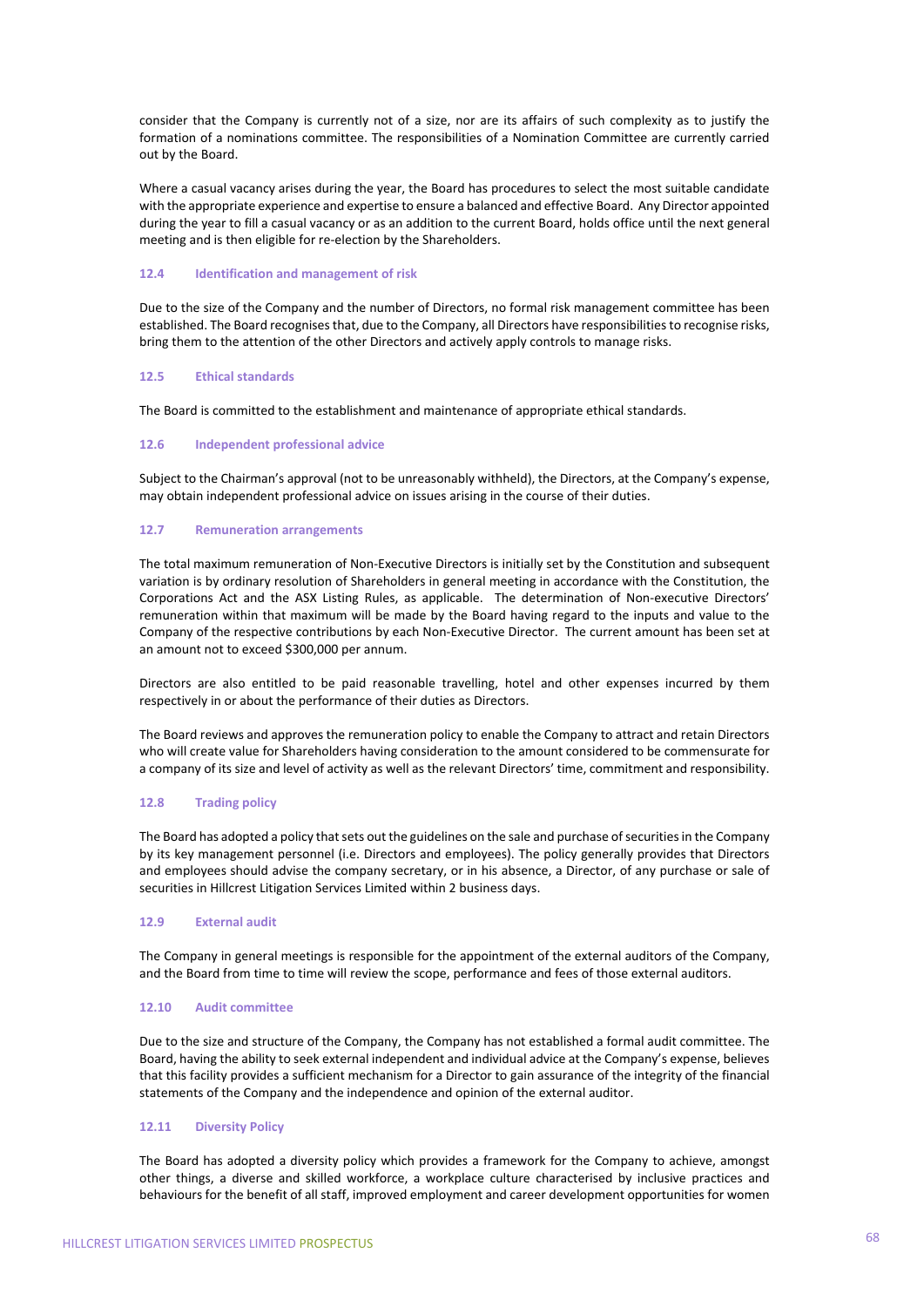and a work environment that values and utilises the contributions of employees with diverse backgrounds, experiences and perspectives.

## **12.12 Departures from Recommendations**

Following re-admission to the Official List of ASX, the Company will be required to report any departures from the Recommendations in its annual financial report.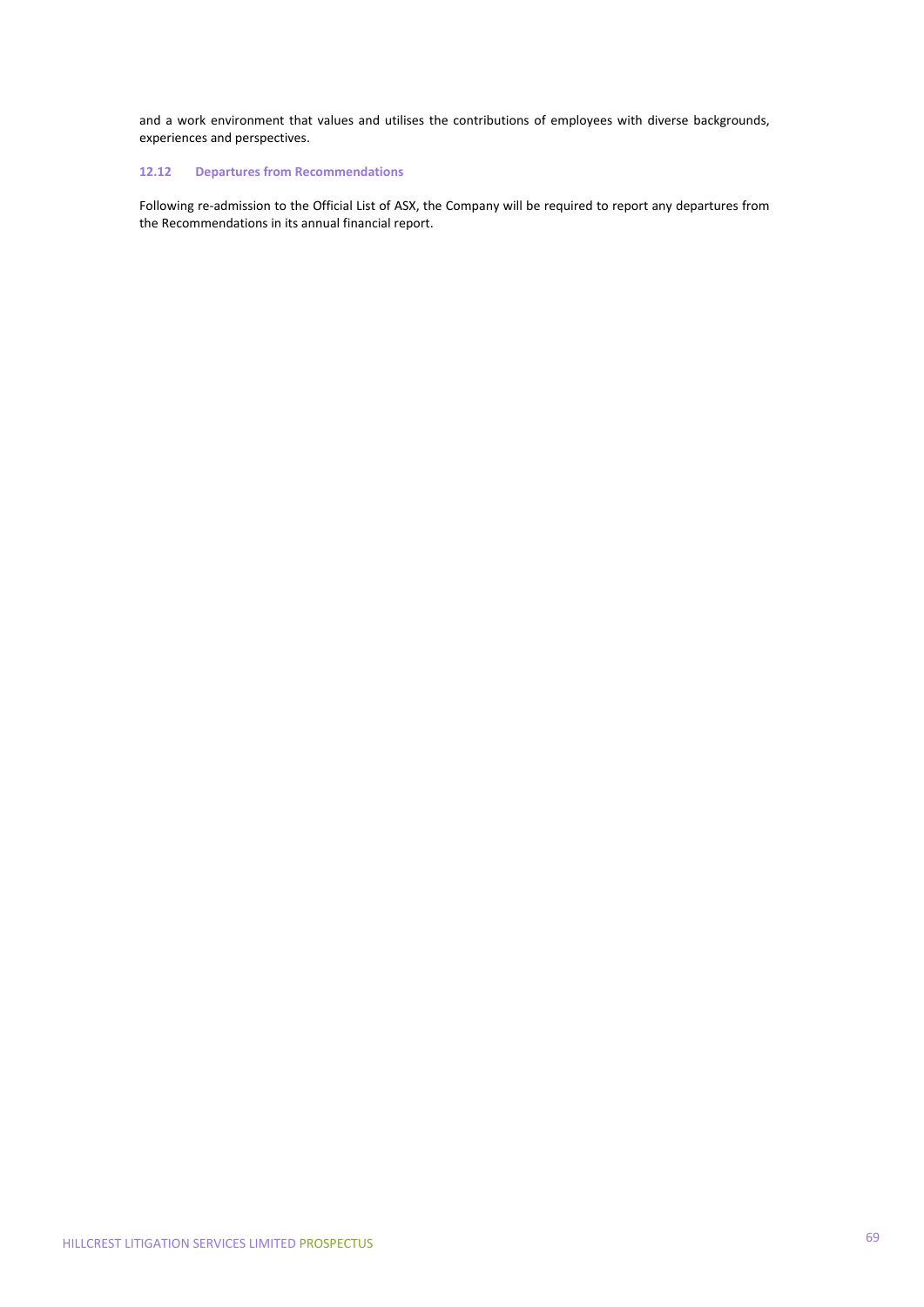#### **13.1 Share Sale Agreement**

In accordance with the terms of the Share Sale Agreement, the Company will acquire the BUBS Shares as set out below, conditional upon Settlement occurring in accordance with the Share Sale Agreement.

The key terms of the Share Sale Agreement are as follows:

### (a) Conditions Precedent

Settlement of the Acquisition is subject to the satisfaction or waiver by the parties of the following outstanding conditions:

.

- (i) no one or more events, occurrences or matters which individually or when aggregated would be likely to have a material adverse effect on the business properties, financial condition, results or operations of BUBS taken as a whole occurring prior to the date that each other Condition is satisfied or waived;
- (ii) no one or more events, occurrences or matters which individually or when aggregated would be likely to have a material adverse effect on the business properties, financial condition, results or operations of the Company taken as a whole occurring prior to the date that each other Condition is satisfied or waived;
- (iii) Hillcrest preparing and lodging this Prospectus with the ASIC and receiving valid applications for a fixed amount of \$5,150,000 in Shares (the subject of the Offer);
- (iv) termination of, and release of all claims and liabilities relating to, the agreement between BUBS and each of the BUBS Shareholders dated 26 June 2015; and
- (v) the Company obtaining all necessary shareholder approvals required by the Corporations Act and the ASX Listing Rules in relation to the Acquisition,

### (the **Conditions**).

If the Conditions are not satisfied or waived on or before 5:00pm (Western Australian standard time) on 5 February 2017, (or such later date as Hillcrest and BUBS may agree), either the Company or BUBS may terminate the Agreement by written notice to the other parties.

### (b) Consideration

The consideration to be issued for the transfer of the aggregate of all of the BUBS Shares will be the issue of 163,400,000 Shares (on a post‐Consolidation basis) amongst the BUBS Shareholders.

### (c) Issue of PAC Options and Employee Options

Subject to obtaining Shareholder approval, the Company has agreed to issue the following Options:

- (i) 5,844,242 PAC Options with an exercise price of \$0.10 each (on a post‐Consolidation basis), subject to the vesting condition (the Share price equalling \$0.125) being met, and expiring 3 years from grant to PAC Partners Pty Ltd (or its nominees) in consideration for PAC Partners' facilitation of the Acquisition; and
- (ii) 3,578,108 Employee Options with an exercise price of \$0.10 each (on a post‐Consolidation basis) to Nicholas Simms (or his nominees) and expiring on the earlier of the date which is 3 years after the date of issue and the date Nicholas Simms ceases to be an employee of The Infant Food Co Pty Limited (ACN 164 765 360) as a result of being terminated in certain adverse circumstances.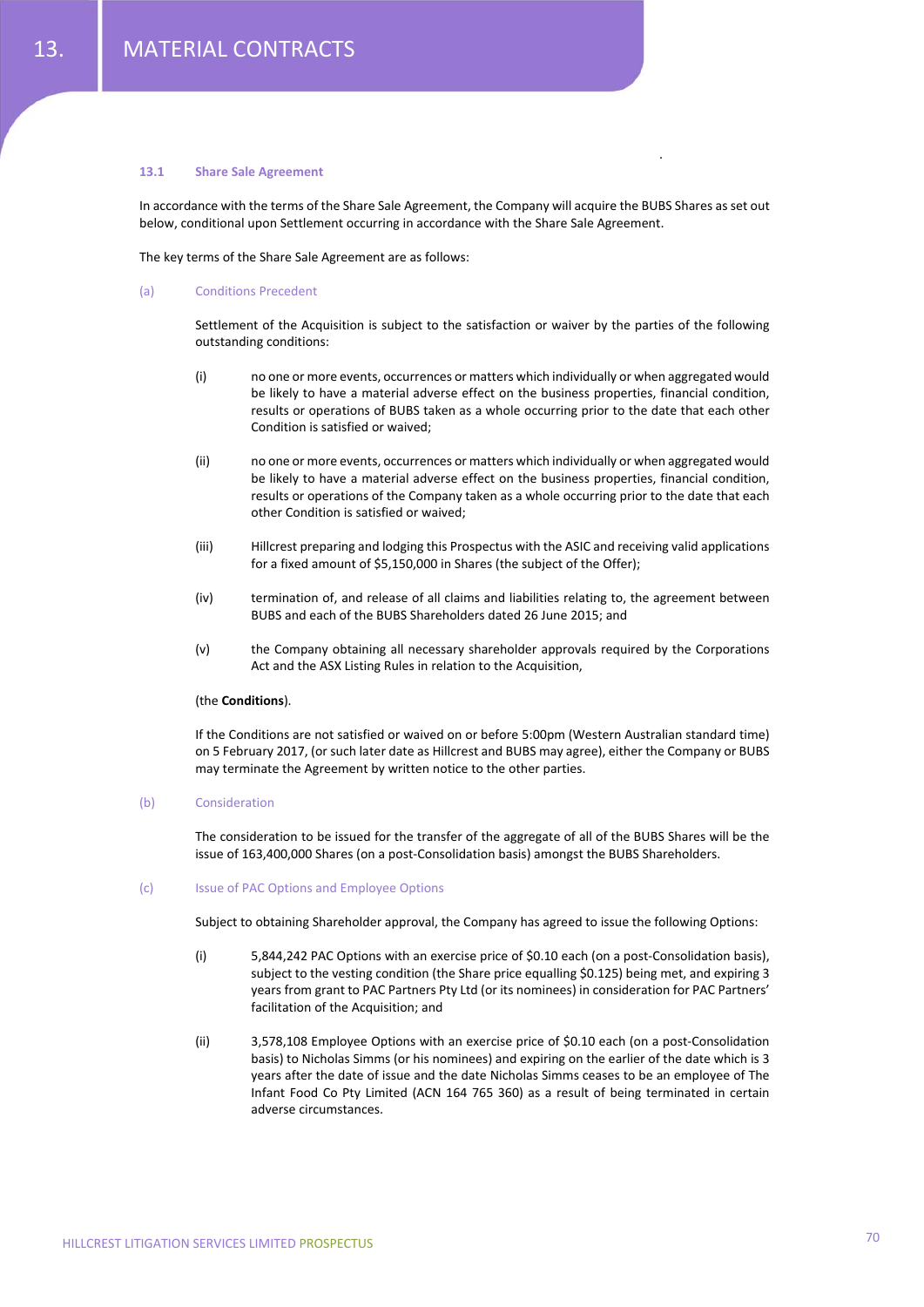### (d) Board of directors of the Company

Upon Settlement, all of the Directors (other than Alan van Noort) will resign and Kristy‐Lee Newland Carr, Matthew Reynolds, and Dennis Lin will join the Board, subject to Shareholder approval. Pursuant to the Share Sale Agreement, one further director may be identified by BUBS to join the Board.

## **13.2 Deed of Novation and Variation**

The material terms of the Deed of Novation and Variation are as follows:

(a) Novation

On and from the date that the last of the conditions set out in Section 13.2(c) below is satisfied or waived (**Effective Date**):

- (i) the Company will transfer all of its rights and obligations under the litigation funding agreement in relation to the Current Assets (**Principal Agreement**) (as amended under the Deed of Novation and Variation) to Lit‐One Pty Ltd (**Lit‐One**);
- (ii) Lit‐One will enjoy all of the rights and benefits of the Company under the Principal Agreement (as amended under the Deed of Novation and Variation); and
- (iii) Lit‐One will perform the Principal Agreement (as amended under the Deed of Novation and Variation) and will assume all of the obligations and liabilities of the Company under the Principal Agreement arising on or before the Effective Date and those arising thereafter.
- (b) Consideration and payments

The following payments will be made pursuant to the Deed of Novation and Variation:

- (i) in consideration for the assigned rights, title, interest and benefits under the Principal Agreement, Lit‐One will pay the amount of \$264,776.54 to the Company. Lit-One will also arrange the replacement of the security deposit of \$100,000 held by the court and the repayment of the existing security deposit to the Company; and
- (ii) in consideration for Lit-One assuming the Company's obligations to meet any adverse costs orders pursuant to the Principal Agreement, the Company will pay Lit‐One \$250,000.
- (c) Conditions to completion:

Completion of the Deed of Novation and Variation is subject to:

- (i) the Company obtaining Shareholder approval for the disposal of its Current Assets pursuant to ASX Listing Rule 10.1 and ASX Listing Rule 11.2; and
- (ii) if required, the approval of the Supreme Court of Western Australia pursuant to section 477(2B) of the Corporations Act,
- by 31 December 2016.

### **13.3 Lead Manager Mandate**

On 11 November 2016, the Company and PAC Partners Pty Ltd entered into an agreement pursuant to which PAC Partners agreed to lead manage the Offer (**Lead Manager Mandate**). PAC Partners will act as lead manager to the Offer for a selling fee of 3% on monies raised by PAC Partners up to a maximum of \$100,000. A 1% fee will be applied on the remainder of the monies raised outside of PAC Partners.

As set out in the Share Sale Agreement, Hillcrest will also issue PAC Partners 5,844,242 Options with an exercise price of \$0.10 each (on a post‐Consolidation basis) in consideration for PAC Partners' facilitation of the Acquisition.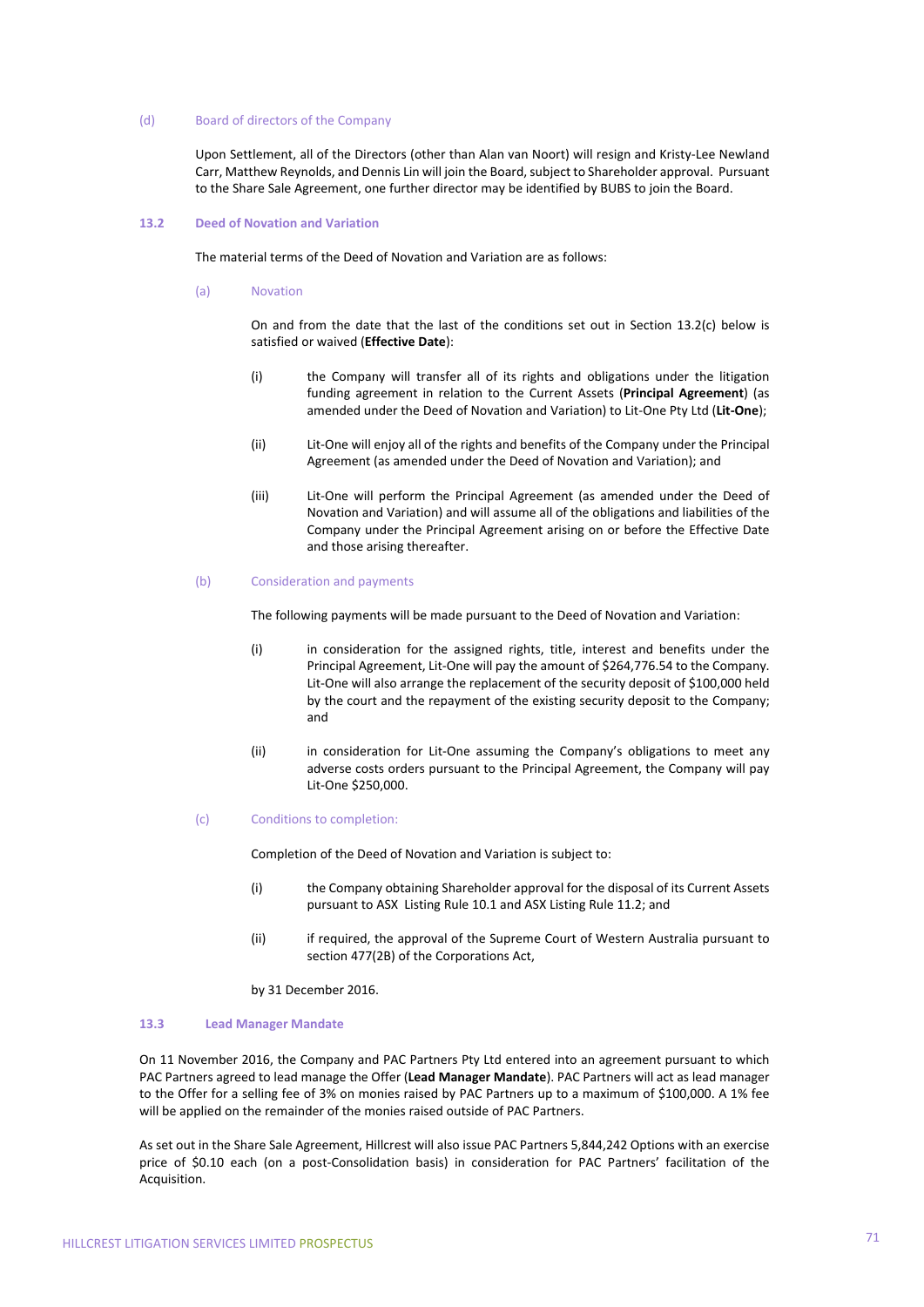#### **13.4 Executive Services Agreement – Kristy‐Lee Newland Carr**

The Company has entered into an executive services agreement with Ms Carr which sets out the terms upon which Ms Carr will act as the Chief Executive Officer and Executive Director of the Company. The key terms of the executive services agreement are as follows:

- (a) Term: Ms Carr's employment with the Company will commence on the date of Settlement of the Acquisition;
- (b) Remuneration: Ms Carr will receive a base salary of \$200,000, an allowance of \$500 per month towards work‐related expenses and is eligible to participate in any bonus scheme or employee share option scheme of the Company as may be in place from time to time;
- (c) Restraint of trade: Upon termination of the executive services agreement, Ms Carr will be subject to non‐solicitation and non‐competition periods of up to 9 months; and
- (d) Termination: Either party may terminate the executive services agreement at any time for any reason or no reason by giving the other party 3 months' written notice.

### **13.5 Non‐executive letters of appointment**

### (a) Mr Matthew Reynolds

On 10 November 2016, Matthew Reynolds executed a letter of appointment to become a Non‐executive Director of the Company effective from Settlement of the Acquisition.

(i) Term

Mr Reynold's service will commence on Settlement of the Acquisition and will cease when he resigns, retires or is removed from office in accordance with the Company's Constitution or the Corporations Act.

(ii) Fee

Mr Reynolds will be paid a fee of \$30,000 per annum for hisrole as a Non‐executive Director of the Company. Any fees paid to Mr Reynolds will in any event be subject to annual review by the Board of the Company and approval by Shareholders (if required). The Company will reimburse Mr Reynolds for all reasonable expenses incurred in performing his duties.

### (b) Mr Dennis Lin

On 10 November 2016, Dennis Lin executed a letter of appointment to become a Non‐ executive Director of the Company effective from Settlement of the Acquisition.

(i) Term

Mr Lin's service will commence on Settlement of the Acquisition and will cease when he resigns, retires or is removed from office in accordance with the Company's Constitution or the Corporations Act.

(ii) Fee

Mr Lin will be paid a fee of \$30,000 per annum for his role as a Non‐executive Director of the Company. Any fees paid to Mr Lin will in any event be subject to annual review by the Board of the Company and approval by Shareholders (if required). The Company will reimburse Mr Lin for all reasonable expensesincurred in performing his duties.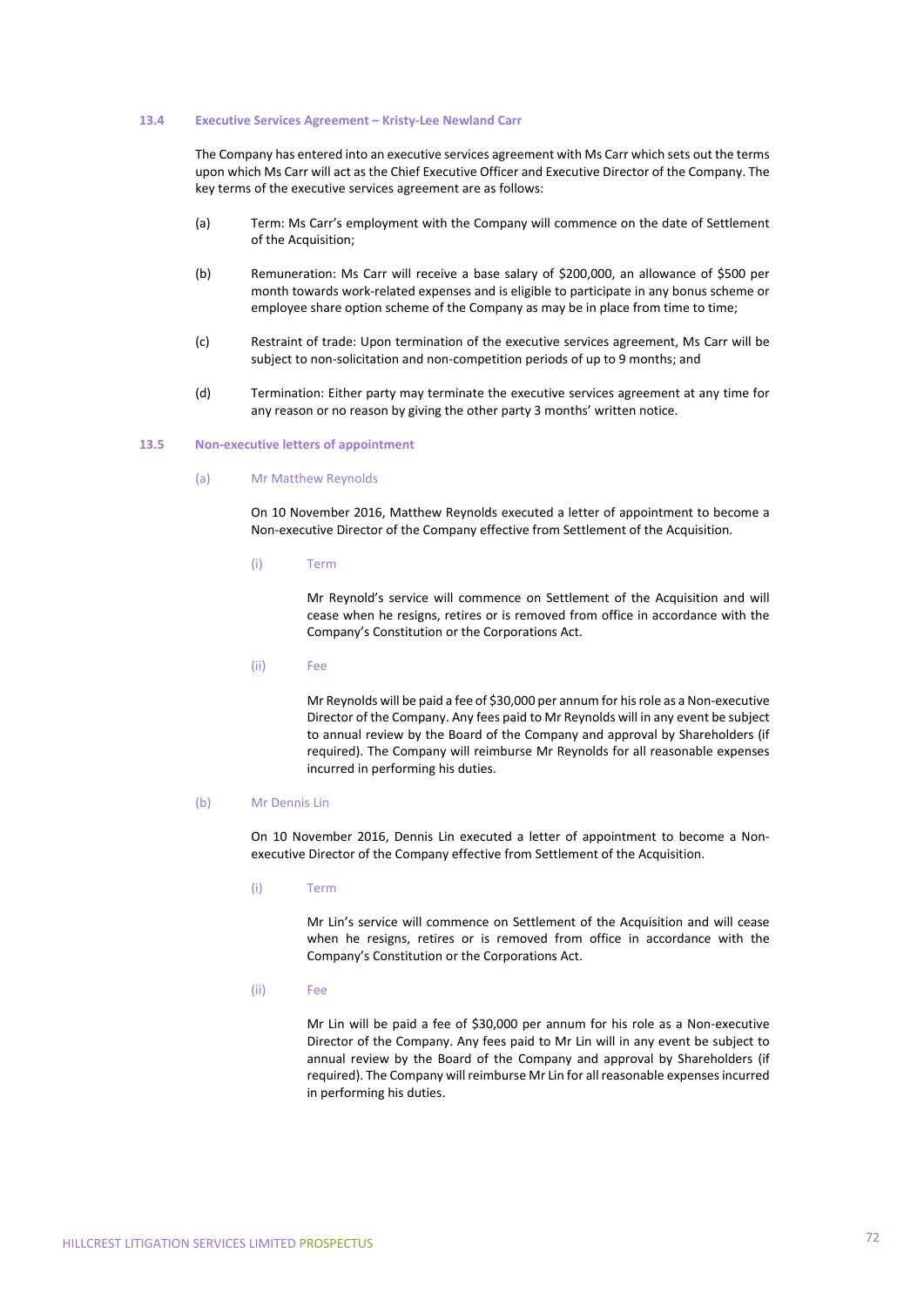#### **13.6 Services Agreement – Alan van Noort**

The Company and current Executive Chairman, Alan van Noort, are parties to a services agreement pursuant to which:

- (a) from 1 April 2015, Mr van Noort's base salary is \$200,000 per annum plus superannuation;
- (b) the Company provides Mr van Noort with insurance cover under directors and officers liability; and
- (c) a period of one month's notice upon termination of the agreement must be provided.

# **13.7 BUBS ‐ Nutritional Powders Supply Agreement**

BUBS' wholly‐owned subsidiary, The Infant Food Co. Pty Limited (**IFC Pty Ltd**) is party to an agreement with Blend and Pack Pty Ltd (**BAP**) pursuant to which BAP supplies nutritional powder in packaging according to IFC Pty Ltd's specifications in accordance with orders from IFC Pty Ltd (**Nutritional Powders Supply Agreement**).

The Nutritional Powders Supply Agreement commenced on 21 October 2015 and was renewed for a further 12 months on 21 October 2016. The Nutritional Powders Supply Agreement may otherwise be terminated by mutual agreement between the parties.

Products are to conform to the specifications provided by IFC Pty Ltd, with compliance being confirmed in accordance with stipulated sampling and testing procedures.

IFC Pty Ltd may, from time to time, ask BAP to develop new products. If a new product is developed jointly by BAP and IFC Pty Ltd, each party will bear their own reasonable costs in developing the product and will jointly own any intellectual property and intellectual property rights connected with the manufacture and/or sale of the new products.

# **13.8 Deeds of indemnity, insurance and access**

The Company is in the process of finalising deeds of indemnity, insurance and access with each of its Proposed Directors and will enter into such deeds with the Proposed Directors following their appointments. Under these deeds, the Company agrees to indemnify each officer to the extent permitted by the Corporations Act against any liability arising as a result of the officer acting as an officer of the Company or a related body corporate (subject to customary exceptions). The Company is also required to maintain insurance policies for the benefit of the relevant officer and must also allow the officers to inspect Board papers and other documents provided to the Board in certain circumstances.

For existing Directors, the Company has entered into deeds of indemnity, insurance and access.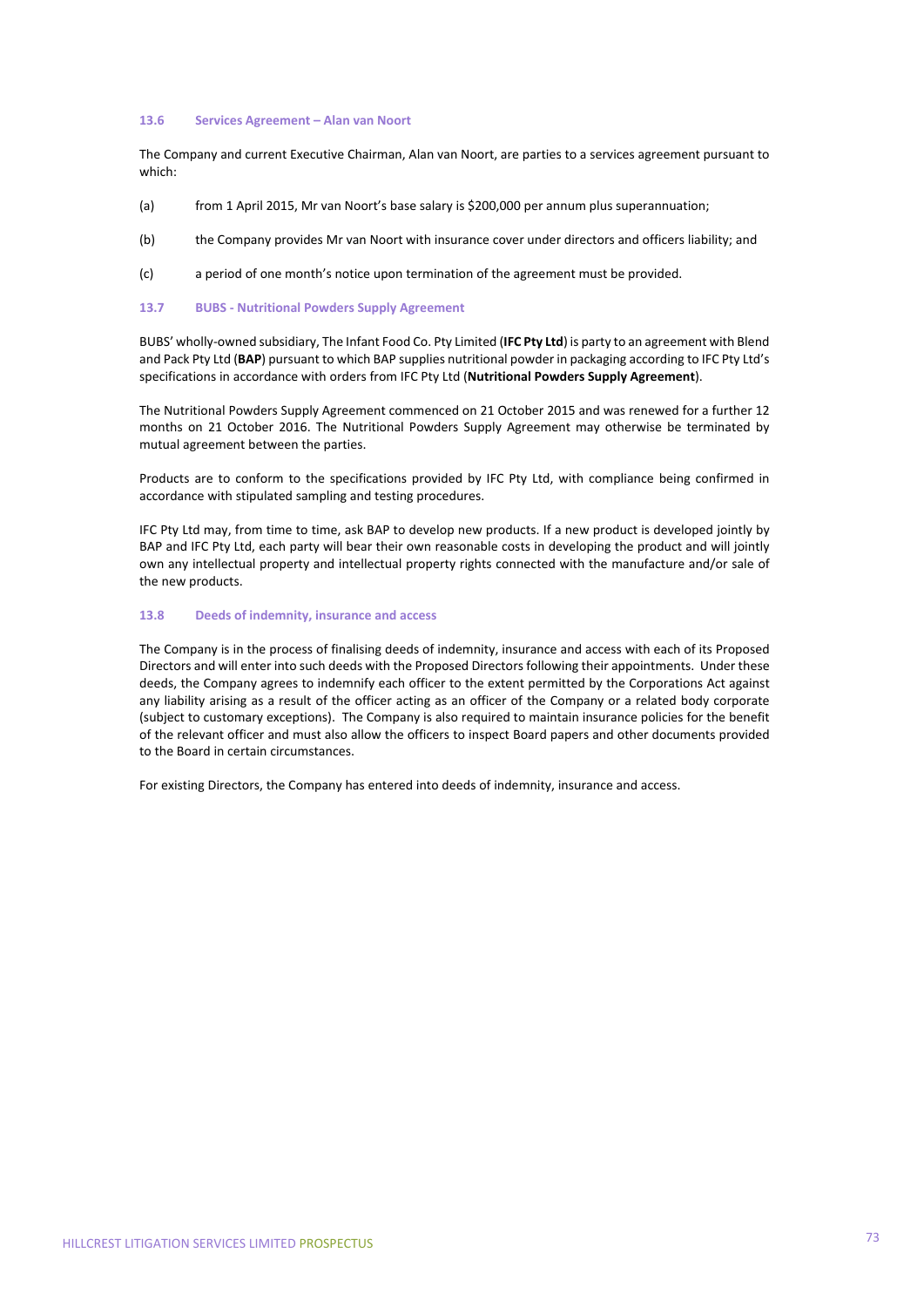# **14.1 Litigation**

As at the date of this Prospectus, neither the Company nor BUBS nor any of their respective subsidiaries are involved in any material legal proceedings and the Directors and Proposed Directors are not aware of any legal proceedings pending or threatened against the Company or BUBS or any of their respective subsidiaries.

# **14.2 Rights and liabilities attaching to Shares (including Shares to be issued under the Offer)**

The following is a summary of the more significant rights and liabilities attaching to Shares being offered pursuant to this Prospectus. This summary is not exhaustive and does not constitute a definitive statement of the rights and liabilities of Shareholders. To obtain such a statement, persons should seek independent legal advice.

Full details of the rights and liabilities attaching to Shares are set out in the Constitution, a copy of which is available for inspection at the Company's registered office during normal business hours.

### (a) General meetings

Shareholders are entitled to be present in person, or by proxy, attorney or representative to attend and vote at general meetings of the Company.

Shareholders may requisition meetings in accordance with section 249D of the Corporations Act and the Constitution of the Company.

## (b) Voting rights

Subject to any rights or restrictions for the time being attached to any class or classes of shares, at general meetings of Shareholders or classes of shareholders:

- (i) each Shareholder entitled to vote may vote in person or by proxy, attorney or representative;
- (ii) on a show of hands, every person present who is a Shareholder or a proxy, attorney or representative of a Shareholder has one vote; and
- (iii) on a poll, every person present who is a Shareholder or a proxy, attorney or representative of a Shareholder shall, in respect of each fully paid Share held by him, or in respect of which he is appointed a proxy, attorney or representative, have one vote for each Share held, but in respect of partly paid shares shall have such number of votes as bears the same proportion to the total of such Shares registered in the Shareholder's name as the amount paid (not credited) bears to the total amounts paid and payable (excluding amounts credited).

## (c) Dividend rights

Subject to the rights of any preference Shareholders and to the rights of the holders of any shares created or raised under any special arrangement as to dividend, the Directors may from time to time declare a dividend to be paid to the Shareholders entitled to the dividend which shall be payable on all Shares according to the proportion that the amount paid (not credited) is of the total amounts paid and payable (excluding amounts credited) in respect of such Shares.

The Directors may from time to time pay to the Shareholders any interim dividends as they may determine. No dividend shall carry interest as against the Company. The Directors may set aside out of the profits of the Company any amounts that they may determine as reserves, to be applied at the discretion of the Directors, for any purpose for which the profits of the Company may be properly applied.

Subject to the ASX Listing Rules and the Corporations Act, the Company may, by resolution of the Directors, implement a dividend reinvestment plan on such terms and conditions as the Directors think fit.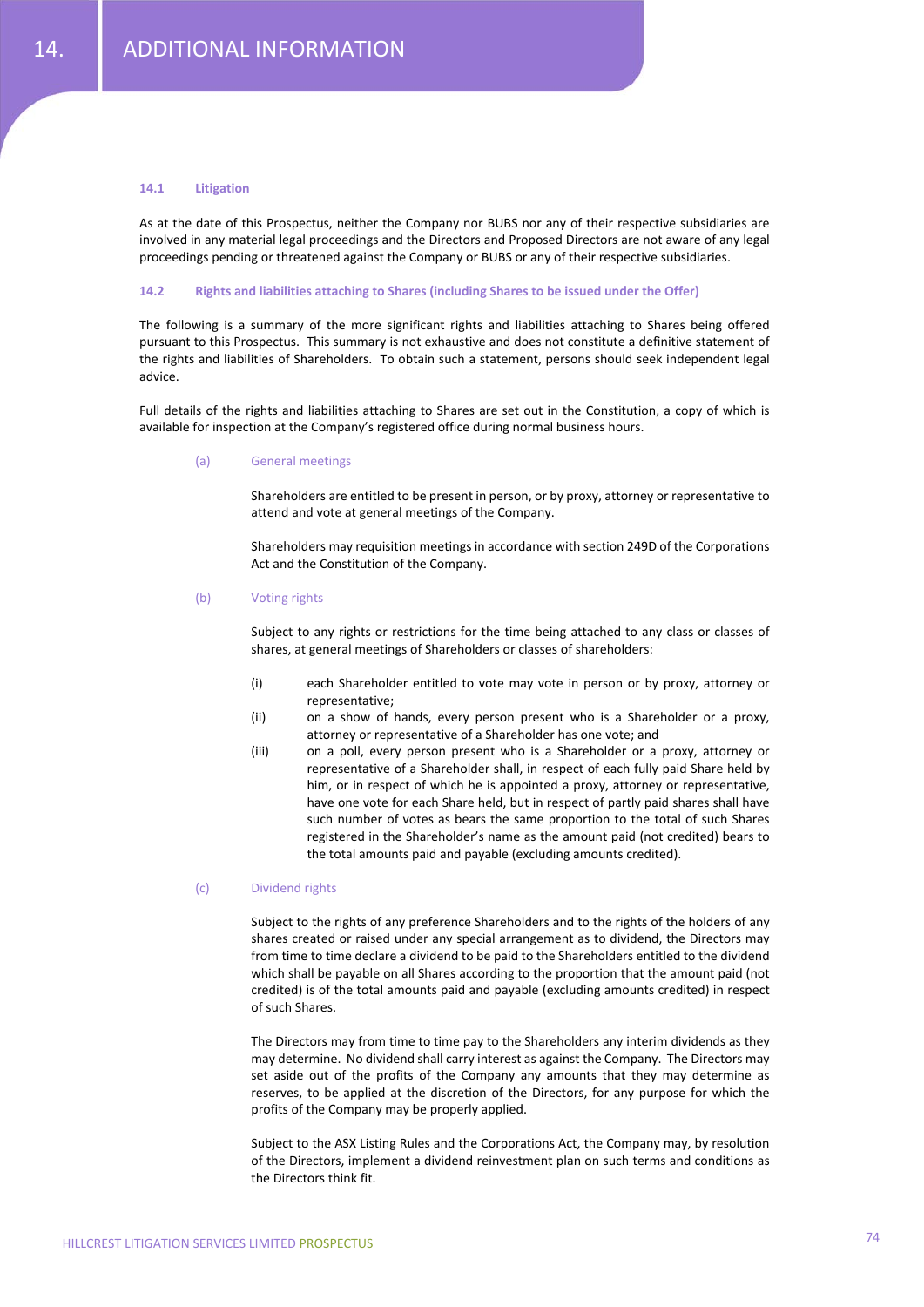# (d) Winding‐up

If the Company is wound up, the liquidator may, with the authority of a special resolution, divide among the shareholders in kind the whole or any part of the property of the Company, and may for that purpose set such value as he considers fair upon any property to be so divided, and may determine how the division is to be carried out as between the Shareholders or different classes of Shareholders.

#### (e) Shareholder liability

As the Shares under the Prospectus are fully paid shares, they will not be subject to any calls for money by the Directors and will therefore not become liable for forfeiture.

#### (f) Transfer of Shares

Generally, Shares in the Company are freely transferable, subject to formal requirements, the registration of the transfer not resulting in a contravention of or failure to observe the provisions of a law of Australia and the transfer not being in breach of the Corporations Act or the ASX Listing Rules.

#### (g) Future increase in capital

The issue of any new Shares is under the control of the Board of the Company as appointed from time to time. Subject to restrictions on the issue or grant of Securities contained in the Constitution and the Corporations Act (and without affecting any special right previously conferred on the holder of an existing Share or class of shares), the Directors may issue Shares and other Securities as they shall, in their absolute discretion, determine.

# (h) Variation of rights

Under Section 246B of the Corporations Act, the Company may, with the sanction of a special resolution passed at a meeting of Shareholders vary or abrogate the rights attaching to Shares.

If at any time the share capital is divided into different classes of shares, the rights attached to any class (unless otherwise provided by the terms of issue of the shares of that class) may be varied or abrogated with the consent in writing of the holders of three quarters of the issued shares of that class, or if authorised by a special resolution passed at a separate meeting of the holders of the shares of that class.

## (i) Alteration of Constitution

In accordance with the Corporations Act, the Constitution can only be amended by a special resolution passed by at least three quarters of votes validly cast for Shares at the general meeting. In addition, at least 28 days written notice specifying the intention to propose the resolution as a special resolution must be given.

## **14.3 Terms of PAC Options**

The terms of the 5,844,242 PAC Options proposed to be issued to PAC Partners are as follows:

# (a) Entitlement

Each PAC Option entitles the holder to subscribe for one Share upon exercise of the PAC Option.

# (b) Exercise Price

Subject to paragraph 14.3(k), the amount payable upon exercise of each PAC Option will be \$0.10 (**Exercise Price**).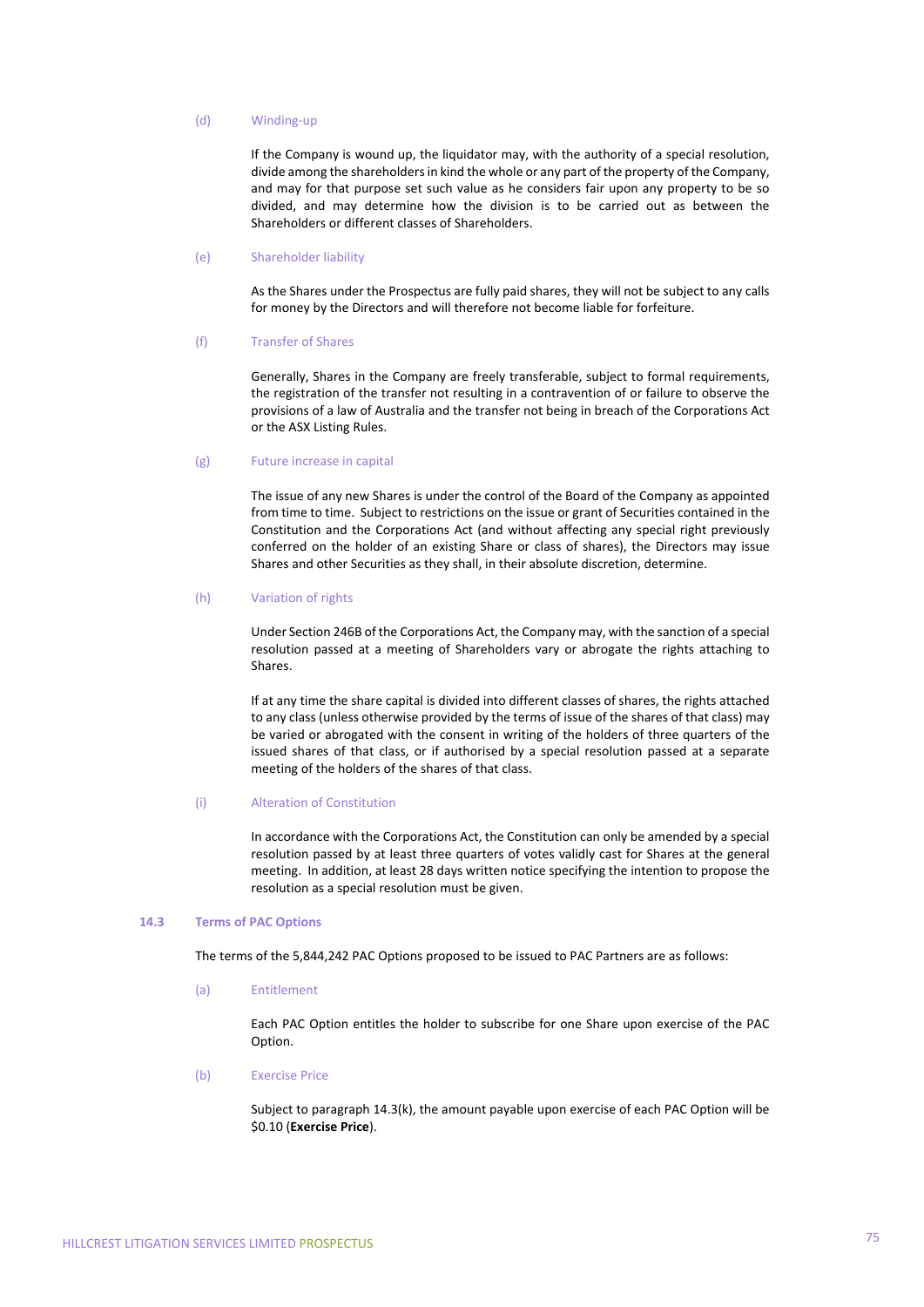# (c) Vesting

The PAC Options will not vest until such time as the Share price is \$0.125c.

(d) Expiry Date

Each PAC Option will expire at 5:00 pm (WST) on that date which is three (3) years after their date of issue (**Expiry Date**). A PAC Option not exercised before the Expiry Date will automatically lapse on the Expiry Date.

#### (e) Exercise Period

Subject to the PAC Options having vested in accordance with paragraph (c), the PAC Options are exercisable at any time on and from 28 days after the Shares are re‐admitted to the Official List until the Expiry Date (**Exercise Period**).

(f) Notice of Exercise

The PAC Options may be exercised during the Exercise Period by notice in writing to the Company in the manner specified on the PAC Option certificate (**Notice of Exercise**) and payment of the Exercise Price for each PAC Option being exercised in Australian currency by electronic funds transfer or other means of payment acceptable to the Company.

## (g) Exercise Date

A Notice of Exercise is only effective on and from the later of the date of receipt of the Notice of Exercise and the date of receipt of the payment of the Exercise Price for each PAC Option being exercised in cleared funds (**Exercise Date**).

### (h) Timing of issue of Shares on exercise

Within 15 Business Days after the Exercise Date, the Company will:

- (i) allot and issue the number of Shares required under these terms and conditions in respect of the number of PAC Options specified in the Notice of Exercise and for which cleared funds have been received by the Company;
- (ii) if required, give ASX a notice that complies with section 708A(5)(e) of the Corporations Act, or, if the Company is unable to issue such a notice, lodge with ASIC a prospectus prepared in accordance with the Corporations Act and do all such things necessary to satisfy section 708A(11) of the Corporations Act to ensure that an offer for sale of the Shares does not require disclosure to investors; and
- (iii) if admitted to the official list of ASX at the time, apply for official quotation on ASX of Shares issued pursuant to the exercise of the PAC Options.

If a notice delivered under (h)(ii) for any reason is not effective to ensure that an offer for sale of the Shares does not require disclosure to investors, the Company must, no later than 20 Business Days after becoming aware of such notice being ineffective, lodge with ASIC a prospectus prepared in accordance with the Corporations Act and do all such things necessary to satisfy section 708A(11) of the Corporations Act to ensure that an offer for sale of the Shares does not require disclosure to investors.

(i) Shares issued on exercise

Shares issued on exercise of the PAC Options rank equally with the then issued Shares of the Company.

# (j) Quotation of Shares issued on exercise

If admitted to the official list of ASX at the time, application will be made by the Company to ASX for quotation of the Shares issued upon the exercise of the Options.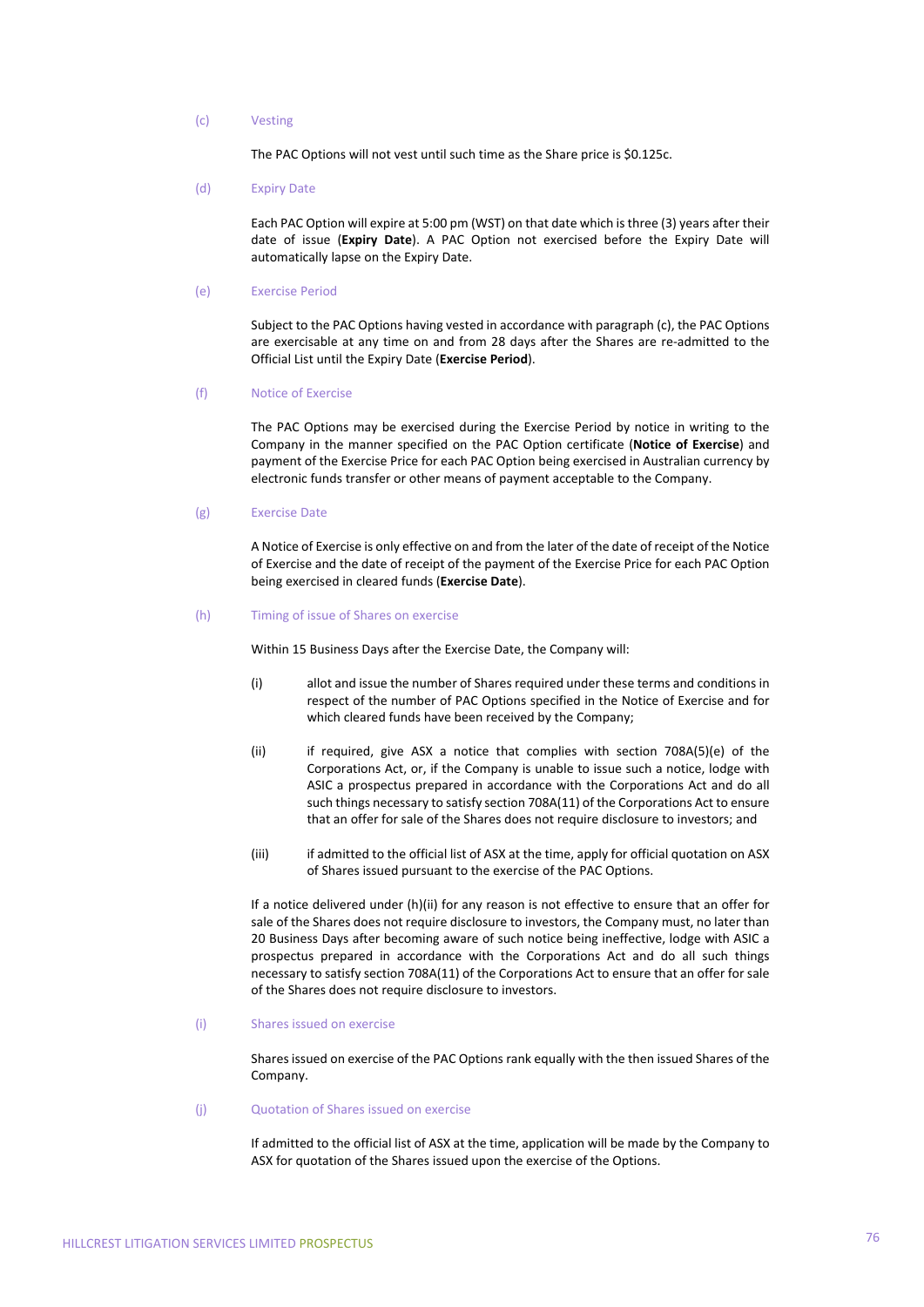# (k) Reconstruction of capital

If at any time the issued capital of the Company is reconstructed, all rights of an Optionholder are to be changed in a manner consistent with the Corporations Act and the ASX Listing Rules at the time of the reconstruction.

#### (l) Participation in new issues

There are no participation rights or entitlements inherent in the PAC Options and holders will not be entitled to participate in new issues of capital offered to Shareholders during the currency of the PAC Options without exercising the PAC Options.

#### (m) Change in exercise price

A PAC Option does not confer the right to a change in Exercise Price or a change in the number of underlying securities over which the PAC Option can be exercised.

### (n) Unquoted

The Company will not apply for quotation of the PAC Options on ASX.

### (o) Transferability

The PAC Options are transferable subject to any restriction or escrow arrangementsimposed by ASX or under applicable Australian securities laws.

# **14.4 Terms of Employee Options**

The terms of the 3,578,108 Employee Options proposed to be issued to Nicholas Simms are as follows:

# (a) Entitlement

Each Employee Option entitles the holder to subscribe for one Share upon exercise of the Employee Option.

#### (b) Exercise Price

Subject to paragraph 14.4(k), the amount payable upon exercise of each Employee Option will be \$0.10 (**Exercise Price**).

- (c) Expiry Date
	- (i) Each Employee Option will expire at 5:00 pm (WST) on the earlier of:
		- (A) the date which is 3 years after their date of issue; and
		- (B) the date Nicholas Simms ceases to be an employee of The Infant Food Co Pty Limited ACN 164 765 360 as a result of being terminated by way of 'summary dismissal'

#### (**Expiry Date**).

- (ii) An Employee Option not exercised before the Expiry Date will automatically lapse on the Expiry Date.
- (d) Exercise Period

The Employee Options are exercisable at any time on and from 90 days after the Shares are re‐admitted to the Official List until the Expiry Date (**Exercise Period**).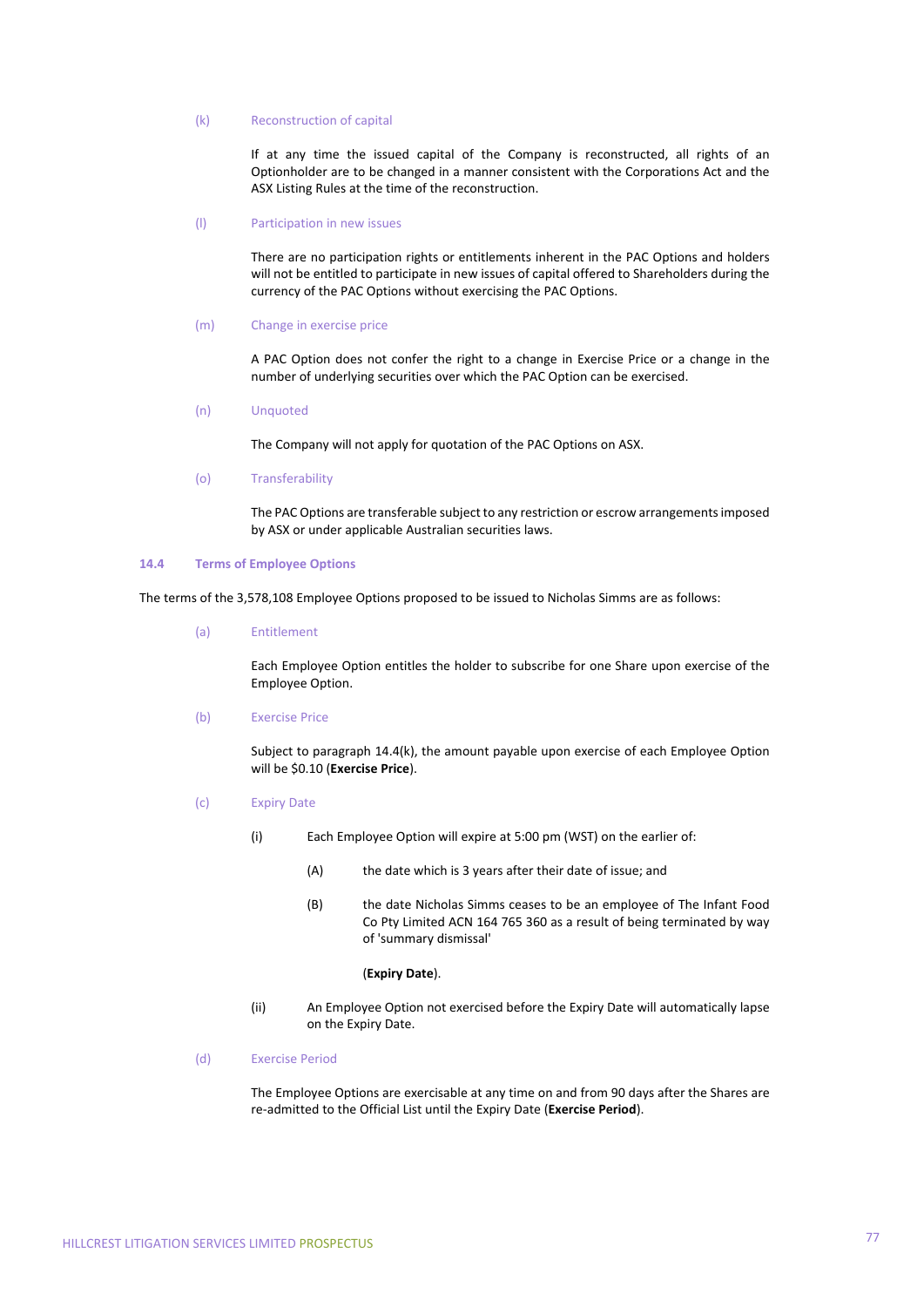## (e) Notice of Exercise

The Employee Options may be exercised during the Exercise Period by notice in writing to the Company in the manner specified on the Employee Option certificate (**Notice of Exercise**) and payment of the Exercise Price for each Employee Option being exercised in Australian currency by electronic funds transfer or other means of payment acceptable to the Company.

#### (f) Exercise Date

A Notice of Exercise is only effective on and from the later of the date of receipt of the Notice of Exercise and the date of receipt of the payment of the Exercise Price for each Employee Option being exercised in cleared funds (**Exercise Date**).

(g) Timing of issue of Shares on exercise

Within 15 Business Days after the Exercise Date, the Company will:

- (i) allot and issue the number of Shares required under these terms and conditions in respect of the number of Employee Options specified in the Notice of Exercise and for which cleared funds have been received by the Company;
- (ii) if required, give ASX a notice that complies with section 708A(5)(e) of the Corporations Act, or, if the Company is unable to issue such a notice, lodge with ASIC a prospectus prepared in accordance with the Corporations Act and do all such things necessary to satisfy section 708A(11) of the Corporations Act to ensure that an offer for sale of the Shares does not require disclosure to investors; and
- (iii) if admitted to the official list of ASX at the time, apply for official quotation on ASX of Shares issued pursuant to the exercise of the Employee Options.

If a notice delivered under  $(g)(ii)$  for any reason is not effective to ensure that an offer for sale of the Shares does not require disclosure to investors, the Company must, no later than 20 Business Days after becoming aware of such notice being ineffective, lodge with ASIC a prospectus prepared in accordance with the Corporations Act and do all such things necessary to satisfy section 708A(11) of the Corporations Act to ensure that an offer for sale of the Shares does not require disclosure to investors.

(h) Shares issued on exercise

Shares issued on exercise of the Employee Options rank equally with the then issued Shares of the Company.

### (i) Quotation of Shares issued on exercise

If admitted to the official list of ASX at the time, application will be made by the Company to ASX for quotation of the Shares issued upon the exercise of the Employee Options.

#### (j) Reconstruction of capital

If at any time the issued capital of the Company is reconstructed, all rights of an Optionholder are to be changed in a manner consistent with the Corporations Act and the ASX Listing Rules at the time of the reconstruction.

## (k) Participation in new issues

There are no participation rights or entitlements inherent in the Employee Options and holders will not be entitled to participate in new issues of capital offered to Shareholders during the currency of the Employee Options without exercising the Employee Options.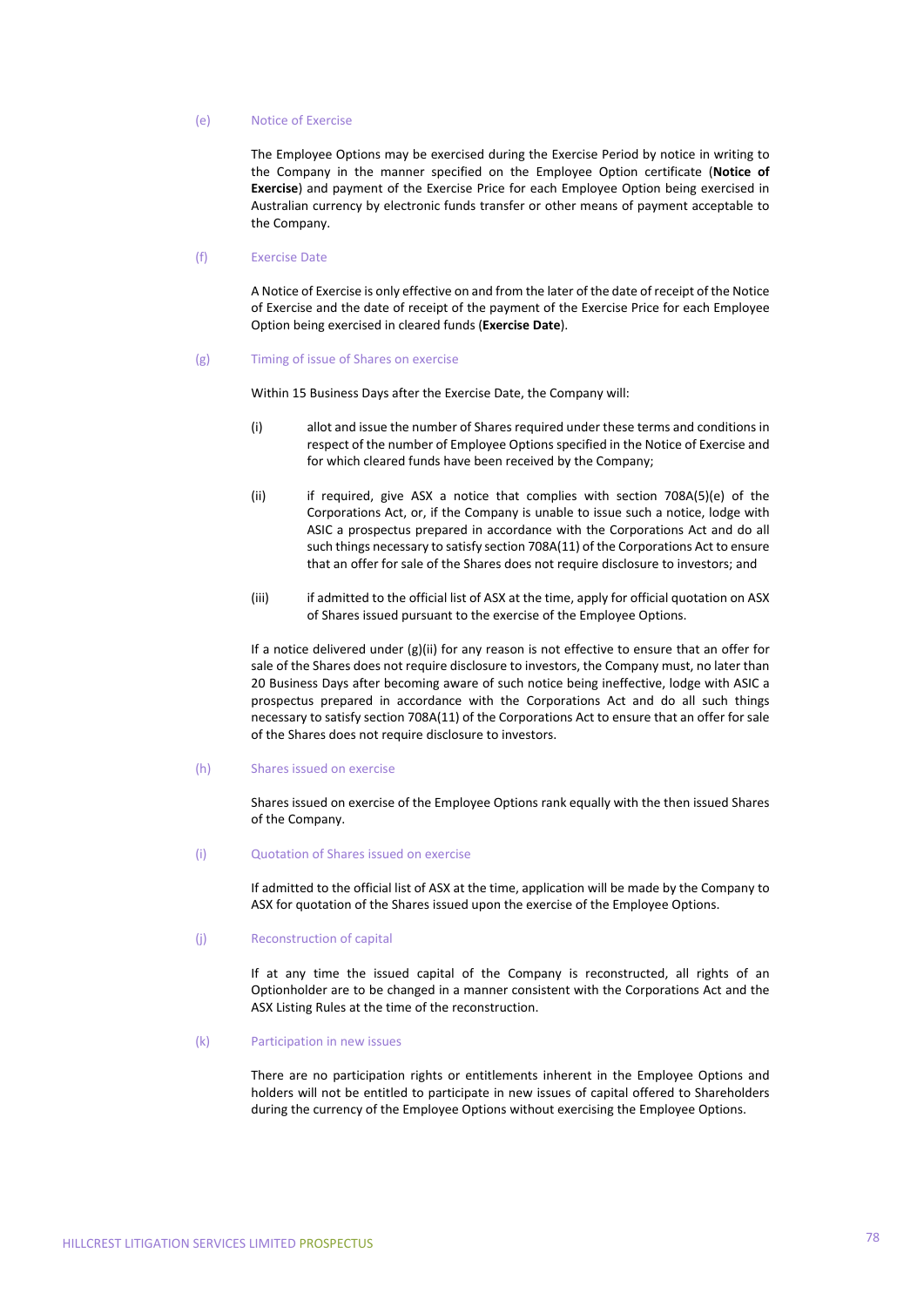# (l) Change in exercise price

An Employee Option does not confer the right to a change in Exercise Price or a change in the number of underlying securities over which the Employee Option can be exercised.

(m) Unquoted

The Company will not apply for quotation of the Employee Options on ASX.

(n) Transferability

The Employee Options are transferable only with the approval of the Company and subject to any restriction or escrow arrangements imposed by ASX or under applicable Australian securities laws.

#### **14.5 Interests of Directors and Proposed Directors**

Other than as set out in this Prospectus, no Director or Proposed Director holds, or has held within the 2 years preceding lodgement of this Prospectus with the ASIC, any interest in:

- (a) the formation or promotion of the Company;
- (b) any property acquired or proposed to be acquired by the Company in connection with:
	- (i) its formation or promotion; or
	- (ii) the Offer; or
- (c) the Offer,

and no amounts have been paid or agreed to be paid and no benefits have been given or agreed to be given to a Director or proposed Director:

- (a) as an inducement to become, or to qualify as, a Director; or
- (b) for services provided in connection with:
	- (i) the formation or promotion of the Company; or
	- (ii) the Offer.

# **14.6 Interests of Experts and Advisers**

Other than as set out below or elsewhere in this Prospectus, no:

- (a) person named in this Prospectus as performing a function in a professional, advisory or other capacity in connection with the preparation or distribution of this Prospectus; or
- (b) promoter of the Company,

holds, or has held within the 2 years preceding lodgement of this Prospectus with the ASIC, any interest in:

- (a) the formation or promotion of the Company;
- (b) any property acquired or proposed to be acquired by the Company in connection with:
	- (i) its formation or promotion; or
	- (ii) the Offer; or
- (c) the Offer,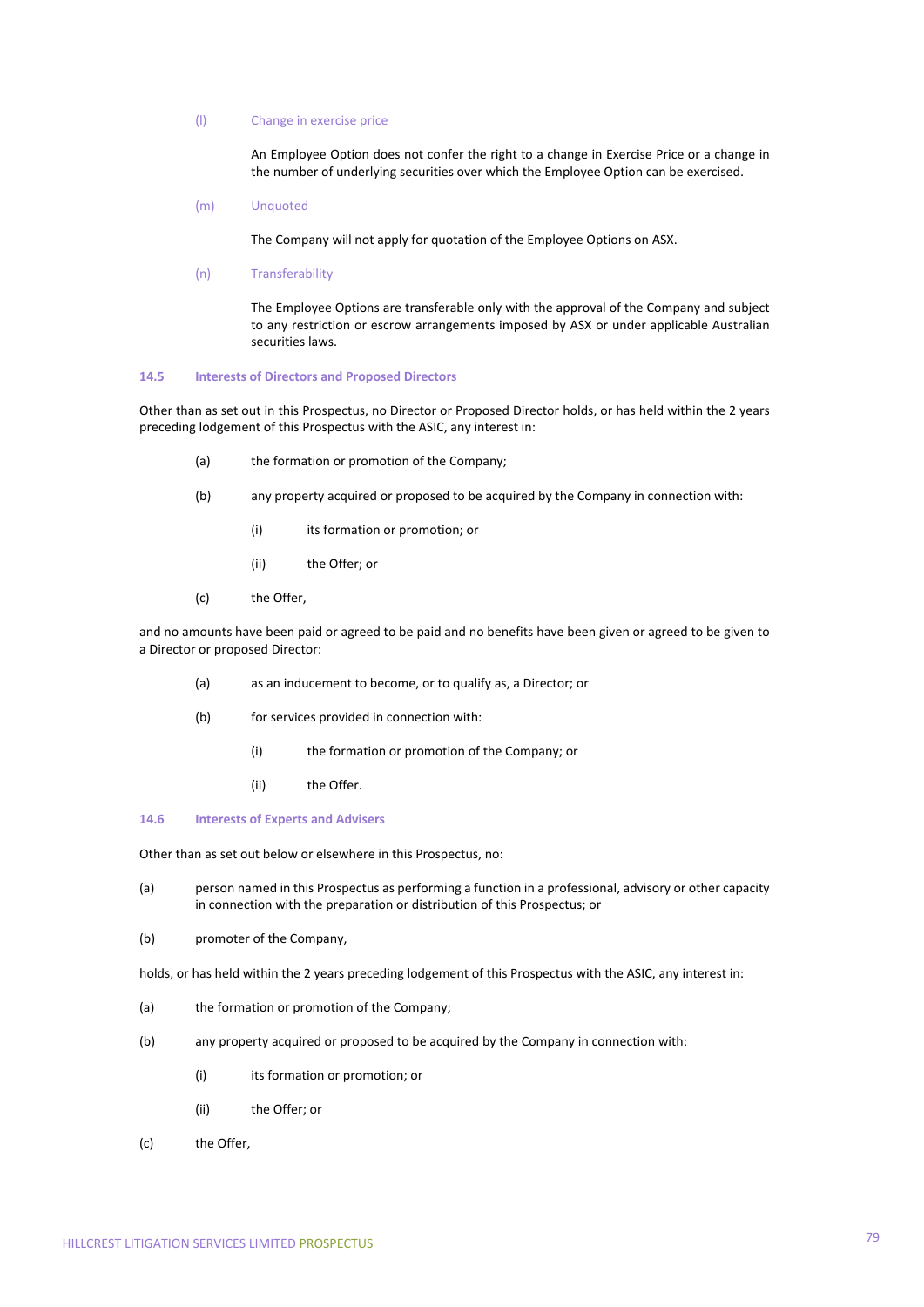and no amounts have been paid or agreed to be paid and no benefits have been given or agreed to be given to any of these persons for services provided in connection with:

- (a) the formation or promotion of the Company; or
- (b) the Offer.

Pendragon Capital Limited has acted as Investigating Accountant of the Company and has prepared the Investigating Accountant's Report which is included in Section 11 of this Prospectus. The Company estimates it will pay Pendragon Capital Limited a total of \$15,000 (excluding GST) for these services. During the 24 months preceding lodgement of this Prospectus with the ASIC, Pendragon Capital Limited has received \$15,000 fees from the Company for preparation of the independent expert's report that accompanies the Notice of Meeting.

Steinepreis Paganin has acted as the solicitors to Company in relation to the Offer. The Company expects that it will pay Steinepreis Paganin \$100,000 (excluding GST) for these services. Subsequently, fees will be charged in accordance with normal charge out rates. During the 24 months preceding lodgement of this Prospectus with the ASIC, Steinepreis Paganin has acted for the Company and has received \$67,881 fees (excluding GST and disbursements) from the Company for legal services provided to the Company.

PAC Partners Pty Ltd is acting as Lead Manager of the Offer. The Company estimates it will pay PAC Partners Pty Ltd a total of \$100,000 (excluding GST) for these services. During the 24 months preceding lodgement of this Prospectus with the ASIC, PAC Partners Pty Ltd has received \$12,000 in fees from the Company for brokerage services provided to the Company.

# **14.7 Consents**

Chapter 6D of the Corporations Act imposes a liability regime on the Company (as the offeror of the Securities), the Directors, the persons named in the Prospectus with their consent as Proposed Directors, persons named in the Prospectus with their consent having made a statement in the Prospectus and persons involved in a contravention in relation to the Prospectus, with regard to misleading and deceptive statements made in the Prospectus. Although the Company bears primary responsibility for the Prospectus, the other parties involved in the preparation of the Prospectus can also be responsible for certain statements made in it.

Each of the parties referred to in this Section 14.7:

- (a) does not make, or purport to make, any statement in this Prospectus other than those referred to in this Section;
- (b) in light of the above, only to the maximum extent permitted by law, expressly disclaim and take no responsibility for any part of this Prospectus other than a reference to its name and a statement included in this Prospectus with the consent of that party as specified in this Section.

Pendragon Capital Limited has given its written consent to being named as Investigating Accountant in this Prospectus and to the inclusion of the Investigating Accountant's Report in Section 11 of this Prospectus in the form and context in which the information and report is included. Pendragon Capital Limited has not withdrawn its consent prior to lodgement of this Prospectus with the ASIC.

Steinepreis Paganin has given its written consent to being named as the solicitors to the Company in this Prospectus. Steinepreis Paganin has not withdrawn its consent prior to the lodgement of this Prospectus with the ASIC.

PAC Partners Pty Ltd has given its written consent to being named as Lead Manager of the Offer in this Prospectus. PAC Partners Pty Ltd has not withdrawn its consent prior to the lodgement of this Prospectus with the ASIC.

Ernst & Young has given its written consent to being named as Auditor of the Company in this Prospectus. Ernst & Young has not withdrawn its consent prior to the lodgement of this Prospectus with the ASIC.

The Proposed Directors have each given their written consent to being named as the proposed directors of the Company and to all other information relevant to them in this Prospectus. The Proposed Directors have not withdrawn their consents prior to the lodgement of this Prospectus with the ASIC.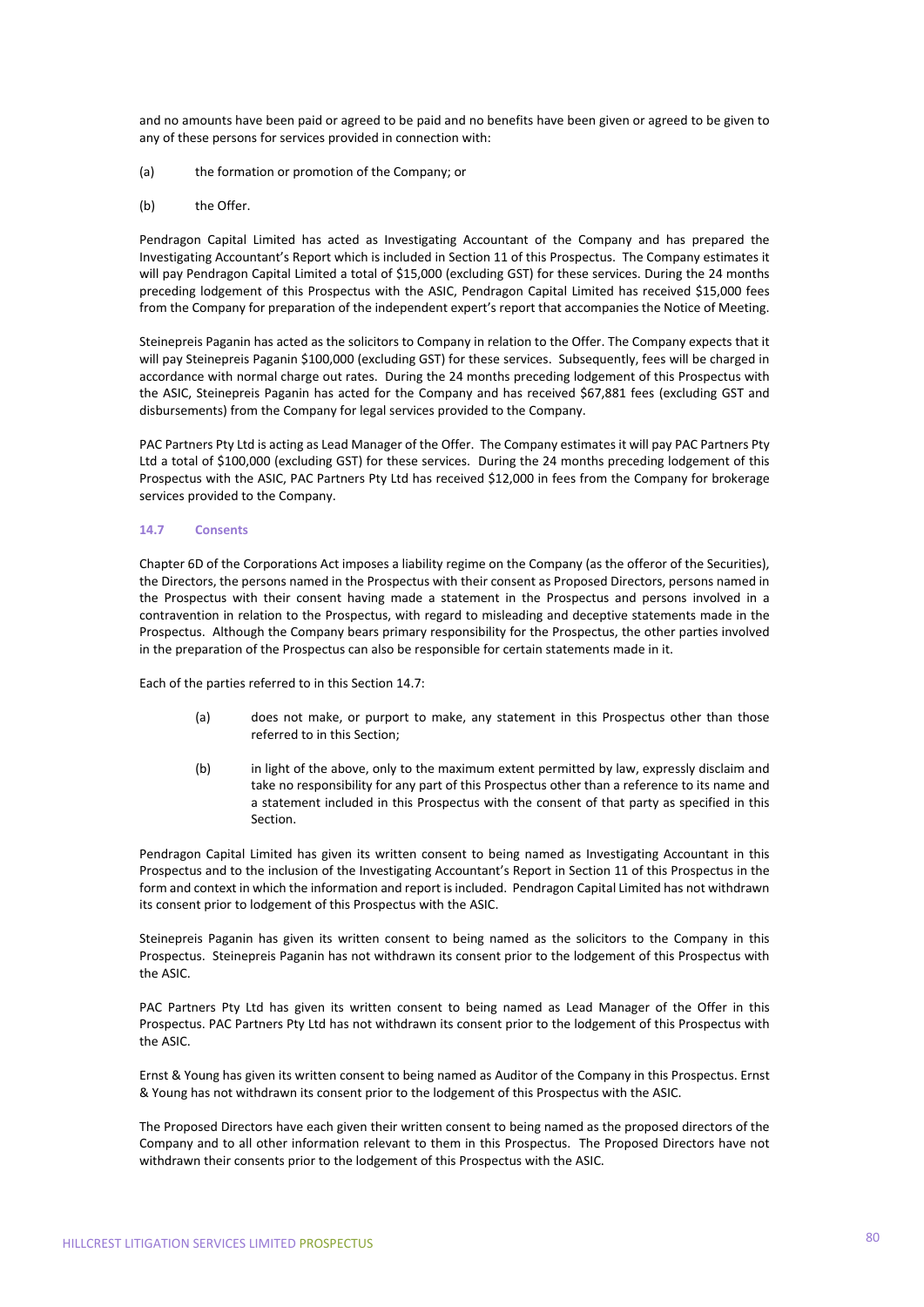## **14.8 Expenses of the Offer**

The total expenses of the Offer (excluding GST) are estimated to be approximately \$400,000 and are expected to be applied towards the items set out in the table below:

| <b>Item of Expenditure</b>               | \$5,150,000 raised under the Offer |
|------------------------------------------|------------------------------------|
| ASIC fees                                | \$2,350                            |
| ASX fees                                 | \$78,854                           |
| Legal fees                               | \$100,000                          |
| Prospectus management fee                | \$25,000                           |
| Investigating Accountant's fees          | \$15,000                           |
| Lead manager fees                        | \$100,000                          |
| Printing, Distribution and Miscellaneous | \$78,796                           |
| <b>TOTAL</b>                             | \$400,000                          |

# **14.9 Continuous disclosure obligations**

As the Company is admitted to ASX's Official List, the Company is a "disclosing entity" (as defined in Section 111AC of the Corporations Act) and, as such, will be subject to regular reporting and disclosure obligations. Specifically, like all listed companies, the Company is required to continuously disclose any information it has to the market which a reasonable person would expect to have a material effect on the price or the value of the Company's securities.

Price sensitive information is publicly released through ASX before it is disclosed to shareholders and market participants. Distribution of other information to shareholders and market participants is also managed through disclosure to the ASX. In addition, the Company posts this information on its website after the ASX confirms an announcement has been made, with the aim of making the information readily accessible to the widest audience.

# **14.10 Electronic Prospectus**

If you have received this Prospectus as an electronic Prospectus, please ensure that you have received the entire Prospectus accompanied by the Application Form and fully read those documents. If you have not, please contact the Company and the Company will send you, for free, either a hard copy or a further electronic copy of this Prospectus or both. Alternatively, you may obtain a copy of this Prospectus from the website of the Company at www.hillcrestlitigation.com.au.

The Corporations Act prohibits any person from passing on to another person the Application Form unless it is attached to or accompanies a hard copy of the Prospectus or a complete and unaltered electronic copy of this Prospectus. The Company reserves the right not to accept an Application Form from a person if it has reason to believe that when that person was given access to the electronic Application Form, it was not provided together with the electronic Prospectus and any relevant supplementary or replacement prospectus or any of those documents were incomplete or altered.

# **14.11 Governing law**

The Offer and the contracts formed on return of an Application Form are governed by the laws applicable in Western Australia, Australia. Each person who applies for Shares pursuant to this Prospectus submits to the non‐exclusive jurisdiction of the courts of Western Australia, Australia, and the relevant appellate courts.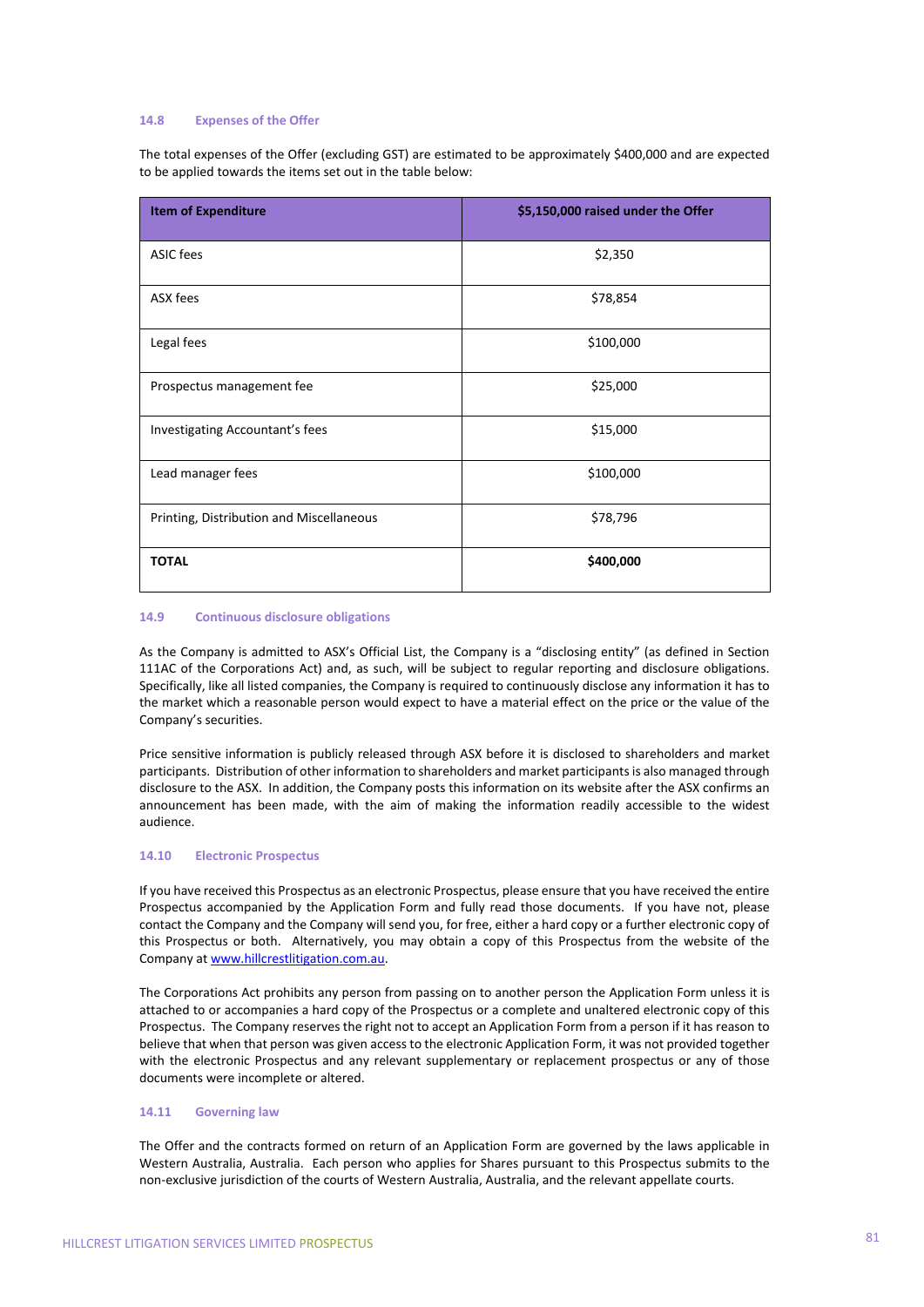This Prospectus is issued by the Company and its issue has been authorised by a resolution of the Directors.

In accordance with Section 720 of the Corporations Act, each Director and each Proposed Director has consented to the lodgement of this Prospectus with the ASIC.

Alanglett

Mr Alan van Noort Chairman For and on behalf of HILLCREST LITIGATION SERVICES LIMITED

\_\_\_\_\_\_\_\_\_\_\_\_\_\_\_\_\_\_\_\_\_\_\_\_\_\_\_\_\_\_\_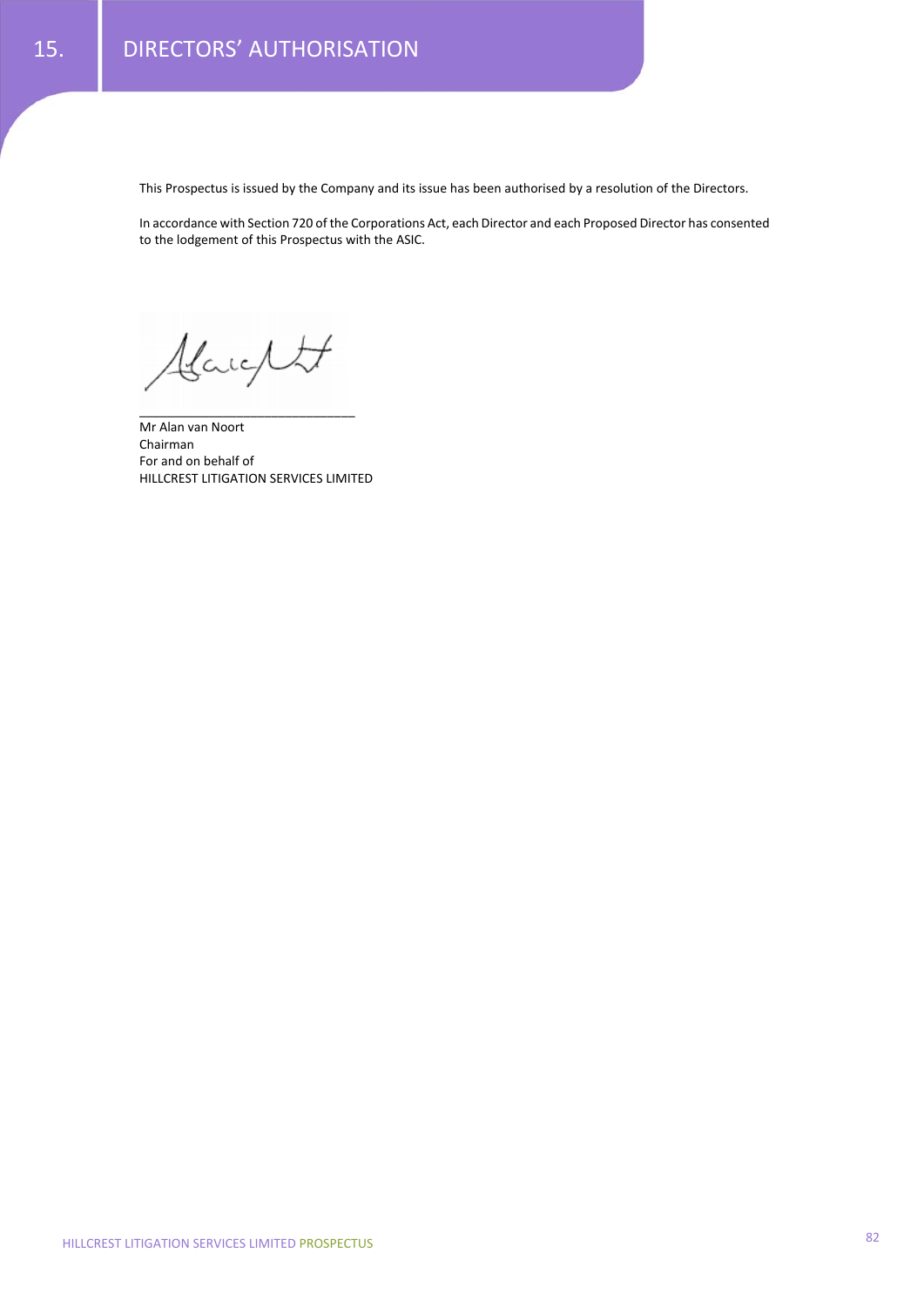Where the following terms are used in this Prospectus they have the following meanings:

\$ means an Australian dollar.

Acquisition means the acquisition of the BUBS Shares from the BUBS Shareholders in accordance with the terms and conditions set out in the Share Sale Agreement.

Acquisition Resolutions means those Shareholder resolutions referred to in Section 6.6 of this Prospectus to be considered at the Annual General Meeting, as described in further detail in the Notice of Meeting.

Annual General Meeting means the meeting of Shareholders to be held on 8 December 2016 at which the Shareholders will consider and vote on the resolutions outlined in the Notice of Meeting including the Acquisition Resolutions.

Applicant means a person or other entity that applies for Shares under this Prospectus.

Application Form means an application form attached to or accompanying this Prospectus relating to the Offer.

ASIC means Australian Securities & Investments Commission.

ASX means ASX Limited (ACN 008 624 691) or the financial market operated by it as the context requires.

ASX Listing Rules or Listing Rules means the official listing rules of ASX.

Board means the board of Directors as constituted from time to time.

BUBS means The Infant Food Holding Co. Pty Limited (ACN 164 764 676).

BUBS Business has the meaning given in Section 8.1.

### BUBS Shareholders means:

- (a) Infant Food Business Pty Limited (ACN 164 761) 442 atf Bubs Australia Trust;
- (b) Carr Family Pty Limited (ACN 120 287 854) atf Carr Family Trust;
- (c) WF Investment Holdings Pty Ltd (ACN 606 658 511) atf WF Investment Trust;
- (d) Berne No.132 Nominees Pty Limited (ACN 010 413 591);
- (e) Magic Home Limited;
- (f) Next Step Global Limited;
- (g) Ellerston Capital Limited (ACN 110 397 674) atf Ellerston Special Opportunities Platform;
- (h) Shining Way Holdings Limited;
- (i) King Novel Limited;
- (j) Inspiring Future Limited; and
- (k) DNA Norway Pty Ltd (ACN 611 057 973) atf DNA Norway Trust.

BUBS Shares means 100% of the issued shares of BUBS.

Business Day means Monday to Friday inclusive, except New Year's Day, Good Friday, Easter Monday, Christmas Day, Boxing Day, and any other day that ASX declares is not a business day.

Closing Date means the closing date of the Offer as set out in the indicative timetable in Section 3 of this Prospectus (subject to the Company reserving the right to extend the Closing Date or close the Offer early).

Company or Hillcrest means Hillcrest Litigation Services Limited (ACN 060 094 742).

Condition has the meaning set out in Section 2.5.